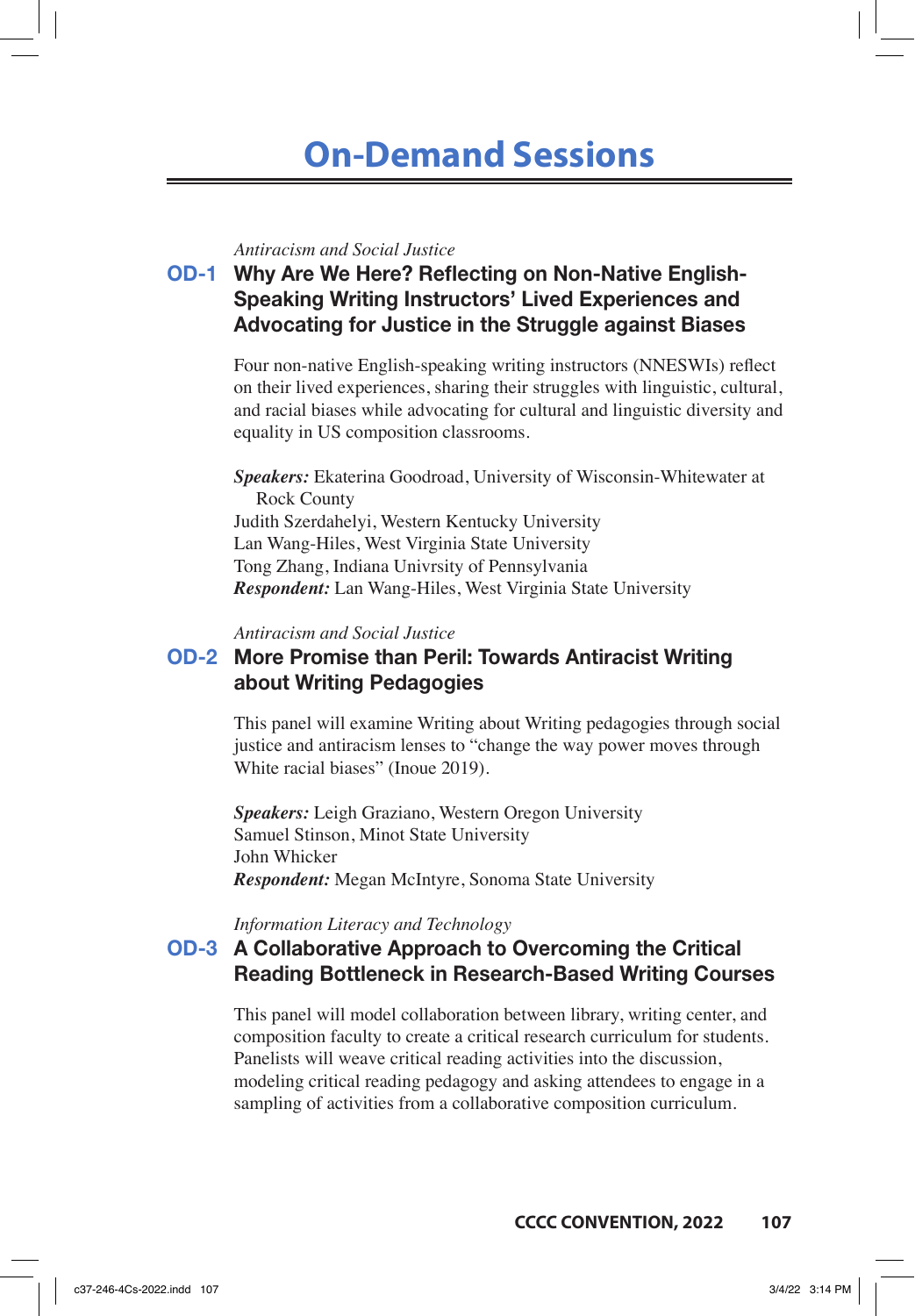*Speakers:* Ashley Cole, Eastern Kentucky University Trenia Napier, Eastern Kentucky University Jill Parrott, Eastern Kentucky University

*Community, Civic, and Public Contexts of Writing*

# **OD-4 Community-Based Rhetorics of Disaster: Cultivating Pedagogical Enactments against Linguistic Injustice and Environmental Racism**

Panelists present ethnographic, archival, and digital humanities projects related to multilingual, multisensorial, and decolonial rhetorics of disaster by highlighting marginalized communities' voices in decision-making processes in environmental communication. Panelists offer concrete pedagogical examples that enrich higher education's commitments to environmental justice and linguistic diversity.

- *Chair and Speaker:* Soyeon Lee, The University of Texas at El Paso, "Language Minorities' Digital Literacy Networks through Technologies in Disaster Recovery"
- *Speakers:* Christina Boyles, Michigan State University, "Rhetorics of Disaster (Response): The Archivo de Respuestas Emergencias de Puerto Rico"

Lisa Phillips, Texas Tech University, "Mapping the Urban Smell Dictionary onto Chicago's Smellscape to Sense Environmental Injustice and Disaster"

*Community, Civic, and Public Contexts of Writing*

# **OD-5 Strategic Literacies of the Civil Rights Movement: Tutoring as Activism in Rural Alabama**

This archival research brings to life the story of a remarkable 1960s community literacy program at Tuskegee University as told through its creator, tutors, and students. At a time when many writing programs are asking how we can work for social justice, the Tuskegee Institute Community Education Program provides one of the boldest models for systemic change in our field's history.

*Speaker:* Clarissa Walker, Rhode Island College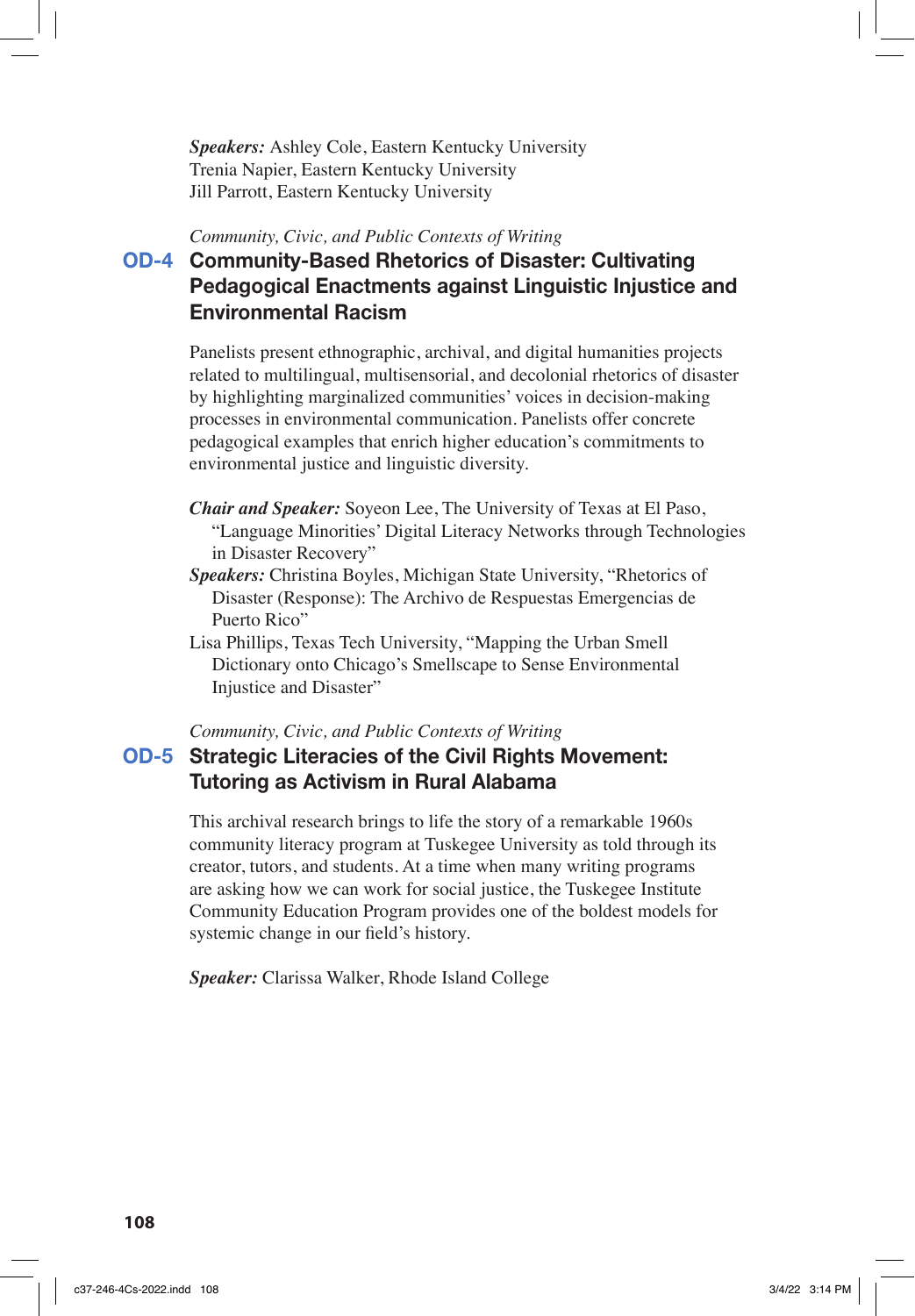### *Approaches to Teaching and Learning*

# **OD-6 On Their Own Terms: Towards More Equitable and Accessible Forms of Assessment with Student-Centric Learning Contracts**

Student-Centric Learning Contracts offers instructors an opportunity to make writing classrooms more accessible and inclusive to diverse student populations.

*Speaker:* Matthew Schering, Illinois State University

*Community, Civic, and Public Contexts of Writing*

### **OD-7 Opening New Spaces for Women's Work as Writers**

By offering three case studies of women as worker-rhetors, this panel demonstrates that writing teachers can craft more productive rhetorical pedagogies by considering the intersections of gender, education, and industry.

*Chair and Speaker:* Lisa Shaver, Baylor University, "Writing Broader Notions of Women's Education and Occupations at the Chicago Training School"

*Approaches to Teaching and Learning*

### **OD-8 Narrative, Identity Awareness, and Educational Equity: Insights from Neuroscience Research**

This session argues that literacy narratives contribute to student empowerment. Panelists from different universities offer cognitive perspectives on the use of narrative in composition pedagogy.

*Chair:* Gita DasBender, New York University *Speakers:* Irene Clark, California State University, Northridge Dirk Remley, Kent State University Bonnie Vidrine-Isbell, Biola University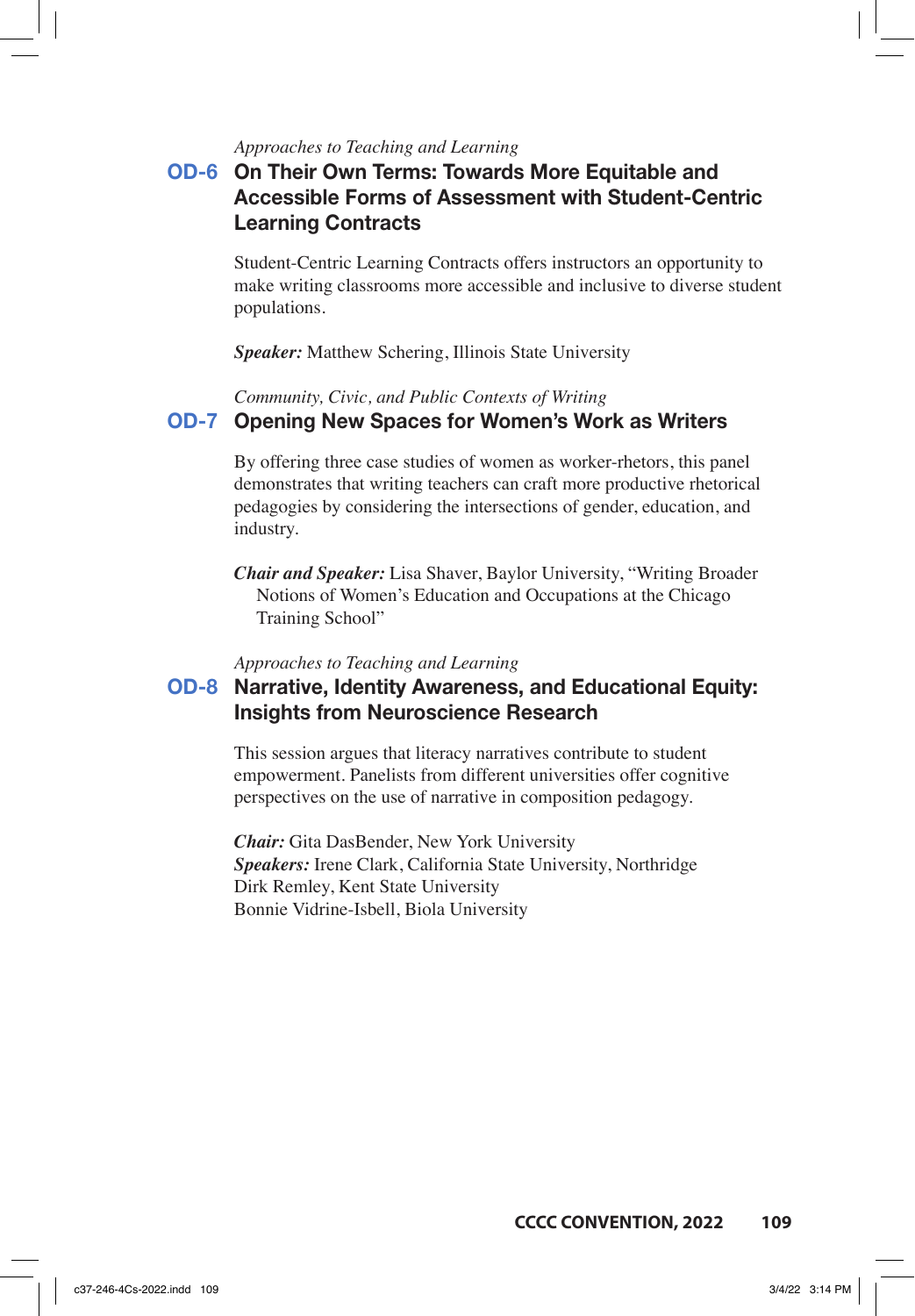*Inclusion and Access*

### **OD-9 Impact of Writing Center Effectiveness and Practices**

This presentation will report our one-and-a-half-year study on how clients feel about the writing center (affect) and if the writing center is reasonably accessible (accessibility). We will identify how our staff can be more mindful and reflective as writing consultants to better serve our online clients.

*Speakers:* Beatriz Acosta-Tsvilin, Florida Atlantic University Jeffrey Galin, Florida Atlantic University Ashley George, Florida Atlantic University

*Community, Civic, and Public Contexts of Writing*

### **OD-10 When Social Media Isn't Just for Fun: Reports from the Wayfinding Project on How Alumni Redefine Writing**

Panelists report on a study of how diverse alumni, 3–10 years after graduation, reorient their understandings of writing to resolve issues raised by social media: a redefined sense of audience and activism based on scale; an adapted set of values regarding writing to accommodate constraints imposed by technology platforms; and the adoption of personal "branding" to navigate cultural topics.

- *Speakers:* Jonathan Alexander, University of California, Irvine, "The Challenge of Scale"
- Karen Lunsford, University of California, Santa Barbara, "From Branding to Aesthetics: Stabilizing a Social Media Presence"
- Carl Whithaus, University of California, Davis, "Platform Pressures: Audience/Orientation"

#### *Writing Programs*

# **OD-11 Judging Student Writing: Antiracist Support and Faculty's Persistent Language Ideologies at a Newly Designated HSI University**

Representing three sites of institutional writing support, presenters share perceptions of student writing from upper administration and WAC faculty in policy, faculty development, and classroom practice at an HSI university. The speakers grapple with the tensions that arise when efforts to serve undergraduate writers come into contact with persistent faculty language ideologies.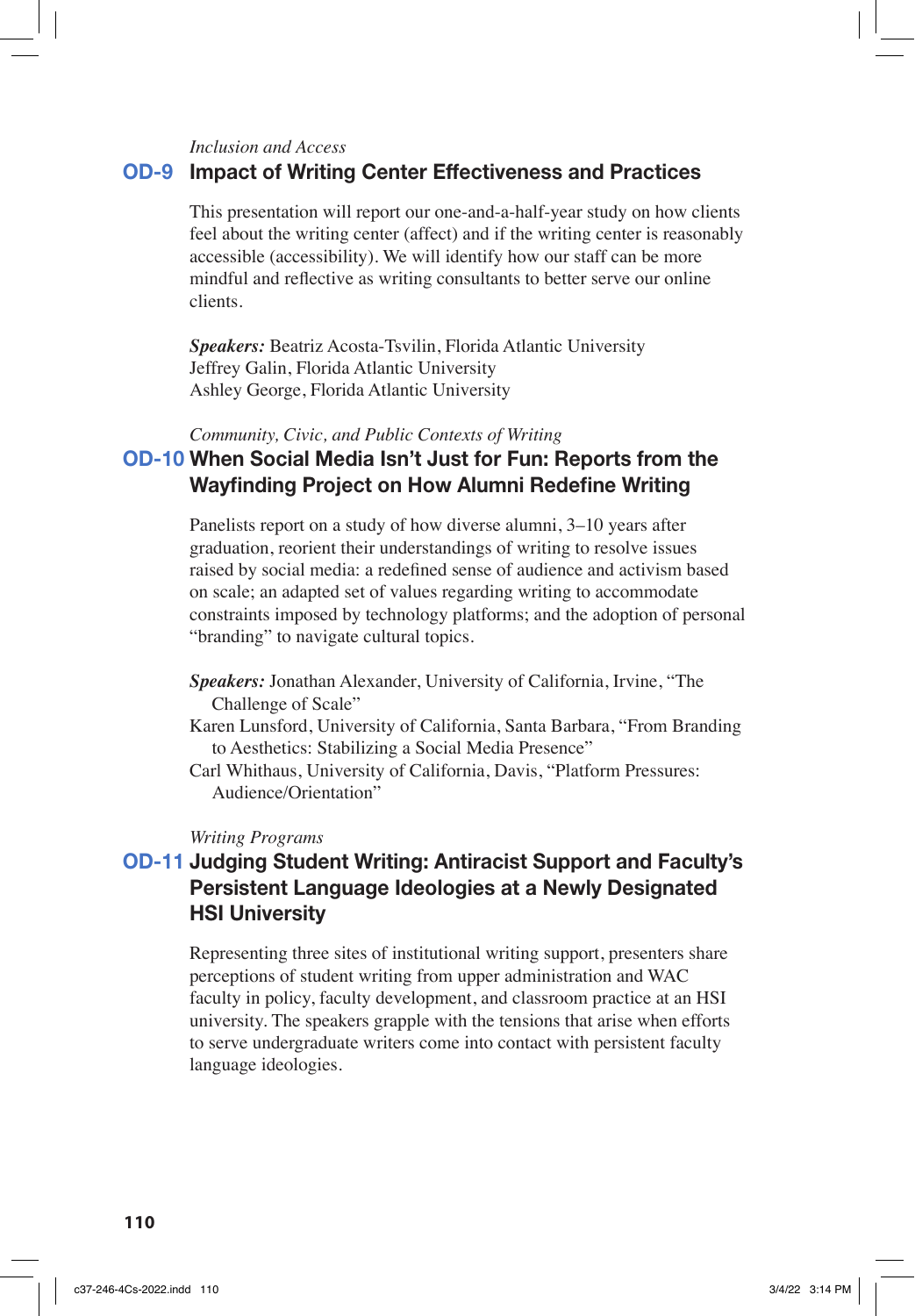*Chair:* Madelyn Pawlowski, Northern Michigan University

*Speakers:* Leah Bowshier, University of Arizona, "'Grammar Is Racist':

- Misconceptions as a Form of Gatekeeping from Upper Administration" Nick Cenegy, University of Arizona, "'Grammar Is Racist':
- Misconceptions as a Form of Gatekeeping from Upper Administration" Lauren Harvey, University of Arizona, "'The Four C's: Correct, Complete, Clear, Concise': Faculty Perceptions of Student Writing"
- Brad Jacobson, The University of Texas at El Paso, "Faculty Perceptions of Student Roles in General Education Writing"
- Aimee Mapes, "'The Four C's: Correct, Complete, Clear, Concise': Faculty Perceptions of Student Writing"

*Institutions: Labor Issues, Professional Lives, and Survival*

# **OD-12 Lessons from the Field: What Graduate Program Directors and Current Doctoral Students Can Learn from Applicants on the 2020–2021 Job Market**

*Sponsored by The Consortium of Doctoral Programs in Rhetoric and Composition* (http://ccccdoctoralconsortium.org)

In this roundtable, seven job seekers on the market during AY 2020–2021 share their job seeking experiences, and provide insights into what doctoral programs in particular are doing currently and can do better to support present and future job seekers.

*Chair:* Jim Ridolfo, University of Kentucky *Speakers:* Katie Beth Brooks, College of Coastal Georgia Jason Custer, Midway University McKinley Green, George Mason University Nupoor Ranade, George Mason University Allegra Smith, Jacksonville State University Ja'La Wourman, James Madison University

### *Institutions: Labor Issues, Professional Lives, and Survival* **OD-13 The Practice and Promise of Equity and Inclusion: Understanding the Political Economies of Postsecondary Writing Instruction in the Era of Austerity**

The presentations in this panel will frame a discussion of the contradictions and possibilities that arise for writing education when we seek to practice diversity, equity, and inclusion in a profession that is substantially shaped by the logics and precarities of austerity economics.

*Speakers:* Angela Glotfelter, Miami University of Ohio, "The Political Economy of Analytics in Writing and Higher Education"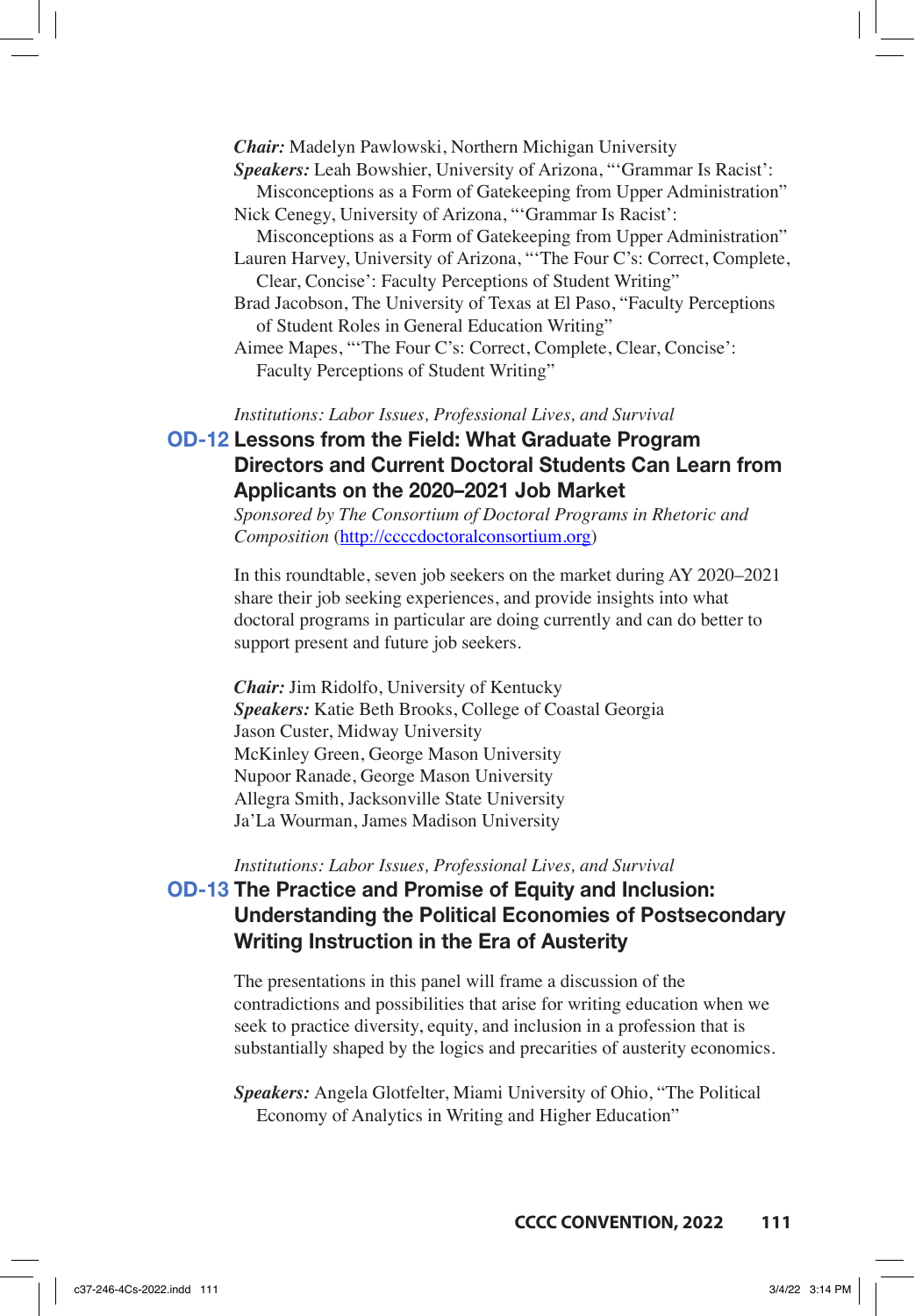- Tony Scott, Syracuse University, "Precarity, Transience, and the Problematics of Progressive Curricular Innovation"
- Jerry Stinnett, Grand Valley State University, "The Labor of Learning: Supporting Student Difference in the Construction of a Transferrable FYC Experience"

#### *Inclusion and Access*

### **OD-15 Crip Classrooms: Academic Ableism and Foregrounding Disabled Perspectives**

Higher education is rooted in ableist practices that routinely deny access to equitable education for disabled students and support for disabled scholars. To push past the perils of ableism, we consider disabled student and teacher perspectives to go beyond accessible pedagogy and curate access intimacy. In other words, we crip our classrooms.

- *Speakers:* Leslie Anglesey, Sam Houston State University, "Cripping Engagement in First-Year Composition"
- Ellen Cecil-Lemkin, University of Wisconsin-Madison, "Cripping Collaborative Writing Groups"
- Brenna Swift, University of Wisconsin-Madison, "Journaling, Teaching, and Dreaming Disability Justice"

### *College Writing and Reading*

### **OD-16 "At the Door": Access and Gatekeeping in College Reading Pedagogies**

Drawing on current empirical studies, this panel examines tensions between everyday and academic literacies which appear in many college reading pedagogies.

*Speakers:* Katelin Anderson, The Ohio State University Elizabeth Hutton, Miami University of Ohio Carolyne King, Salisbury University Ruth Li, University of Michigan

### *Information Literacy and Technology*

### **OD-17 Multimodal Interventions and Activitisms: Social Media, Transfer, and Pedagogy**

In this panel, researchers explore how multimodal writing can be used to intervene in social and political debates by drawing on multimodal writing transfer and pedagogy.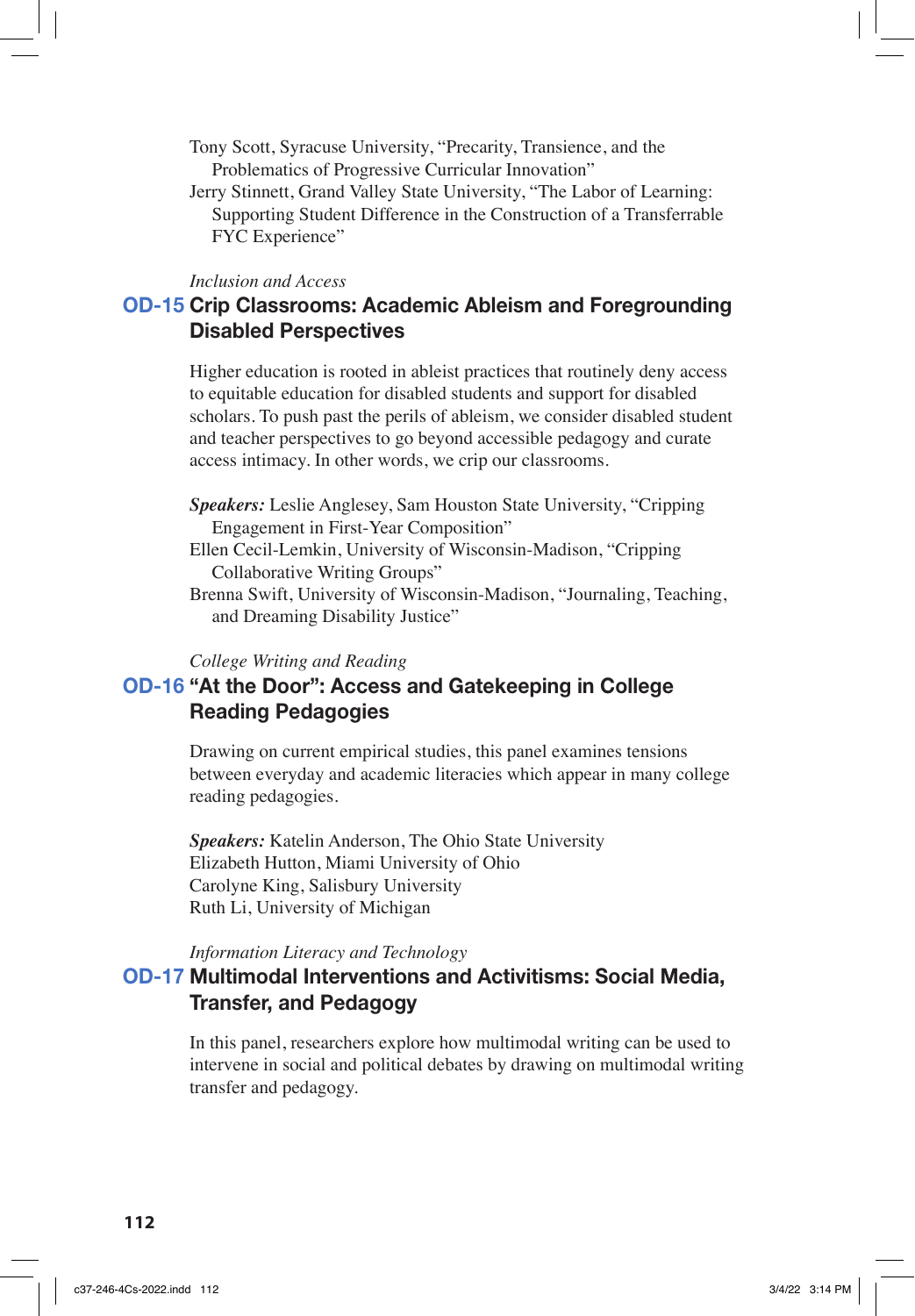*Speakers:* Garrett Cummins, Ohio University Courtney A. Mauck, Ohio University Ryan P. Shepherd, Ohio University

#### *Approaches to Teaching and Learning*

# **OD-18 Dismantling and Recreating Structure in the Writing Classroom: Methods for Accessing FYC**

This panel reports on three qualitative research studies focused on pedagogical practices that reimagine traditional norms and classroom structures to open up access to college writing genres, assessment practices, and collaborative writing.

*Chair and Respondent:* Christina Saidy, Arizona State University *Speakers:* Hannah Benefil, Arizona State University, "Productive Failure in Student-Generated Rubrics: An Attempt, Defeat, and Reattempt" Sandra Saco, Arizona State University, "Inquiry into First-Year Writing

Groups"

Heidi Willers, Arizona State University, "Evolving beyond the Essay: Genre Knowledge Acquisition in First-Year Composition"

*Theory and Research Methodologies*

### **OD-19 Toward a Theory of Inertia in Writing Development**

This presentation features a theoretical intervention that seeks to provide our field with vocabulary for articulating the complex nature of lifespan literacy development in our advocacy for writing programs, assessment models, policy, and curriculum.

*Speaker:* Jeremy Levine, University of Massachusetts, Amherst

#### *Inclusion and Access*

### **OD-20 Antiracist Assessment and the COVID-19 Pandemic as Catalysts for Directed/Informed Self-Placement**

Panelists discuss alternative FYW placement procedures in response to COVID-19 and call for more equitable, inclusive approaches to student success and college readiness.

*Speakers:* Breana Bayraktar, Northern Virginia Community College Lisa Mastrangelo, Centenary University Jolivette Mecenas, California Lutheran University Katherine O'Meara, Saint Norbert College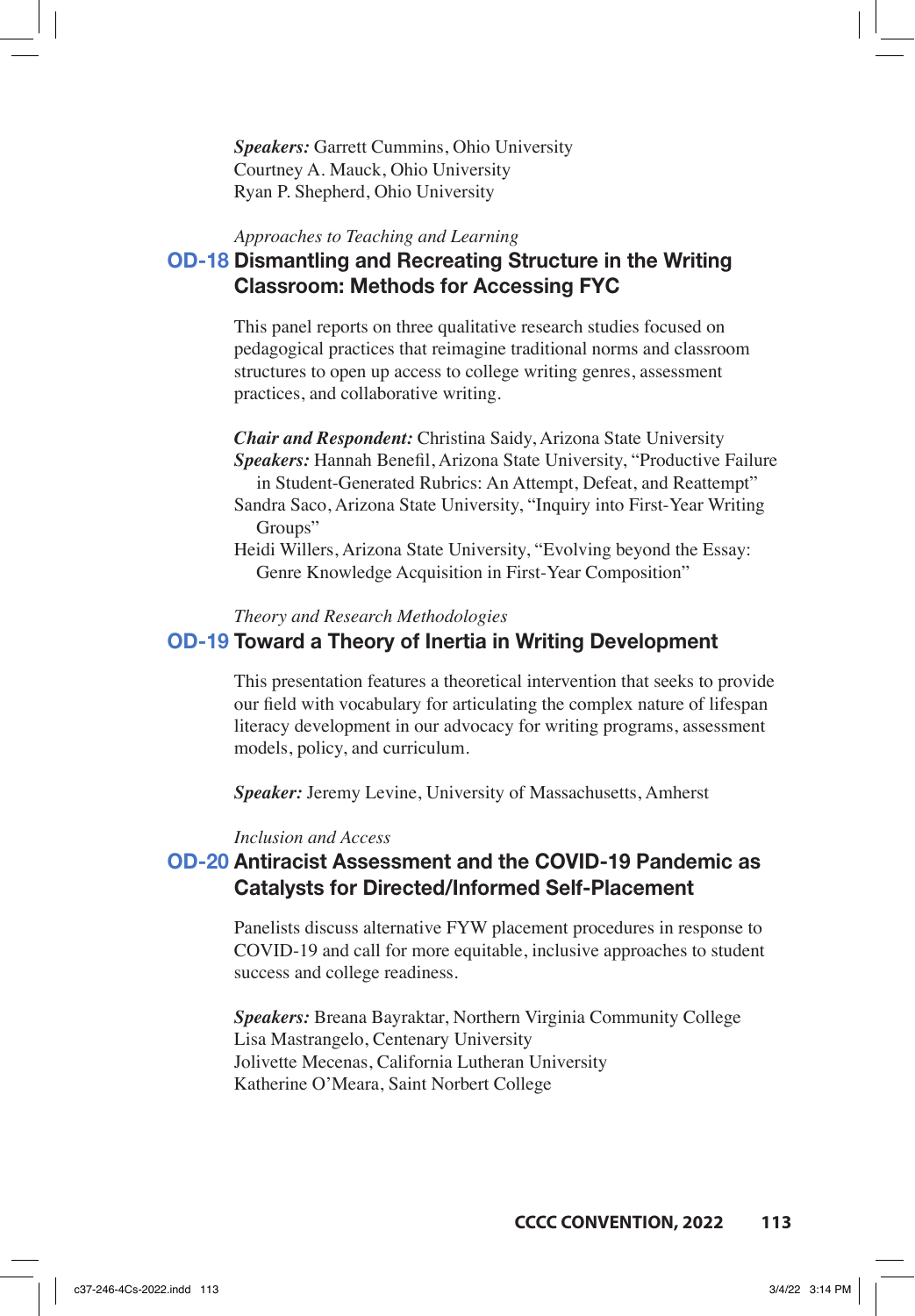### *College Writing and Reading*

# **OD-21 Addressing Equity Gaps in First-Year Writing: Multiple Measures, Accelerated Pathways, and a Community of Placement at the University of Alaska**

The University of Alaska will share efforts to narrow equity gaps in writing placement and course completion at an open-access institution where 50% of first-year students place below general education level with a standardized score. Multiple measures—including a Course Matching Survey and writing samples—foster a Community of Placement that works together to make first-year writing more equitable.

*Speakers:* Carrie Aldrich, University of Alaska, Anchorage Chaun Ballard, University of Nebraska-Lincoln Tara Ballard, University of Nebraska-Lincoln Sarah Kirk, University of Alaska, Anchorage

### *Approaches to Teaching and Learning*

# **OD-22 The Praxis of "Not-Yetness": An Invitation to Consider Faculty Emotional Responses to Plagiarism and Transform Plagiarism Pedagogies**

This presentation, based on data from two institutions, attunes us to an understanding of faculty feelings about student plagiarism and practices for teaching documentation. The study seeks to create greater access for students, reframing plagiarism pedagogy as a matter of process, not product, and inviting resistance to a stance of mastery in favor of what Collier and Ross call "not-yetness."

*Chair:* Jennifer Gray, College of Coastal Georgia *Speakers:* Stephanie Conner, College of Coastal Georgia Jennifer Daniel, Queens University of Charlotte Andrea McCrary, Queens University of Charlotte

#### *Inclusion and Access*

### **OD-23 Belonging as a Route to Equity, Inclusion, and Action: Being Here as the Catalyst for Social Justice**

We illustrate how facilitating pedagogies that build a sense of belonging while addressing patterns of inequity is vital to the success of our students.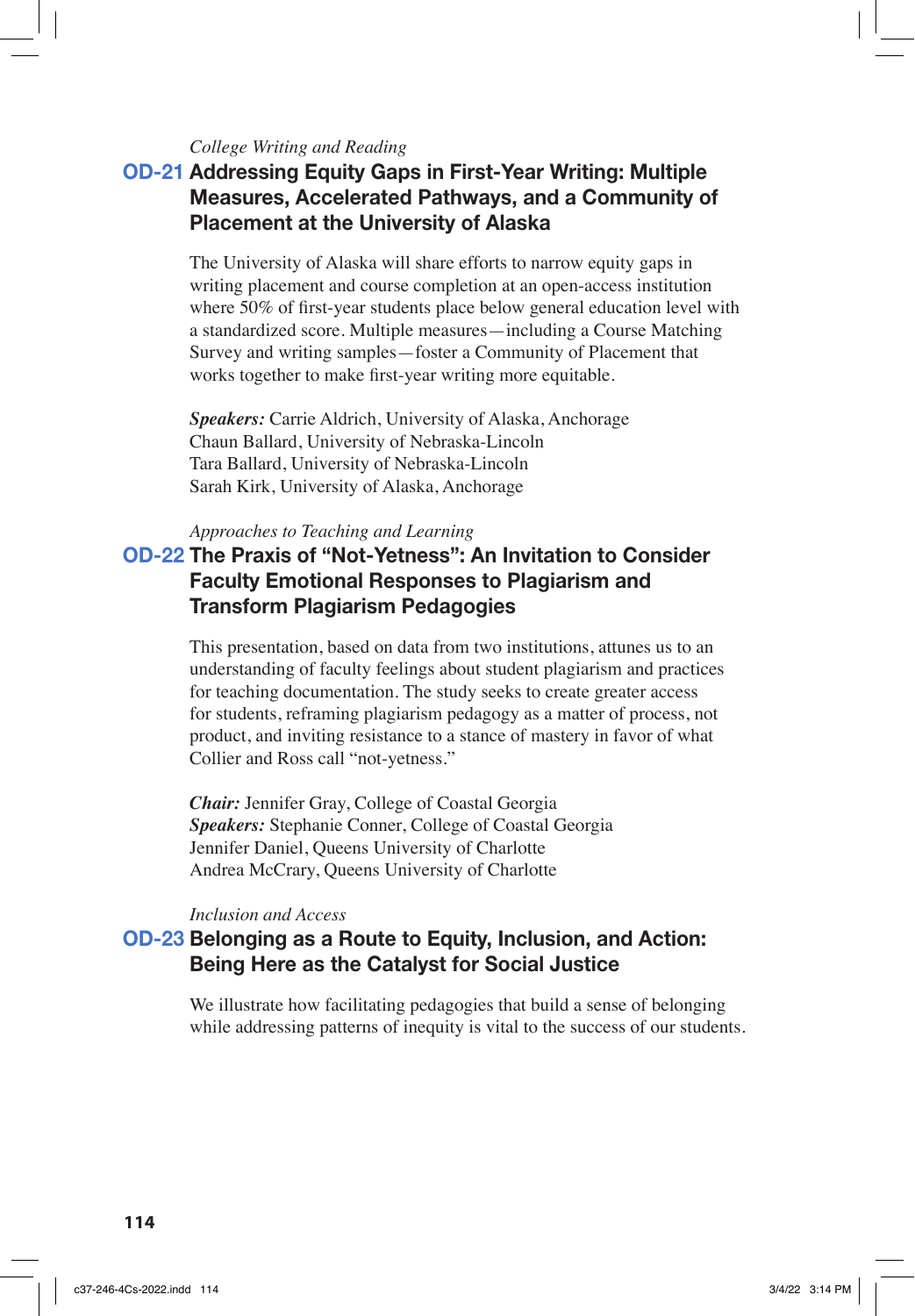- *Speakers:* Nancy DeJoy, Michigan State University, "Belonging, Equity, and Inclusion: Building Social Justice-Based Course Assignments"
- Steven Lessner, Northern Virginia Community College, "Man Up!: Minority Male Mentoring"
- Suzanne Webb, Southwestern College, "Jinx's Toolbox: Critical Skills for Incoming Students"

#### *First-Year Writing*

# **OD-24 Collaborative Writing Placement as a Model for Empowering Students and Fostering Equity**

The Writing Program at the University of California, Santa Barbara, "flipped the script" on placement by implementing a Collaborative Writing Placement (CWP) program in which students and writing faculty work together to place students in the most appropriate first-year course. Our panel will share data about our program and foster a conversation among attendees about equity and inclusivity in writing placement.

*Speakers:* Leslie Hammer, University of California, Santa Barbara Sarah Hirsch, University of California, Santa Barbara Kenny Smith, University of California, Santa Barbara Madeleine Sorapure, University of California, Santa Barbara

#### *Approaches to Teaching and Learning*

# **OD-25 Using "Muscular Empathy" to Reconfigure Classroom Power Dynamics**

Panelists share ways to mitigate power dynamics and increase inclusion by infusing empathy throughout the instructional design process. Drawing on Ta-Nehisi Coates's "muscular empathy" to promote linguistic justice, intellectual modesty, and student empowerment, panelists offer strategies for multiple stages of the assignment arc, including assignment design, research, peer review, and assessment.

- *Speakers:* Tamara Black, University of Southern California, "Nurturing Rhetorical Empathy during the Research Process"
- Rochelle Gold, University of Southern California, "Strategies for Making Peer Review More Meaningful"
- P. T. McNiff, University of Southern California, "Decentralizing Power through Self-Assessment"
- David Tomkins, University of Southern California, "Seeking to Inquire: Writing Prompts and the Pitfalls of Subjective Presupposition"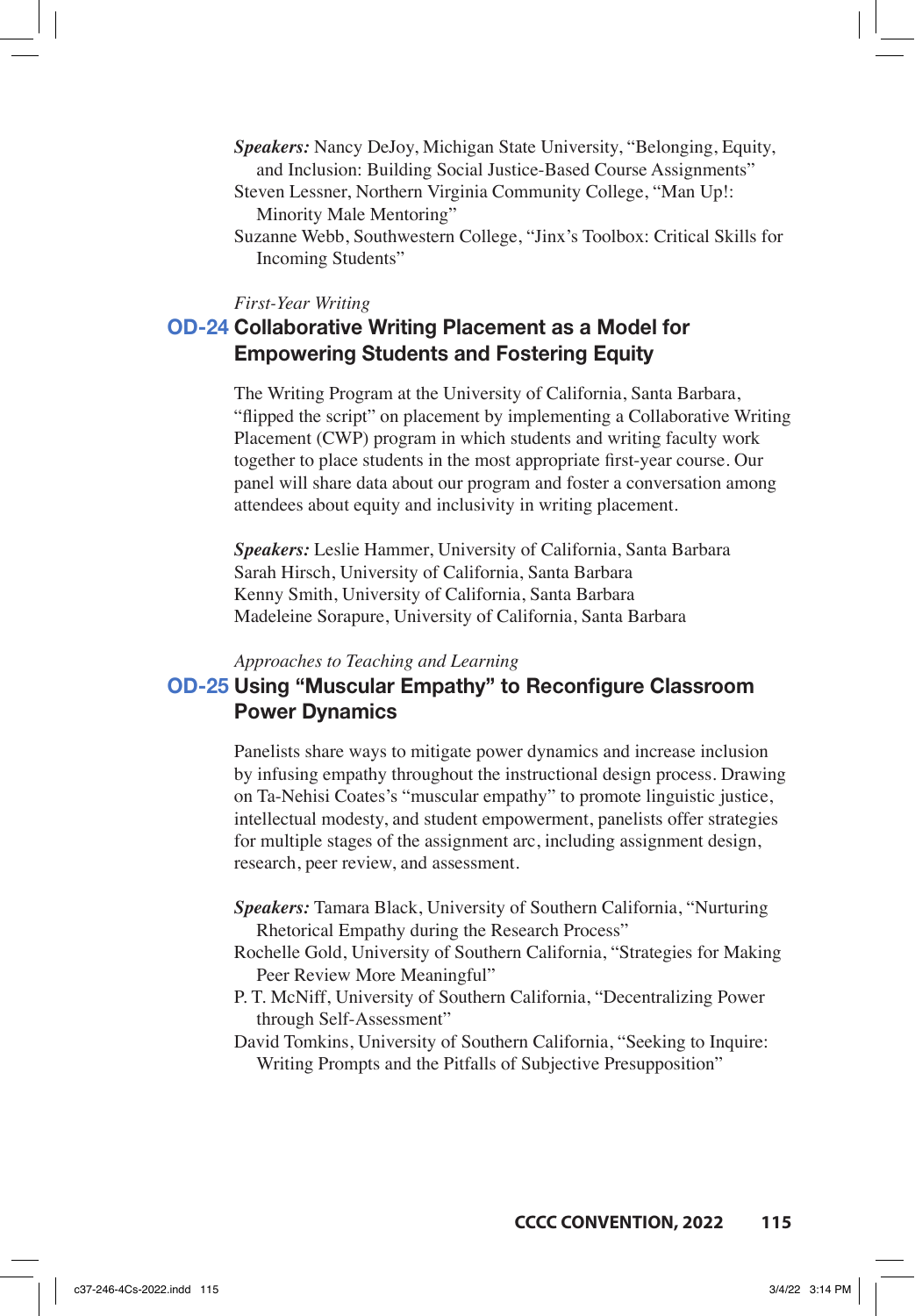### *Inclusion and Access*

# **OD-26 Informal Reading Groups as Inclusionary Practice for Facilitating Graduate Students' Disciplinary Access and Professionalization**

This panel describes an informal, multiyear reading group at a regional, doctorate-granting institution in which graduate students, faculty, and alumni met to discuss disciplinary readings. With three individuals from three different institutions and career stages, the panel presentations highlight such reading group benefits as disciplinary access, professionalization, and disciplinary change.

*Chair and Speaker:* Brenta Blevins, University of Mary Washington *Speakers:* Kristie Ellison, Elon University Carl Schlachte, Colby College

### *Theory and Research Methodologies*

### **OD-27 Unsettling Archival Research: Engaging Critical, Communal, and Digital Archives**

This panel wrestles with what an ethos and praxis of bearing witness in unsettling ways might mean for archival research and more equitable and socially just futures.

*Chair:* Gesa Kirsch, Soka University of America *Respondent:* Caitlin Allen, University of Louisville *Speakers:* Romeo García, University of Utah Tarez Graban, Florida State University Deborah Hollis, University of Colorado, Boulder Kathryn Manis, Washington State University Maria Carvajal Regidor, University of Massachusetts, Boston Rebecca Schneider, Fort Lewis College

### *Inclusion and Access*

### **OD-28 Now That We're Here: Demanding and Enacting Inclusion in Academic Spaces**

Two graduate students at different stages in their PhD programs and one of their undergrad professors talk about enacting "diversity and inclusion," since students and faculty *already* come from different life experiences: we are Black, Brown, queer, urban, and disabled *now.* We offer a call to action based on listening as "diverse" students tell us who they are and what they need.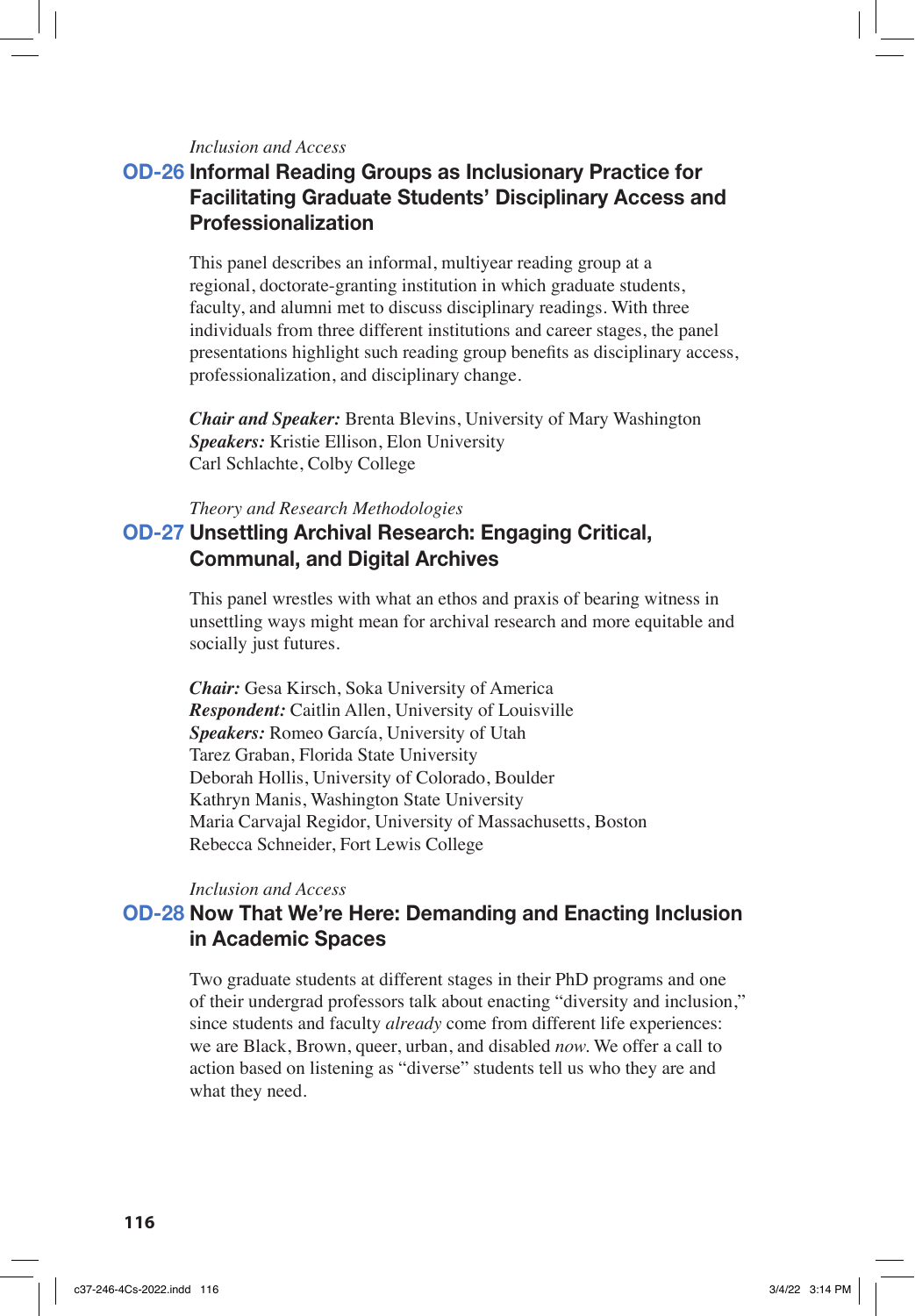- *Speakers:* Ileana Leon, Indiana University of Pennsylvania, "Beyond Diversity as Spectacle"
- Heather Robinson, York College/CUNY, "Listening Experience into Action"

Dominique Townsend, University of Rochester, "Teaching for Agency"

### *Inclusion and Access*

### **OD-29 Access Work as Cultural and Intersectional Writing Praxis**

How can compositionists invent accessible instructional spaces and writing that support intersectional inclusion and acceptance? This panel names disability access as a cultural and intersectional practice, surveying a number of locations of writing to offer a snapshot of where antiableist work across composition is today and imagines where it must go to assert that all disabled lives matter.

- *Speakers:* Chad Iwertz Duffy, Bowling Green State University,
	- "Cultures of Critical Media Access: Toward an Antiracist Practice for Transcription and Image Description"
- Kari Hanlin, Bowling Green State University, "Disabling Expectations: Access Labor from Classroom Theory to Community Praxis"
- Annika Konrad, Dartmouth College, "Toward a Rhetorical Pedagogy of Interdependence"
- Sherrel McLafferty, Bowling Green State University, "Disabling Expectations: Access Labor from Classroom Theory to Community Praxis"
- Jessie Male, New York University, "Cultures of Critical Media Access: Toward an Antiracist Practice for Transcription and Image Description"
- D'Arcee Charington Neal, The Ohio State University, "[Dis]colonial Ecstasy: Intersectional Access as an Embodied Cultural Rhetoric"

#### *Professional and Technical Writing*

### **OD-30 What If We Didn't? Throwing Out Traditional Pedagogies in the Name of Linguistic Justice**

This panel explores an inherent tension in technical communication: reconciling principles of linguistic justice with conventions of technical and professional discourses. Specifically, we engage with critically based pedagogical theories that honor linguistic diversity, and examine pedagogical practices such as ungrading and labor-based contracts that may navigate this reconciliation.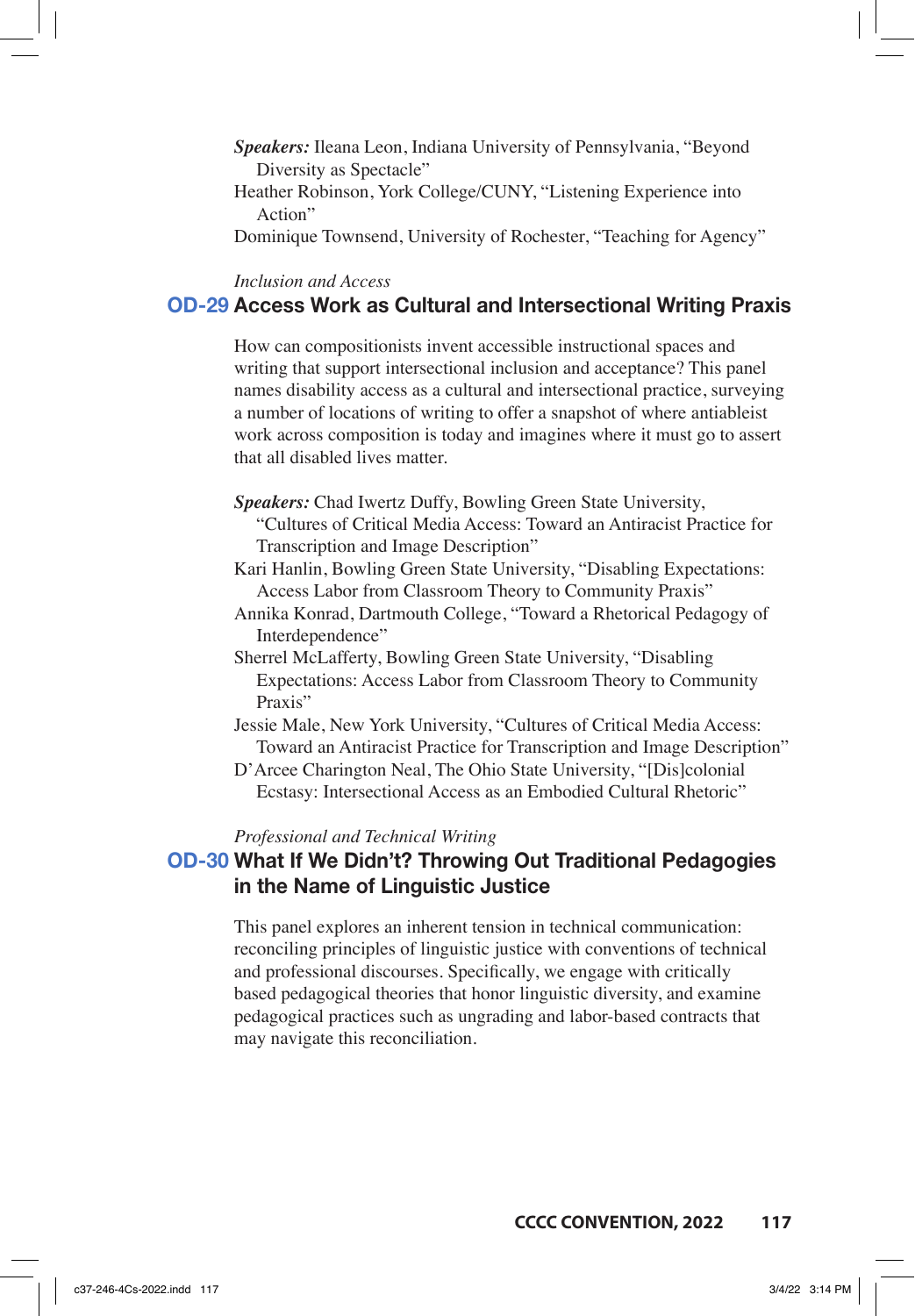- *Speakers:* Claire Carly-Miles, Texas A&M University, "Ungrading and Grading Contracts"
- Kimberly Clough, Texas A&M University, "Ungrading and Grading Contracts"
- Nicole Hagstrom-Schmidt, Texas A&M University, "Editing in Their Own Language: Linguistic Justice, Code-Meshing, and Technical Editing" Matt McKinney, Texas A&M University, "Code-Meshing to Talk Shop:
- Linking WID and Critical Pedagogy in the Tech Writing Classroom"

#### *Theory and Research Methodologies*

# **OD-31 Global and Non-Western Rhetorical Frameworks, the Perils of their Omission, and the Possibilities of Their Complication for Diversity in the College Classroom**

*Sponsored by the CCCC Global and Non-Western Rhetorics Standing Group*

This panel will focus on the promise of adopting rhetorical frameworks from various global, indigenous, and non-Western traditions, the perils of their omission, and the possibilities of their complication in a pedagogy committed to diversity, equity, and linguistic justice.

- *Chair and Speaker:* Elif Guler, Longwood University, "Reconceptualizing Rhetoric through a Non-Western Heuristic based on Ancient and Medieval Turkic Texts"
- *Speakers:* Trey Conner, University of South Florida, "Shut Up and Chant: Hacking the I with Global Rhetorical Traditions"
- Richard Doyle, Penn State University, "Shut Up and Chant: Hacking the I with Global Rhetorical Traditions"
- Asmita Ghimire, "The Non-Western Female Practice of Renunciation as a Pedagogical Tool in the Western Composition Classroom: The Case of Yogmaya Neupane"
- Hua Zhu, University of Utah, "The Importance of Teaching Non-Eurocentric Rhetorics as Common Topics"

#### *First-Year Writing*

# **OD-32 Reimagining Purposes of Assessment: Lessons and Perceptions from a Contract Grading Pilot at a Large Writing Program**

This panel will highlight data and findings from an IRB-approved study of a contract grading pilot designed to serve as a first step toward imagining a major shift in our program's assessment structure. The study seeks to analyze student perceptions of the effects of grading contracts on effort and anxiety levels in relation to faculty perceptions of the labor and purposes of grading.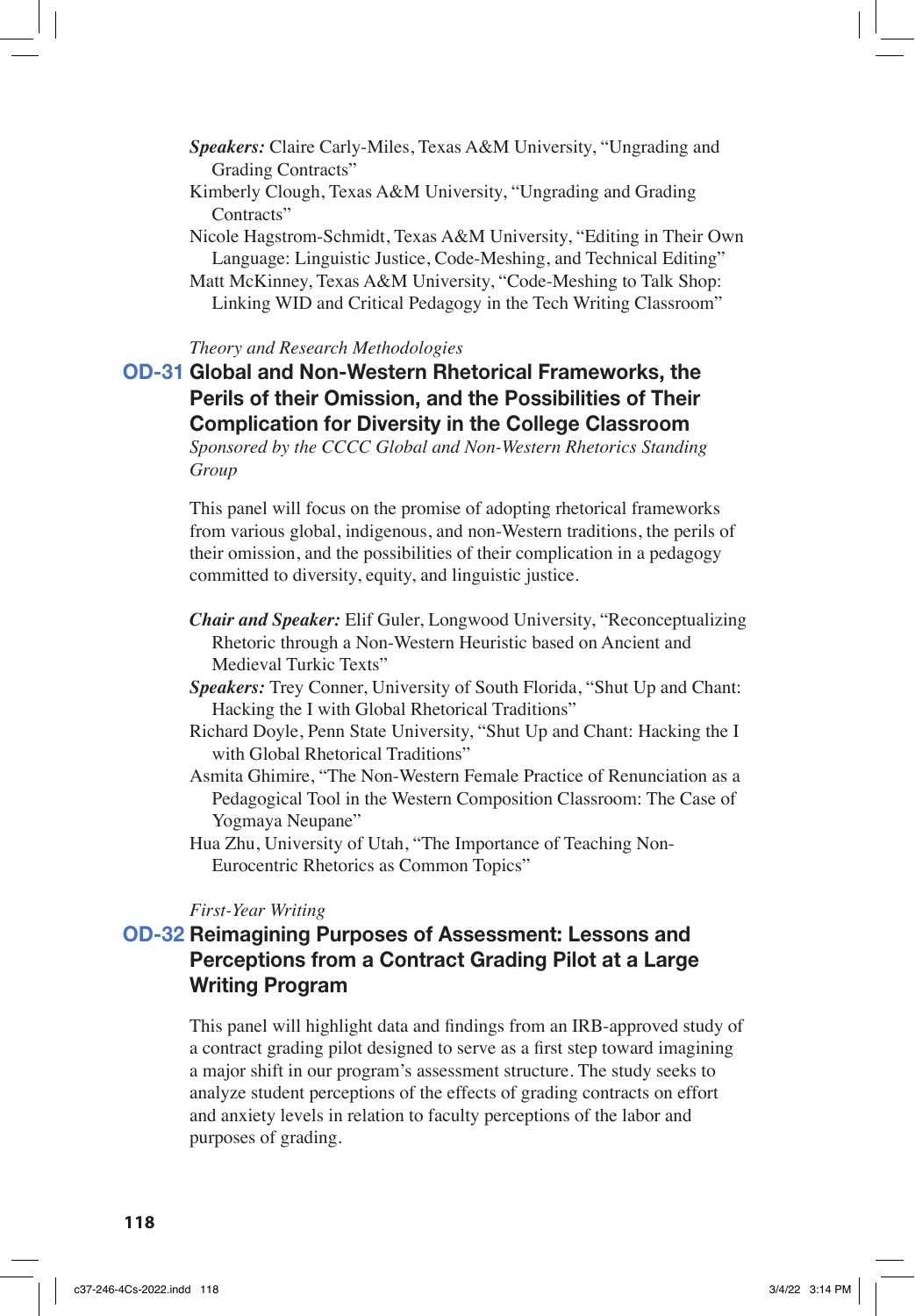- *Speakers:* Gita DasBender, New York University, "Contract Grading as Radical Teaching and Engaged Learning: Faculty Motivations and Student Responses"
- Nate Mickelson, New York University, "Laboring Together: How Grading Contracts Reframe Experiences with Feedback and Grades"
- Leah Souffrant, New York University, "From Principles to Practice: The Promises of Contract Grading"

#### *First-Year Writing*

# **OD-33 Pursuing Our Promises in OWI: Toward Equity in Assessment, Linguistic Justice via Empathy, and Diversity through International Virtual Collaborations**

This panel will offer examples of equity, linguistic justice, and diversity in OWI. Presenter 1 will talk about how labor-based rubrics are tools to enact equitable pedagogy. Presenter 2 will discuss how empathy serves as a lens to cultivate linguistic justice in online FYW. Presenter 3 will show how international virtual collaborative experiences in FYW are tools to foster equity and diversity.

*Chair and Speaker:* Marcela Hebbard, "International Virtual Collaboration in FYW as Tools to Foster Equity and Diversity" *Speakers:* Sallie Koenig, University of Arizona Catrina Mitchum, University of Arizona, "Labor-Based Rubrics as Tools to Enact Equitable Pedagogy" Janine Morris, Nova Southeastern University, "Empathy as a Lens to Cultivate Linguistic Justice in Online FYW" Rochelle Rodrigo, University of Arizona

### *Antiracism and Social Justice*

# **OD-34 Antiracist Work, Whose Call? BIPOC Graduate Students Answering the Call by Proposing Collective Community Work to Make Antiracist Change**

As intersectional BIPOC scholars and educators and through our individual collective community organizing, this panel implements different institutional and pedagogical strategies to bring equity to generate antiracist actionable change within and outside higher education. The speakers' community work exemplifies the need to support historically oppressed communities in rhetoric and writing.

*Speakers:* Sharieka Botex, Michigan State University Stephie Kang, Michigan State University Ruben Mendoza, Michigan State University Autumn Reyes, The University of Texas at Austin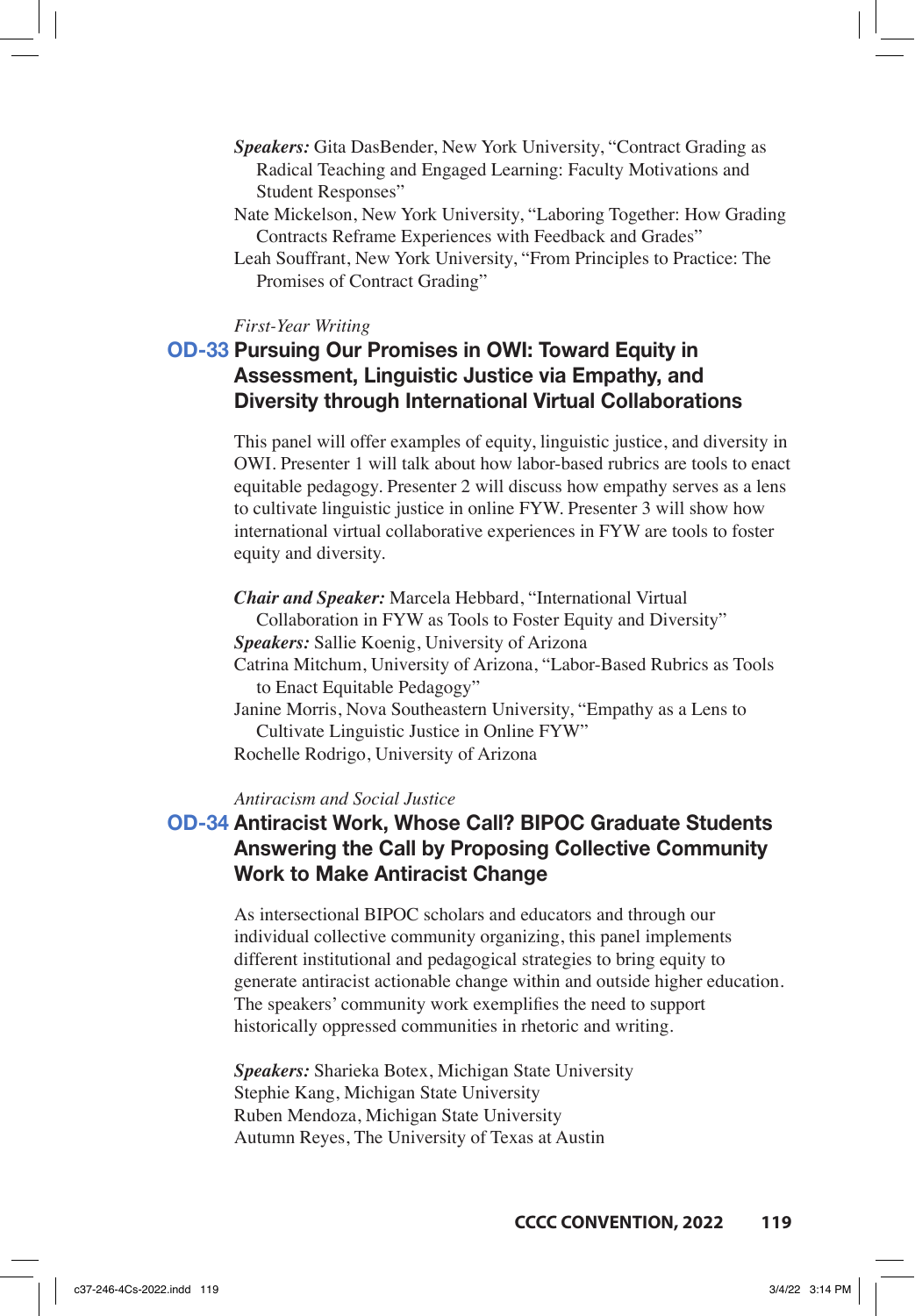### *Theory and Research Methodologies*

# **OD-35 Writing and Research Partnerships as Participatory Intervention**

This panel details three writing studies partnerships that strive toward decolonizing and humanizing methodologies that elevate the voices and experiences of co-researchers who are critical theorists and writers outside of academia.

*Chair and Respondent:* Laura Gonzales, University of Florida *Speakers:* Elena Garcia, Utah Valley University, "Access and the Benefits of a Father/Daughter Research Partnership"

Guadalupe Garcia, Community Member, "Access and the Benefits of a Father/Daughter Research Partnership"

Gabrielle Kelenyi, University of Wisconsin-Madison, "Access and the Benefits of a Father/Daughter Research Partnership"

Calley Marotta, Utah Valley University, "Writing Testimonio with Frontline Students"

### *First-Year Writing*

# **OD-36 Classroom-Based Writing Consultant Pedagogy and Asynchronous and Synchronous Online Writing Instruction**

This panel introduces and defines classroom-based writing consultant (CWC) pedagogy as an effective equity-minded instruction practice particularly in first-year online writing instruction. Panel members will define CWC and its key characteristics and benefits in the online environment, as well as share CWC's workshop-level and one-on-one approaches and strategies.

*Speakers:* Jade MacEoghain, University of California, Irvine Jacob Strona, MiraCosta Rachel Woodward, California State University, San Marcos

*Community, Civic, and Public Contexts of Writing*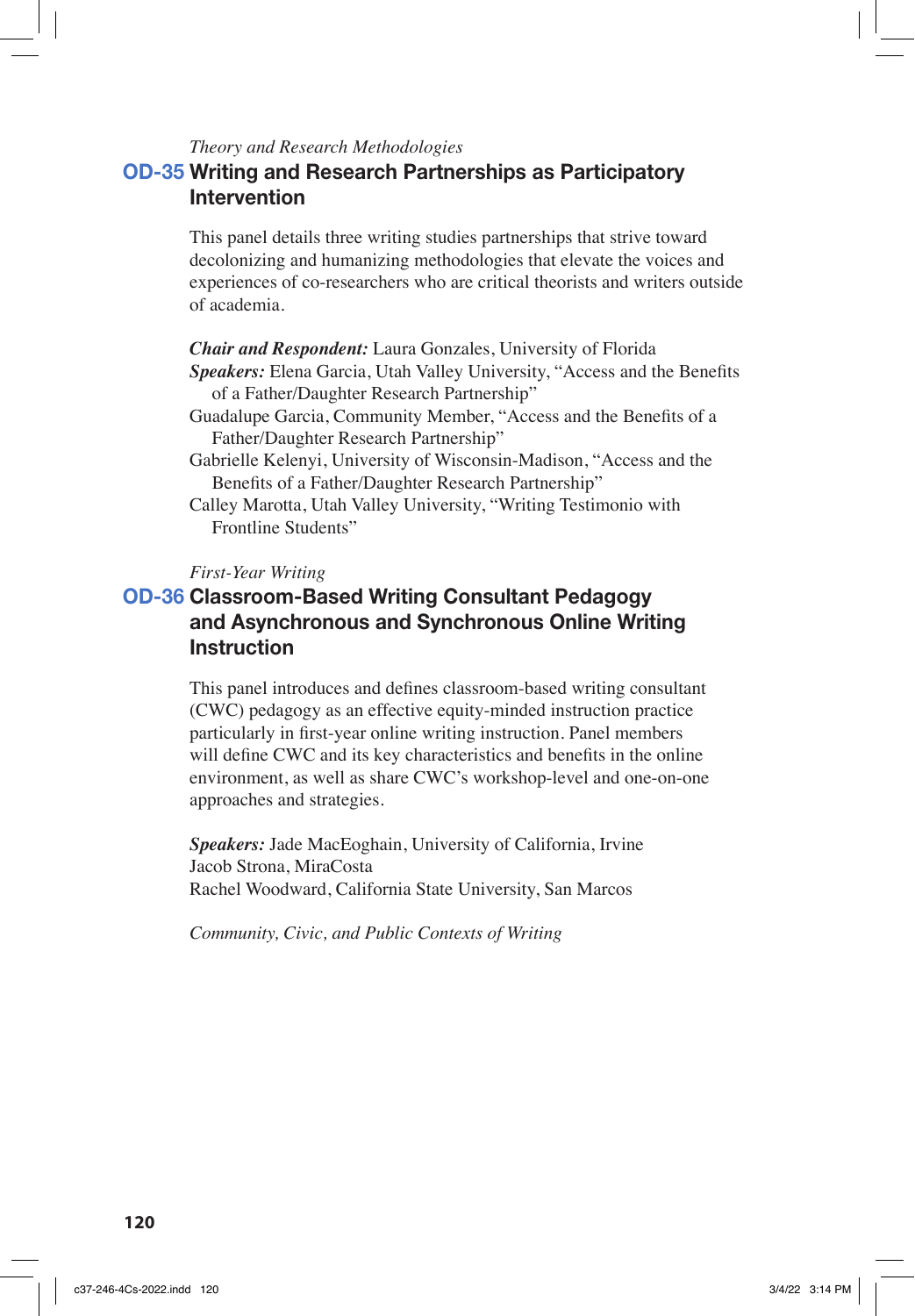### **OD-37 Rhetorical Ingenuity as Necessity: Negotiating Gender in Healthcare and Medicine**

We examine the rhetoric of problematic gendered commonplaces in health and medicine to suggest sites for personal advocacy and resistance, exploring the rhetorical ingenuity involved in uncovering sources of oppression in women's health and medicine, and employing tactics that successful women's health advocates use to improve care.

*Speakers:* Lisa DeTora, Hofstra University Bryna Siegel Finer, Indiana University of Pennsylvania Cathryn Molloy, James Madison University Sheri Rysdam, Eastern Oregon University

### *Information Literacy and Technology*

# **OD-38 Comp Casting: Exploring the Intersections of Hobbyist Broadcasting, Digital Learning Communities, and the Writing Classroom**

This panel explores the potentials and precarities of leveraging digital broadcasting platforms including Twitch, Discord, and YouTube as tools for promoting social justice and educational equity in digital pedagogy. As an interactive demonstration, panelists will showcase techniques for developing, moderating, and teaching through nontraditional means in the digital writing classroom.

- *Speaker:* Kyle Bohunicky, independent researcher, "Writing Classroom Discord: Teaching Com(p)passion through Online Asynchronous Learning Communities"
- *Speakers:* Rainer Dalton, University of Wisconsin-Milwaukee, "All Aboard the Hypetrain: Twitch Chat as a Collaborative 'Thinkertoy'"
- Morgan Forbush, University of Wisconsin-Milwaukee, "Learning from Hobbyist Academics: BreadTube in the Writing Classroom"
- David Kocik, University of Wisconsin-Milwaukee, "Live Stream in Progress: Using Twitch for Research Instruction in FYC"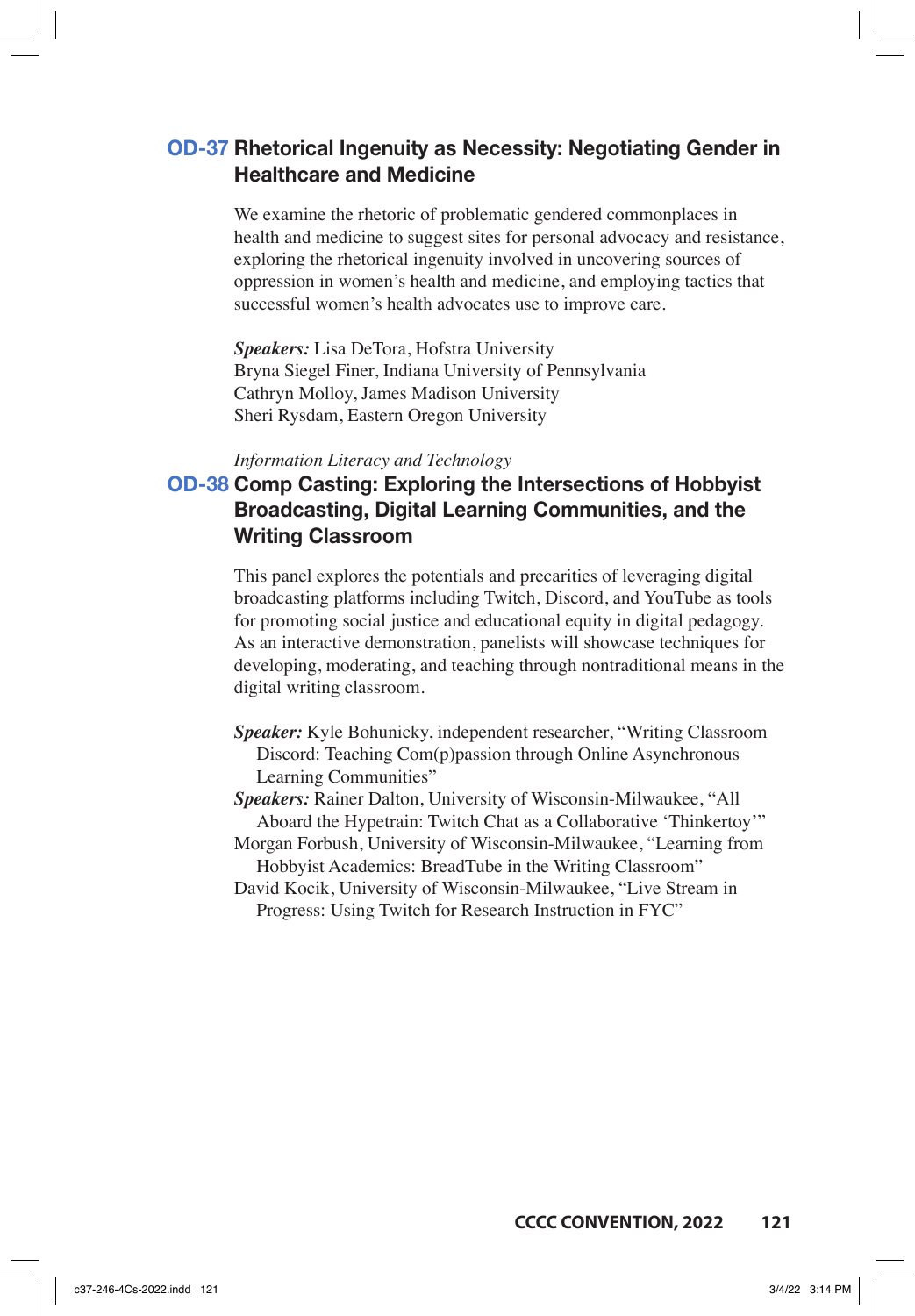### *Antiracism and Social Justice*

### **OD-39 The Promises and Perils of Vulnerability: Integrating Social Justice with Writing Pedagogy**

This panel offers specific writing classroom strategies for fostering productive vulnerability, while also considering how social justice work requires teachers to mitigate the vulnerabilities created by oppressive structures that cause emotional or physical harm.

- *Chair and Speaker:* Tanvi Patel, University of Southern California, "Championing Choice: Advancing Student Agency in the Classroom"
- *Speakers:* Amber Foster, University of Southern California,
	- "Compassionate Composition: Strategies for Generating Motivational Empathy in the FYC Classroom"
- Patricia Taylor, University of Southern California, "The Quality of Failure: Changing Student Frameworks for Failure and Risk Taking"

#### *Language, Literacy, and Culture*

# **OD-40 Defiantly Mapping Justice: Cartography as Liberatory Act to Address Readiness, Accessibility, and Empowerment in Composition Research and Pedagogy**

This panel will look at the ways in which cartography can create an antiracist and defiant discipline in which we as scholars and students are able to unapologetically challenge traditional mediums for knowledge creation. Through discussion of advocacy, assignments, and publishing, mapping provides the opportunity for scholars in the margins to occupy soveign spaces of self and community.

*Speakers:* Lorise Diamond, Claremont Graduate University Alfred Owusu-Ansah, Michigan Technological University Teigha VanHester, Illinois State University

*Information Literacy and Technology*

# **OD-41 (Re)membering the Pandemic: Circulating Inclusive Memories of COVID-19**

Building a decolonial COVID-19 trauma archive, using nostalgia to teach inclusive design, and probing how antimask memes limit conservative identities to nativist populism, this panel considers whose pandemic memories matter, whose don't, and how rhet-comp can engage remembering to create a more just world.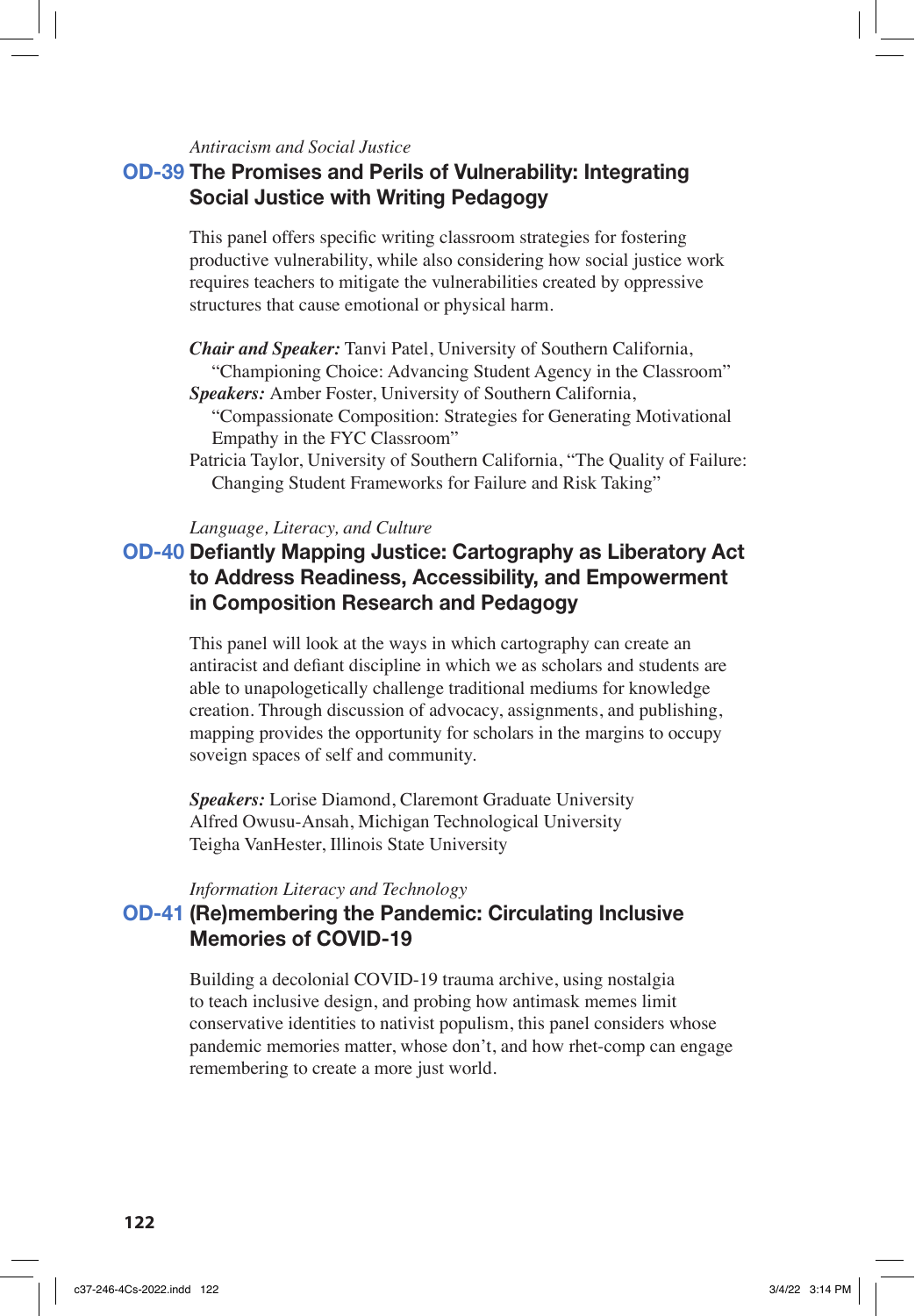*Speakers:* Spencer Cooke, University of Oklahoma William Kurlinkus, University of Oklahoma Kelsey Willems, University of Oklahoma

### *Inclusion and Access*

# **OD-42 Pursuing Social Justice in Higher Education: Learning from Students about Their Decision Making over Their [Writing] Lives and Futures**

Data from over 200 undergraduate writers from six institutions on three continents shows that much of their writing development occurs outside classrooms; their reflections include provocative tips for faculty and WPAs.

*Chair and Respondent:* Kathleen Blake Yancey, Florida State University *Speakers:* Spencer Cooke, University of Oklahoma D. Alexis Hart, Allegheny College Ashley Holmes, Georgia State University Anna Knutson, University of Victoria Ide O'Sullivan, University of Limerick Yogesh Sinha, Sohar University, Oman

#### *First-Year Writing*

# **OD-43 Creating a Welcoming Environment: Brandeis University Writing Program Initiatives for the Classroom, for Underrepresented Students, and Across the Disciplines**

This panel will present strategies for creating a welcoming environment and sense of belonging for underrepresented students in first-year writing courses and courses across the disciplines. Using initiatives from Brandeis University, we will explore classroom and curricular changes in the writing program as well as collaboration with departments across campus.

*Speakers:* Marsha Nourse, Brandeis University Lisa Rourke, Brandeis University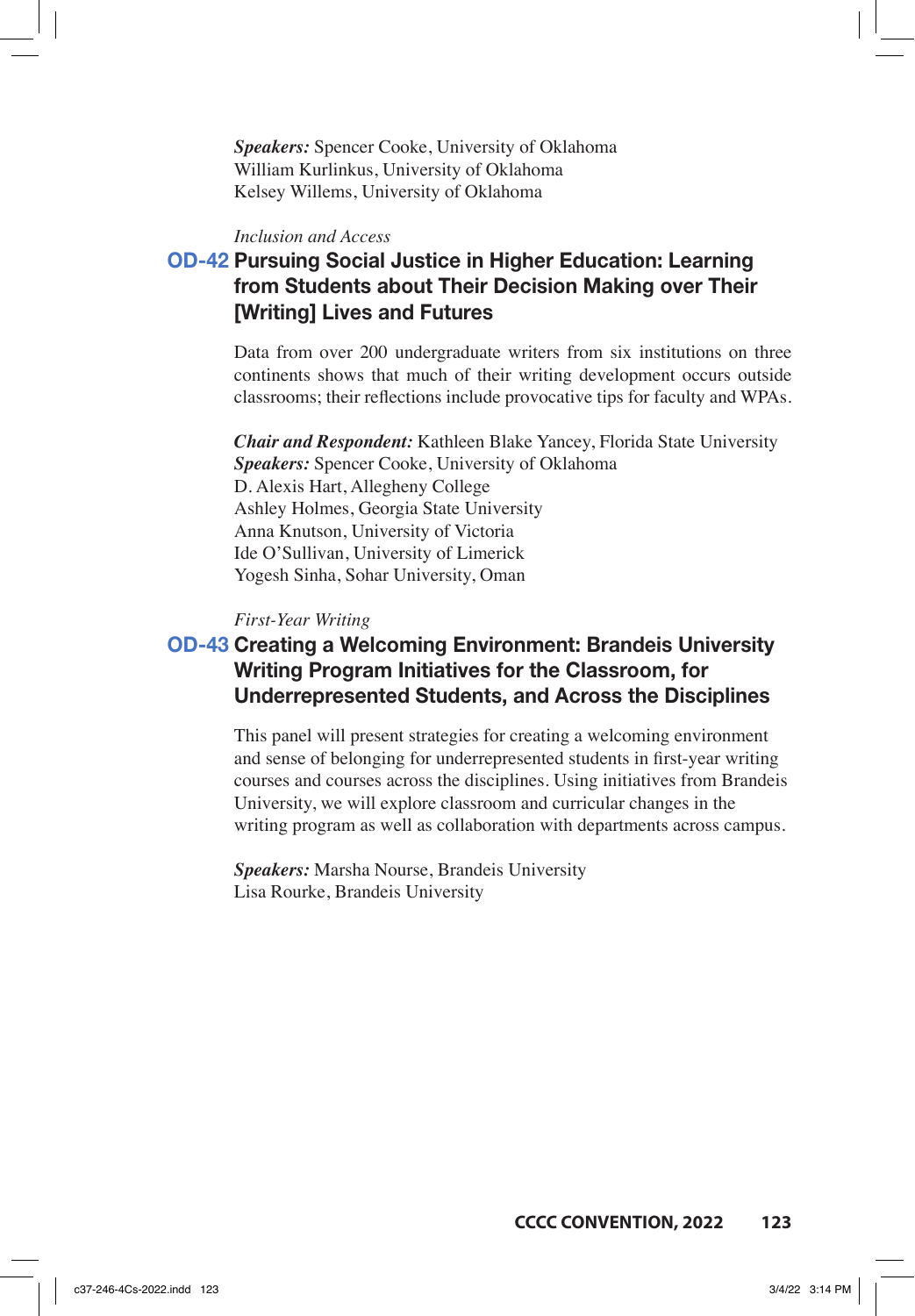### *Community, Civic, and Public Contexts of Writing*

# **OD-44 Exploring Embodied and Intersectional Approaches to Community-Engaged Writing**

This session explores the embodied politics of community-engaged writing by showcasing projects dedicated to pleasure, racial justice, lactation, and creative arts. We are inspired by DeCamp & Cushman's (2019) call for educators to employ intersectional approaches to work with communities to foster belonging-in-difference. Presenters will use prompts from their projects to engage attendees.

*Chair:* Nate Mickelson, New York University

*Speakers:* Maija Brown, University of Minnesota, "Sparking Change: Exploring the Process and Impact of the SPARK ezine on BIPOC Writers and Editors"

Charlesia McKinney, Middle Tennessee State University, "Pleasure Literacy Narratives"

- Jasmine Kar Tang, University of Minnesota-Twin Cities, "Embodied Facilitation Praxis in Asian American Arts Spaces"
- Elise Toedt, University of Minnesota, "Breast Pumps and Backpacks: Lactating Teachers Navigate Institutional Constraints"

#### *Inclusion and Access*

# **OD-45 So That Just Happened . . . . Where Does OWI Go from Here? Access, Enrollment, and Relevance**

This panel will focus on how instructors and administrators can create the sense of "here" in their online writing courses/programs through thoughtful design and careful planning.

*Chair and Speaker:* Heidi Skurat Harris, University of Arkansas at Little Rock

*Speakers:* Jessie Borgman, Arizona State University Casey McArdle, Michigan State University

*Writing Programs*

### **OD-46 Rethinking Relevance: Prioritizing Students of Color in Writing Programs**

With white student enrollment dropping at many universities as a result of demographic shifts, we argue that WPAs consider focusing on students of color, both for their sakes and for the sakes of white students, who have been limited by their histories of segregation in largely white spaces.

*Speaker:* Mara Holt, Ohio University David T. Johnson, Stetson University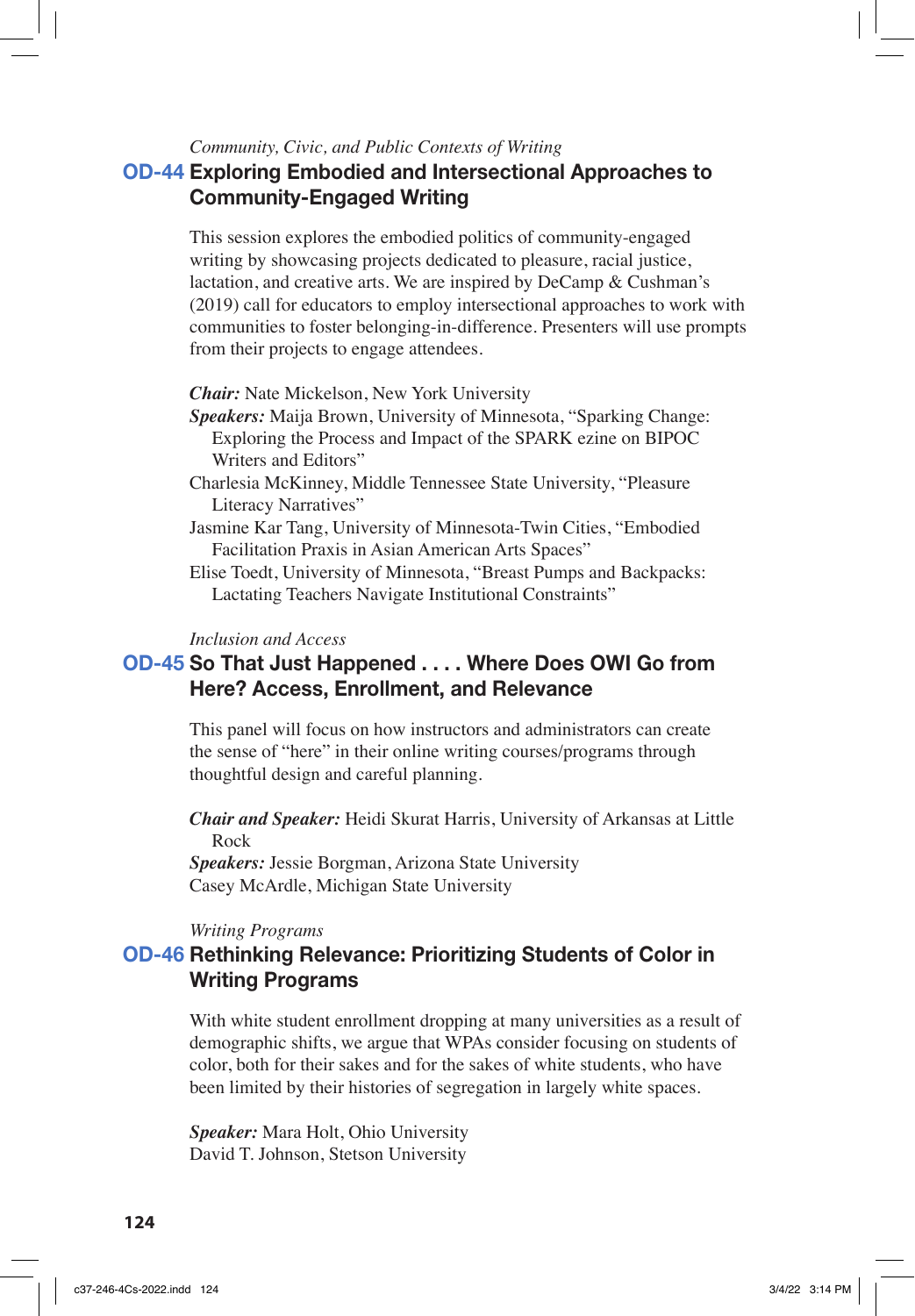### *Writing Programs*

# **OD-47 Working Independently, Depending on One Another: One Program's Approach to Subverting Traditional Academic Paradigms**

Part storytelling and part replicable strategies, panelists will detail administrative and pedagogical initiatives and approaches aimed at radical inclusion and subverting traditional academic paradigms.

- *Speakers:* Megan Boeshart, Old Dominion University, "Access, Agency, and Appreciation for All: Promoting Pedagogies of Radical Inclusivity" Laura Buchholz, Old Dominion University, "Divergence and
	- Convergence: Preserving Individual Pedagogies through Collaborative Program Planning"
- Kristi Costello, Old Dominion University, "Leaving Micromanaging in the Past in Pursuit of Manageable Futures: A Feminist Autonomous Teamwork Approach to WPA"
- Danie Hallerman, Old Dominion University, "Access, Agency, and Appreciation for All: Promoting Pedagogies of Radical Inclusivity"
- Mary Beth Pennington, Old Dominion University, "Chaos and Control: How Reimagining Placement during a Pandemic Led to Practical and Sustainable Methods"
- Jenn Sloggie, Old Dominion University, "Re-Working Our Positions So They Work: Labor Re-Distribution for Sustainable WPA and Renewed Zeal"

# *Theory and Research Methodologies* **OD-48 Writing through Major Life Transitions**

We share preliminary findings of a longitudinal study investigating how people's writing changes during major life transitions. Integrating data from twelve extended families, the research provides a cross-generational look at how writing lives change when transitions disrupt and reshape identity and agency. This is the first large-scale, multisite study of writing's impact on agency and identity.

*Speaker:* Anna Smith, Illinois State University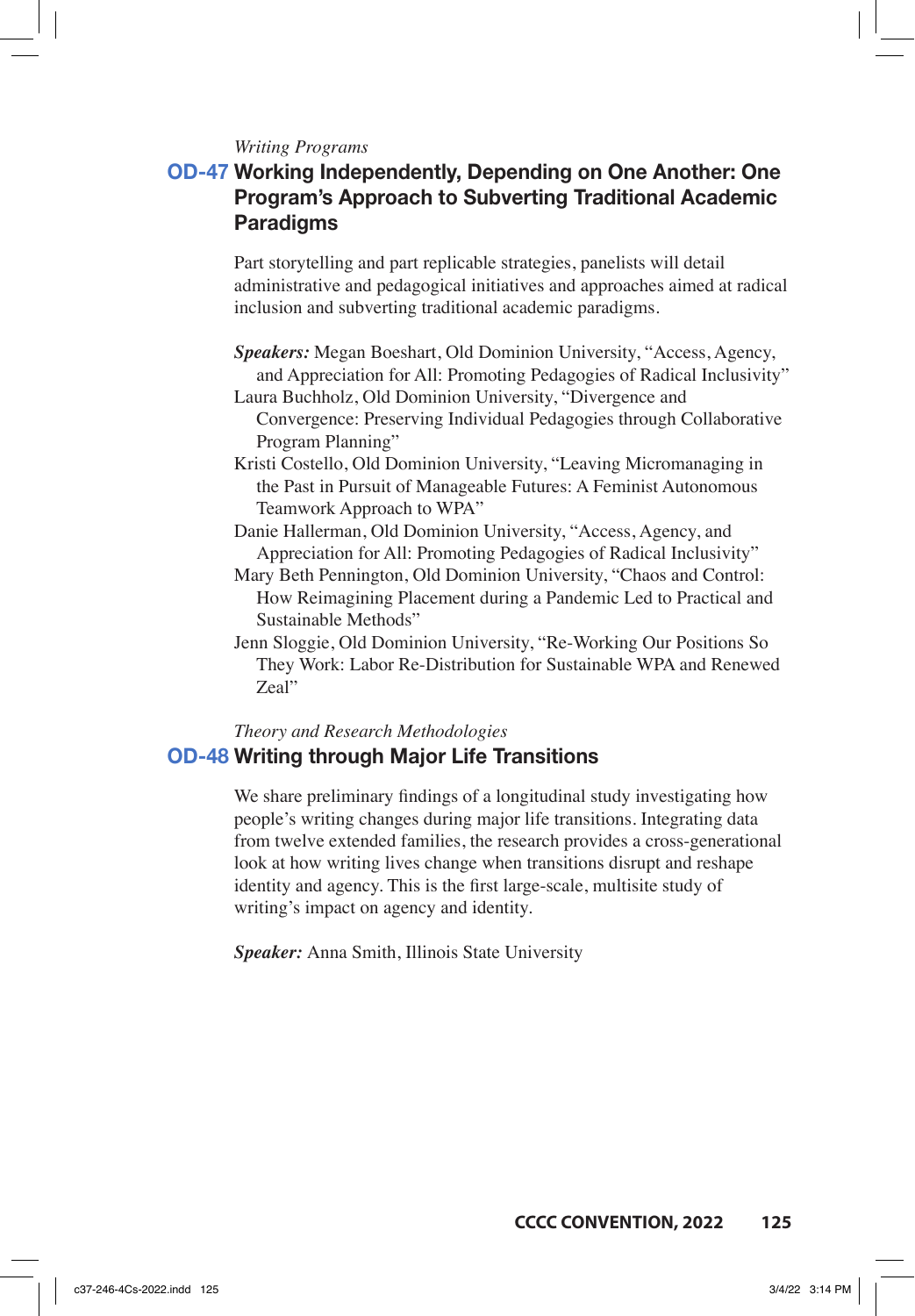### *College Writing and Reading*

### **OD-49 Racist Rhetoric: Dismantling Linguistic Discrimination, Institutional Racism, and Standard Language Ideology**

Discussions of racism require us to examine linguistic discrimination in writing classrooms and centers. As one of the last forms of acceptable discrimination, linguistic discrimination in academia remains largely hidden. The panel provides information and activities on language standardization and linguistic discrimination along with tools to implement an equitable approach to teaching writing.

- *Speakers:* Gaillynn Clements, Duke University, "Classroom Language Discrimination"
- Sonja Launspach, Idaho State University, "Standard Language Ideology, Language Discrimination, and Composition Classrooms"
- Miranda McCarvel, Smith College, "Linguistic Discrimination in Writing Classrooms and Centers"

*Language, Literacy, and Culture*

# **OD-50 Good Intentions and Difficult Conversations: Moving from Intent to Impact in Writing Centers**

This panel addresses contradictory discourses about writing centers (WC). It investigates how different institutional contexts, WC administrative approaches, and individual lived experiences complicate and provide openings for WC programming that is inclusive, equitable, antiracist, and decolonial, and which ultimately inform the design of a collaborative research project.

- *Speakers:* Marilee Brooks-Gillies, Indiana University-Purdue University Indianapolis, "Engaging in Difficult Conversations about Difficult Conversations"
- Katie Manthey, Salem College, "Enacting Change in the Midst of White Feminism"
- Nathan Marquam, Indiana University-Purdue University Indianapolis, "Embracing Discomfort without Embracing Complacency"
- Emerson Romano, Salem College, "Small, Private, Primarily White Liberal Arts College: Context"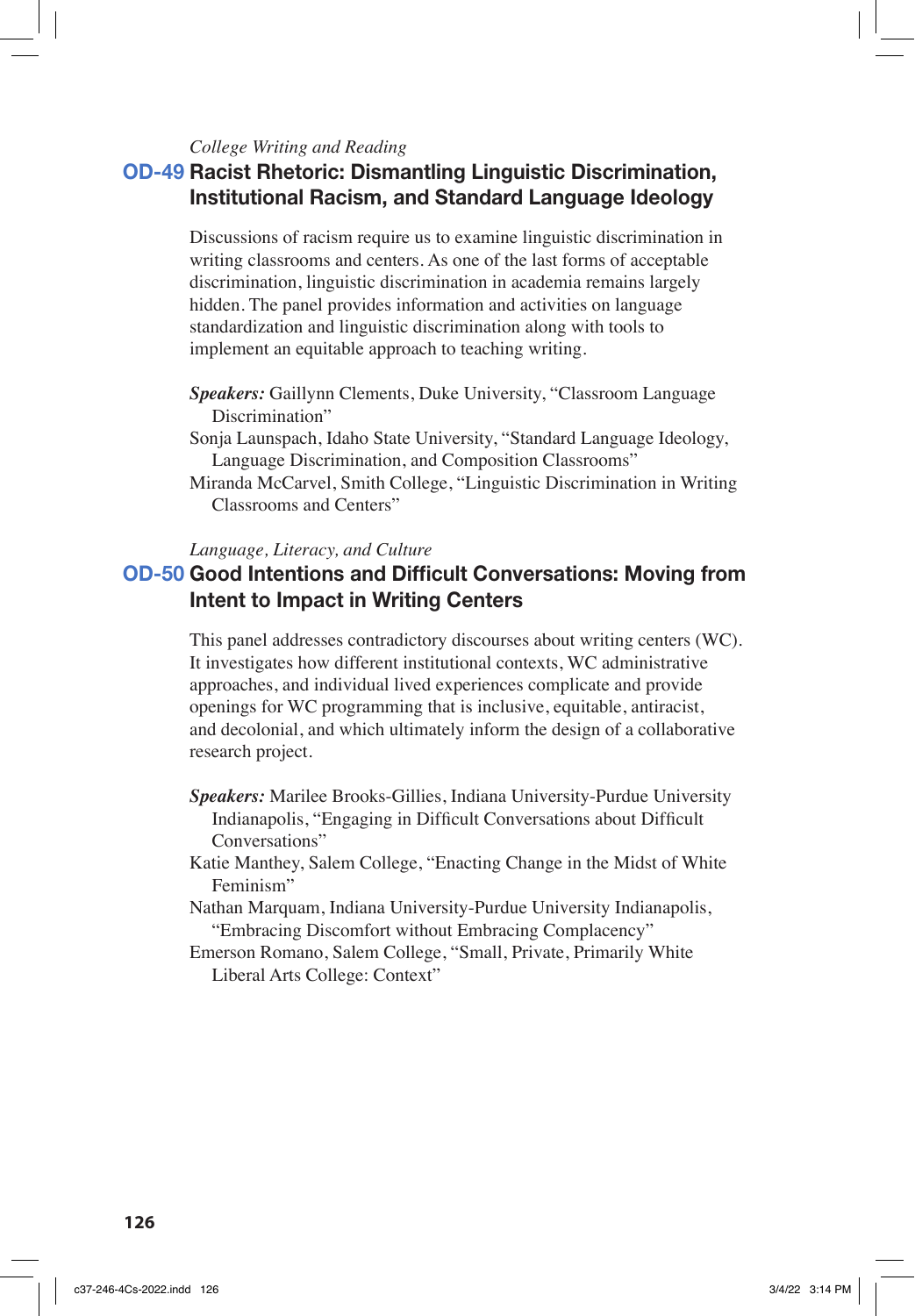#### *Inclusion and Access*

### **OD-51 A More Just DSP: Constructivist Placement**

We respond to existing criticisms of DSP with a new model: constructivist placement. Attendees will explore our local placement tool via a digital gallery walk; analyze sample results data in small groups; and consider how the model might be usefully adapted, altered, or redesigned for use in other contexts.

*Chair and Respondent:* Trish Serviss, University of California, Davis *Speaker:* Beth Pearsall, University of California, Davis

### *Language, Literacy, and Culture*

# **OD-52 The Promises of Non-Western Rhetorics and Texts: What Does It Mean to Teach and Practice Diversity, Equity, and Social Justice?**

This panel discusses the promises and perils of non-Western rhetorics and texts in teaching-practicing diversity, equity, and social justice in rhetoric and composition studies.

- *Committee Chair and Speaker:* Uma S. Krishnan, Kent State University, "Promises of Translation and Perils of Interpretations of Non-Western Texts Leading to Pariah Culture"
- *Speakers:* Moushumi Biswas, Langston University, "The Promises of Using a Contextualized Lens to Explore Gender (In)equity in Texts from India"
- Eda Ozyesilpinar, Illinois State University, "The Promises and Perils of Teaching Non-Western Social Justice Rhetorics"
- Maria Prikhodko, DePaul University, "Discursive Promises of Feminine Rhetoric and Pedagogy of Hope in a US Upper Writing Course"

#### *Professional and Technical Writing*

# **OD-53 Internship Matters: Dynamic Considerations of Access, Impact, and Equity in Onsite and Remote Work-Based Initiatives**

Internships faced dynamic changes during the pandemic, resulting in new opportunities as well as awareness of significant concerns about access and equity for students in work-based learning experiences. Drawing from independent studies and experience, the presenters will explore the changing landscape as well as the complex issues surrounding internships for English and writing students.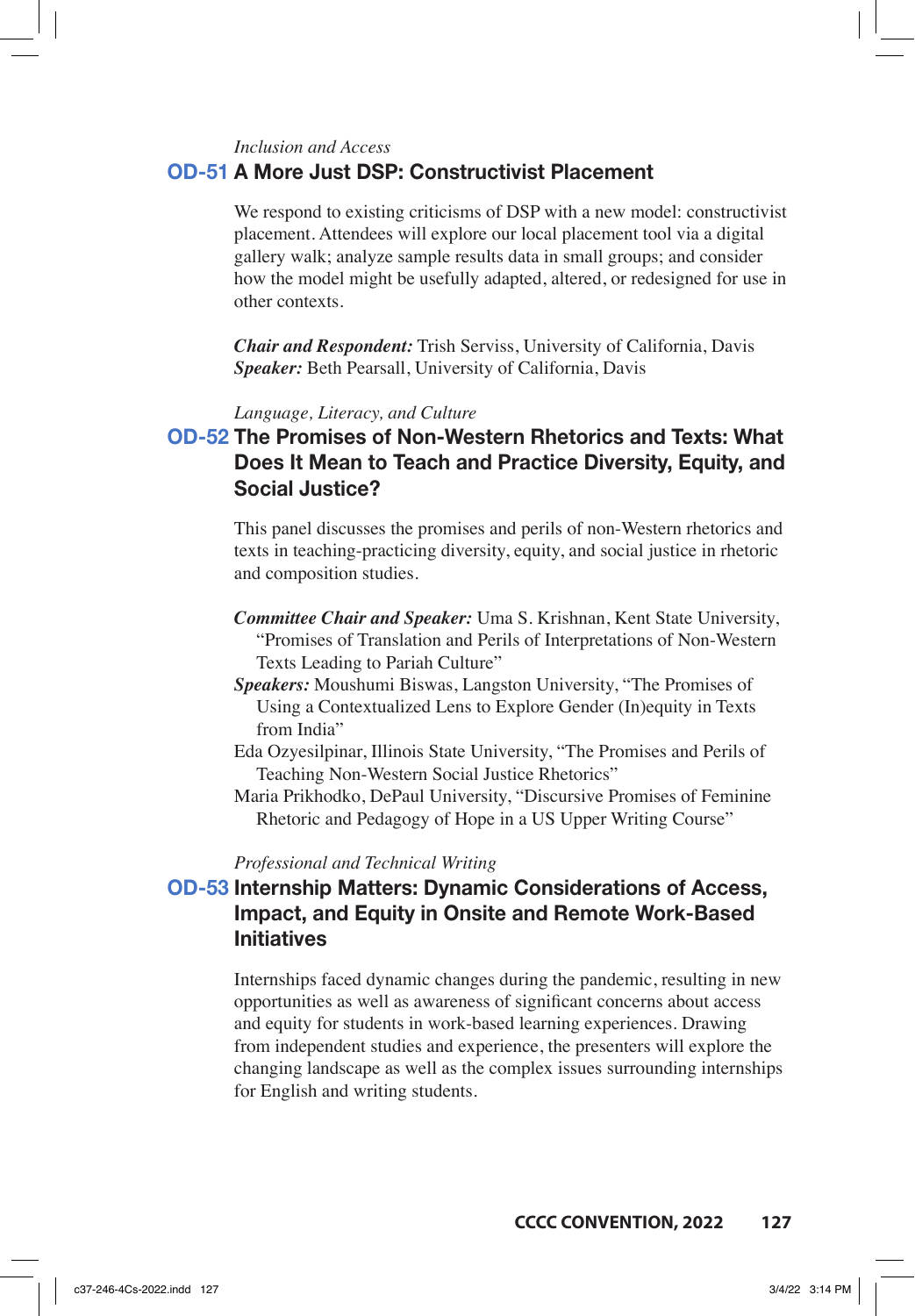- *Chair and Respondent:* Lara Smith-Sitton, Kennesaw State University, "Seeing, Modifying, and Partnering: Navigating Challenges of Internships for Students with Disabilities"
- *Speakers:* Dauvan Mulally, Grand Valley State University, "Virtual Reality: Helping Interns and Supervisors Negotiate the Promises and Perils of Remote Internships"
- Rich Rice, Texas Tech University, "The Dynamic Internship Agreement Form as Equitable, Problem-Based Commonplace Tool"

#### *Theory and Research Methodologies*

### **OD-54 Haunt/ed/ing Literacies and the Role of Unsettling Archival Research**

The aim of this panel is to create a conversation on ethically grounded approaches to working in and with archives and to use that conversation as a lens to dialogue about the challenges facing those who engage in archival research. Each panelist offers methodological reflections about deep rhetoricity in archival research and how archives can become powerful mediums for decolonial thinking/doing.

- *Speakers:* Romeo García, University of Utah, "The Haunt/ed/ing Literacies of Two Settler Archives"
- Gesa Kirsch, Soka University of America, "Unsettling Archival Histories via DH Methods"
- Sierra Mendez, University of Texas at Austin, "Haunt/ed/ing Subjectivities in Public Library Archives"
- Jess Pauszek, Boston College, "Deindustrial Hauntings in Working Class Archives"

### *Antiracism and Social Justice*

### **OD-55 Equity in the Assessment Ecology: Vague Terms, Misconceptions, and Uneven Application**

Whether in the classroom, state, or national policy, assessment has been seen as a means of creating equitable learning environments. Yet, this equality rests on a set of vague or misapplied terms. Our presentations examine how language and misconceptions about assessment go handin-hand and what we can do to improve our talk about equitable writing assessment.

*Speakers:* Jennifer Grouling, Ball State University, "Preparedness, Process, and the Ecology of Rubrics"

Emilie Schiess, Ball State University, "Defining Grammar Beliefs and Language Ideology in Rubric"

Lynne Stallings, Ball State University, "Equitable Educational Opportunities through Assessment Literacy"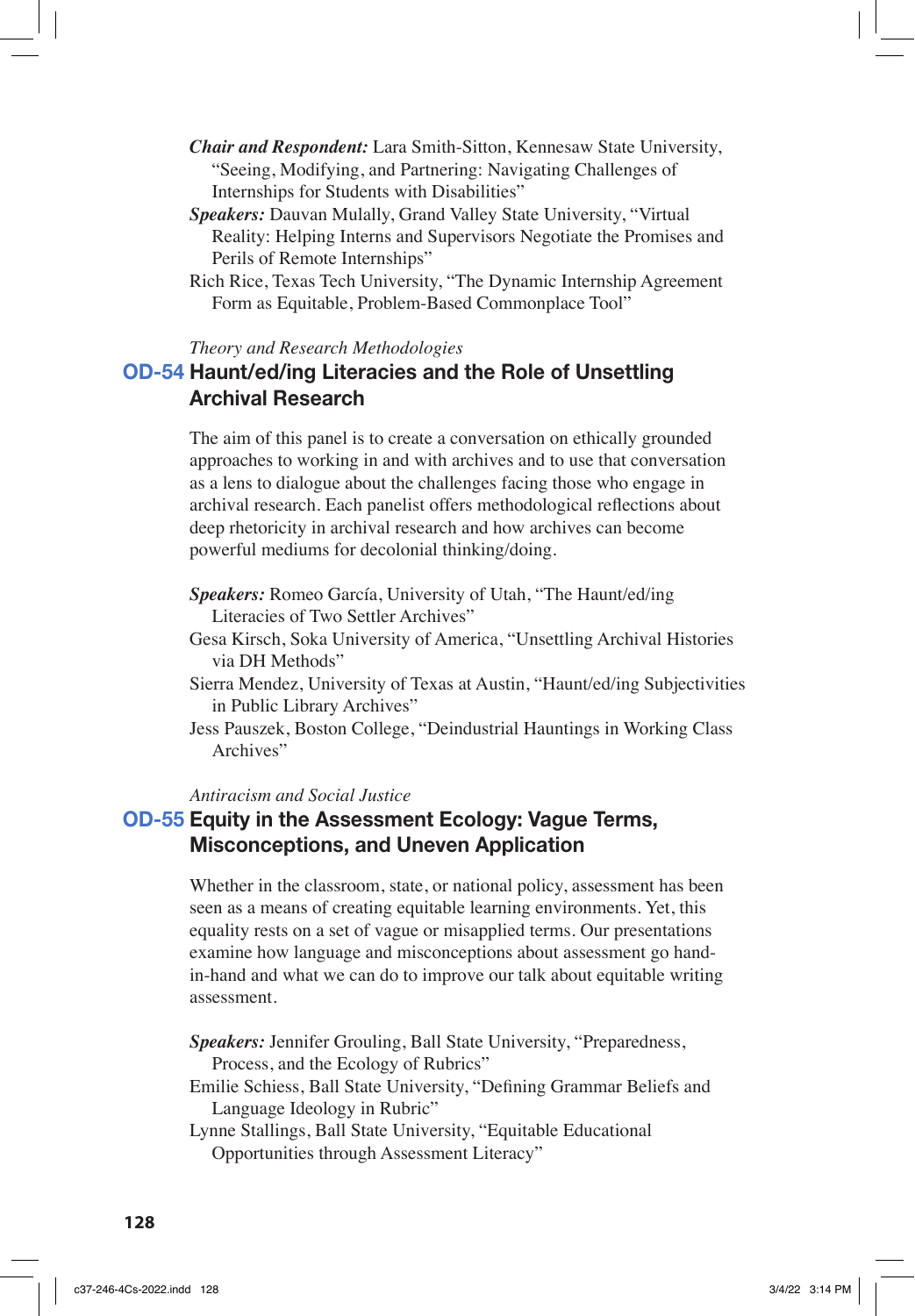*First-Year Writing*

# **OD-56 A Writing Program's Collaborative Mentoring Initiative and Its Impact on Pedagogy, Equity, and Inclusion**

Mentoring clusters with faculty across disciplinary backgrounds, career stages, and ranks can address affective labor concerns; share new technological or pedagogical developments; and work toward culture changes for equity and inclusion. Speakers from an established mentoring program will inform attendees of recent developments in mentoring theory and prompt a reevaluation of mentoring practices.

*Speakers:* Jacob Burg, Boston University Emily J. Chua, Boston University Rebecca Kinraide, Boston University Stephanie Kolberg, Boston University Kristin Lacey, Boston University Christina Michaud, Boston University Anna Panszczyk, Boston University Malavika Shetty, Boston University Thomas (Ben) H. Suitt III, Boston University Yelin Zhao, Boston University

*Information Literacy and Technology*

# **OD-57 Bridging Disciplinary Divides: Writing Faculty and Librarians Sharing Responsibility and Accountability for Change**

Librarian-faculty collaboration promotes a richer understanding of information literacy and also enables the respective curricula and teaching praxis to reflect social justice advocacy. Yet barriers to creating these partnerships exist, which we seek to identify and address by reporting on research we have conducted to examine faculty perceptions of library instruction and information literacy.

*Committee Chair:* Jennifer Johnson, University of California, Santa Barbara

*Speakers:* Rebecca Greer, University of California, Santa Barbara Nicole Warwick, University of California, Santa Barbara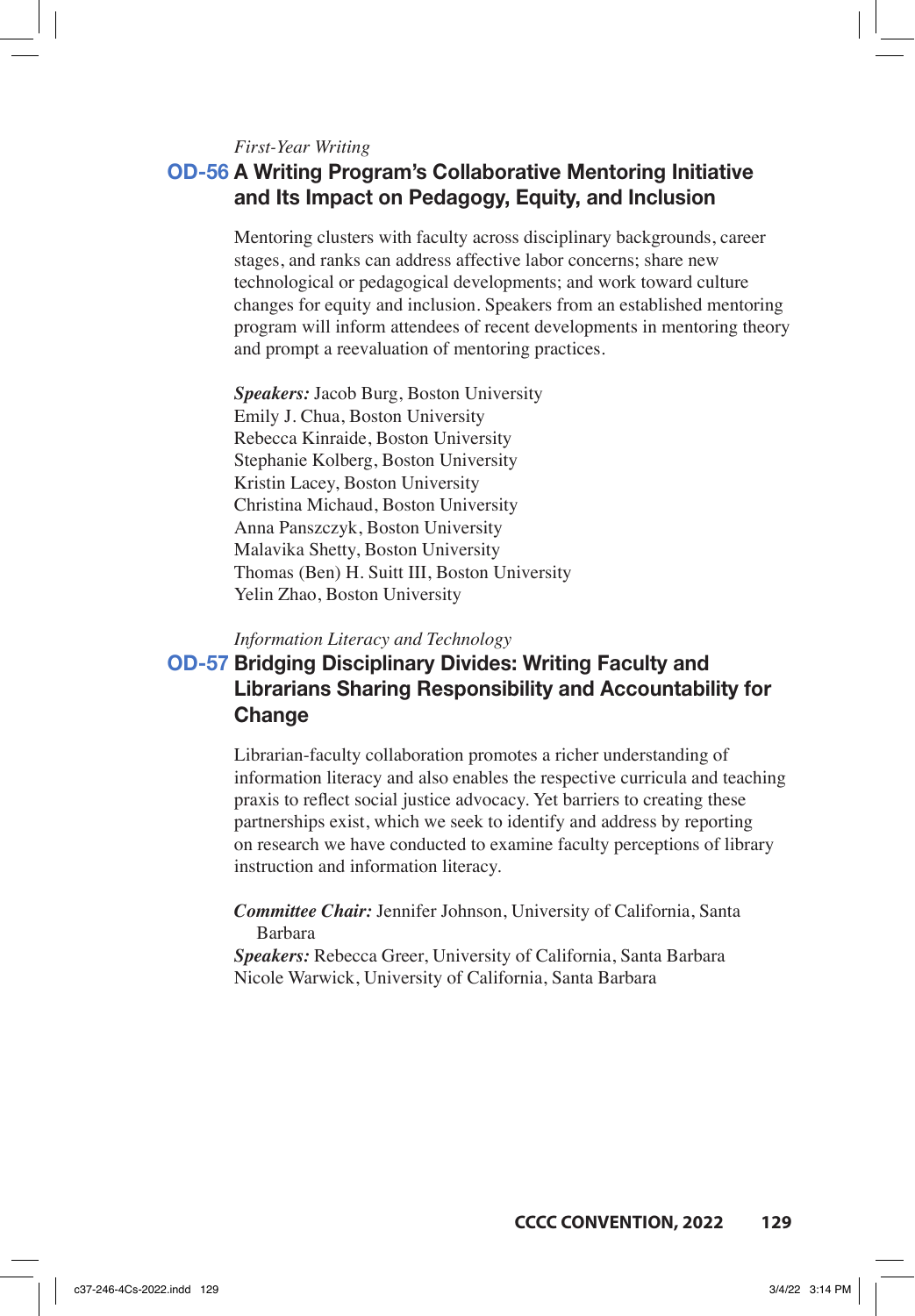*Inclusion and Access*

### **OD-58 Writing the International First-Generation College Experience**

Drawing on translingual, antiracist, and narrative therapy writing pedagogies, this panel will offer strategies for developing writing-based global education opportunities for first-generation college students.

- *Chair:* Danelle Dyckhoff, California State University, Los Angeles, "Exigency: First-Gen Going Global"
- *Speakers:* Erica Bennett, California State University, Los Angeles, "Developing a First-Gen-Focused Writing Curriculum"
- Stefania Cordoneanu, California State University, Los Angeles, "Intersections of Translingual, Antiracist, and Narrative Therapy Approaches"
- Rory Olivarez, California State University, Los Angeles, "#OwnVoices: First-Gen Experiences and Identities"

*Language, Literacy, and Culture*

### **OD-59 Writers Navigating Antisocial Writing Environments**

Together, we explore how writers negotiate complex relationships between the writing self and dehumanizing environments. We are particularly concerned with how writers assert themselves (or not) in antisocial writing conditions—in the face of standardized testing regimes, surveilled workplaces, and toxic online writing environments—and the pedagogical implications of these dynamics.

*Speaker:* Tim Laquintano, Lafayette College, "The Rhetorical Work of Writing in Toxic Environments"

#### *First-Year Writing*

# **OD-60 Assessing Equity in Assignments: Assignments That Matter**

This panel presents an institutional assessment project designed to evaluate BIPOC student success on a variety of first-year writing projects. Using combined perspectives from the director of assessment, the firstyear writing director, and a faculty member, the panelists will disseminate results of the study and suggest ways to improve assignments and assessment criteria for BIPOC students.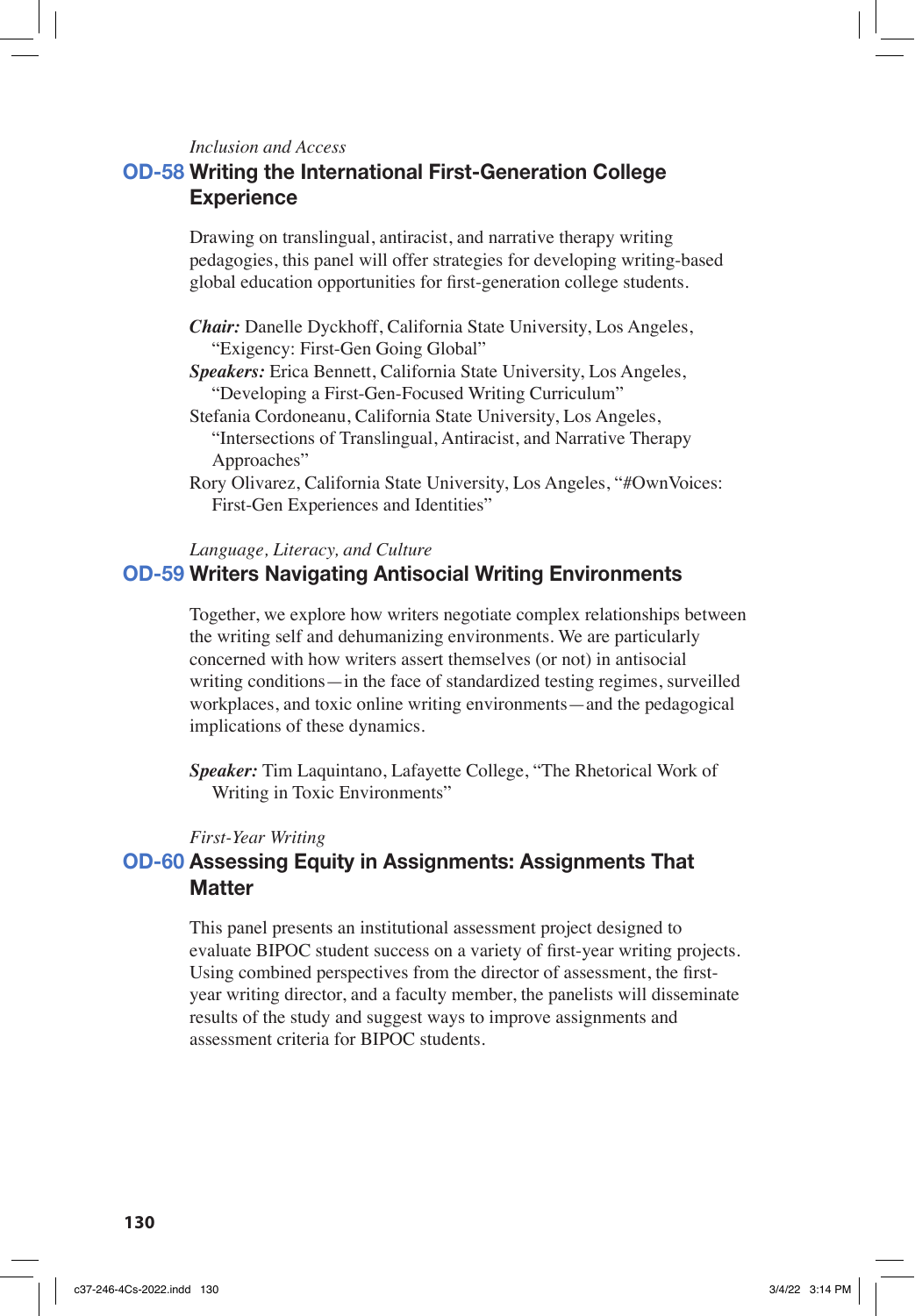- *Speakers:* Amy Colombo, University of North Carolina, Charlottte, "Equity in Assessment: A Faculty Member's Perspective"
- Angela Mitchell, University of North Carolina, Charlotte, "Assessment in Equity: A First-Year Writing Director's Perspective"
- Karen Singer-Freeman, University of North Carolina, Charlottte

### *First-Year Writing*

# **OD-61 Merging Theory and Practice: Laying the Foundations of Antiracist Classrooms in Academic Textbook Publishing**

This panel reflects upon publishing a first-year writing textbook following the 2020 antiracist reckoning, positioning course texts as opportunities for explicit social justice work.

*Speakers:* Courtney Cox, Illinois State University Stephanie Hedge, University of Illinois at Springfield Daymon Kiliman, Lincoln Land Community College

#### *First-Year Writing*

# **OD-62 The Work Is Never Done: Teaching Critical Listening in a Course Centering Students' Languages and Cultures**

In a class that intentionally centers students' languages and cultures, and thus challenges the linguistic racism expressed through the valorization of standardized English, how might racism still emerge across international lines of difference? How can we as teachers respond? Incorporating theory and classroom scenarios, this panel argues for a critical listening stance.

*Speakers:* Julia Kiernan, Lawrence Technological University Joyce Meier, Michigan State University Xiqiao Wang, University of Pittsburgh

#### *Approaches to Teaching and Learning*

### **OD-63 From Imagined Student to Ecologically Grounded Reality: Interventions to Promote Equity in the Writing Classroom**

Normative thinking decontextualizes students, but ecological frameworks support equity. This panel discusses how presenters implemented ecological frameworks in four sites of writing instruction—high school transitions, first-year writing, assessment, and teacher development—to demonstrate how to make locally situated, material interventions in areas of injustice.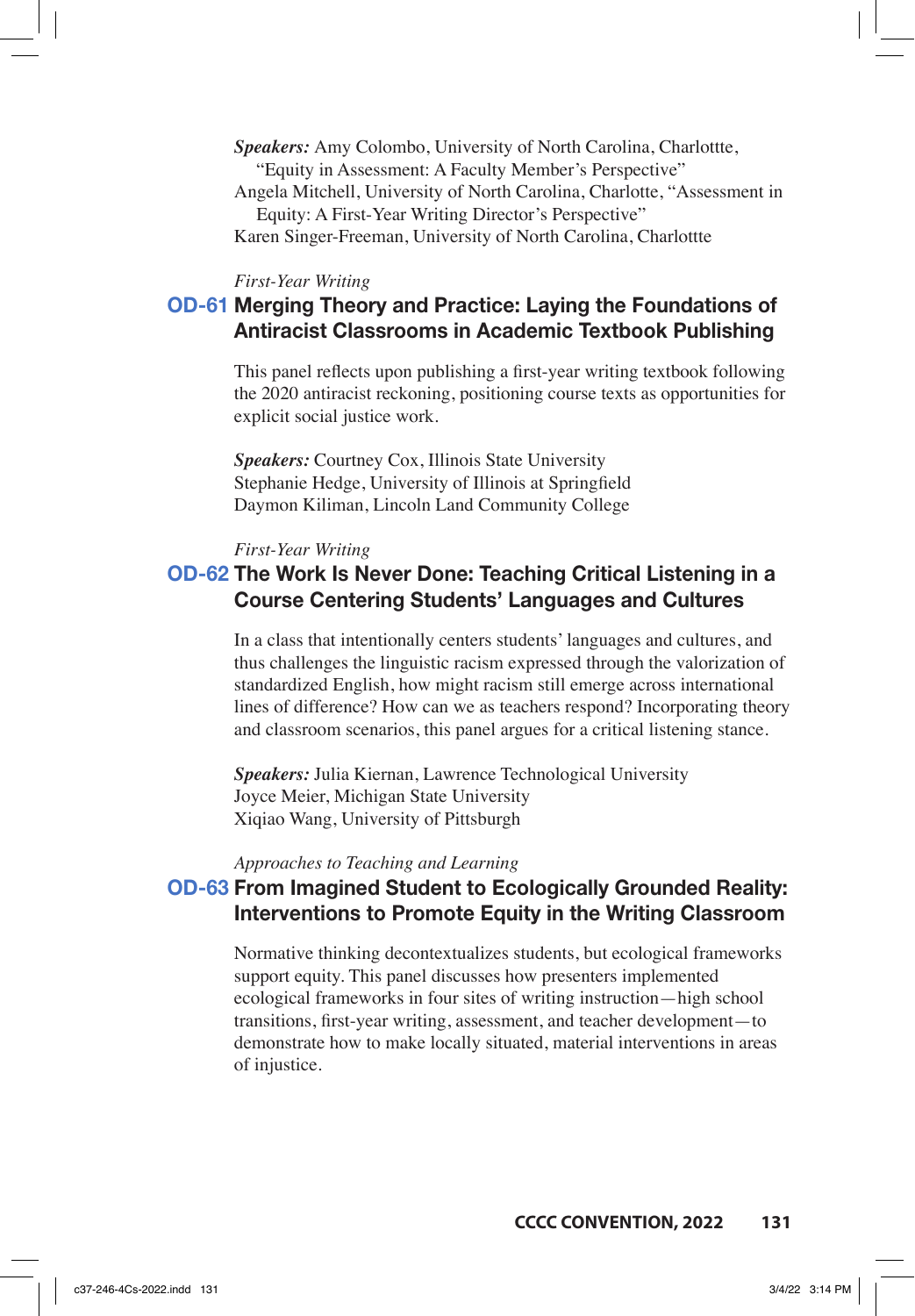- *Speakers:* Rosanne Carlo, College of Staten Island CUNY, "Empathy and Time in Assessment: Knowing FYW Student Ecologies to Support Course Engagement and Writing"
- Charlotte Kupsh, University of Nebraska-Lincoln, "Ecological Theories of Displacement in First-Year Writing Classrooms"
- Bethany Monea, University of Pennsylvania Graduate School of Education, "Nepantla Literacies at the Nexus of High School and College: An Ecological Framing for Cultivating Equity in College Transitions"
- Rachael Shah, University of Nebraska-Lincoln, "Critical Action Ecologies: Supporting Novice Teachers in Justice-Oriented Community Engagement"

#### *First-Year Writing*

### **OD-64 Changing Metaphors: How Students Talk about Writing Transfer**

What metaphors do students employ when talking about transfer, and do those metaphors change as students progress from one course to the next? To answer that question, panelists will share findings from a multiyear writing program research initiative at the University of Tennessee, Knoxville.

*Speaker:* Kelly Sauskojus, University of Tennessee

### *Community, Civic, and Public Contexts of Writing* **OD-65 We Shouldn't Be Here: Prison Literacy Programs and Border Enforcement in the Time of Mass Incarceration**

This panel examines the transformative power of learning experiences in prison writing and arts programs. Speakers discuss the history of a Wisconsin program, question the power exercised in San Quentin Shakespeare curriculum, and analyze student reflections. In addition, this panel problematizes the knowledge communicated about citizenship, whiteness, and belonging at border checkpoints.

*Chair and Respondent:* Romeo García, University of Utah *Speakers:* José Luis Cano, Texas Christian University, "The Rhetoric of Border Checkpoints: Seizing Bodies, Capturing Minds"

- Cruz Medina, Santa Clara University, "Critical Transformation and Getting Close as Rhetorical Listening in a San Quentin Prison Shakespeare Workshop"
- Jack Morales, University of Delaware, "The 'University without Walls': Wisconsin's Prison Literacy Consortium Since the 1970s"

Maura Tarnoff, Santa Clara University, "Shakespeare as Authorized Literacy in San Quentin and a Pedagogy of Civic Action"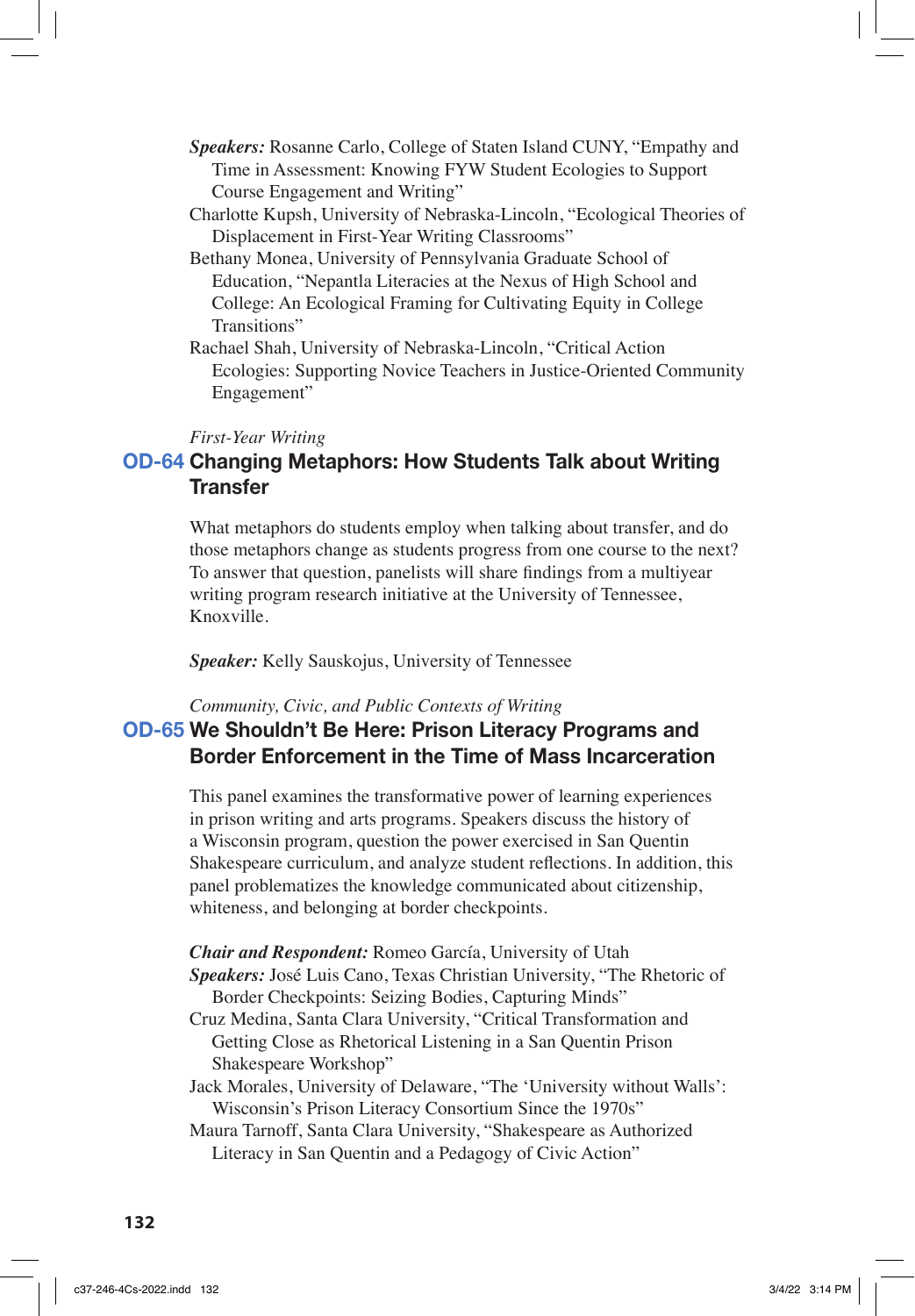### *Inclusion and Access*

### **OD-66 Accessible and Culturally Response Teaching in Online Writing Instruction**

Since students in online writing classes already have many technological barriers to overcome, we understand the impulse for online teachers to shy away from high-tech, media-based assignments. However, we are committed to finding ways students can engage with media-rich teaching with culturally responsive projects that reduce accessibility barriers for students.

*Speakers***:** Amanda Ayers, Florida State University Michael Neal, Florida State University Amory Orchard, Florida State University Ashleah Wimberly, Florida State University

### *Writing Programs*

# **OD-67 Binational Politics and the Promises and Perils of Higher Education: Otros Dreamers Demands on Our Commitments to Diversity, Equity, and Linguistic Justice**

Panel presents initial findings of a study focused on the crossborder demands Otros Dreamers students place on our discipline's commitments to diversity, equity, and linguistic justice.

*Speakers:* Tatiana Galvan de la Fuente, Universidad Auónoma de Baja California Rene De los Santos, independent scholar Priscilla Nuñez Tapia, Universidad Auónoma de Baja California

#### *First-Year Writing*

### **OD-68 Who Are Our Students? Strategies for Confronting the Complexities of Their (and Our) Identities**

To the question we often ask colleagues, "What are you teaching?", we add another: "Whom are you teaching?" This panel posits a needed corrective to the rigidity of the "what" through attention to the complicated landscapes of student identities. We offer ideas for classroom practices in which the question of "who" becomes an antidote to alienation.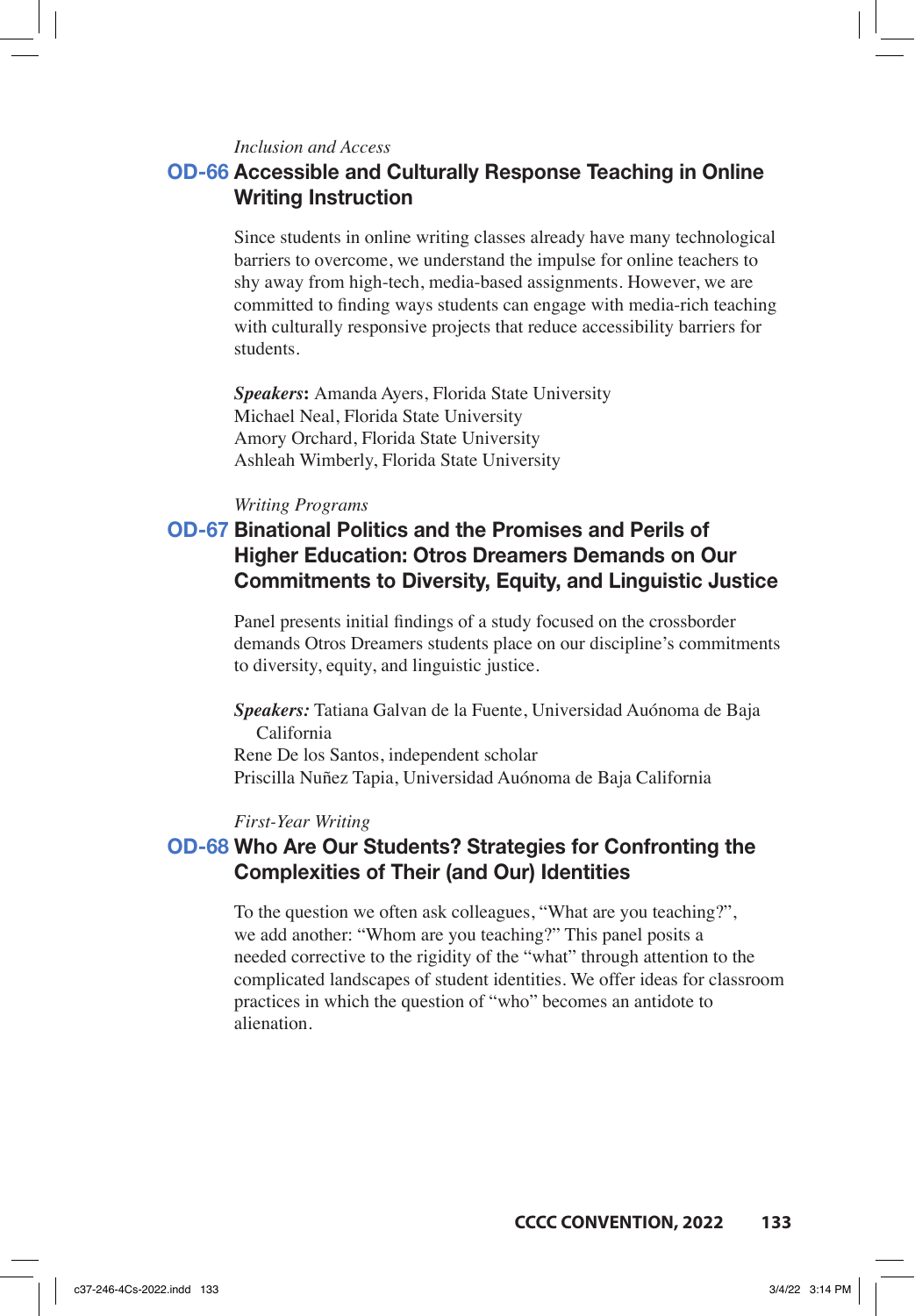- *Speakers:* Jeanne Costello, Fullerton College, "Are Faculty Student-Ready? How Equity Pedagogy Supports Culturally and Linguistically Diverse Students as They Develop Academic Identities"
- Sharon Marshall, St. John's University, "Quotidian Lives/ Surprising Identities—Getting to Know Students through Autoethnography"
- Irene Papoulis, Trinity College, "Are Students Too Self-Absorbed? From Superficial Image-Consciousness to Potent Self-Awareness in a FY Writing Class"
- Wendy Ryden, Long Island University, "Texts as 'Safe Houses': A Plea for WAL (Writing about Literature)"

*Community, Civic, and Public Contexts of Writing*

### **OD-69 Listening for Community: Sound, Sense, and Participatory Culture in Composition**

This panel places community listening in conversation with composition pedagogy, exploring methods to lessen polarizations and work toward inclusive practices.

*Chair and Speaker:* Cameron Bushnell, Clemson University *Speakers:* Whitney Jordan Adams, Berry College Shauna Chung, Clemson University Amy Patterson, Northeastern University

#### *Language, Literacy, and Culture*

# **OD-70 Using Jewish Identities to Unlock and Enrich Student Voices in Composition and Rhetoric**

*Sponsored by the CCCC Jewish Caucus*

This session provides a nuanced understanding of Jewish identities, experiences, and epistemologies, and offers strategies for educators of all ethnic, racial, and religious identities to draw upon Jewish traditions in pedagogical practice to uplift all students.

*Chair and Respondent:* Judith Benchimol, Teachers College, Columbia University

*Speaker:* Laurie Rozakis, Farmingdale State College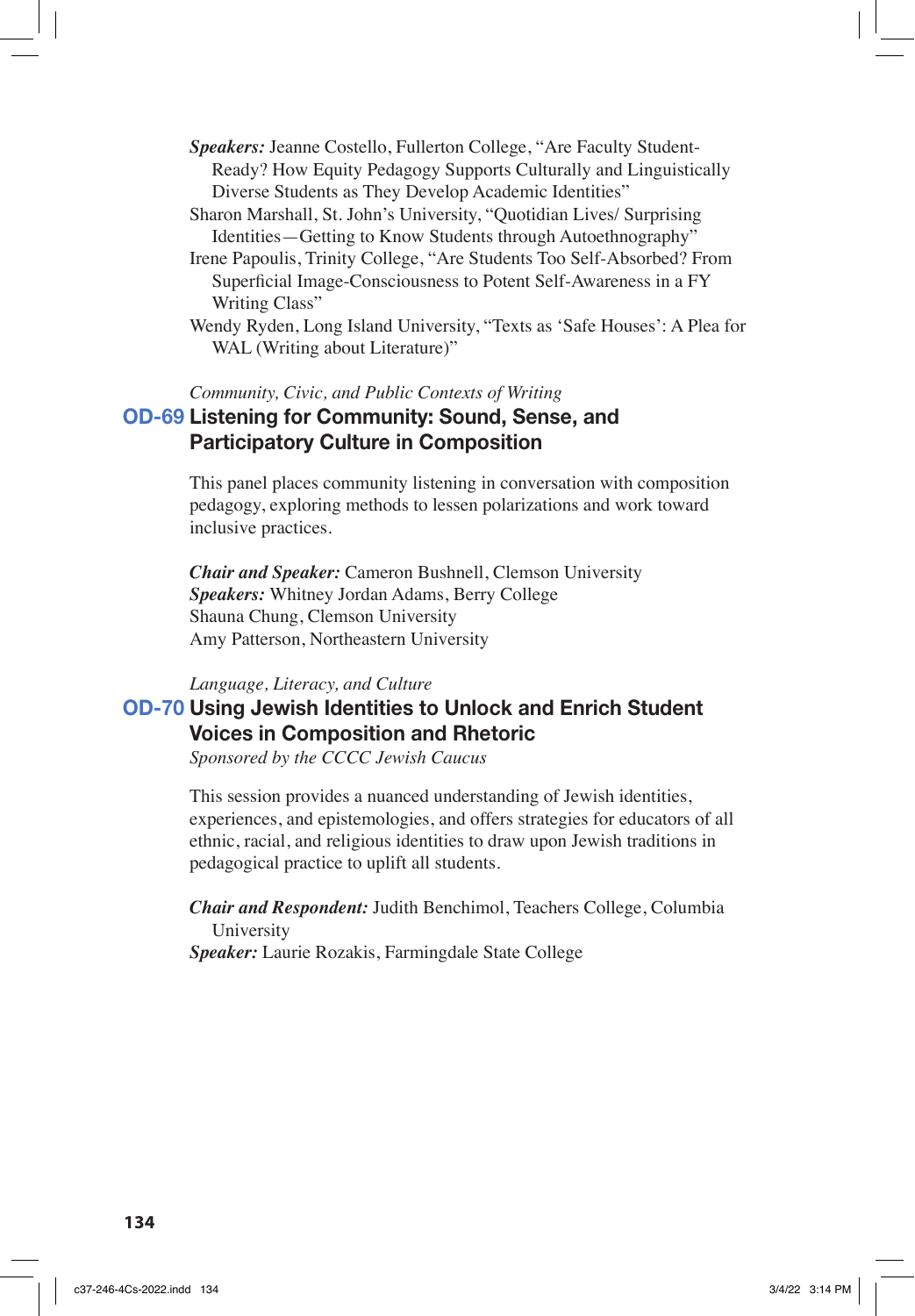#### *Inclusion and Access*

# **OD-71 "Toward a Shift of Authorities and Truths": Retrofitting Bridges to Consequential Publicness in Student Writing**

This panel explores ways of building curricula and institutions as bridges to help students be and see themselves as "public" writers of consequence. Presenters explore classroom assignments, writing beyond classrooms in institutions, and undergraduate research journals as ways of retrofitting institutional structures to more than "invite" access to public writing.

*Speaker:* Judith Chriqui Benchimol, Marymount Manhattan College

*Community, Civic, and Public Contexts of Writing*

# **OD-72 Are You from "Dixie"? Reflecting on Institutional, Community, and Classroom Efforts to Consider the Promises and Perils of a Contested University Name**

This panel explores challenges, successes, and failures around an effort to rename Dixie State University (DSU) in St. George, Utah. Using the DSU name change as a unifying case study, the panelists will examine the organizational, public, and pedagogical implications of the name *Dixie* as it relates to the antiracist call for white educators to confront white supremacy in our institutions.

*Speakers:* Lacy Hope, Dixie State University Joy McMurrin, Dixie State University Chalice Randazzo, Dixie State University

### *First-Year Writing*

# **OD-73 Compassionate or Cruel? Configuring Zones of Optimism In Post-COVID First-Year Writing**

This panel shares efforts to break from the "cruel optimism" of a number of pedagogical attachments in first-year writing pedagogy laid bare as a result of the exigencies of 2020–21, and in turn presents efforts to respond to those exigencies through more bearable and productive "zones of optimism."

*Speakers:* Patrick Clauss, University of Notre Dame, "What Really Matters: Load-Bearing Walls in the Writing Classroom" Erin McLaughlin, University of Notre Dame, "Toward an Embodied Pedagogy of (Un)Belonging in the Post-Pandemic Classroom"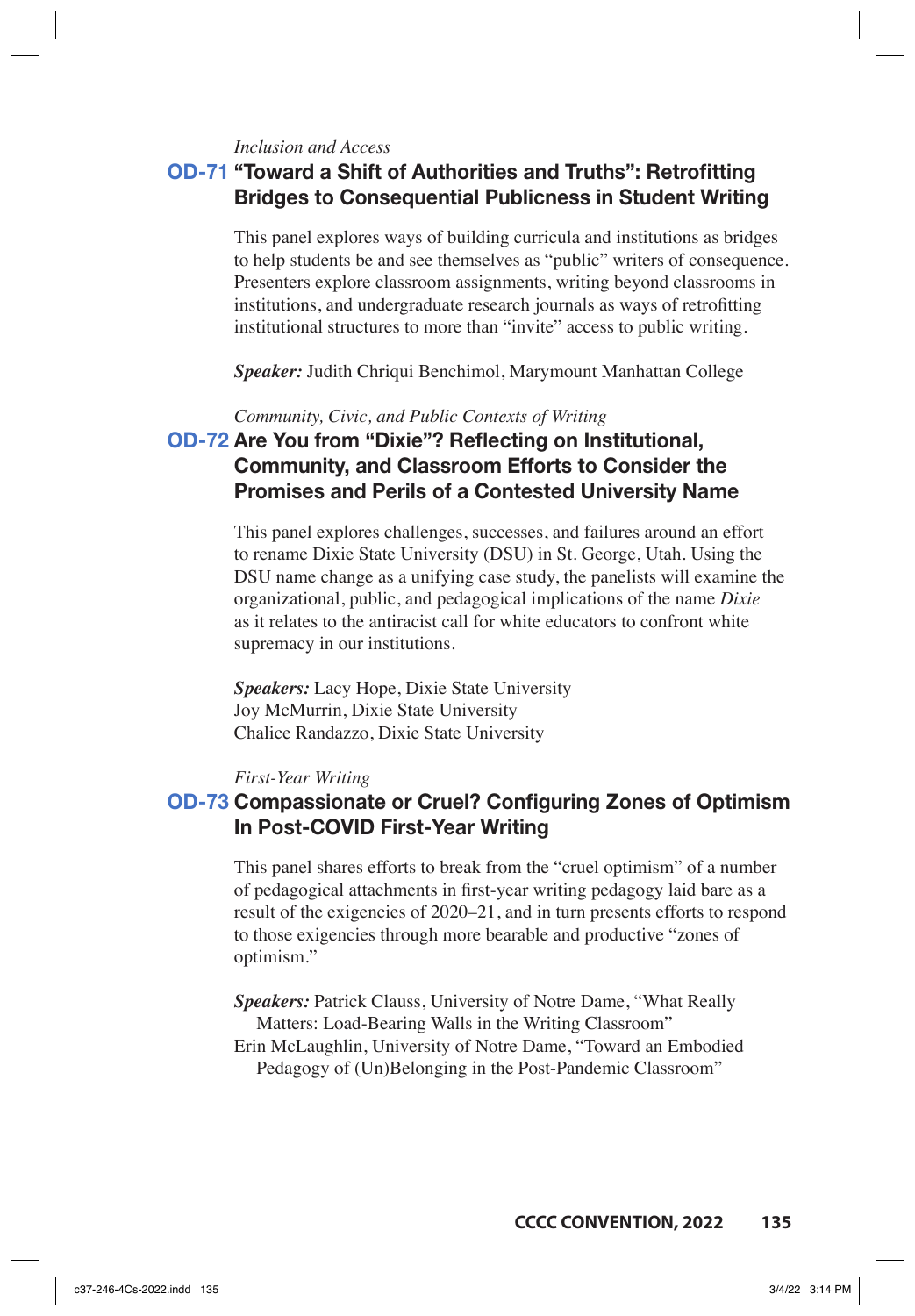Nathaniel Myers, University of Notre Dame, "Untethering Ungrading from the Improvement Imperative"

Jessica Shumake, University of Notre Dame, "Cultivating Zones of Optimism in the Online Writing Classroom in a Global Pandemic"

#### *Antiracism and Social Justice*

# **OD-74 Three BIPOC Professors Unmuted: Curating a Race and Ethnicity Composition II Course in the Era of George Floyd, COVID-19, and Remote Online Learning**

This panel of three Columbus State Community College BIPOC faculty shares opportunities, challenges, and successes in the process of designing and implementing a second-level writing course themed on race and ethnicity. The speakers are inspired by the voices of their composition students and the necessity of antiracist pedagogical practices in the composition classroom.

*Speakers:* Dylan Canter, Columbus State Community College Steve Kaczmarek, Columbus State Community College Robyn Lyons-Robinson, Columbus State Community College

### *Inclusion and Access*

### **OD-75 Revising Writing Program Policies for Equity: Kairotic Labor, Exigent Ungrading, and Radical Transparency**

Writing programs must address inequity in-house through policy revision. The speakers view the labor of reappointing contingent faculty through disabled theories of temporality; consider how grading and attendance policies and practices enacted during the pandemic can be sustained; and argue that antiracist contract grading practices can map to promotion/ reappointment. A graduate student responds.

*Chair and Respondent:* Kristin Bennett, University of Arizona, "Facilitating Collective Access"

- *Speakers:* Jay Dolmage, University of Waterloo, "Disability Justice and Exigent Ungrading"
- Amy Vidali, "Radical Rhetorical Transparency: Contract Grading and Promotion/Tenure"
- Abby Wilkerson, George Washington University, "Contingent Staffing and Kairotic Labor"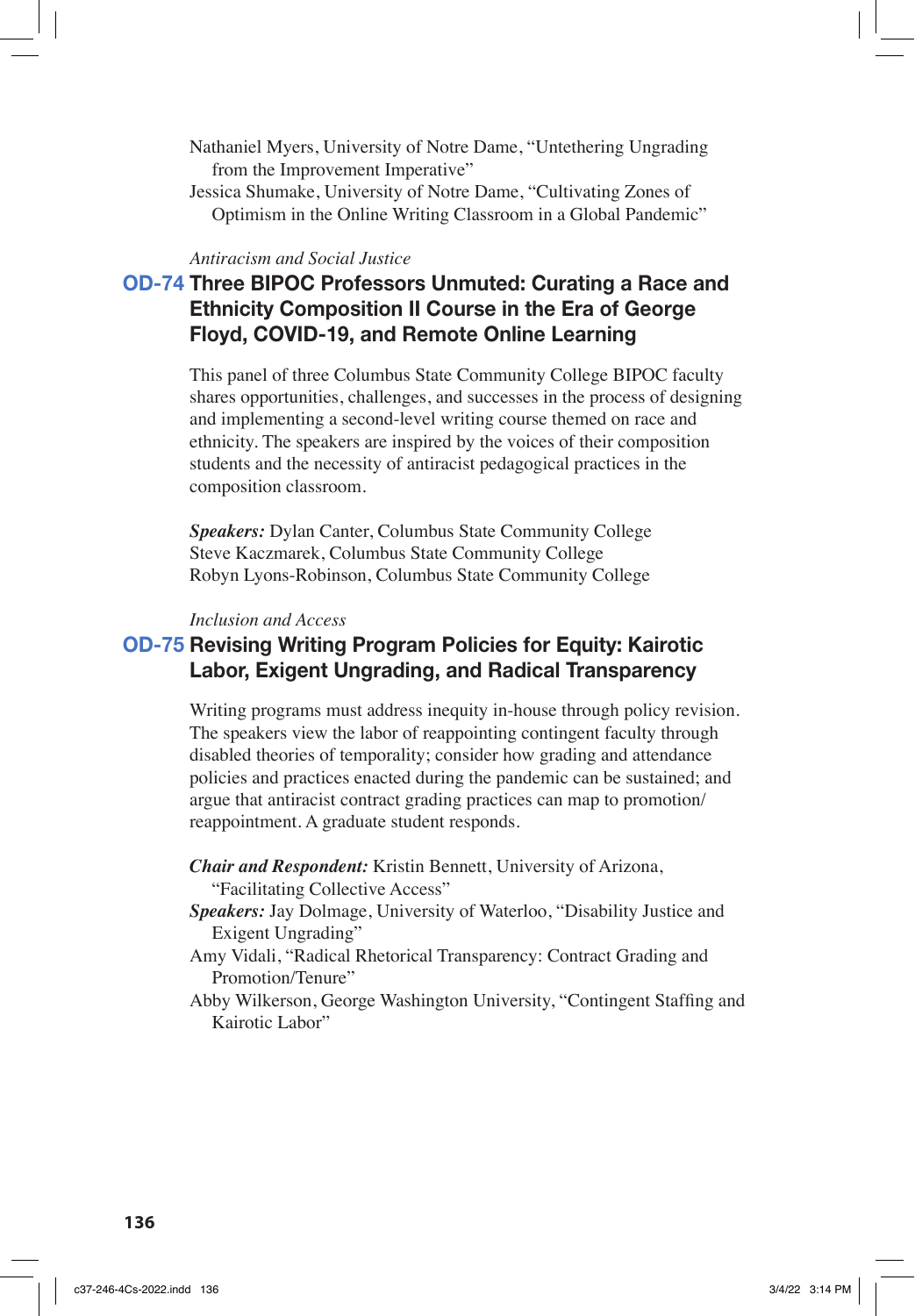### *Approaches to Teaching and Learning* **OD-76 Multimodality as Diversity in Action: Revisiting the Potential for Multimodal Assignments**

This panel discusses how multimodal pedagogy offers students diverse options for composing and grants diverse students multiple outlets for expression. The three presenters call on instructors to take advantage of multimodality's full potential and practice diversity in action.

*Speakers:* Brittany Capps, University of South Carolina Kathryn Mann, Francis Marion University Claire Silva, University of South Carolina

#### *Inclusion and Access*

# **OD-77 We Are Here to Accommodate: Creating Accessible Environments across In-Person and Virtual Learning Spaces**

As we turned to digital formats in response to the pandemic, the crisis revealed gaps between knowing how to make courses accessible and actually doing it. This panel offers examples from our own experiences and practices to assist our colleagues and peers in creating more accessible learning environments. Participants will leave with reflective tools and strategies for implementing accessibility.

- *Chair and Speaker:* Margaret Moore, Fairfield University, "This Includes You: A Collaborative Approach to Implementing Accommodations" *Speakers:* Charity Anderson, Bowling Green State University,
- "Adaptable Intelligence in Shifting Bodily Values and Writing Spaces: Refashioning Online Methods into Our Return to Face-to-Face Instruction"
- Erin Kathleen Bahl, Kennesaw State University, "Crafting a Course Together: Supporting Student Accessibility Practices in Writing/ Designing for Online Courses"
- Annie Cigic, Bowling Green State University, "Less Is More: Plain Language in the Writing Classroom"

Tyra Douyon, Kennesaw State University

Sherena Huntsman, Boise State University, "Accessibility beyond Accommodation: A Discussion on Disability Rhetoric as Course Design Strategy"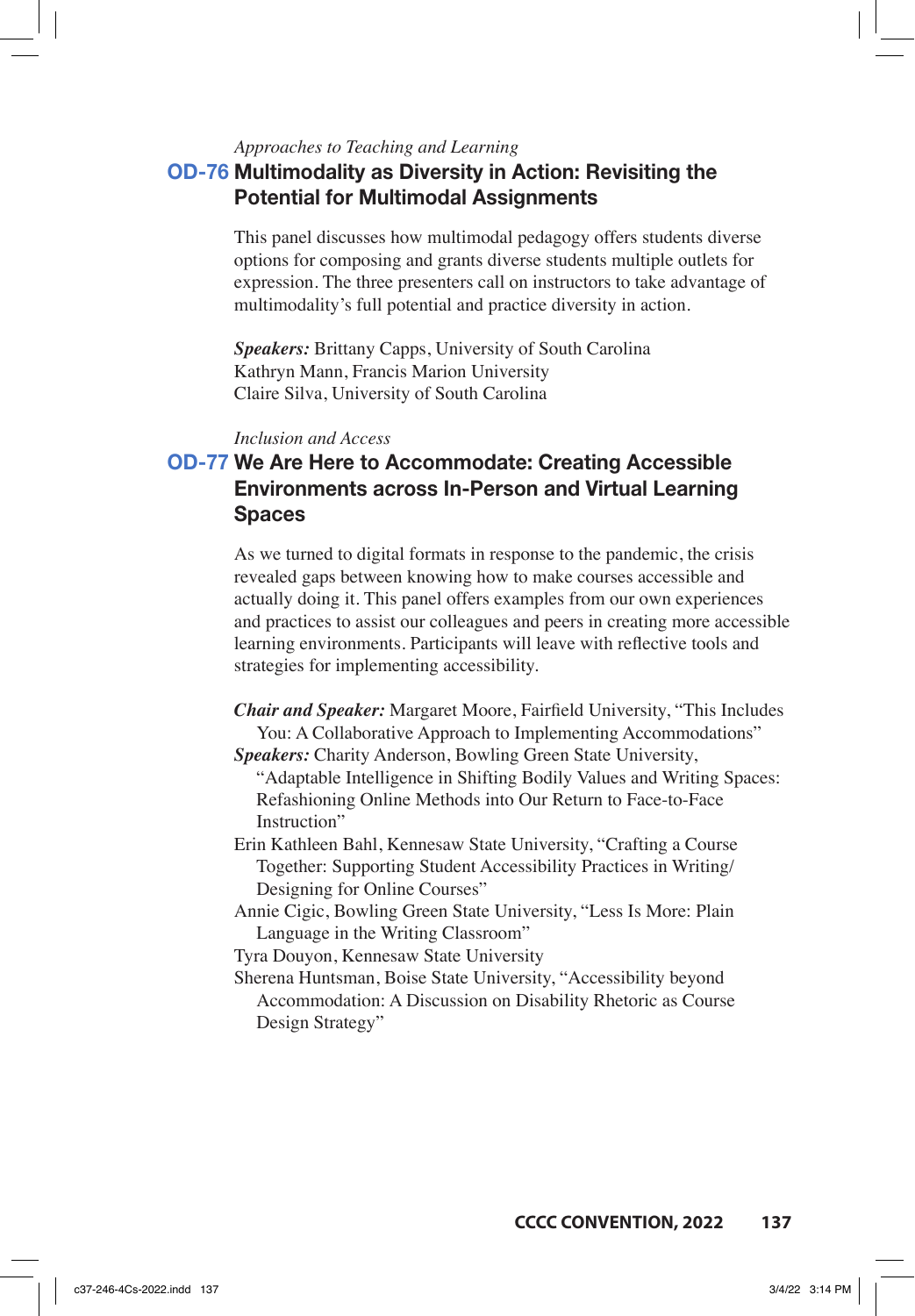### *Community, Civic, and Public Contexts of Writing*

# **OD-78 Move Slowly and Listen Deeply: Preparing Students for Social Innovation and the Work of "Doing Good"**

This panel explores an approach to introducing students to the processes and rhetorical practices of designing community-based innovations. It looks at a heuristic for helping students rethink what it means to innovate and center the invention process on community listening, resisting deficit narratives that prejudice innovation efforts, and identifying and leveraging community cultural wealth.

*Speakers:* Katlin Gray, University of Maryland, College Park T'Sey-Haye Preaster, University of Maryland, College Park

### *Information Literacy and Technology*

# **OD-79 Creating a Sense of Belonging: Challenging Academic Power Structures through Digital Assignments in FYC**

Within composition, one exclusionary gap is the continued neglect for digital communication. We take up Perryman-Clark's call to "flip the script" on language learning by considering how multimodal assignments can foster greater linguistic justice. Specifically, we discuss how four assignments can democratize learning and allow for learning environments of greater access.

- *Speakers:* Cameron Craft, University of Wyoming, "Providing Students with Physical Voice through Digital Assignments"
- Rick Fisher, University of Wyoming, "Exploring Information Privilege through the 'Whose Knowledge?' Assignment"
- Shelby Hutson, University of Wyoming, "'Let's Talk': The Interdisciplinary Visual Podcast"
- Seth Swanner, University of Wyoming, "'(Don't) Put Your Phones Away': Using Smartphone Apps to Promote Access and Dismantle Classroom Power Structures"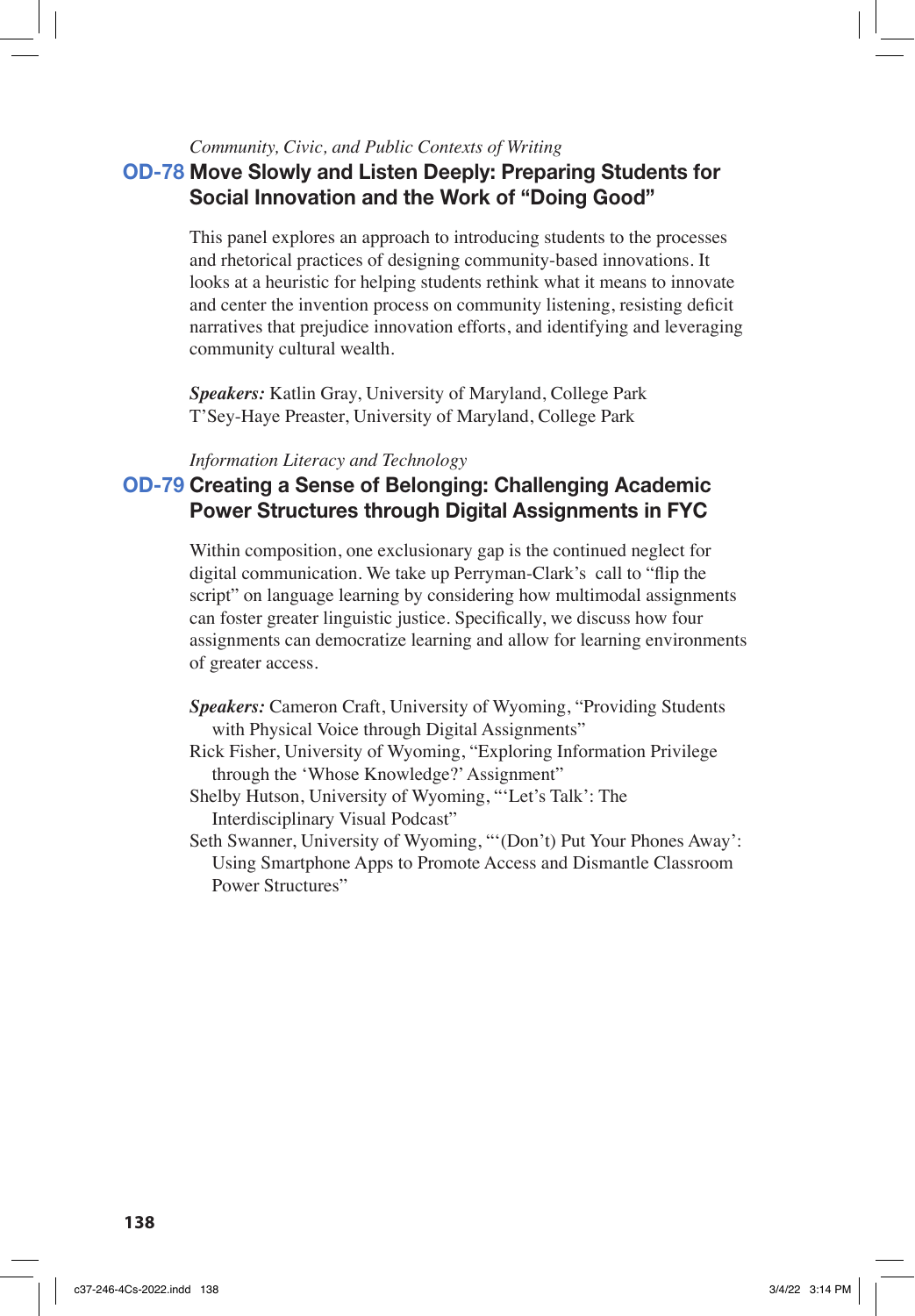### *Information Literacy and Technology*

# **OD-80 Seeing Our Students: Approaches for Teaching Research Practices in Student-Generated Contexts and Goals**

Ethically navigating complex academic information networks, not just as consumers but also as producers, is a difficult role for college students to take on. We have adjusted our secondary research pedagogy to better serve students maneuvering those networks, using the affordances of current technologies to respond to their unique identities and situations as well as our own institutional context.

*Speakers:* Ruth Boeder, Wayne State University Kristi Morris, Wayne State University Nicole Varty, Wayne State University

#### *Writing Programs*

# **OD-81 GTA Mentoring and Pedagogical Support during the Pandemic**

We discuss how we adapted a GTA mentoring program in response to the COVID-19 pandemic, and how we evolved the program for greater access and inclusion.

*Chair and Speaker:* Megan Weaver, Virginia Tech *Speakers:* Colleen Correll, Virginia Tech Amanda McGlone, Virginia Tech Steve Oakey, Virginia Tech

### *Theory and Research Methodologies* **OD-82 Principles and Methodologies of Global Rhetorics**

Editors and authors of published and forthcoming studies in Global Non-Western Comparative Rhetorics—primary, secondary, interpretive, and bibliographic—offer expanded perspectives on the nature of rhetoric, including the need for multiple rhetorics, new rhetorical terminologies, and maps of rhetoric and communication that move beyond regions and "traditions."

*Speakers:* Rasha Diab, University of Texas at Austin Nicole Khoury, University of California, Irvine Keith Lloyd, Kent State University at Stark Hui Wu, University of Texas at Tyler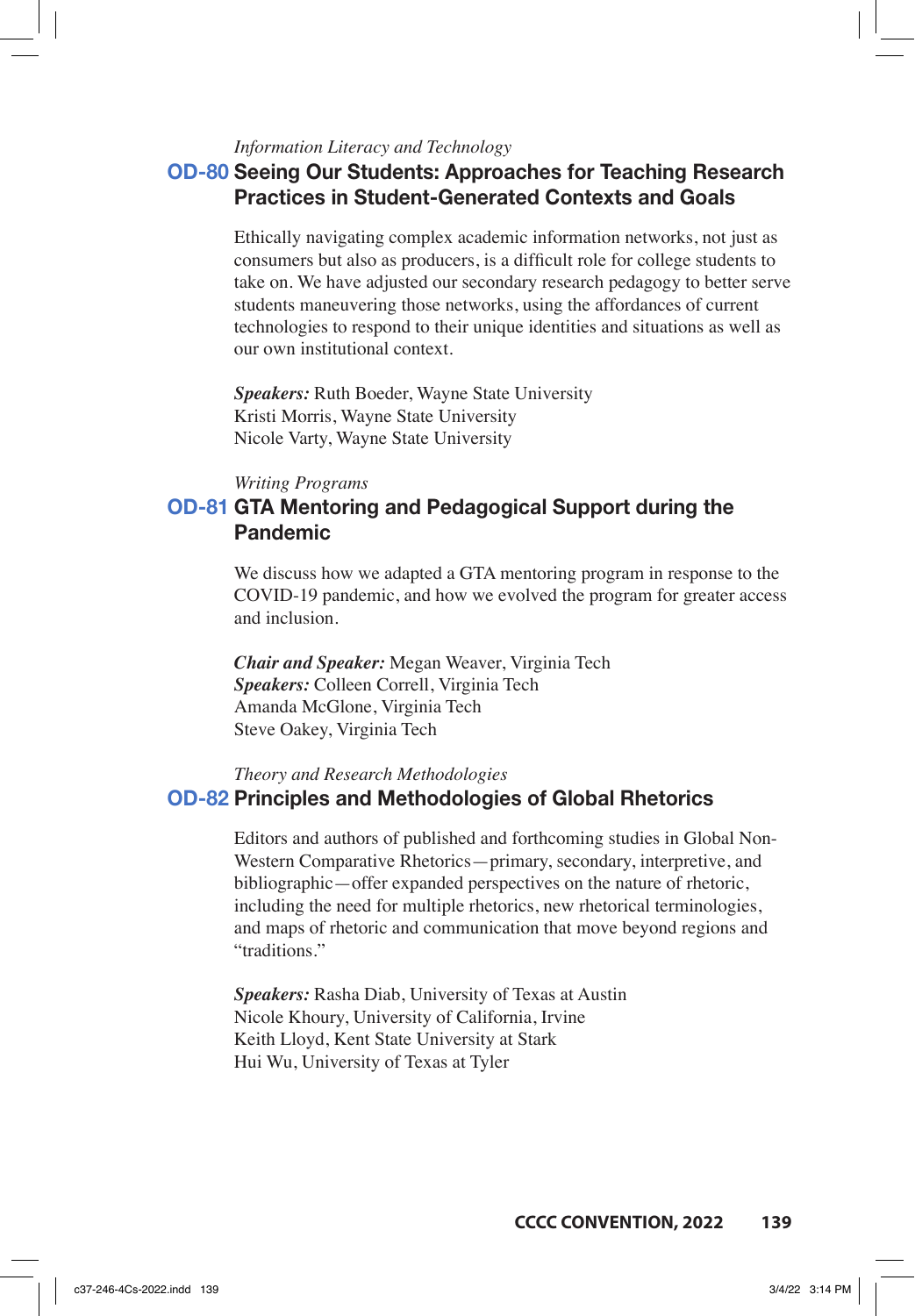### *Community, Civic, and Public Contexts of Writing*

### **OD-83 We're Recovering: Remaining Committed to Justice and Equity Post-COVID-19**

This panel explores the concept and process of "recovery" in 2022 to (re) imagine equity in our disciplines and recovery in activism, labor, writing curriculum, and public debate in support of social justice.

*Speakers:* Faith Kurtyka, Creighton University, "Recovery Time: Making Visible the Invisible Labor of the COVID-19 Era"

Daniel Riechers, University of Texas, San Antonio, "Recovering Public Comment Spaces after the COVID-19 Pandemic"

Stacey Sheriff, Colby College, "Activism and Rhetorical Recovery"

Glen Southergill, Montana Technical University, "Developing Antiracist Writing across the Disciplines"

*Community, Civic, and Public Contexts of Writing*

### **OD-84 Developing Equity through Community Writing and Authentic Audiences**

The following panel presentations demonstrate how writing professors at our university develop equity through community writing in several unique ways including service-learning, publishing a journal, and creating a public oral history project.

*Speakers:* Jonathan Brownlee, Indiana Institute of Technology Carrie Duke, Indiana Institute of Technology Carrie Rodesiler, Indiana Institute of Technology

#### *Writing Programs*

### **OD-85 WAC/WID and Accreditation: Rhetorically Navigating Issues of Equity and Sustainability**

Instituting a WAC/WID program as part of a university's reaccreditation process can provide access to resources and promote broad buy-in. At the same time, the layers of bureaucracy that come with reaccreditation can create inequity at multiple levels. Panelists discuss the use of rhetorical strategies to promote sustainability and equity in WAC/WID programs instituted for reaccreditation.

*Speakers:* Lindsey Ives, Embry-Riddle Aeronautical University Melody Pugh, United States Air Force Academy Meghan Velez, Embry-Riddle Aeronautical University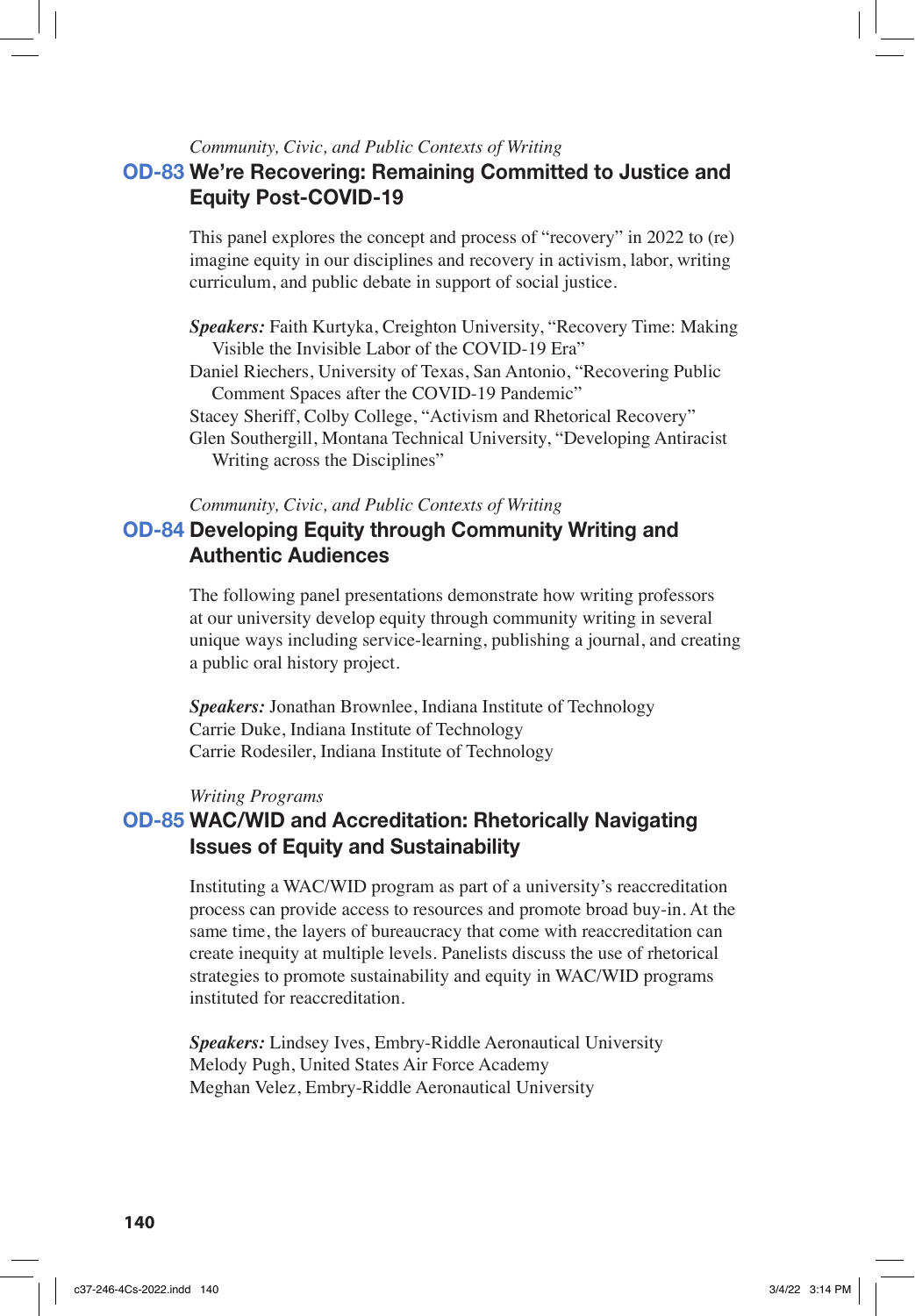### *Language, Literacy, and Culture* **OD-86 Who Are We Here? Rhetorical Onomastics as Inclusion**

In this panel, presenters and audience members collaboratively explore four sites of onomastic inquiry—product, group, personal, and place naming—that open up a new frontier of rhetorical research. The speakers illustrate how questions of diversity, equity, and inclusion can be taken up through rhetorical approaches to names and naming.

*Speakers:* Rubén Casas, University of Washington, Tacoma Susan V. Meyers, Seattle University

#### *First-Year Writing*

# **OD-87 The Multimodal Remix as Feminist Practice: Fostering Transfer in First-Year Writing**

This panel uses feminist pedagogy as a framework to challenge power dynamics and systemic inequalities. The speakers demonstrate ways such dynamics play out when multimodality and reflection are key elements of a first-year writing curriculum designed specifically for transfer.

*Respondent:* Neil Baird, Bowling Green State University *Speakers:* Sara Austin, AdventHeath University, "Challenging Power & Authority through Transfer-Focused Feminist Pedagogy" Ethan Jordan, Bowling Green State University, "Multimodality, Metaknowledge, and Challenging Power Structures" Heather Jordan, Bowling Green State University, "Multimodality and

Transfer: Remixing as Reflective Practice"

*Theory and Research Methodologies*

### **OD-88 Constellating Disciplinary Movement: Archiving Methods and Methodologies in Rhetoric and Composition**

We illustrate the initial constellations from recorded interviews with rhetoric and composition scholars that articulate individual scholars' thoughts on research methodologies. We share our research results from three perspectives: teacher of a research methods course, researcher of oral histories, and graduate creator of open-access resources benefitting scholars without institutional access.

*Speakers:* Rachel Daugherty, Texas Woman's University Dundee Lackey, Texas Woman's University Lia Schuermann, Texas Woman's University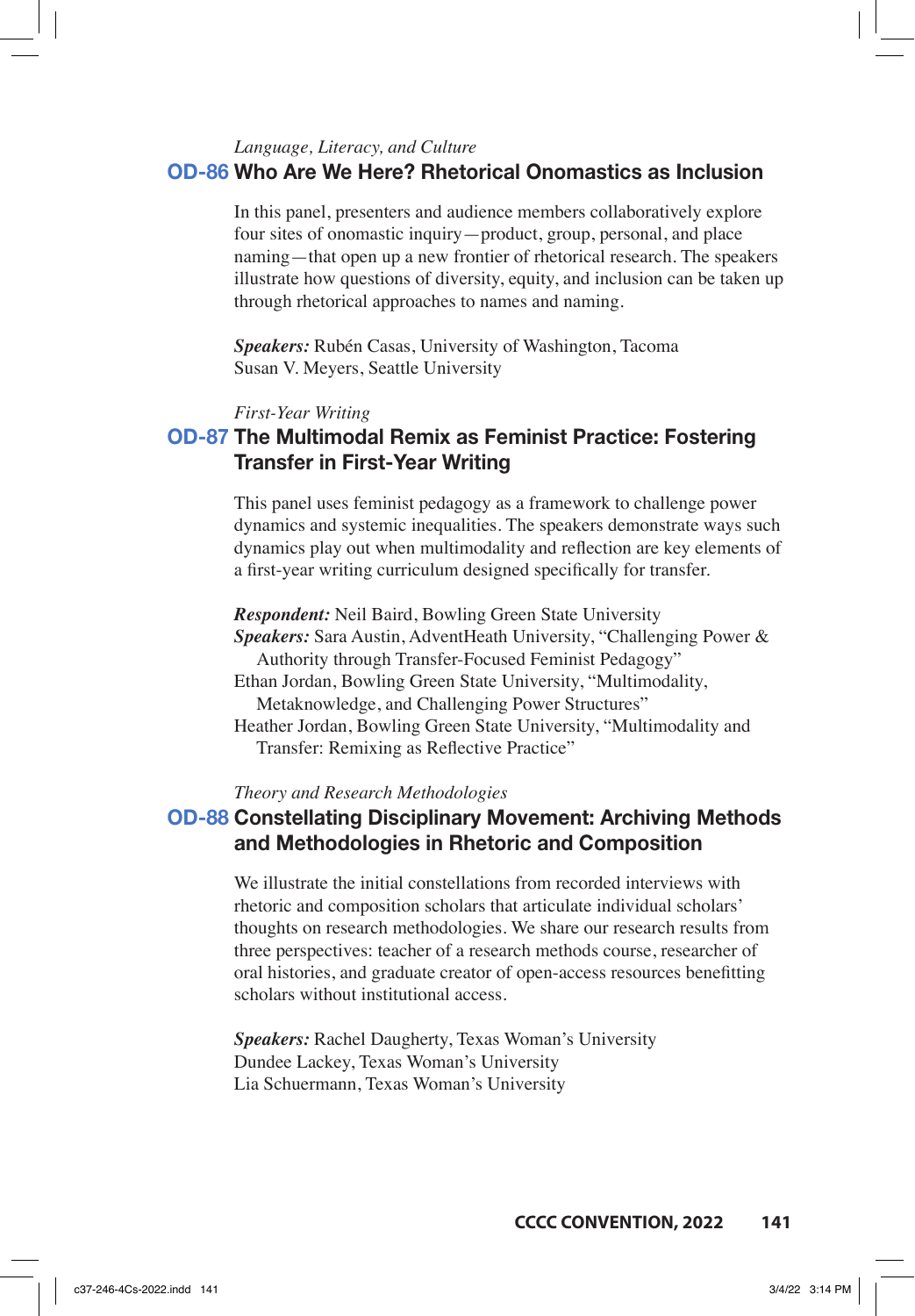### *Antiracism and Social Justice*

# **OD-89 Living and Working with "Ubiquitous Surveillance": Interrogating Power, Privacy, and Policy**

What writing centers, body cams, and Weibo have in common: surveillance concerns for writing administrators, teachers, and scholars. We interrogate how power, privacy, and policy shape surveillance practices and discuss how we can challenge and subvert surveillance mechanisms and better educate students in the pursuit of social justice.

- *Chair and Speaker:* Devon Ralston, Winthrop University, "What's Surveillance Got to Do with It? The Perils of Student Data in Writing Centers"
- *Speakers:* Chen Chen, Winthrop University, "Digital Surveillance and Control of Feminist Discourse in China: Politics and Cultures of the Platform Weibo"
- Charles Woods, Illinois State University, "Interrogating the Power of Axon Body Cams to Teach Writing"

#### *Approaches to Teaching and Learning*

### **OD-90 The Impact of the Teaching for Transfer Curriculum on Diverse Students**

A discussion of the ways Teaching for Transfer (TFT) curriculum works for academically disadvantaged students across a variety of institutional contexts. The panel will discuss nontraditional students, career students, developmental students, and first-generation students and the ways TFT has worked for them.

- *Speakers:* Sonja Andrus, University of Cincinnati Blue Ash College,
	- "Teaching for Transfer with Developmental Writing Students: I Think They've Got This!"
- Tanner Wouldgo, University of California, Santa Cruz, "But, Who Does the Teaching for Transfer Curriculum Serve?"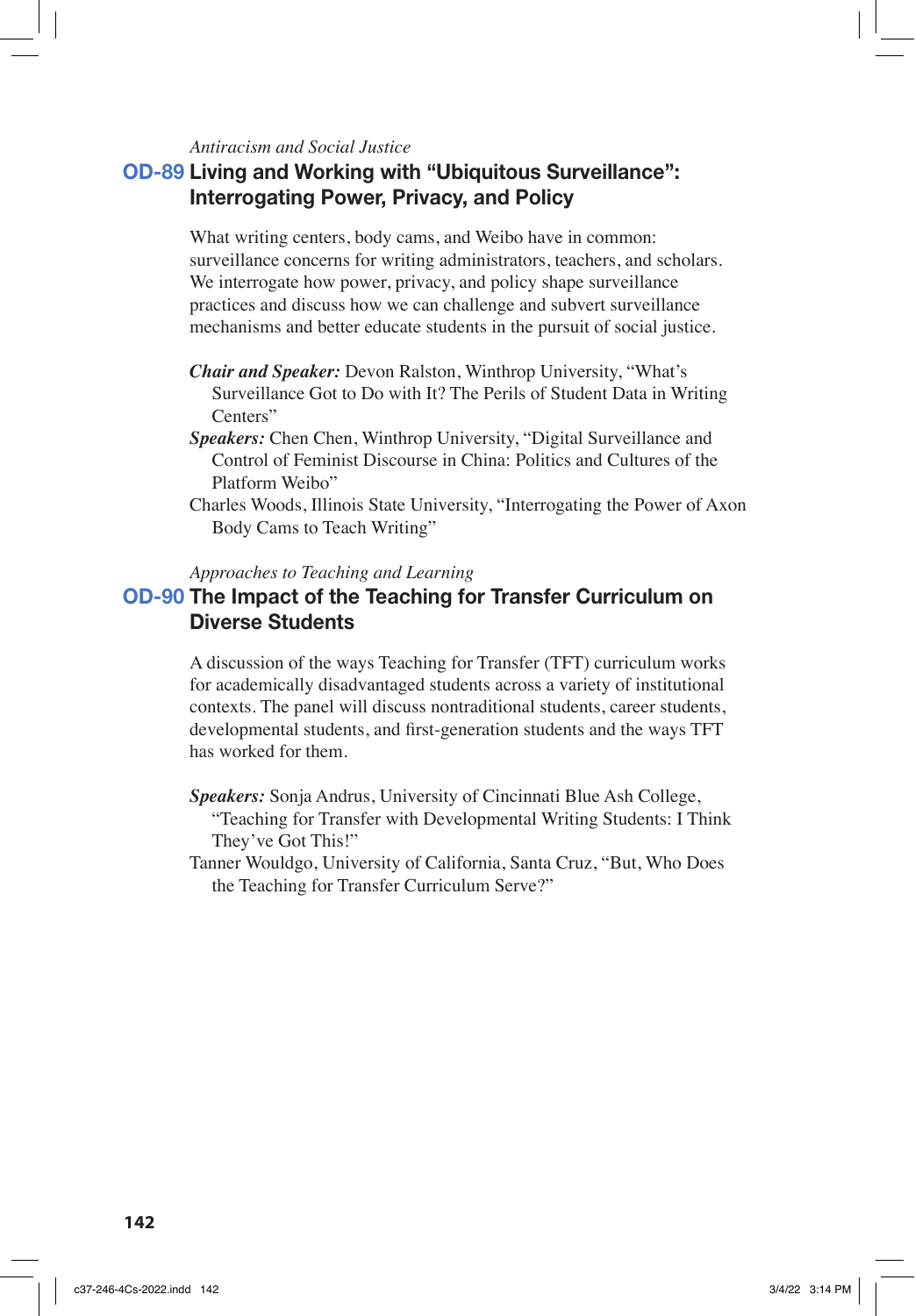#### *Institutions: Labor Issues, Professional Lives, and Survival*

## **OD-91 Negotiating Disciplinary and Institutional Expectations to Strengthen and Enhance Online Teaching and Learning**

Three composition faculty turned administrators discuss lessons learned while embracing the online modality for English composition. These lessons question and consider alternatives to accepted, and unduly constraining, practices in our discipline regarding student learning objectives, faculty communities and development, and existing university structures related to online learning.

*Speakers:* Lisa Beckelhimer, University of Cincinnati Michele Griegel-McCord, University of Cincinnati Cynthia Ris, University of Cincinnati

### *Inclusion and Access*

# **OD-92 Establishing On-Ramps for Access to Undergraduate Research in Writing Studies**

*Sponsored by the CCCC Undergraduate Research Standing Group*

This panel blends presentations on Course-based Undergraduate Research Experiences in online teaching and on how the Naylor Workshop for UR is working to expand access for underrepresented students, with a working design session in which attendees can consider paths to more inclusive UR at their own institutions.

*Standing Group Chair:* Megan Schoettler, Miami University *Speakers:* Sheila Carter-Tod, Denver University Dominic DelliCarpini, York College of Pennsylvania Angela Laflen, California State University, Sacramento

#### *Writing Programs*

### **OD-93 Rethinking Creativity for a Socio-Culturally Oriented Academic Writing Course**

This study explores creativity as a dimension that fosters encouraging environment in a socio-culturally oriented academic writing classroom, providing students with the opportunities to experiment, play, and take rhetorical risks with their writing. The research combines qualitative method with the critical ethnography of classroom applications of creativity within socio-cultural pedagogy.

*Speaker:* Maryna Teplova, Illinois State University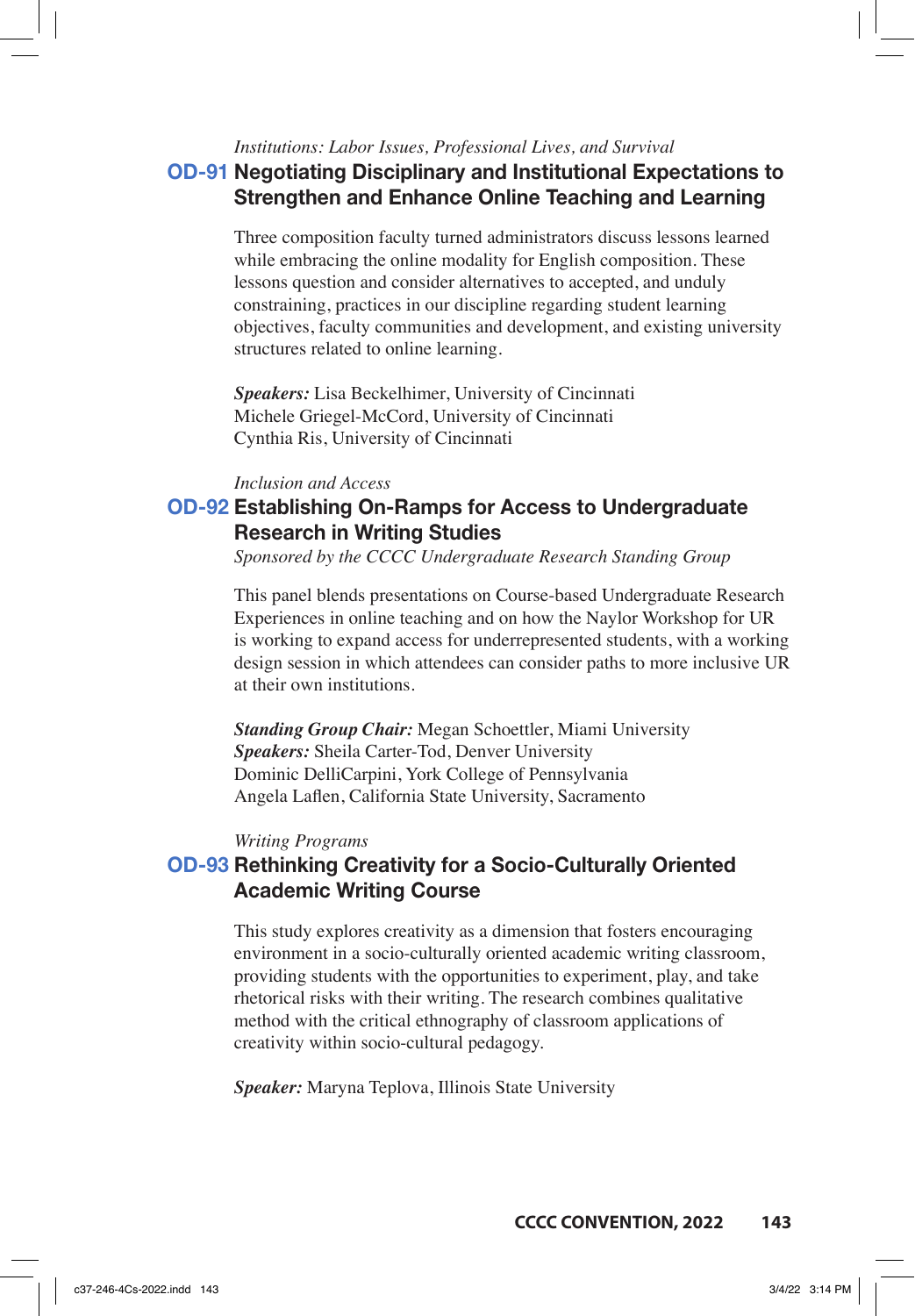### *Institutions: Labor Issues, Professional Lives, and Survival* **OD-94 Thinking Like a (Postdoc) Program**

By utilizing a range of methodologies—theoretical, narrative, and empirical—this panel describes one approach to address our endemic labor problems through the creation and leadership of equitable and effective postdoctoral teaching fellow programs. Panelists also explore its strategies for PhD placement that are broadly applicable to other program configurations.

*Chair and Speaker:* Melissa Ianetta, Georgia Institute of Technology *Speakers:* Andy Frazee, Georgia Institute of Technology Courtney Hoffman, Georgia Institute of Technology

#### *Language, Literacy, and Culture*

## **OD-95 Why Are We Here? Refractive Visual Rhetorics 4 Social Justice**

Refractive critical work with images and representation aids writing pedagogies that center social justice. This panel supports this claim by theorizing vital scenes of image work. With Chicago as mise en scène, we will explore the history, hopes, and promises of visual rhetorics as forces for transformative writing pedagogies. Interactive session involving the images we carry (in our devices).

- *Committee Chair and Speaker:* Bonnie Kyburz, "Black (,) and White Selfies"
- *Speakers:* Geoffrey Clegg, Midwestern State University, "The Impolitic Critic: Gary Indiana's Kynic Rhetoric of the '80s"
- Brandy Dieterle, University of Central Florida, "Who Am I? Where Am I? Networked Individuals as Documentarians"

#### *First-Year Writing*

### **OD-96 Meeting Students Where They Are: Inclusive Practices for Inviting Well-Being into the Writing Process**

This panel explores relationships between writing pedagogy and student well-being. How do we teach writing with students' well-being as a central concern?

*Speakers:* Nicole MacLaughlin, University of Notre Dame Joanna Want, University of Notre Dame Damian Zurro, University of Notre Dame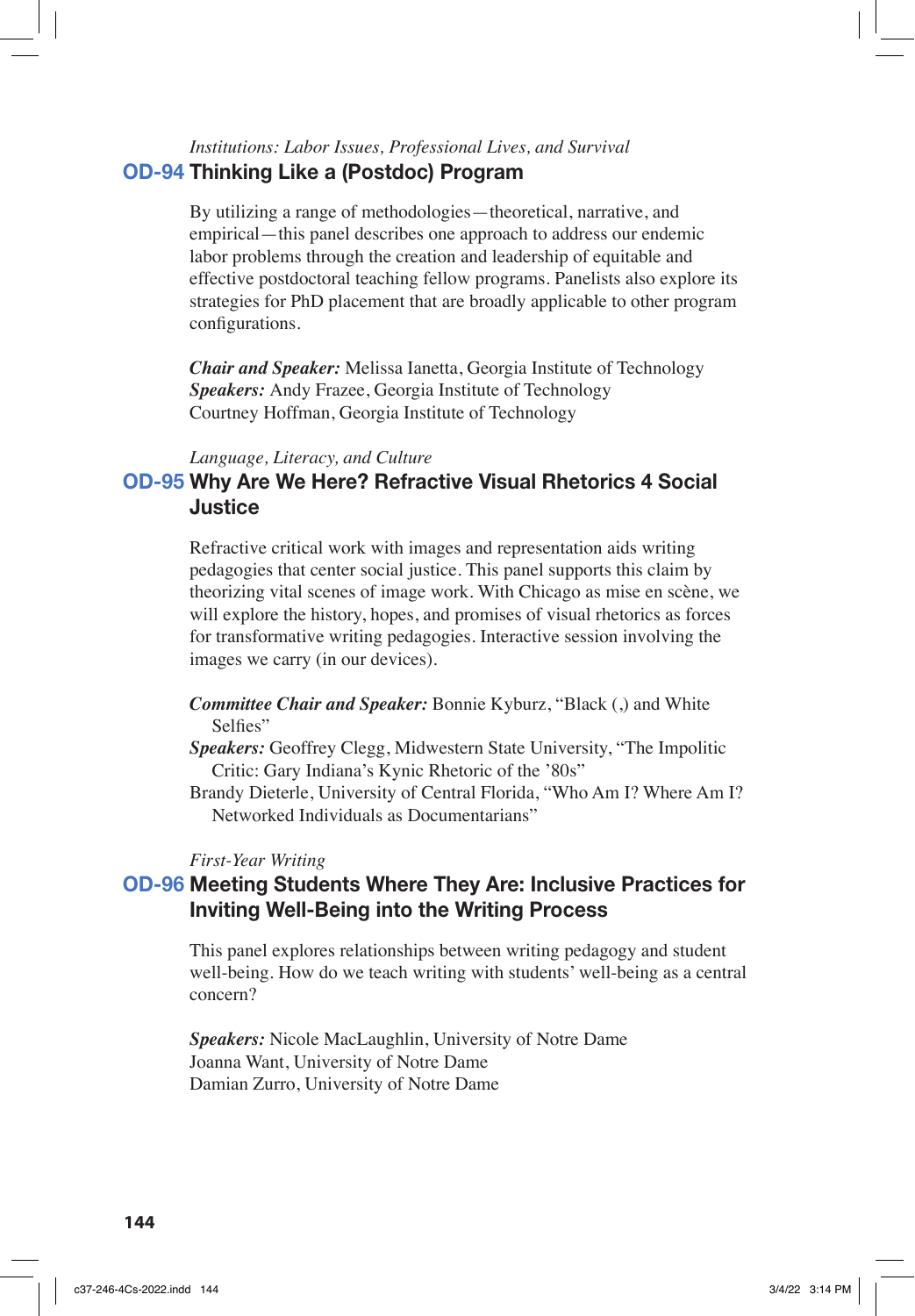*Inclusion and Access*

## **OD-97 Intersectional but Invisible: Writing Center Support for First-Generation Students**

This presentation reports on a cross-institutional study of writing center support models for first-generation college students and analyzes how we can make writing center programming more inclusive. The presenter will also discuss the problems inherent in over-essentializing the identity of first-generation students, ignoring their intersectional identities and the real, material lives they lead.

*Speaker:* Beth Towle, Salisbury University

*Information Literacy and Technology*

# **OD-98 Scenes of Everyday Writing: Multimodality, Transfer, and Digital Writing in First Year Composition**

This presentation examines multimodal composition and transfer research in relation to social media writing environments. It examines how attention to audience, genre, medium, and delivery in social media writing processes can help students to transfer knowledge and rhetorical capacities from non-academic to academic composition settings.

*Speaker:* Jacob Richter, Clemson University

#### *Histories of Rhetoric*

## **OD-99 Recovery and/as Critique: Articulating Methods in Feminist Historiography and Pedagogy**

This panel asks: Have (feminist) histories of rhetoric lost the goal of critique? How might we sharpen our collective sense of the purpose and aim of our histories—and, relatedly, our pedagogies—to interrogate not just what we examine but how we examine to better confront the field's dominant white feminist lens?

*Respondent:* Charlotte Hogg, Texas Christian University *Speakers:* Sarah Hallenbeck, University of North Carolina, Wilmington Lindsay Rose Russell, University of Illinois at Urbana-Champaign Michelle Smith, Clemson University Sarah Walden, Baylor University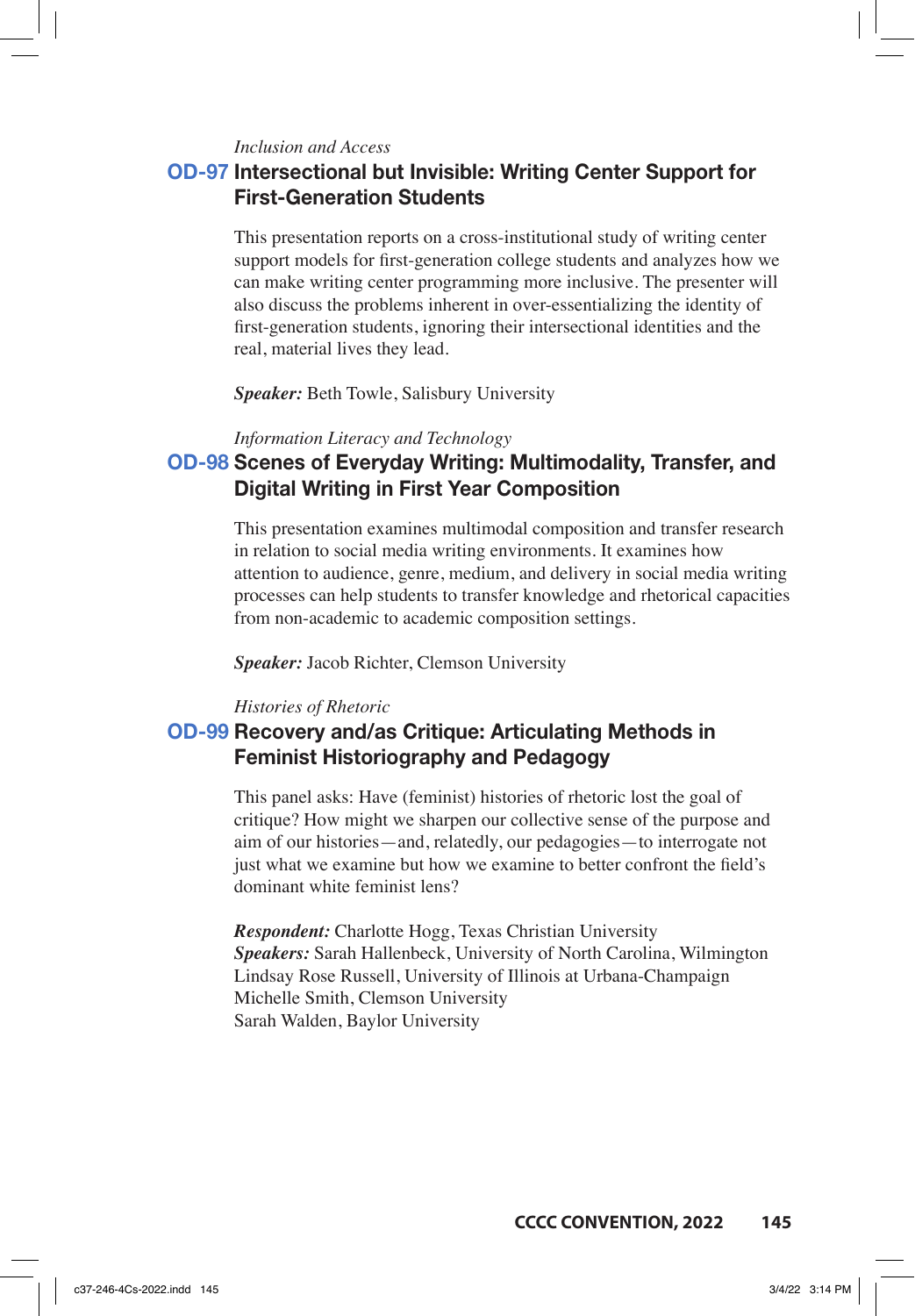### *Community, Civic, and Public Contexts of Writing*

# **OD-100 Toward Tech Thrivance: Rhetorical Incursions into Social and Digital Inequities**

This panel offers strategies for improving students' social/digital technological quality of life, focusing on the interplay between the global and local.

- *Speakers:* Philip Choong, Indiana University, Bloomington, "Locating Neoliberal Logics in the Technological Institution"
- Maggie Fernandes, Virginia Tech, "Locating Surveillant Logics in the Technological Classroom"
- Wilfredo Flores, Michigan State University, "Locating Colonial Logics in the Technological Everyday"

#### *First-Year Writing*

# **OD-101 Students Helping Students: First-Year Writers as Teaching Partners**

This presentation offers a methodology to empower students as partners in grammar instruction, to foster student understanding of language rules and tools, and to develop a raciolinguistic awareness in students. Strategies will be demonstrated and a handout will be available.

*Speaker:* Ann DeCiccio, University of New Hampshire

#### *Community, Civic, and Public Contexts of Writing*

## **OD-102 Textile Transgressions: Sewing and Quiltmaking as Activist Rhetorical Practice**

This presentation explores sewing as activist rhetorical practice that rethinks dominant narratives about whose histories and knowledges are worth documenting. Presenters trace how contemporary artists compose textiles to engage public audiences in collaborative, antiracist practices that enable both artists and audiences to engage in critical counterstory.

*Speakers:* Sonia Arellano, University of Central Florida Jessica Enoch, University of Maryland Vanessa Kraemer Sohan, Florida International University Kelly Medina-López, California State University, Monterey Bay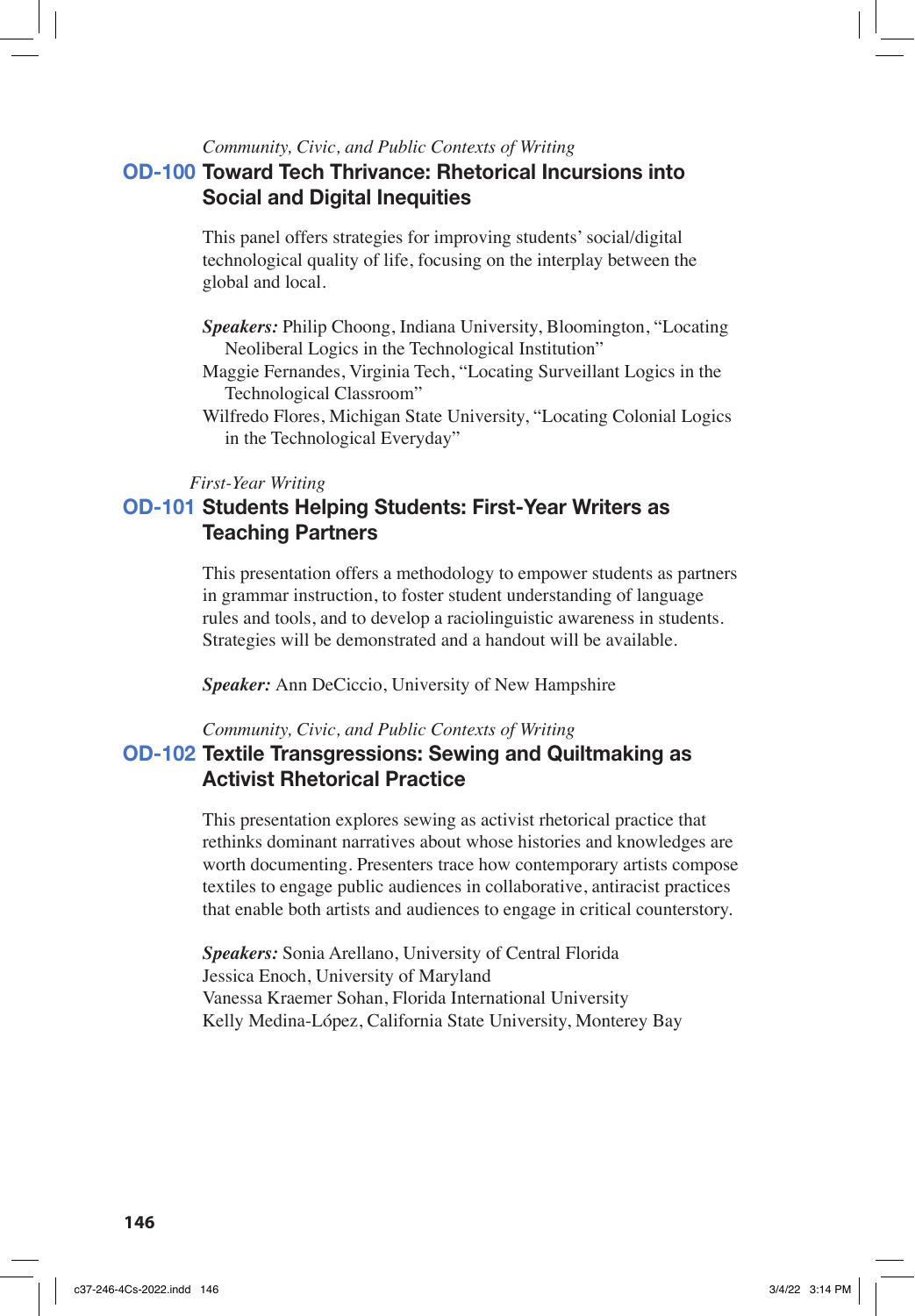*First-Year Writing*

## **OD-103 Writing for Retention: Belonging-Centered Strategies for Supporting First-Generation Students in FYC**

Recognizing the significant effect of belonging on engagement and retention, panelists share strategies for revising our rhetoric and pedagogy to benefit first-generation students in dual-enrollment, corequisite, and traditional composition classrooms.

*Speakers:* Aubrey Binder, University of Central Missouri/Warrensburg High School Erinn Metcalf, University of Central Missouri Chelsea Everly Orman, University of Central Missouri

#### *Histories of Rhetoric*

# **OD-104 Who Belongs in School? "Scientific" Constructions of Students, 1873–1940**

In the US in the late 19th and early 20th centuries, "science" was repeatedly used to assert white supremacy to limit educational opportunities for people of color. We analyze three such cases and invite our audience to explore their contemporary implications: how "science" shaped understandings of the purpose of education and of who should pursue higher education that are still with us today.

- *Speakers:* Suzanne Bordelon, San Diego State University, "Mental Testing in the Southwest and Segregation: Mexico's Response" Carolyn Skinner, The Ohio State University, "Reception, Silence, and the Purpose of College for 19th-Century Women"
- Lisa Zimmerelli, Loyola University Maryland, "White Supremacist Conditioning in Progressive Era Biographies for Children"

#### *Language, Literacy, and Culture*

# **OD-105 Rejections of Kairos as Colonial Orientation: Three Manifestos on Temporal Self-Determination**

This panel features a variety of speakers who discuss how members of marginalized groups contest colonial constructions of time. Speakers offer another framework to consider time beyond dominant-culture temporalities rooted in particular cultural and historical contexts.

*Speakers:* Christina Cedillo, University of Houston–Clear Lake Andrea Riley Mukavetz, Grand Valley State University Jen Wingard, University of Houston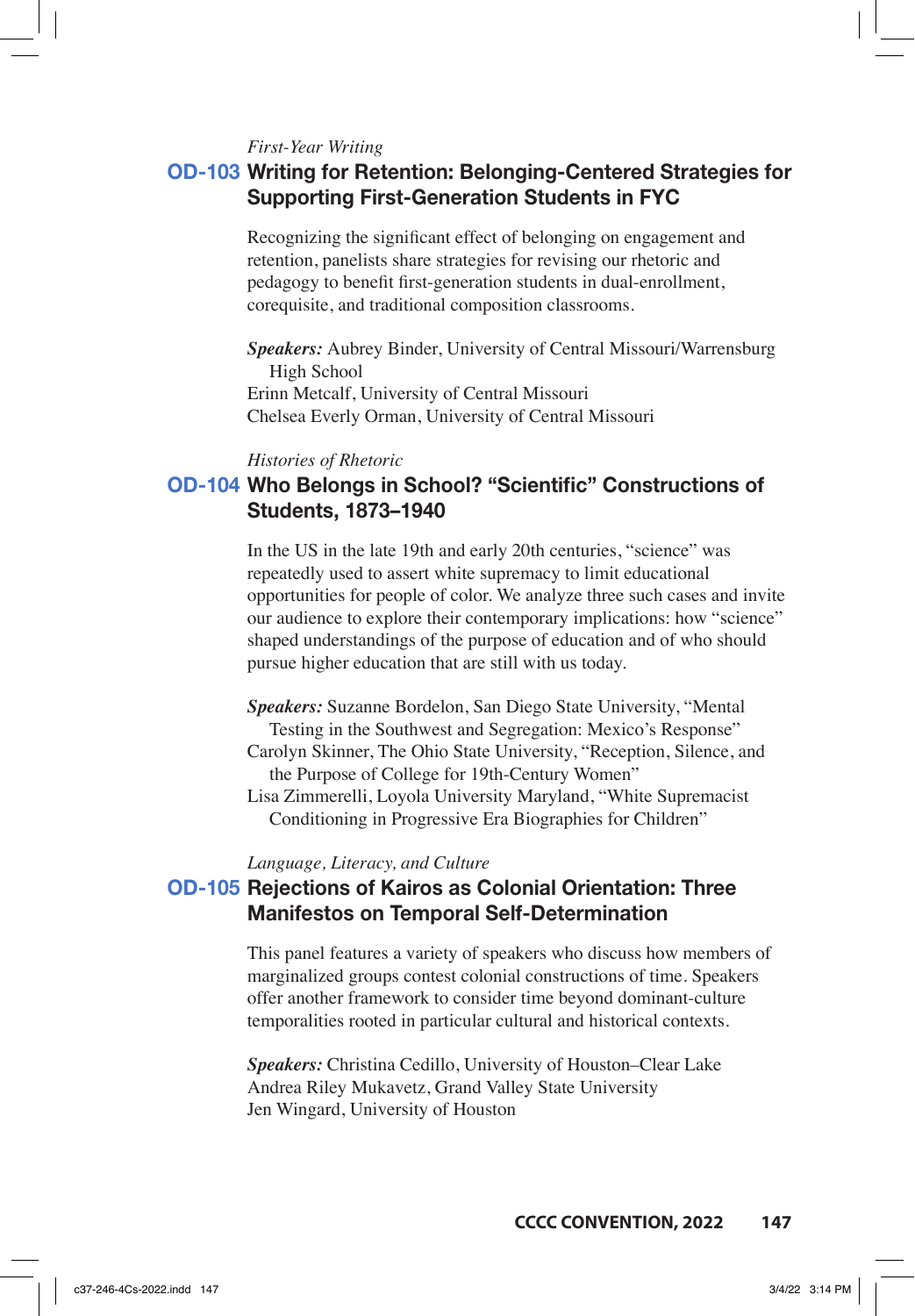*College Writing and Reading*

# **OD-106 Faculty Development in the Context of Corequisite Courses**

Faculty from the Community College of Baltimore County will discuss why faculty development is crucial for corequisite writing programs and, based on the evolution of our program over the past fourteen years and our experiences consulting with other schools, will report on different models for successfully offering faculty development when there's never enough time or enough resources.

*Speakers:* Halleh Azimi, Community College of Baltimore County, "Faculty Development Strategies at CCBC, 2007–2021"

Susan Gabriel, Community College of Baltimore County, "Faculty Development Strategies across the Country"

Elsbeth Mantler, Community College of Baltimore County, "Faculty Development Strategies at CCBC, 2007–2021"

*Approaches to Teaching and Learning*

# **OD-107 Apperceiving Difference(s): Using Coauthorship for/as Equitable Writing Instruction**

Coauthorship encourages writers to view invention as the "risky" account of the diverse perceptions and embodied experiences of the others with whom they compose. Collaborative writing embeds antiracist practices into writing instruction in ways that augments emerging scholarship focused primarily on writing assessment and antiracist citation practices.

*Speakers:* Andrea Stark Bishop, Harding University, "The Risky Business of Building Inclusive Programs through Coauthorship" William Duffy, University of Memphis, "Risky Accounts and the

Differences That Make a Difference in Collaborative Writing" John Pell, Whitworth University, "The Vibrant Practice of Making with Others"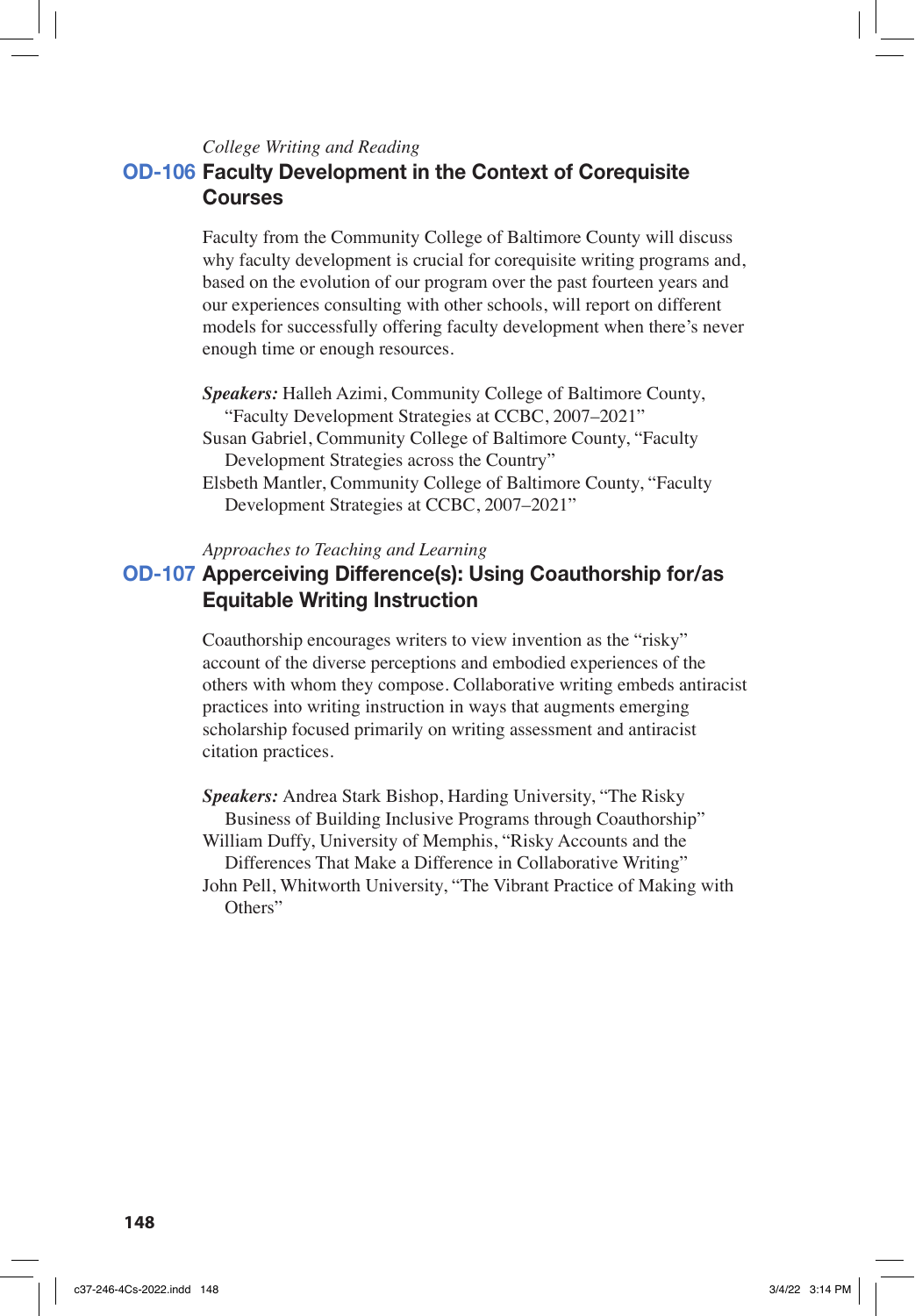#### *Approaches to Teaching and Learning*

# **OD-108 Our Research/Our Selves: The Potential Impact of Undergraduate RAD Research on Students' Agency and Identity**

This panel explores how scaffolded undergraduate research in composition can impact students' agency and their identity as members of an academic community.

- *Speakers:* Jennifer Follett, University of Delaware, "Mentored Tutor RAD Research to Build Local Knowledge"
- Kathleen Lyons, University of Delaware, "Collectively Here in Undergraduate Research"
- Michael McCamley, University of Delaware, "Movin' On Up: Undergraduate Empirical Research in the First-Year Writing Classroom"

#### *Theory and Research Methodologies*

### **OD-109 Best Intentions Aren't Enough: Using Student Perspectives as Validity Evidence in Assessment Design**

Perryman-Clark's call to recognize students as active agents in their academic journey prompts us to see the value of students' perspectives as validity evidence. Together the panelists, respondent, and audience members will discuss how students' perspectives can provide counterstories to scoring evidence and how we might make student experience central to the validation process.

*Chair and Respondent:* Cherice Escobar Jones, Northeastern University *Respondent:* Charles Lesh, Auburn University

- *Speakers:* Tieanna Graphenreed, Northeastern University, "Students' Counterstories as Validity Evidence"
- Srishti Kundu, Northeastern University, "The Counterstory of a Test-Taker"

Mya Poe, Northeastern University, "Designing with Best (and Missed) Intentions"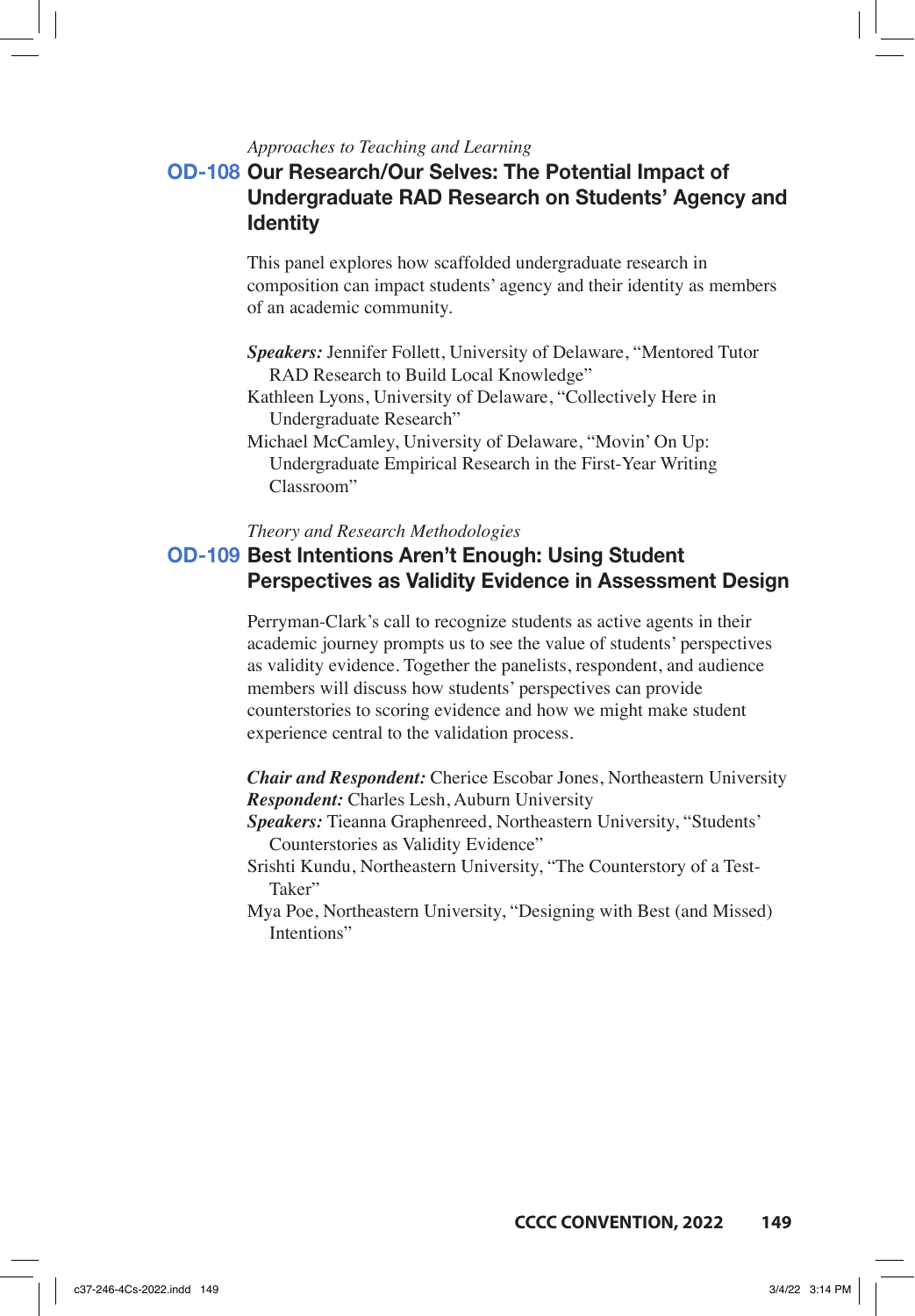*Institutions: Labor Issues, Professional Lives, and Survival*

# **OD-110 Rhetorically Creating the Postpandemic University: Moving toward Social Justice, Equity, and Radical Inclusion**

To explore a more inclusive postpandemic university, this panel analyzes institutional texts that shape presence for faculty, students, and staff. Each speaker takes up a different set of texts that suggest postpandemic change to standard university procedure. We ask, how can these changes have meaningful impact and equitably center multiply marginalized lives?

#### *Respondent:* Amy Wan, Queens College, CUNY

*Speakers:* Crystal Columbini, Fordham University, "Entrepreneurial Recovery and Precarities in the Post-COVID Writing Program"

Kathryn Gindlesparger, Thomas Jefferson University, "Open Letters and Textual Circulation: Toward More Inclusive Shared Governance Practices"

Marylou Gramm, University of Pittsburgh, "A WPA Collaborative Navigation of University Policies during the Pandemic"

- Stephanie Kerschbaum, University of Washington, "Equity and Disclosure in COVID Impact Statements"
- Moriah Kirdy, University of Pittsburgh, "A WPA Collaborative Navigation of University Policies during the Pandemic"

Annette Vee, University of Pittsburgh, "A WPA Collaborative Navigation of University Policies during the Pandemic"

#### *First-Year Writing*

### **OD-111 Collaboration and Coordination across the Institution in the Service of Equity in First-Year Composition**

This panel emphasizes collaboration and coordination at multiple levels of faculty and administration. This panel highlights three institutions' approaches to promoting equity in developmental writing and first-year composition through a custom rhetoric textbook, advocacy of first-year composition with administration, and creating online developmental writing resources.

*Speakers:* Marc Azard, Collin College Rochelle Gregory, North Central Texas College Ben Sword, Tarleton State University Kristen Weinazapfel, North Central Texas College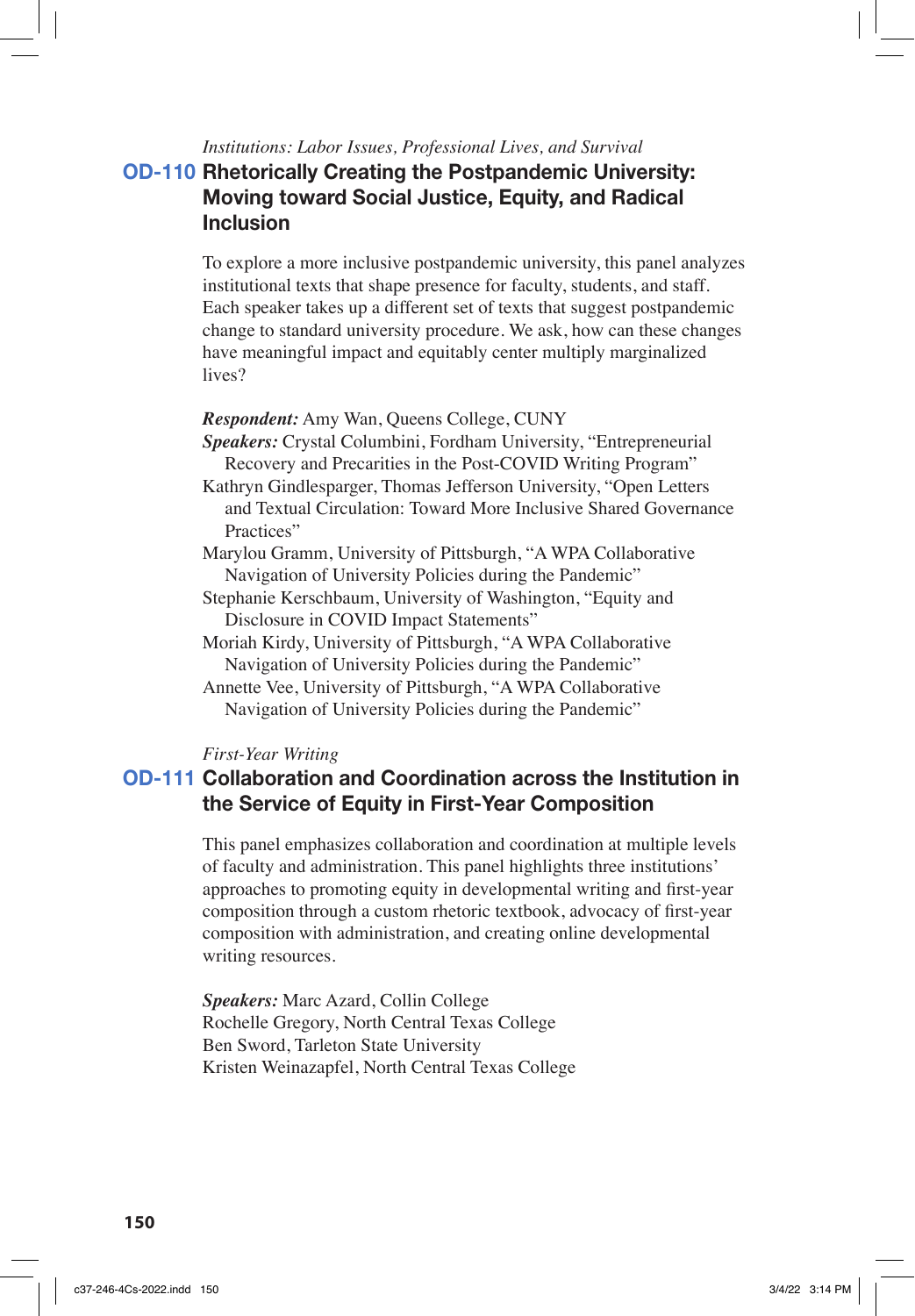# *Community, Civic, and Public Contexts of Writing* **OD-112 Away from Performative Activism: The Streetvibes Archive and Undergraduate Research**

This panel focuses on the lack of access to unwhitewashed social justice research and what we can learn from graduate and undergraduate work on that front. Each presentation will describe how working with the Streetvibes archive provides hands-on experience with social justice research.

*Speakers:* Shruthi Chidambaram, University of Cincinnati Lauren Jaeger, University of Cincinnati Vanessa Larkins, University of Cincinnati Katelyn Lusher, University of Cincinnati

*Community, Civic, and Public Contexts of Writing*

# **OD-113 Highlighting and Resisting Extractive Infrastructures in Place, Practice, and Pedagogy**

This panel offers insight into how we, as scholars, teachers, and community members, might combat infrastructures that take value from ideas, people, and places without returning it. By positioning extraction as a central metaphor, we examine issues of equity in regard to environmental risk, technological platforms, and data practices.

*Speakers:* Rachel Atherton, Purdue University Erin Carlson, West Virginia University Dustin Edwards, San Diego State University

#### *Writing Programs*

## **OD-114 Redefining Tradition: Building Equitable Writing Programs at SLACs**

Three panelists, representing small liberal arts colleges reckoning with structural injustices, will discuss their work building or reworking summer bridge, multilingual writing support, and intensive writing programs to support their institutions' commitments to social justice and antiracist pedagogies—even as they paradoxically maintain identities as small, exclusive, and selective.

*Respondent:* Stacey Sheriff, Colby College *Speaker:* Vanessa Petroj, Bryn Mawr College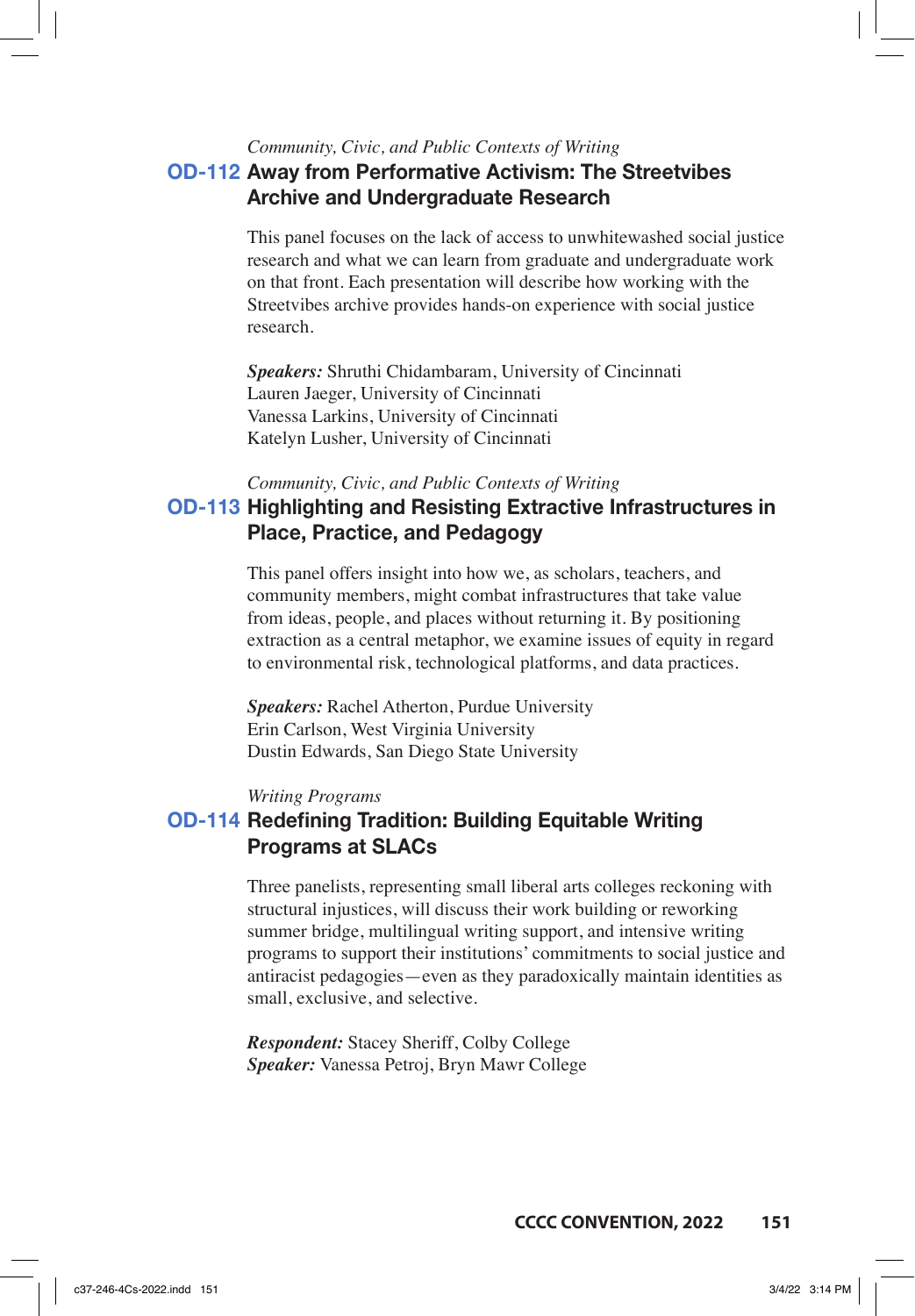#### *First-Year Writing*

## **OD-115 Opening Access through Self-Directed Writing Projects and Community-Based Assessment**

As we work to promote access to credit-level classes for an increasing number of students, knocking down the racist barriers to placement that have existed in the past, it is imperative that we also rethink the kind of writing we want our students to do. A move to more student-directed writing and community-created grading gives us a new way to approach the work we do in the classroom.

*Speakers:* Jamey Gallagher, Community College of Baltimore County Kris Messer, Community College of Baltimore County Lauren Pollak, Community College of Baltimore County

#### *Approaches to Teaching and Learning*

# **OD-116 Student Agency and Instructor Interventions in First-Year Writing, Advanced Writing, and the Graduate Teaching Practicum**

With each speaker focusing on a different course in USC's Writing Program, this panel recasts the desire to give students agency as a way to practice social justice and reaffirm composition pedagogy's relevance as central to postsecondary education's value. How can we help students develop agency in a way that validates their experience while preventing newfound freedoms from unmooring them?

- *Speakers:* Jennifer Bankard, University of Southern California, "The Genre-less Revision Project: Anti-Oppression Assignment Design for Writing in the Disciplines"
- James Condon, University of Southern California, "A Theory of Practica: Considering the Place of Composition Theory in Graduate Teacher Training"
- Daniel Pecchenino, University of Southern California, "Personality or Persona? Helping Students Find Their Voices through Concepts and Contexts"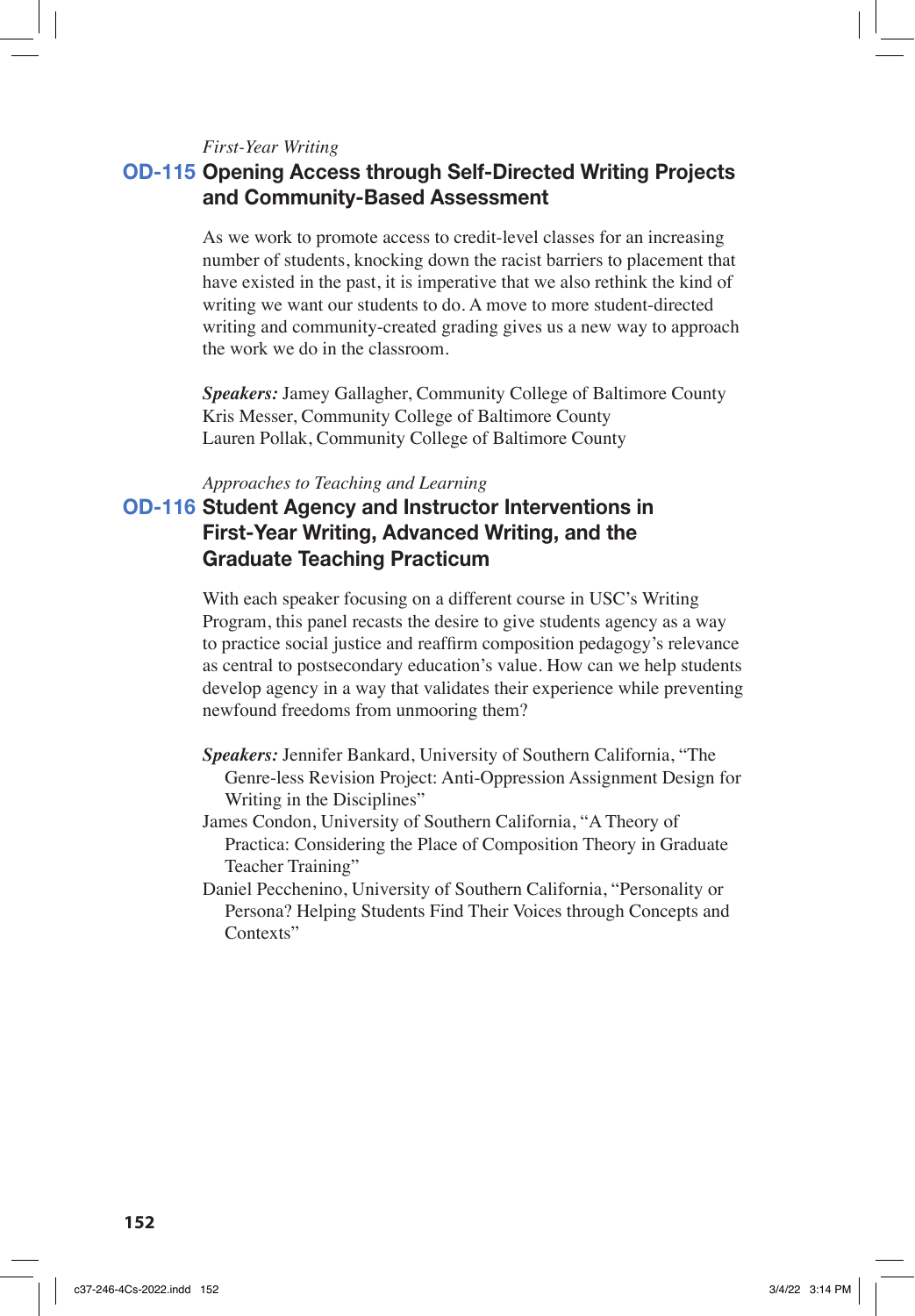### *Antiracism and Social Justice*

## **OD-117 Between Rigor and Compassion: Plagiarism through the Lens of Social Justice**

This presentation will share the results of a year-long study focused on faculty and student perceptions, attitudes, and actions regarding plagiarism and the steps our institution is taking to identify and address ways in which implicit bias impacts how plagiarism is handled.

*Speakers:* Gregory Cass, Lasell University Sara Large, Lasell University Michelle Niestepski, Lasell University Annie Ou, Lasell University

#### *Theory and Research Methodologies*

# **OD-118 Composing with AI: Contending with Emergent Writing Collaborators**

This panel examines how emergent artificial intelligence technologies have the potential to expand possibilities for digital forms of writing and create spaces for difference in and beyond the classroom.

*Speakers:* Jason Crider, Texas A&M University Natalie Goodman, University of Florida Sean Morey, University of Tennessee-Knoxville

## *Institutions: Labor Issues, Professional Lives, and Survival* **OD-119 Here to Make It Personal: Hospitality as a Way to the Table**

We explore how the metaphor of the table can act as a focal point for how early career WC administrators navigate identity-based and institutional tensions. We discuss three key concepts: what cultural forms of hospitality look like within academic spaces; how physical space is impacted by/impacts hospitality; and how our liminal identities as early career scholars inform our ability to be hospitable.

*Speakers:* Lauren Brentnell, University of Northern Colorado Elise Dixon, University of North Carolina at Pembroke Grace Pregent, Michigan State University Rachel Robinson, Georgia Tech University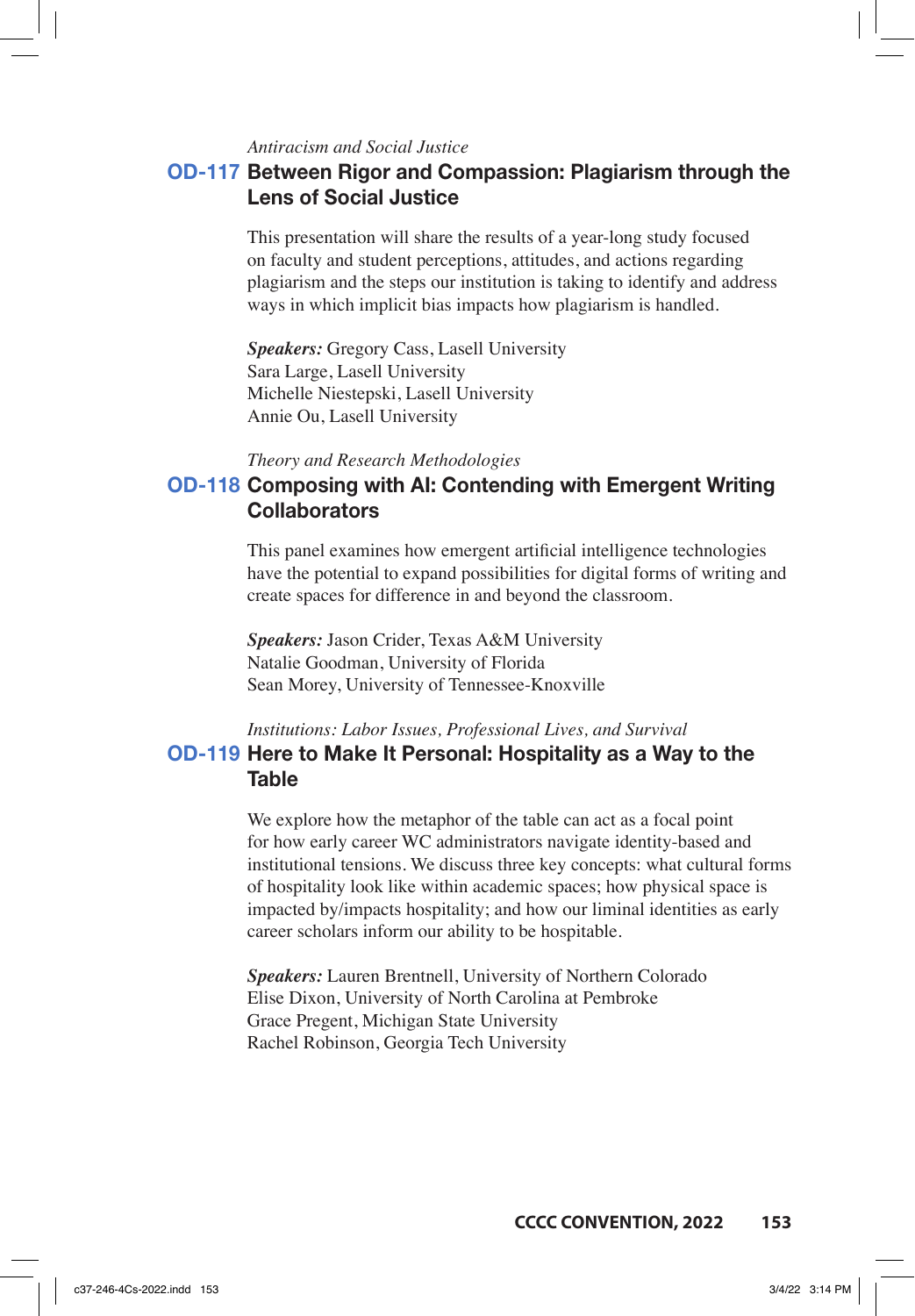#### *Approaches to Teaching and Learning*

# **OD-120 Insider Identities and Inclusivity: Gen Z, Empathic Concern, and Teaching Writing**

Research on Gen Z points to increased anxiety and depression in their mental health. We explore the practice of empathic pedagogy and administration to help some Gen Z students, GTAs, and instructors thrive in writing courses.

- *Speakers:* Abigail Morris, East Carolina University, "Leading with Empathy in Business Writing Courses"
- Tracy Ann Morse, East Carolina University, "Inclusion through Empathy: A Program Value"
- Zachary Singletary, East Carolina University, "Gen Z GTAs as 'Insiders'"

*Antiracism and Social Justice*

# **OD-121 Toward an Abolitionist Horizon in Rhetoric and Composition**

This panel explores the resources abolitionist theory/praxis offers teachers of writing, as well as how teachers of writing might consider abolition as their obligation. We extend Alexis Pauline Gumbs's (2012) notion of a "community accountable" disposition to embrace an "abolition accountable" commitment as teacher-scholars.

*Chair and Respondent:* Elia Hohauser-Thatcher, Wayne State University *Speakers:* Walter Lucken IV, Wayne State University Anna Zeemont, CUNY Graduate Center

### *Approaches to Teaching and Learning*

# **OD-122 Supporting Underprepared Writers in Writing about Writing: A Study and Proposal from a Curriculum-in-Development**

This panel explores the struggles basic writers face in a writingabout-writing curriculum and engages attendees in a discussion about interventions that could address the struggles these writers face in WAW courses.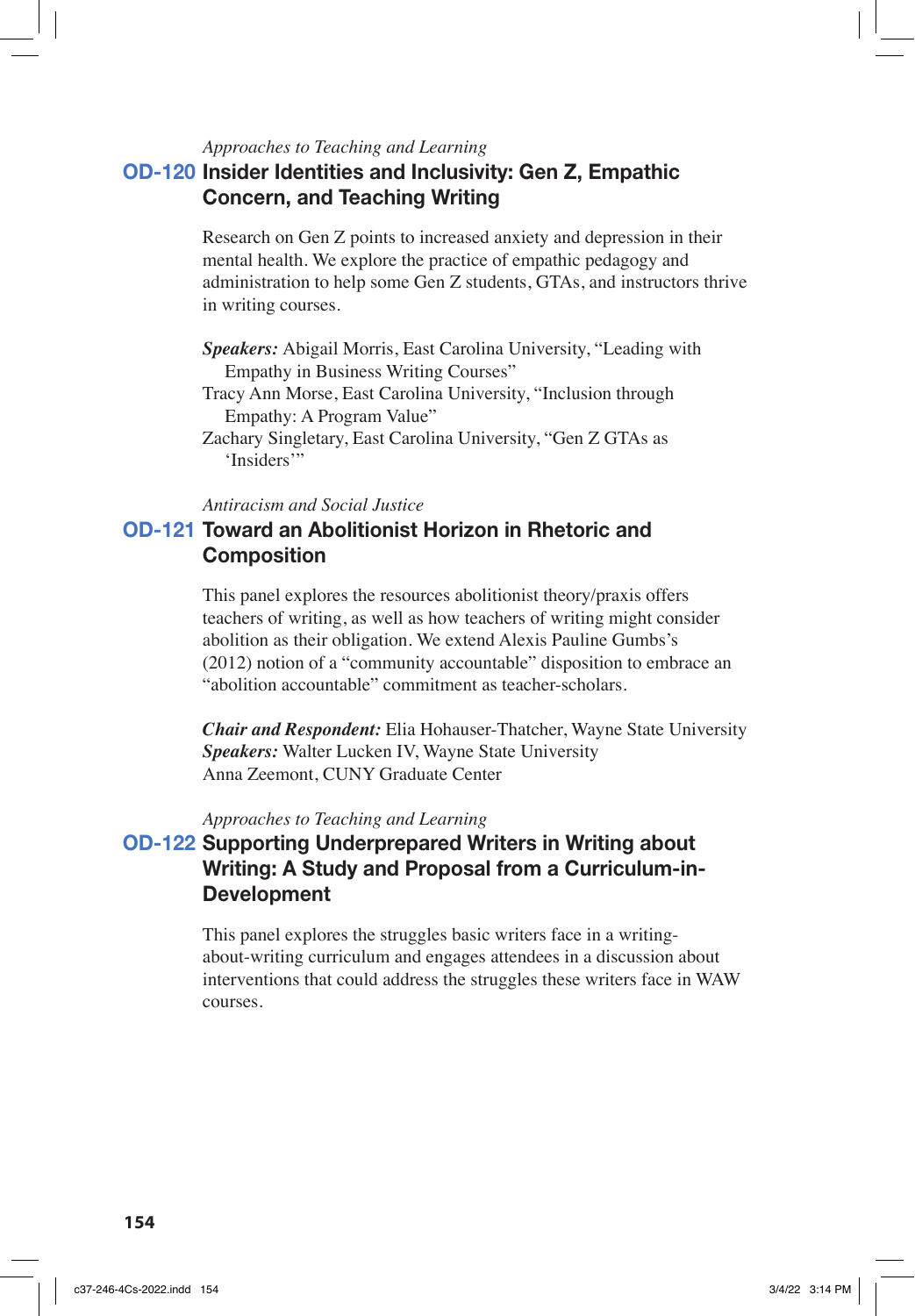*Chair:* Morgan Talty, Husson University

- *Speakers:* Maria Cahill, Husson University, "Revising the Literacy Narrative in WAW: How Can We Help Students Reposition Beliefs and Attitudes about Writing?"
- Adam Crowley, Husson University, "WAW at a Small Private University: Curriculum Design and Launch in Abnormal Times"
- Ryan Roderick, Husson University, "Writing about Writing and Underprepared Writers: Comparing Knowledge and Practices of High- and Low-Performing Students"

#### *Language, Literacy, and Culture*

# **OD-123 We're Here Because It's Our Job: Labor, Literacy, and Appalachian Identity**

This panel explores what happens when composition teachers from working-class, Appalachian, and first-generation backgrounds, who relate to higher education as a job, encounter students from more privileged backgrounds. We invite participants to explore their own relationships to the classed, gendered, and raced spaces of higher education, and how these affect their interactions with students.

*Speakers:* Kim Donehower, University of North Dakota, "The First-Generation Instructor: Bridging the Class(room) Divide"

- Samantha NeCamp, University of Cincinnati, "How Did I Get Here? Historicizing Attitudes toward Work"
- Sara Webb-Sunderhaus, Miami University, "'I Haven't Made It Out of Anything': First-Generation Appalachian Academics and the Work of Composition"

*Information Literacy and Technology*

## **OD-124 Centering Feminist Praxis in Coding Literacies, Rhetoric, and Pedagogy**

This panel explores feminist rhetorical practices in research and teaching about and with code. It considers what theories, methods, and approaches for working and teaching about and with code are accessible and intersectional.

*Speakers:* Brandee Easter, York University Cara Marta Messina, Jacksonville State University Nupoor Ranade, George Mason University Ashley Rea, Embry-Riddle Aeronautical University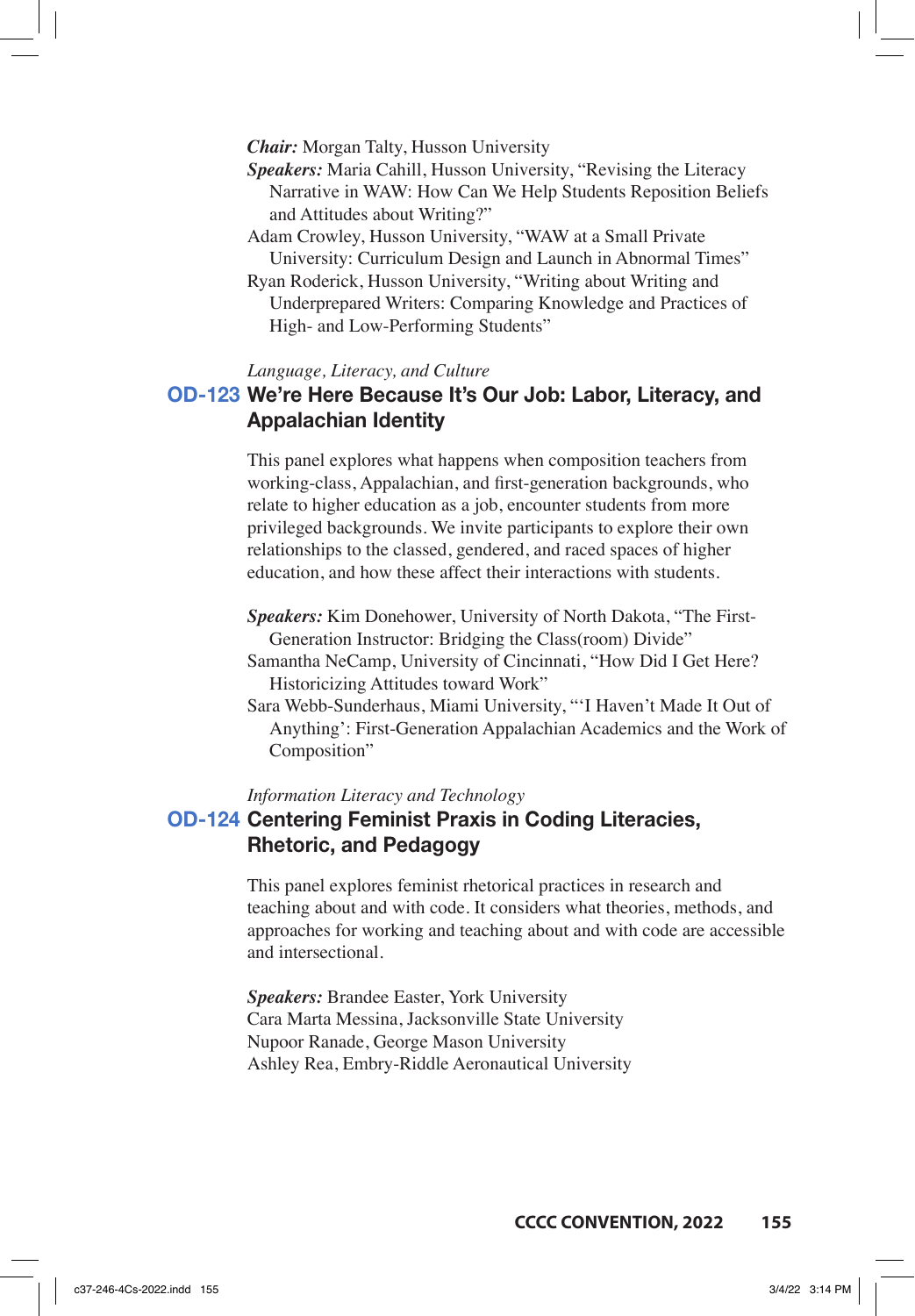### *Community, Civic, and Public Contexts of Writing*

# **OD-125 Community Work, Care, and Relationality: What Food Systems, Honey Bees, and Sea Slugs Can Teach Us about Knowledge Production**

This panel features community partner experiences that help us critique sanctioned modes of knowledge production. Through a new materialism lens that focuses on relationality, the presenters consider the conditions for remaking relationships among the community for enacting learning and policy changes. Presenters ask, how can we use community models to rethink our relationships to academia?

*Speakers:* Linh Dich, Miami University Regionals Lehua Ledbetter, University of Rhode Island Anita Long, Miami University

*Community, Civic, and Public Contexts of Writing*

### **OD-126 Social Justice Is Local Justice: Re-Composing Community College**

If we are committed to social justice, we must understand why students of color have pulled away from their communities' colleges. The community college's FYW classroom must be a locally rhetoricized place of social learning where students and their communities can respond to local community literacies, rhetorical relationships, and public spheres inside and outside the classroom and college.

*Speakers:* Lane Fletcher, Houston Community College Bruce Martin, Lone Star College-North Harris Allison Wright, Lone Star College-North Harris

*Institutions: Labor Issues, Professional Lives, and Survival* **OD-127 "Being-in-the-Room Privilege": Graduate Student Activists and the Struggle to Transform Our Field**

> We bring this panel together to articulate anew how we (all) got here and the revival of collective, coalitional action in getting us somewhere new. We draw upon notions of solidarity, activism, rhetorics of whiteness, and networks of care to provide a shared understanding of the importance of collective action and creating universities that work for all.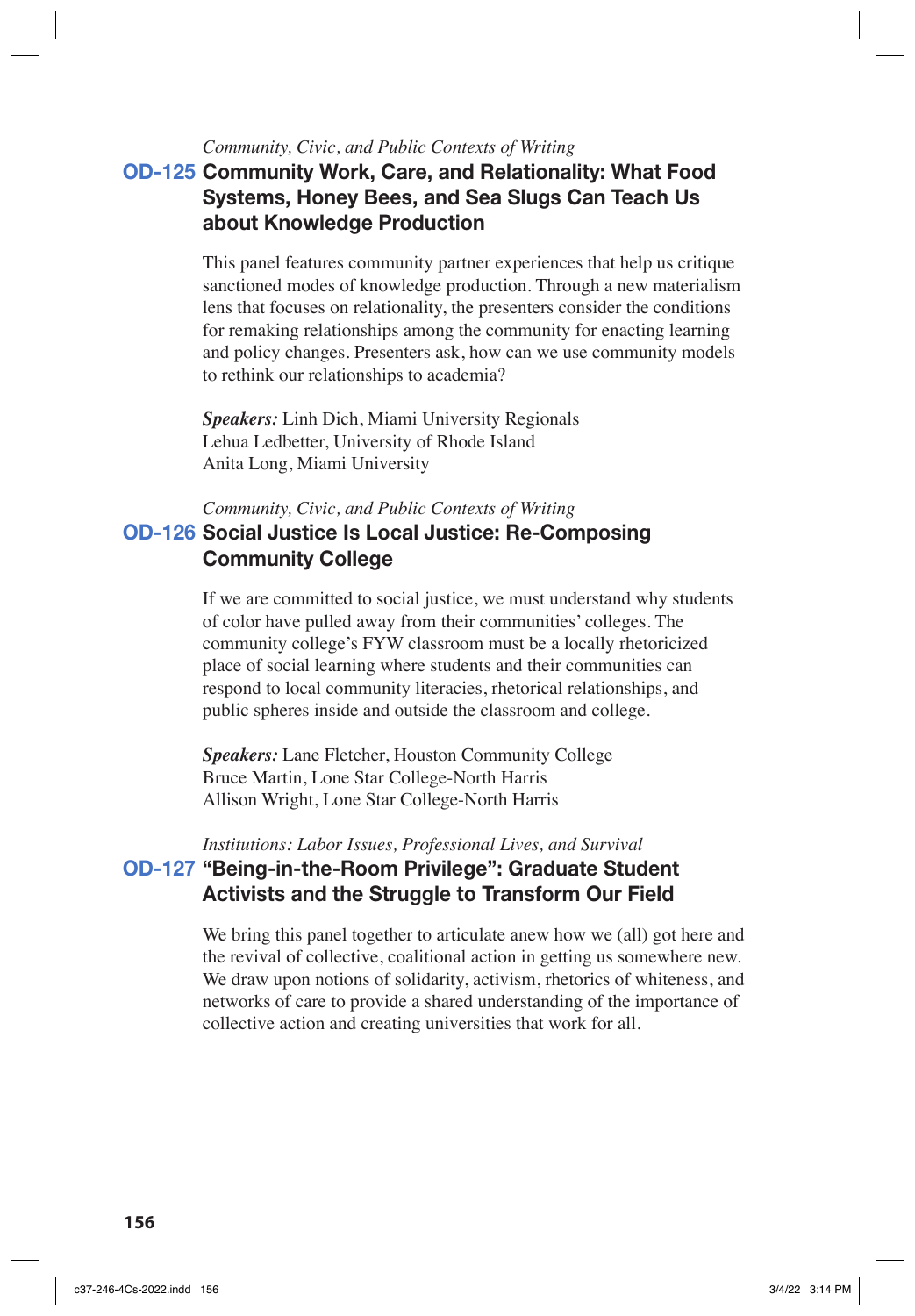*Speakers:* Andrew Bowman, University of Illinois at Urbana-Champaign Kefaya Diab, Loyola University Maryland Jonathan Isaac, University of Wisconsin-Madison Bruce Kovanen, University of Illinois at Urbana-Champaign Liz Miller, The Ohio State University

#### *First-Year Writing*

# **OD-128 Thematic Access, Institutional Access: Faculty Collaboration and First-Year Writing Program Redesign**

Through interdisciplinary themed course content, our first-year writing program's recent redesign has transformed our understanding of institutional access for both students and faculty "here" on our campus. This panel features two administrators and two faculty members as we reflect on the institutional impact of our redesign—and its impact for other institutions.

- *Chair and Speaker:* Peter Monahan, Washington University, St. Louis, "Democratizing a First-Year Writing Program"
- *Speakers:* Rachel Adams, Washington University, St. Louis, "The 'Dream' of Student Buy-In: Finding Common Ground as a Community"
- Deanna Benjamin, Washington University, St. Louis, "Writing Identity: Variations on Collaborative Teaching"
- Kate Bloomquist, Washington University, St. Louis, "Place and Perspective: Access and Assessment"

*Community, Civic, and Public Contexts of Writing*

## **OD-129 Understanding Diverse Writers and Writing Pathways: Resetting the Norm for Writing Transfer Studies**

Synthesized findings from multi-institutional studies explore how the complex writing lives of diverse students impact writing transfer beyond the university. Teaching for writing transfer beyond the university must be based on a realistic understanding of writers' complicated pathways of development and utilize those pathways as opportunities so that a wider range of writers can succeed.

*Speakers:* Julia Bleakney, Elon University Jessie Moore, Elon University J. Michael Rifenburg Paula Rosinski, Elon University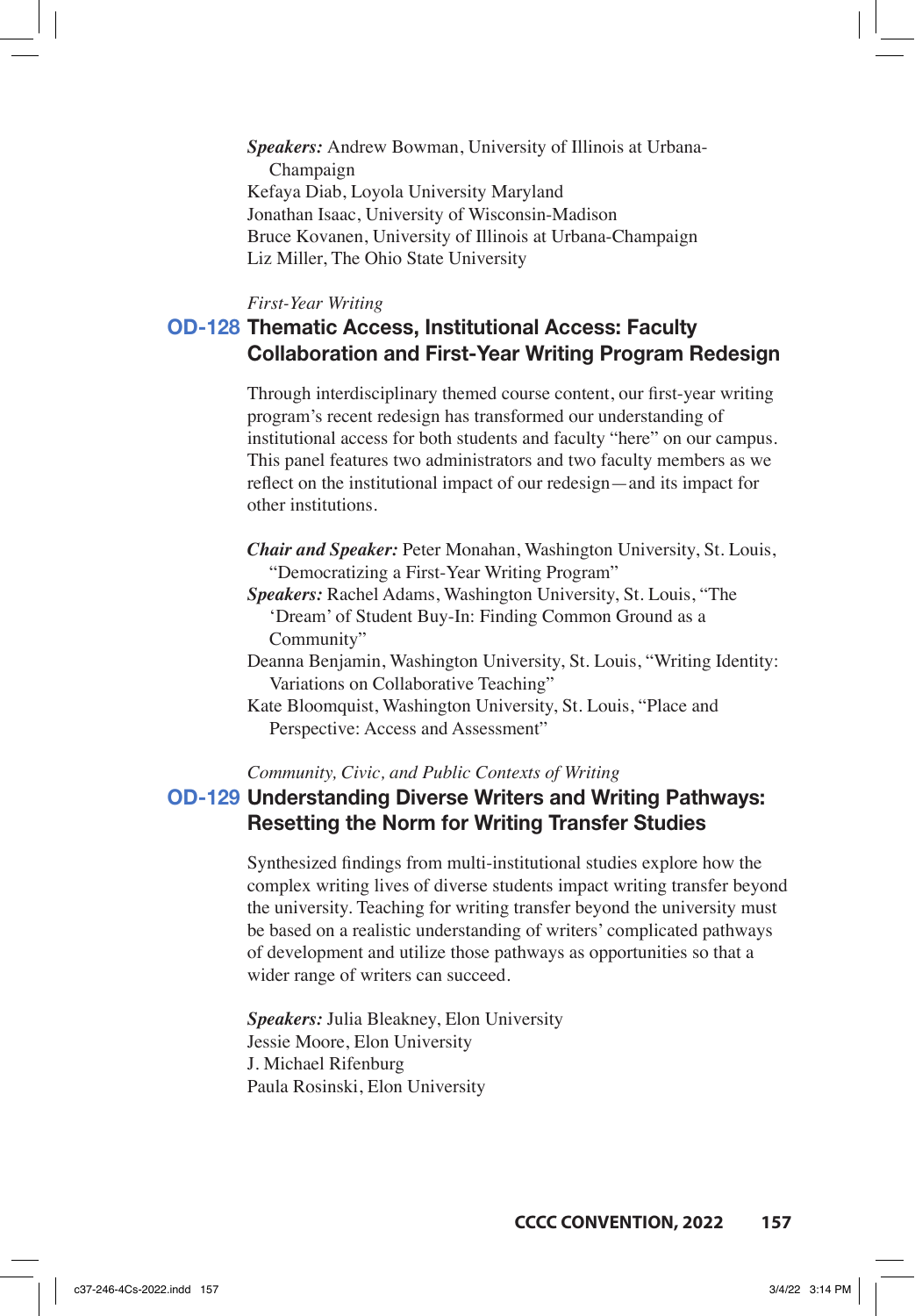#### *Inclusion and Access*

### **OD-130 The Most Important Flex: Creating Inclusive Curricular Space during the Pandemic**

This panel presentation discusses the work we did (and are still doing) to use the opportunity to make our curriculum more accessible and inclusive during the COVID-19 pandemic. Attendees will have an opportunity to discuss this work with us and will leave with strategies they can use in their own programs to foster accessible and antiracist curricular changes.

*Speakers:* Kerri Bennett, Arkansas State University Leslie Reed, Arkansas State University Kristen Ruccio, Arkansas State University

#### *Writing Programs*

# **OD-131 Working for Linguistic Equity Together: A Programmatic Approach to Diverse Literacy Practices**

This panel shares programmatic initiatives promoting equity with inclusive pedagogical approaches to invite diverse language practices to the writing classroom.

*Chair and Speaker:* Emma Howes, Coastal Carolina University *Speakers:* Becky Childs, Coastal Carolina University Denise Paster, Coastal Carolina University

#### *Writing Programs*

## **OD-132 Not Just WPAing, Always Just WPAing: The CWPA Summer Workshop**

In response to the CWPA's antiracist statement in spring 2021 and its subsequent acknowledgment of how its organizational policies have supported white supremacist systems, panelists in this session offer a historical survey of the CWPA Summer Workshop's evolution, a discussion of its redesign, and suggestions for additional facets of the workshop training that demand deeper consideration.

*Speaker:* Melvin Beavers, University of Arkansas–Little Rock, "Telling Stories: An Unconventional Journey toward WPAing"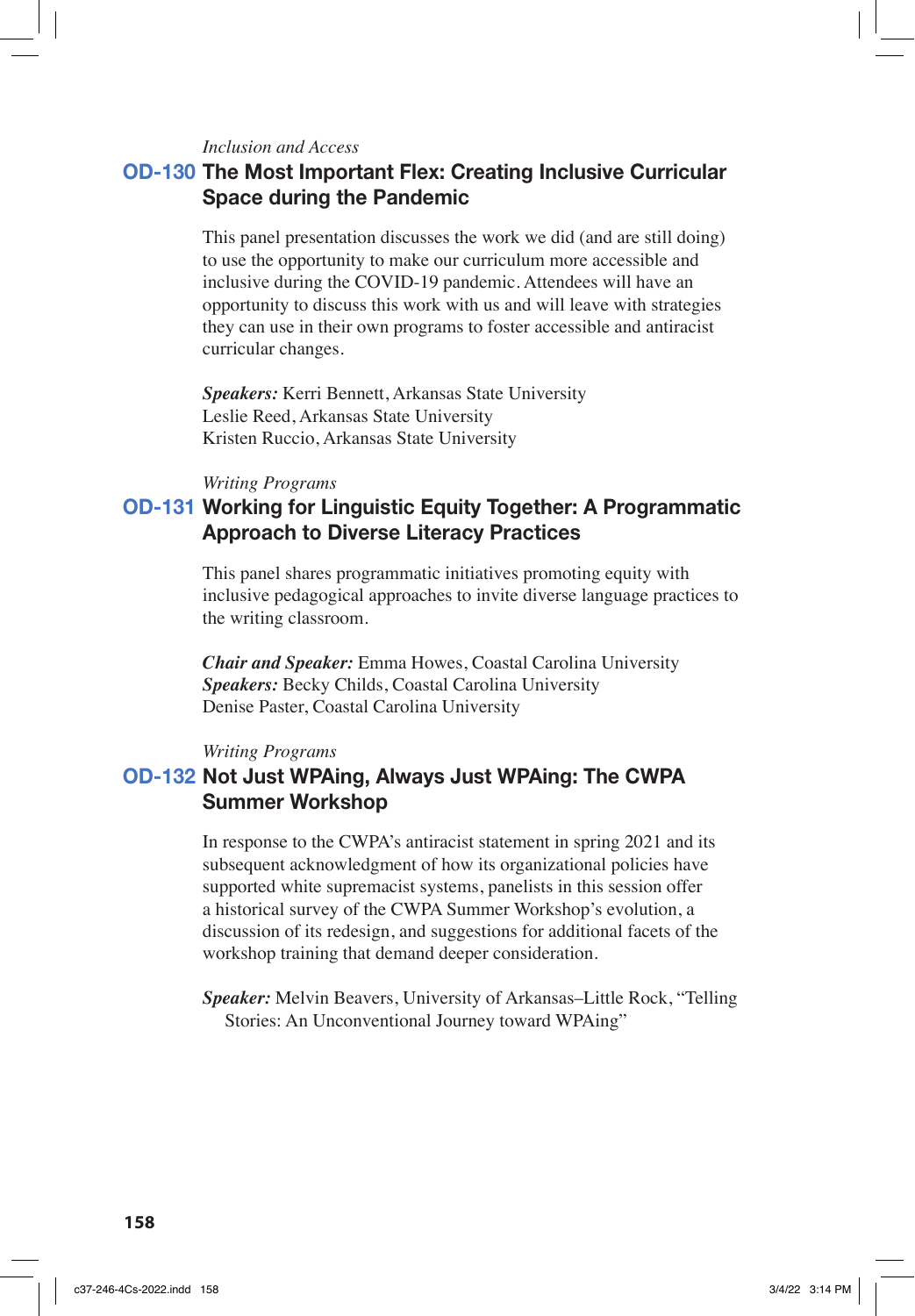### *Language, Literacy, and Culture*

# **OD-133 Reimagining Transnational Spaces through Panoramic Ethos to Achieve Linguistic Justice and Inclusion along the Mexico–US Border**

Three transnational students show languages, literacies, and identities through testimonios as they constantly negotiate in contemporary academic and personal spaces in the US–Mexico border. This panel illustrates how through panoramic ethos, teaching practices can be redefined as spaces that allow for agency negotiation for transnational students to access greater linguistic justice.

*Speakers:* Juan García-Rentería, The University of Texas at El Paso Patricia Hutson, The University of Texas at El Paso Corina Lerma, The University of Texas at El Paso

### *College Writing and Reading*

## **OD-134 Their Goal Is Not Equity: The Intent of Ongoing Reforms Is to Cut Public Spending on Higher Education**

Panelists from the City Colleges of Chicago give context to education reforms to demonstrate how the intent of these reforms is not equity but economic efficiency. Speaker 1: The True Intent of Higher Education Reforms. Speaker 2: The Unprecedented Influence of the Bill and Melinda Gates Foundation. Speaker 3: Case Study: The Failed Reforms of CCC Reinvention. Speaker 4: What Is REAL Equity?

*Speakers:* Julia Cohen, City Colleges of Chicago–Wilbur Wright College

Susan Grace, City Colleges of Chicago–Wilbur Wright College Kim Knutson, City Colleges of Chicago–Wilbur Wright College Keith Sprewer, City Colleges of Chicago–Harry Truman College

College Writing and Reading

## **OD-13**5 Texts We Live by: English Writing in Cross-Cultural **Contexts**

This study examines a popular English textbook in China as a rhetorical artifact which reflects and shapes Chinese readers' perception and preference of English texts and creates one more dimension of English writing culture through non-Western audience's eyes.

*Speaker:* Xinqiang Li, Michigan State University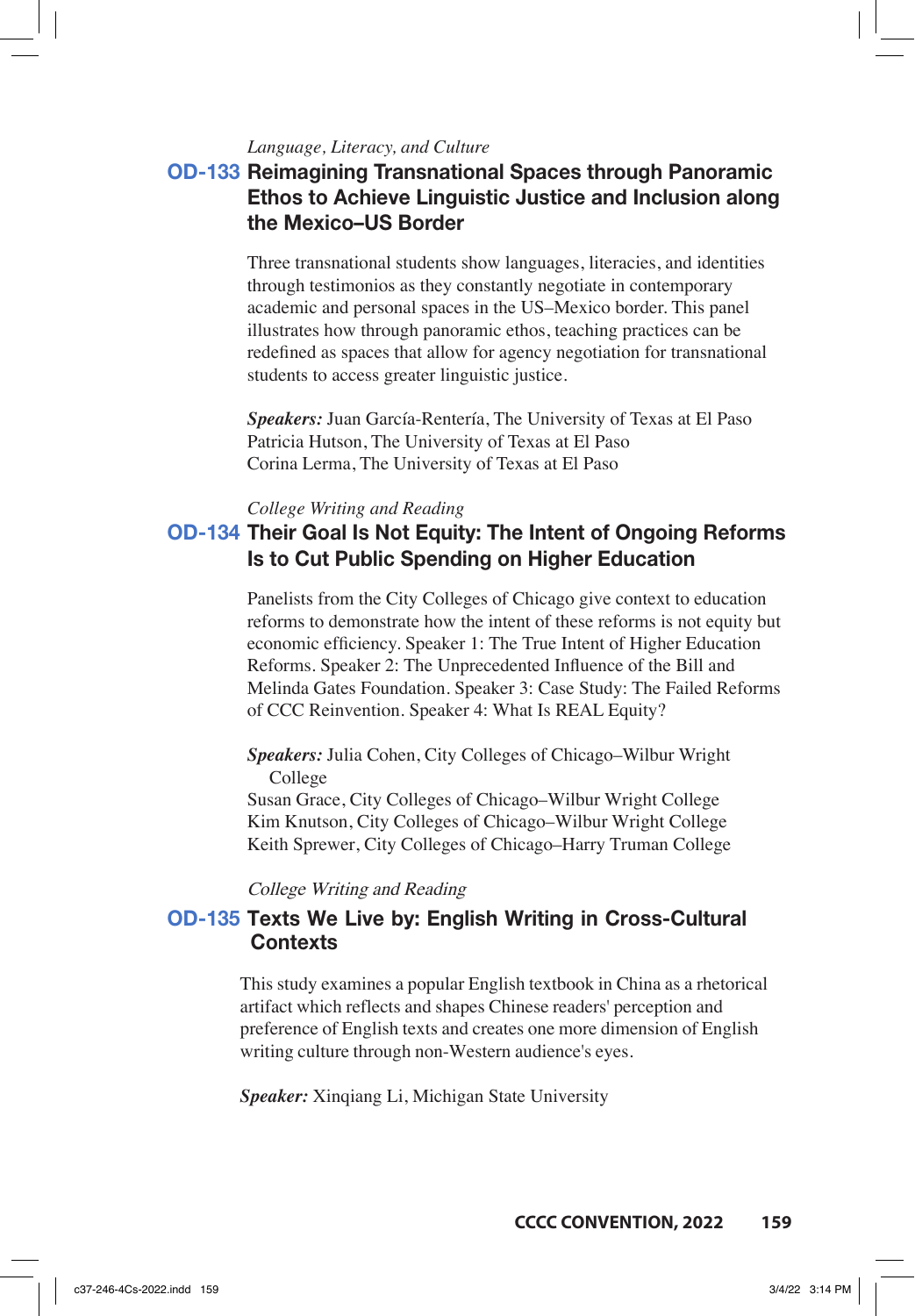#### *College Writing and Reading*

## **OD-136 Social Reading for Social Justice: Digital Annotation and Cross-Boundary Discourse**

This panel investigates social annotation using digital tools' potential to help students encounter new ideas and perspectives without the mediation of traditionally authoritative structures and figures. We examine how students at different college campuses responded to using Hypothesis with assigned readings. Each presentation concludes with concrete recommendations about social reading.

*Speaker:* Noel Holton Brathwaite, State University of New York (SUNY) Farmingdale College, "Using Online Annotation to Explore Identity"

#### *Antiracism and Social Justice*

# **OD-137 Stories and Praxes of Writing Program Transformation: Toward Linguistic/Racial Justice, Culturally Sustaining Pedagogies, and Equitable Classrooms**

Drawing on translingual, antiracist, and anticolonial approaches, this panel discusses ongoing work to transform a writing program (policies, curricula, assessment, teacher development) to promote linguistic/racial justice, culturally sustaining pedagogies, and more equitable learning environments. Panelists focus on centering language practices and lived experiences of first-generation, BIPOC students.

#### *Chair and Speaker:* Candice Rai

*Speakers:* Taiko Aoki-Marcial, University of Washington, Seattle Alec Fisher, University of Washington, Seattle, "Responding to Student Precarity and Marginalization in the 'Stretch-Model' Classroom?" Anselma Widha Prihandita, University of Washington, Seattle

#### *Professional and Technical Writing*

### **OD-138 Mother, Heal Thyself: Designing Care in Postpartum Depression Awareness**

This presention will offer findings of an exploratory rhetorical analysis on a small corpus of PPD awareness posters to examine how they define and present maternal care, with the goal of intervening on behalf of mothers at-risk or experiencing PPD.

*Speaker:* Dorothy Heedt, Texas Tech/Colorado State University-Pueblo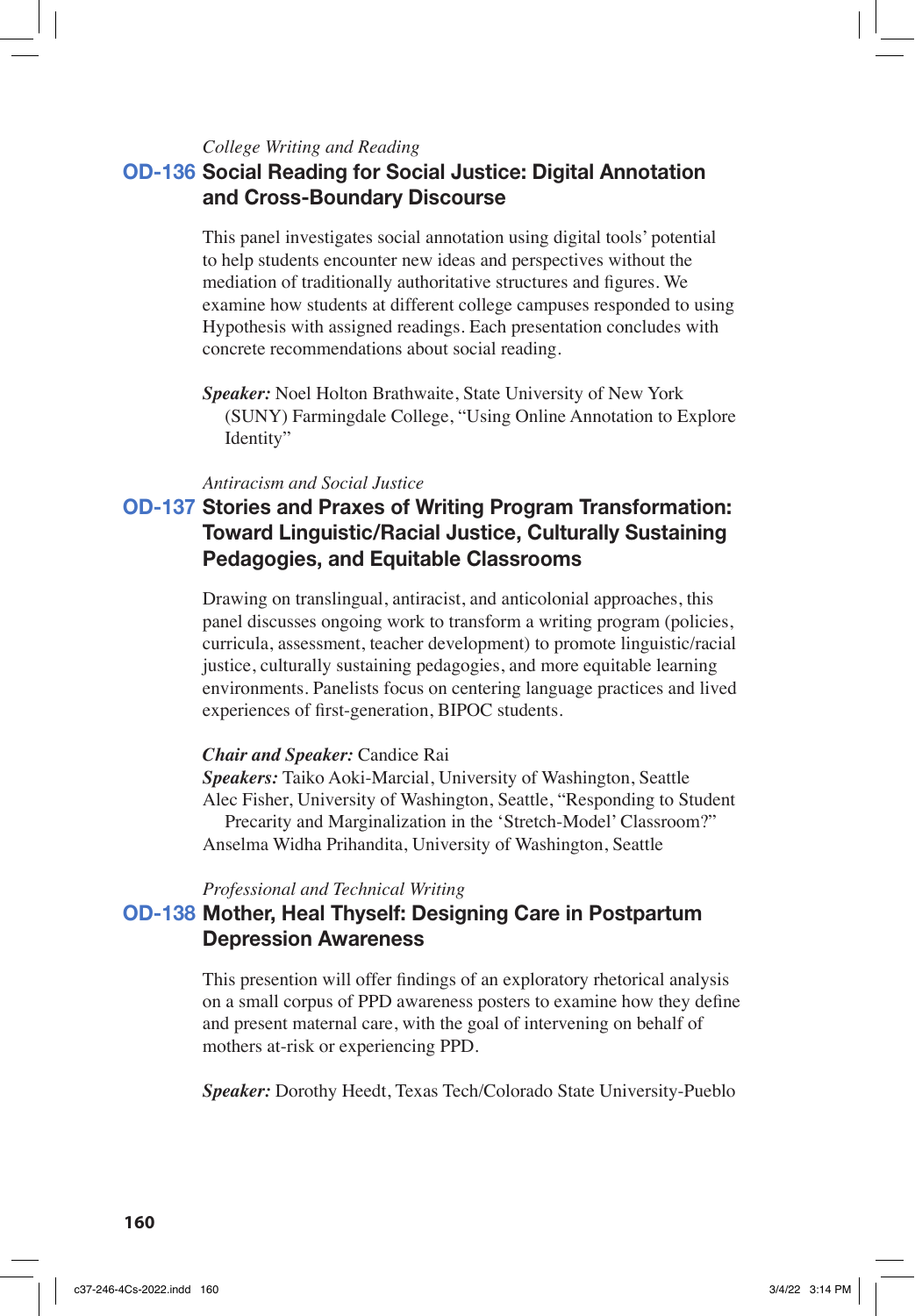#### *First-Year Writing*

# **OD-139 Equity and Inclusion Even in Times of Crises: Using Kairotic Pedagogy and Transformative Hospitality to Increase Access to Crucial First-Year Writing Skills**

This panel will offer attendees specific, concrete ways to increase student access to crucial first-year writing skills. Four different instructors from different scholarly backgrounds will explain how they use "kairotic pedagogy" and "transformative hospitality" to increase excellence in first-year writing instruction, thereby increasing equity, diversity, and inclusivity in their classrooms.

*Speakers:* Rossitza Ivanova, University of Wisconsin-Whitewater Alexis Piper, University of Wisconsin-Whitewater Dana Prodoehl, University of Wisconsin-Whitewater Trudi Witonsky, University of Wisconsin-Whitewater

#### *Inclusion and Access*

## **OD-140 Three Pilot Studies of Directed Self-Placement and Its Role in Institutional Equity and Access**

This panel draws on data collected about new DSP surveys at three institutions, addressing the following: Do DSPs designed with antiracist goals counter the underplacement of students of color? What programmatic infrastructure must be in place to help realize such goals? How can we ensure that students are not only equitably placed but that they are empowered to use multiple literacies?

*Speakers:* Jasmine Castillo, Lewis University Therese Jones, Lewis University Sheila Kennedy, Lewis University Tish Lopez, South Seattle College Tom McNamara, Lewis University Pamela Saunders, Suffolk University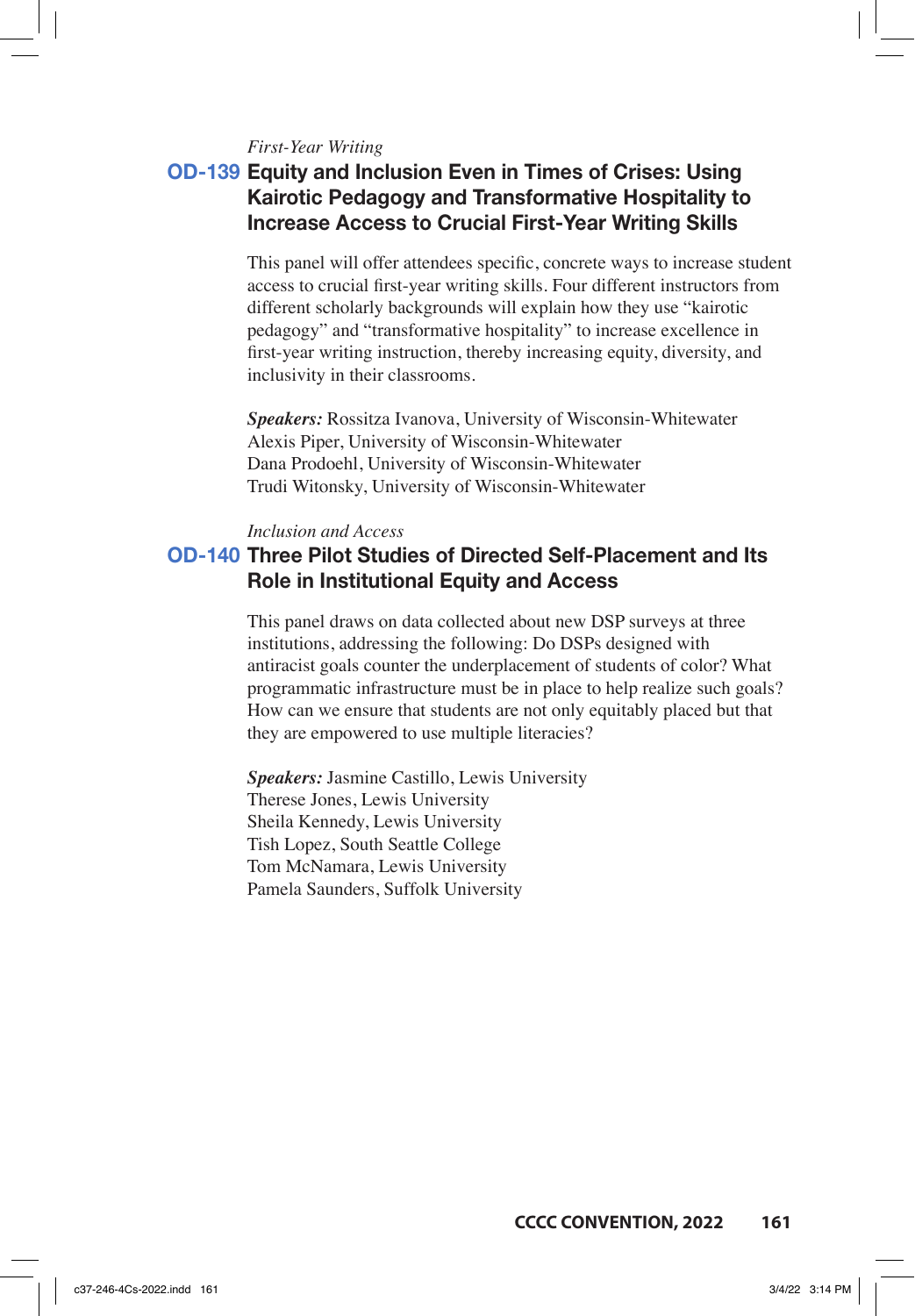#### *Language, Literacy, and Culture*

## **OD-141 Visibility through Inquiry, Translanguaging, and Rhetorical Wellness**

This panel illustrates a model of inquiry, incorporates neurological benefits of translanguaging, and explores phrases, terms, and spaces that promote theories of rhetorical wellness all in efforts to maximize inclusivity within the writing classroom.

*Speakers:* Abriana Jette, Kean University Tara Scarola, St. John's University Peggy Suzuki, New York University

#### *Inclusion and Access*

# **OD-142 Economy, Culture, Geography, Access, and Ethnicity: Eliminating Barriers to Embrace and Support Student Complexity**

Speakers share from their classrooms how students who—by virtue of complex layers of economy, culture, geography, access, and ethnicity frequently find themselves on the margins and at risk, but who, through scaffolded pedagogical opportunities and removal of traditional barriers to access, are actively writing themselves into empowered identities as community members, scholars, and activists.

*Speakers:* Kathryn Broyles, American Public University System (American Military University) Jennifer Pauken, Heartland Community College Kay Walter, University of Arkansas at Monticello

#### *Institutions: Labor Issues, Professional Lives, and Survival*

# **OD-143 Redefining Here: NTF Working Group Explores Solutions to Perilous Injustices That Interrupt the Full Embrace of Our Teaching Passion**

A working group of NTF searches for solutions to low pay and inadequate definitions of excellence within the ever-present challenge of excessive workloads.

*Speakers:* Michael Begnal, Ball State University Steve Chalk, Ball State University Kat Greene, Ball State University Leo Huisman, Ball State University Rick Wysocki, Ball State University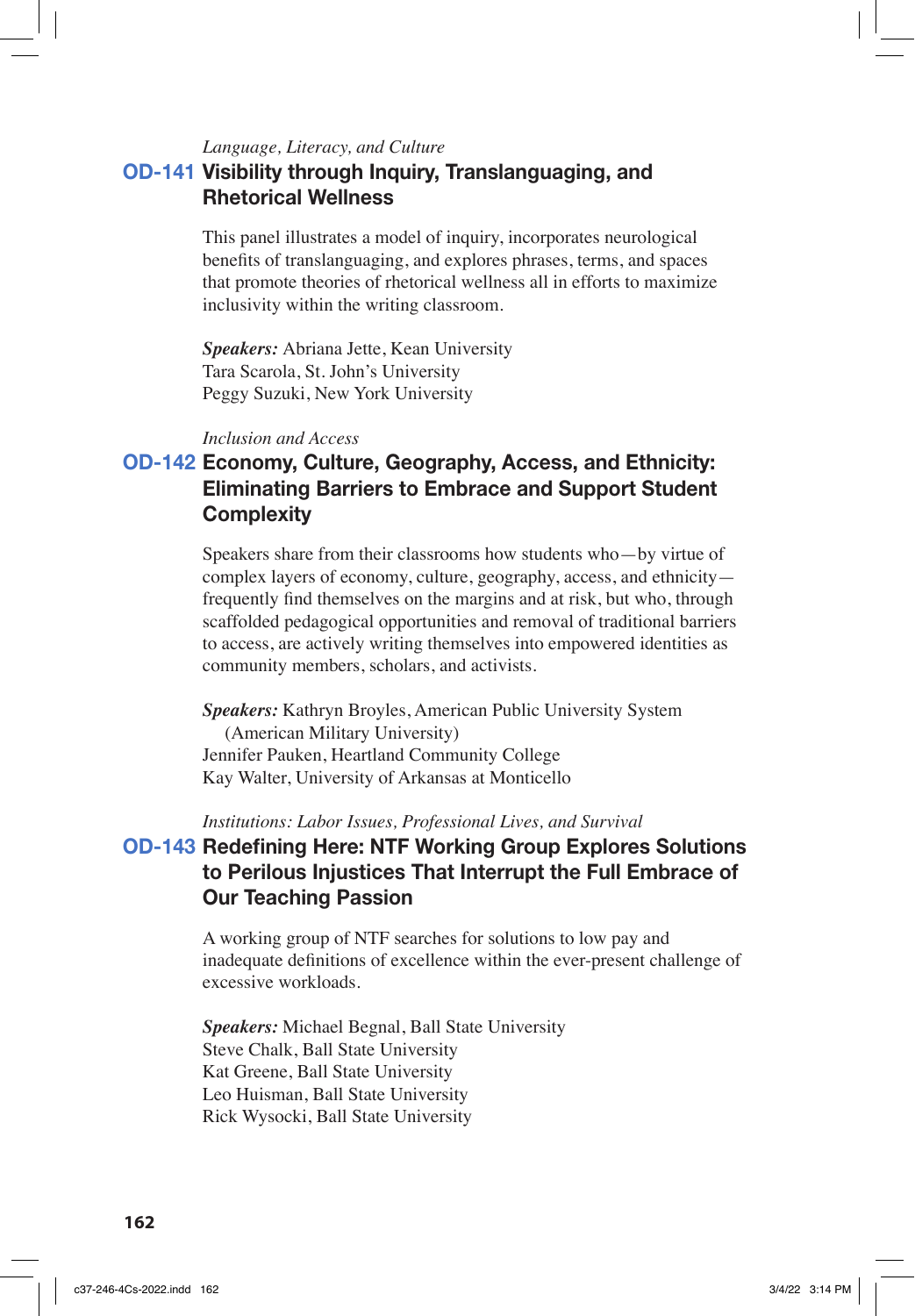#### *Theory and Research Methodologies*

## **OD-144 Narratives of Injustice: Resisting Institutional Histories in the Archives through Ancestral Counterstories**

This panel critically interrogates how institutional archives impose narratives of injustice onto our histories through erasure of texts and stories that challenge normative and colonial histories. Attendees will learn about new research methodologies drawn from connecting Indigenous and feminist rhetorical practices in order to expand what we consider legitimate archival texts and research data.

*Speakers:* Les Hutchinson Campos, Boise State University, "Who Was Los Angeles? Complicating a Settler City's Origin Story with Feminist History"

Genevieve Garcia de Mueller, Syracuse University, "Critical Genealogy and the History of US Colonial Violence"

#### *Approaches to Teaching and Learning*

### **OD-145 Reconsidering Annotations as a Mode of Student Empowerment**

This panel considers the different ways in which annotations could help teachers of composition practice diversity and therefore augment the discussions that are already taking place around assessment and participation.

*Speakers:* Erin Andersen, Centenary University Drake Gossi, The University of Texas at Austin Holly Hamby, Fisk University Hunter Hoskins, Georgetown University

*Theory and Research Methodologies*

### **OD-146 Writing Trauma and Violence: The Perils of Performative Diversity, Equity, Inclusion, and Social Justice Promises!**

This panel intervenes in the privileged and discriminatory perceptions of the diversity, equity, inclusion, and social justice promises made in academic discourse and composition classrooms.

- *Speakers:* Daphne-Tatiana T. Canlas, University of the Philippines, Diliman, "Writing into Being: Estrangement and Quotidian Rhetorics in Reclaiming Diasporic Discourses"
- Victoria Houser, Methodist University, "Bodies Offshore: A Corporeal Feminist Approach to Writing about and within the Body"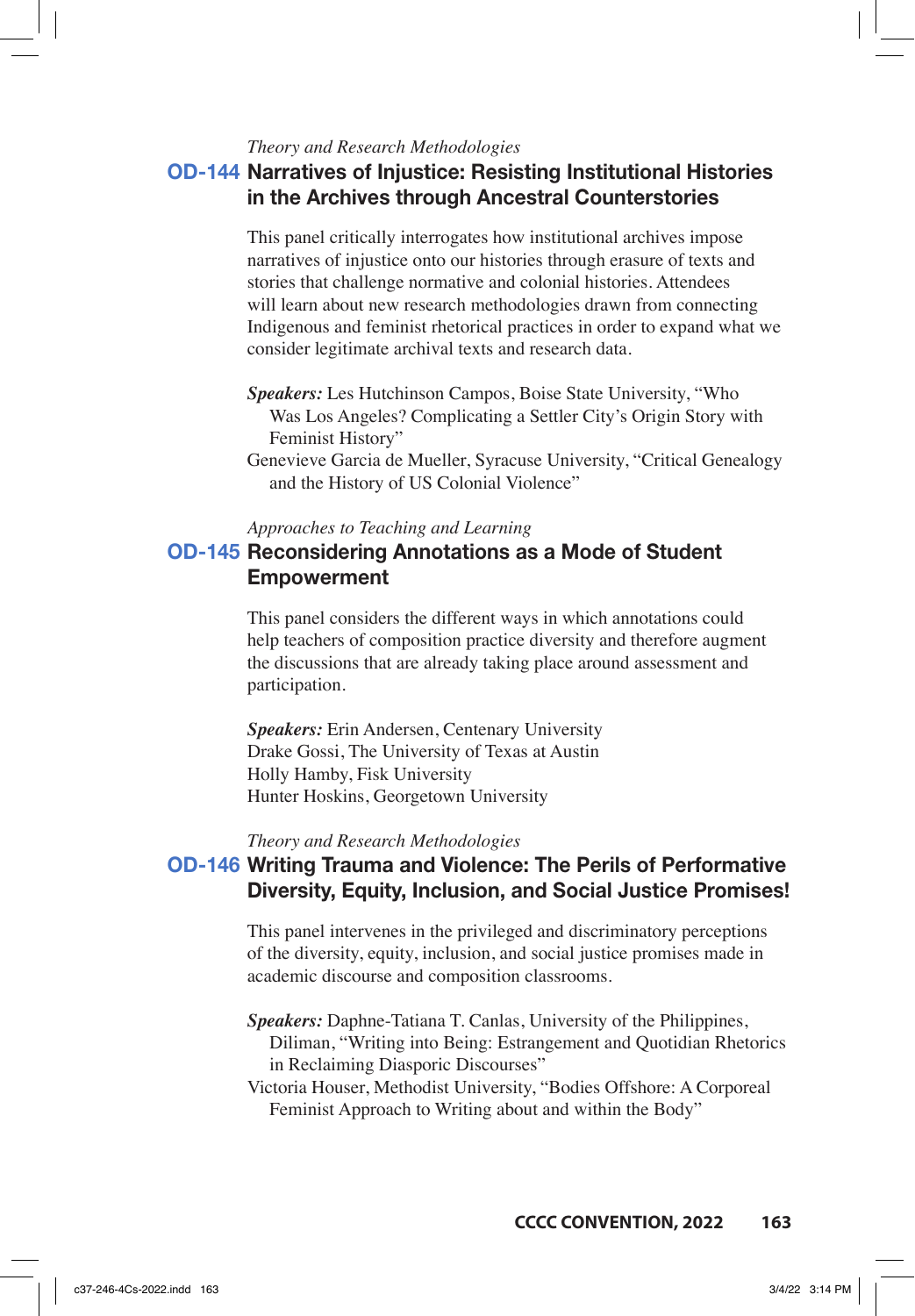- Charlotte Lucke, Clemson University, "Writing Trauma Offshore: Composition in the Post-Traumatic Age"
- Eda Ozyesilpinar, Illinois State University, "Writing with Wild Tongues: Healing from Performative Diversity, Equity, and Inclusion Practices"

#### *Antiracism and Social Justice*

# **OD-147 Borders as Sites of Power and Possibility: From Rhetorical Bordering in Palestine to the HSI Composition Classroom**

Speakers analyze the form and function of three different yet related borders: transnational rhetorical bordering, borders of the nation-state, and borders of the composition classroom. Speakers propose that an attention to the symbolic and material power of borders continues to be of utmost importance in our work for social justice.

*Speaker:* Helen Sandoval, University of California, Merced, "Breaking Borders: The FYC Classroom as a Space of Shared Understanding or Conocimiento"

#### *Theory and Research Methodologies*

## **OD-148 Making (and) Theory, Composing (as) Truths: Creative Critical Processes for/as/and Equitable World (Re)Making**

The makings we allow ourselves to include in our scholarly life fundamentally shape how we define the parameters of our discipline. This panel seeks to continue a conversation that will advance our field's understanding of creative-critical scholarship and its implications for how we teach writing, who is included in our work, and the pathways we offer our students for (re)making the world.

*Committee Chair and Speaker:* Kristin Arola, Michigan State University

*Respondent:* Ames Hawkins, Columbia College Chicago *Speakers:* Benjamin Lauren, Michigan State University Jackie Rhodes, The University of Texas at Austin

*Writing Programs*

# **OD-149 The Collaborative Potential: How Writing Programs Are Poised for Impactful Learning Partnerships**

A consideration of the potential collaborative partnerships writing programs can establish across all levels of their local institutional setting. Speakers provide tools for participants to identify and interrogate their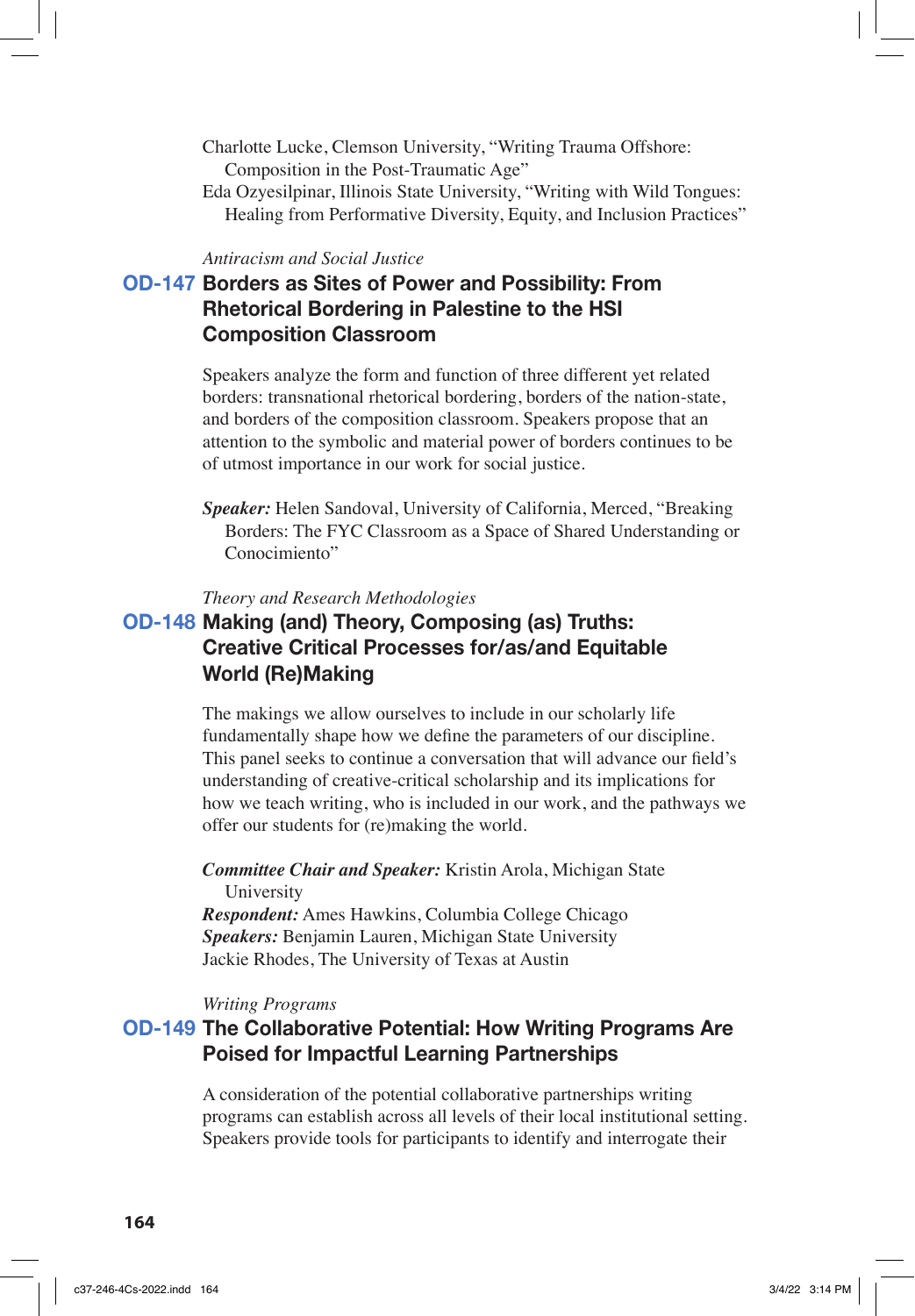own collaborative blind spots and establish a framework for developing diverse writing and learning partnerships.

*Chair:* Dana Blair, University of Arkansas *Speakers:* Michel LaCrue, University of Arkansas Holly Riesco, University of Arkansas

#### *First-Year Writing*

# **OD-150 Establishing Equitable Foundations in First-Year Writing: Three Journeys through Global Perspectives, Corequisite Courses, and Writing Analytics**

This panel features three journeys toward equity-mindedness in the areas of globalized pedagogy, corequisite composition courses, and writing program administration.

- *Speakers:* Eman Sari Al-Drous, University of Delaware, "Globalizing Equity: An International Teacher's Perspective"
- Brian Gogan, Western Michigan University, "Promoting Text Equity: Closing Practice-Based Writing Gaps with Decision Making"
- Savannah Xaver, Western Michigan University, "Feedback, Equity, Understanding: Studying Student Peer Review Exchange in a Corequisite Composition Course"

#### *First-Year Writing*

### **OD-151 Challenging the Impact of Diverse Scholarship in First-Year Writing**

This panel explores the impact of first-year writing taught by women scholars from diverse fields of studies and highlights pedagogical vantage points for teaching FYW. Detailed academic expertise will highlight individual pedagogical vantage points for teaching FYW through the lens of rural studies, native American literature, poetry, medieval British literature, and technical writing.

*Speakers:* Sharon Burns, University of Cincinnati Clermont College Cassie Fetters, University of Cincinnati Clermont College Rebecca Proud, University of Cincinnati Clermont College Phoebe Reeves, University of Cincinnati Clermont College Jo Thompson, University of Cincinnati Clermont College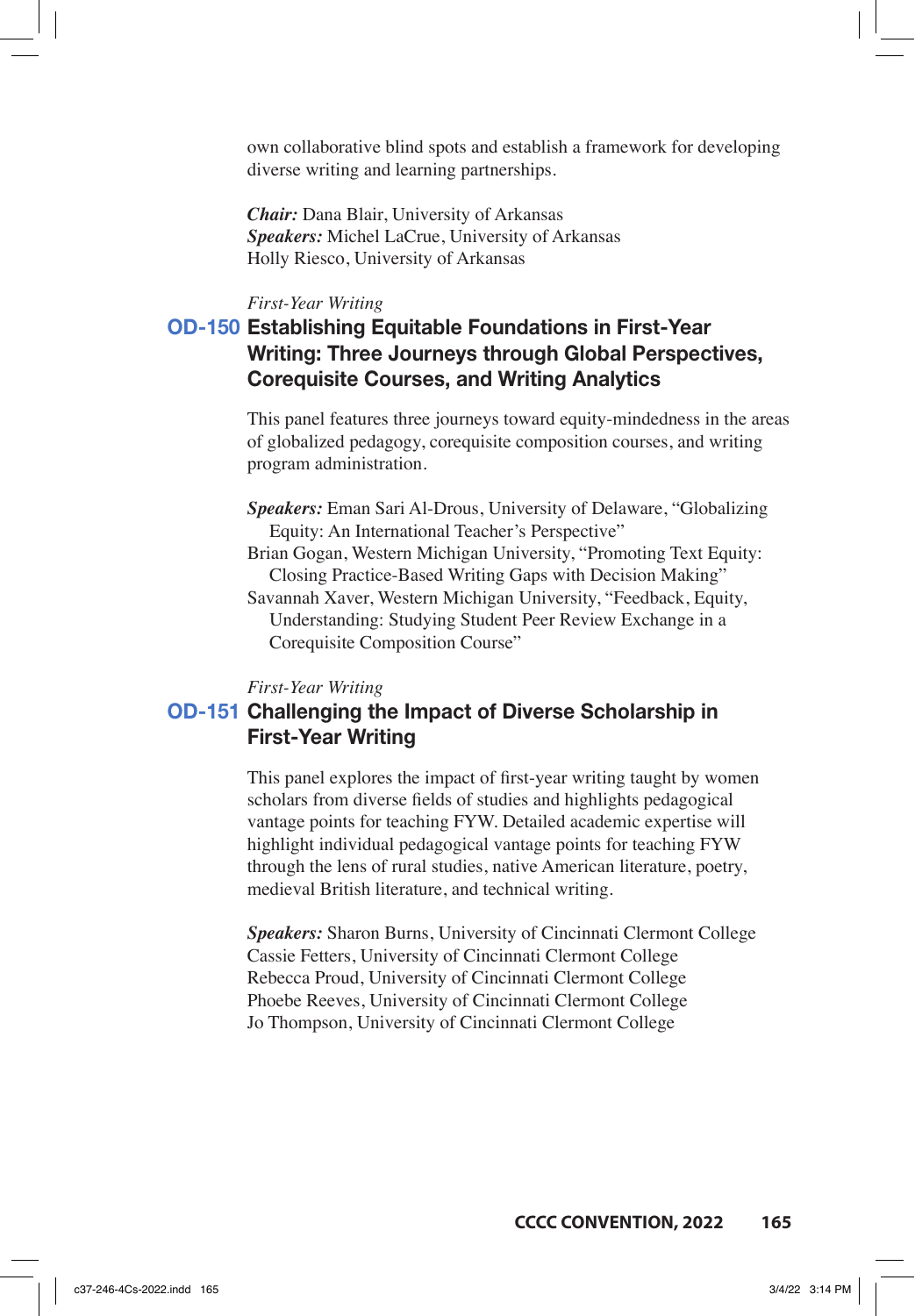### *Antiracism and Social Justice*

# **OD-152 Time to Write: Material Considerations, Gatekeeping Realities, and Student Presence in the Composition Classroom**

We explore the implications of the idea that pedagogical equity does not always overcome the insurmountable material challenges our students often face. These external material challenges serve as gatekeepers that can lead to academic failure, despite an instructor's in-classroom efforts to ameliorate them.

*Speakers:* Erin Chandler, Huntingdon University Cynthia Mwenja, University of Montevallo Jennie Vaughn, Jacksonville State University

#### *First-Year Writing*

### **OD-153 Curriculum Redesign for Co-Conspirators: Detonating Rhetorical Injustice**

The WPA team of a large public university discusses how it redesigned its entire program of courses that do not "cover" antiracism or social justice, but enact the practices that will produce a more just, equitable, and inclusive approach to writing pedagogy and practices.

- *Speakers:* Lisa Blansett, University of Connecticut, "Dismantlement Plans for the WPA"
- Christopher Bolster, University of Connecticut, "Taking It to the Teachers"
- Alex Gatten, University of Connecticut, "Counterstorying Composition: Students as Ethnographers"
- Oliver Hiob, University of Connecticut, "Second-Language Writing Curriculum Redesign"

#### *Antiracism and Social Justice*

### **OD-154 DEI Is Not Linguistic Justice: Beyond Buzzwords and toward Tangible Change**

We discuss what we can learn from how writers practice, or fail to practice, linguistic justice in professional, classroom, and community spaces.

*Speakers:* Brynn Fitzsimmons, University of Kansas Sarah Kugler, University of Kansas Yee-Lum Mak, University of Kansas Andrei Stoica, independent scholar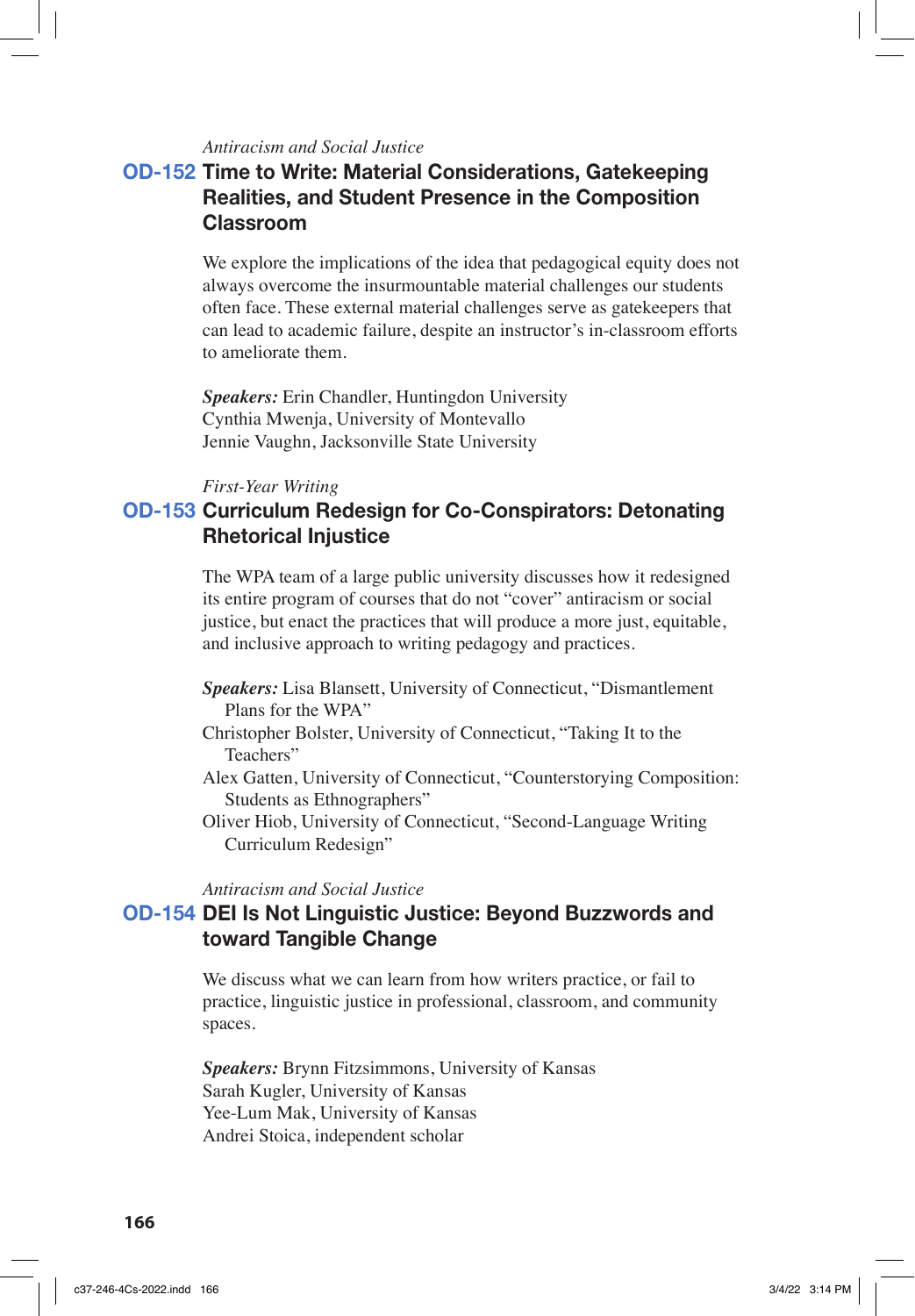*Inclusion and Access*

## **OD-155 Conversations about Neurodiversity in the Higher Ed Classroom**

A roundtable, led by neurodiverse graduate students/higher education instructors, discusses neurodiversity, how to make course materials and syllabi more accommodating for neurodiverse students, and tools to help neurodiverse students succeed in the higher education classroom.

*Roundtable Leaders:* Angel Alba, Northern Illinois University Jennifer Justice, Northern Illinois University Rachel Kurasz, Northern Illinois University Zoe Wendler, Ferris State University

### **OD-156 Pursuing Social Justice in Writing Workshops**

This roundtable explores the promises and perils of the "workshop" as a writing pedagogy that reaches across educational contexts. We ask: What type of community are we creating in our workshops? Who and what do our workshops privilege? How can we build more inclusive pedagogies? Together with attendees, we will consider ways to commit to social justice in and through our writing workshops.

*Chair and Respondent:* Erika Luckert, University of Nebraska-Lincoln *Roundtable Leaders:* Sarah A. Chavez, University of Washington, Tacoma, "Cool, Confident, Masculine: Patriarchy in the Writing Workshop"

- Celie Knudsen, University of Nebraska-Lincoln, "Navigating Trauma and Identity: Employing an Ethics of Care in the High School Writing Workshop"
- David Winter, University of Nebraska-Lincoln, "Liz Lerman's Critical Response Process as a Feminist Rhetoric for the Writing Workshop"

*Approaches to Teaching and Learning*

## **OD-157 Reconceptualizing Antiracist Labor in Composition Classrooms**

Our presentation argues for synthesizing the conversations surrounding teacher, administrator, and student labor. Speaker one will summarize key moments in composition labor history and pose a theory of labor that responds to the full material process in writing courses. Speaker two will discuss instructor and student negotiations of labor and risk when assigning and composing literacy narratives.

*Speakers:* Michael Blancato, Roosevelt University Sherita Roundtree, Towson University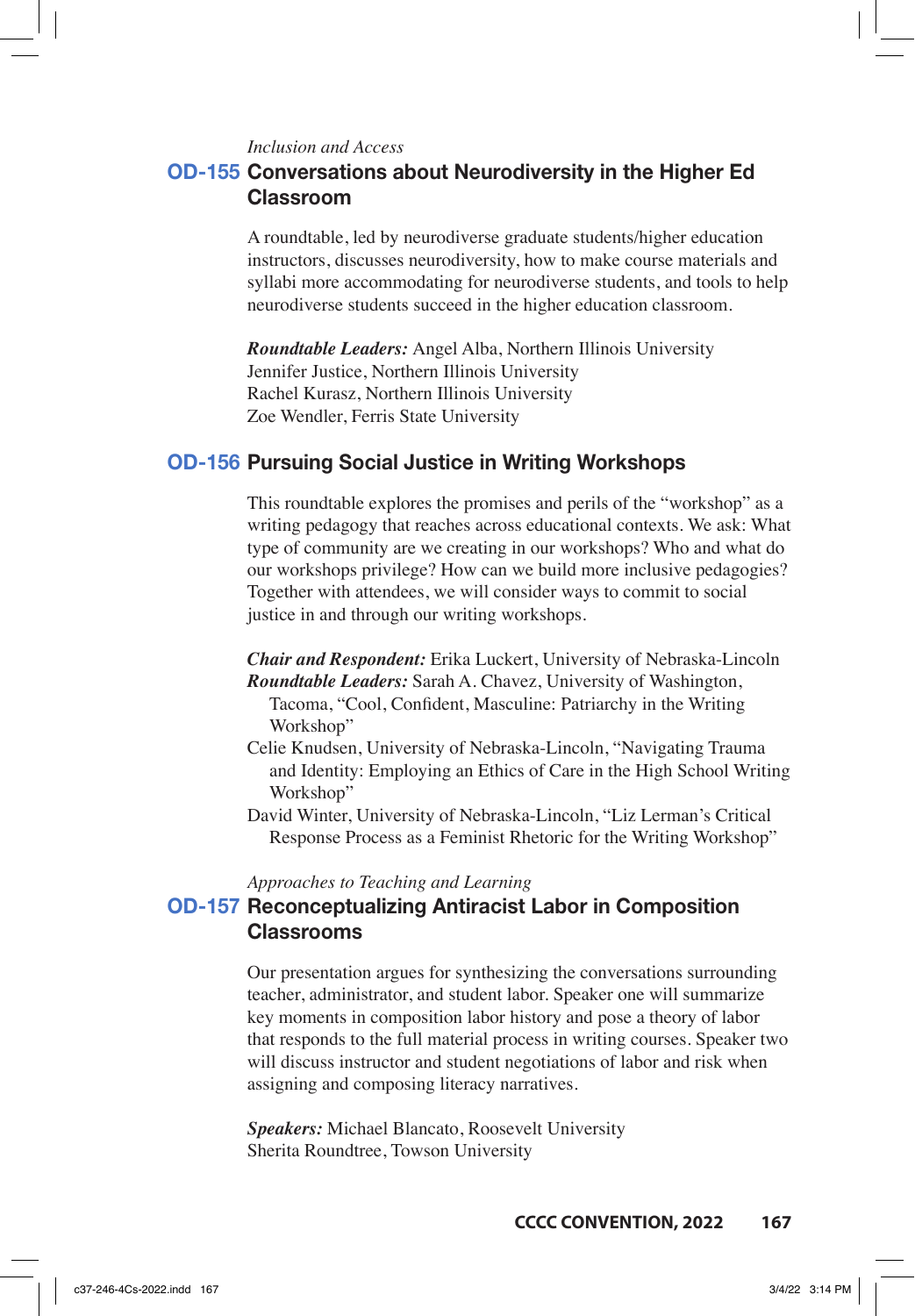*Community, Civic, and Public Contexts of Writing*

# **OD-158 Uncatalogued, Undigested, Uninterpreted: Reading the Archives of Carceral Spaces**

This roundtable engages participants in a discussion of "how we can use carceral archives to gain a richer and more accurate history of the lives of the incarcerated."

- *Roundtable Leaders:* Sally Benson, University of Arizonia, "Resisting Annihilation through the Historical Penal Press"
- Patrick Berry, Syracuse University, "Rhetorics of Addiction, Incarceration, and the Archives"
- Alexandra Cavallaro, California State University, San Bernardino, "Queer and Trans Abolitionist Literacy Practices"
- Kathie Klarreich, Exchange for Change, "Hear Us: Writing from the Inside during the Time of COVID"
- S.D.C. Parker, Rice University, "Japanese American Incarceration in the Jim Crow South"
- Laura Rogers, Albany College of Pharmacy and Health Sciences, "Feminist Methods and Carceral Archives"

*Theory and Research Methodologies*

# **OD-159 Assessing and Mapping the Effect and Impact of Decoloniality on Writing and Rhetorical Studies**

Panelists discuss their 2019 CCCC Research Initiative Grant on digitally mapping historically grounded decolonial approaches to pedagogy, curriculum, and community engagement.

*Roundtable Leaders:* Damián Baca, University of Arizona Ellen Cushman, Northeastern University Romeo García, University of Utah

*Community, Civic, and Public Contexts of Writing*

# **OD-160 Transforming Challenges into Opportunities: University/ Community Writing Workshops That Foster Equitable and Sustainable Partnerships**

How do colleges and local communities form impactful partnerships around writing? How can such work be sustainable and inclusive for those who experience incarceration, homelessness, and other injustices? Our panelists are students, teachers, and community members who join writing workshops in South Central LA; they will model how these workshops are conducted and how they can be replicated.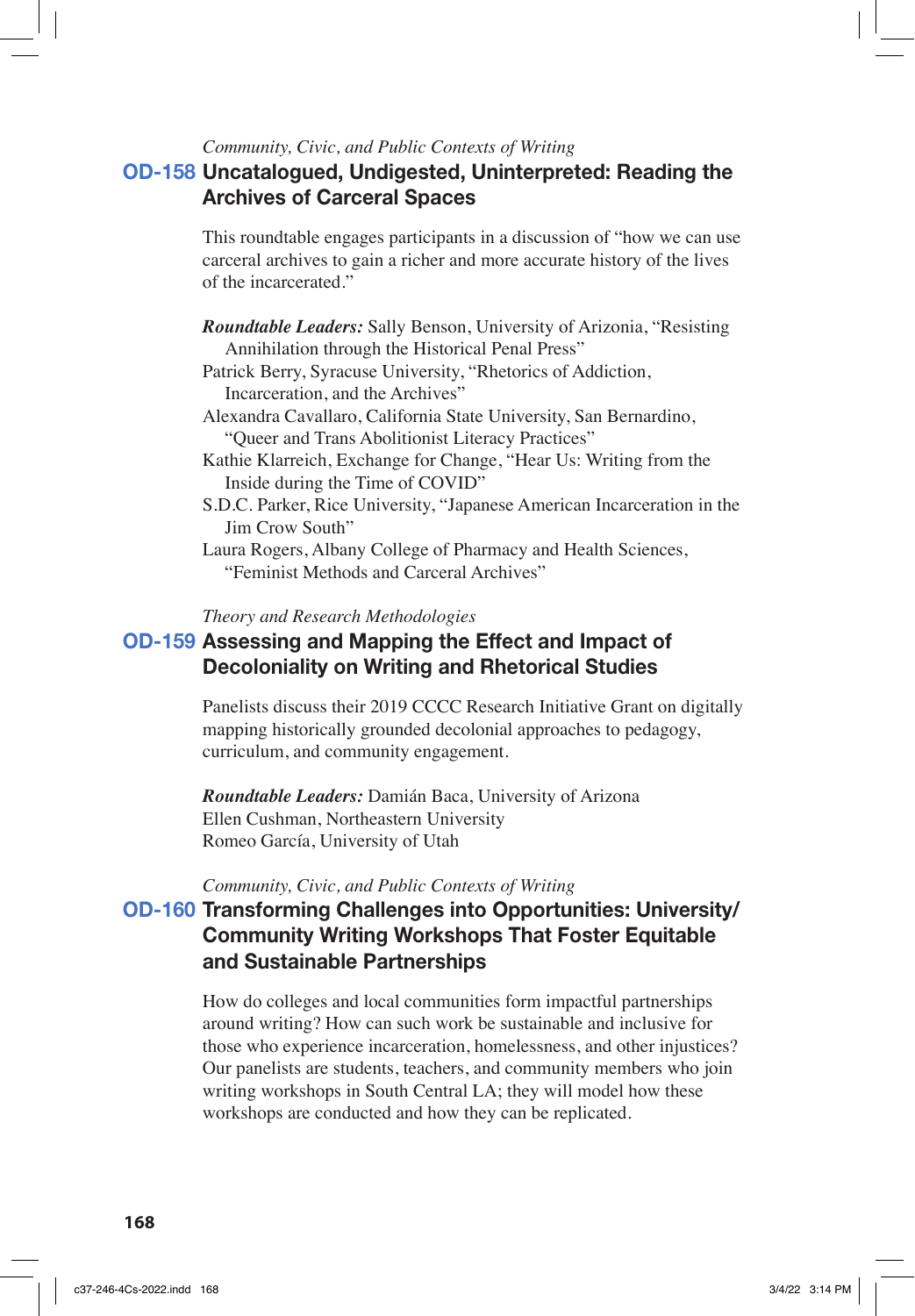*Roundtable Leaders:* Emily Artiano, University of Southern California Stephanie Lore Bower, University of Southern California Patrina Renee Franklin, J.D.'s Place Shenishe Kelly, University of Southern California Trinity Lee, University of Southern California Michelle Meyers, University of Southern California John Njoroge, The Francisco Homes Bernice Noflin, Restoration CDC Ben Pack, University of Southern California Piper Pugh, University of Southern California

*Approaches to Teaching and Learning*

## **OD-161 Nuts and Bolts of Labor-Based Grading, or How to Make Labor-Based Grading Work for You**

This roundtable provides concrete guidance for instructors looking to adopt labor-based grading. Featuring scholars from varied professional roles, institutions, and courses, the roundtable blends experience-based advice and IRB-approved research to inform attendees' assessment choices. The roundtable concludes with an extensive Q&A.

*Roundtable Leaders:* Sara Beam, University of Tulsa Amelia Chesley, Embry-Riddle Aeronautical University Lauren Garskie, Gannon University Ciara Graham, University of Tulsa Kara K. Larson, University of South Florida Megan Von Bergen, University of Tennessee

*Inclusion and Access*

## **OD-162 Diverse Tutoring Modalities and Access: Reimagining the Writing Center**

This roundtable invites participants to discuss an ongoing research project that explores how diversification of tutoring modalities (online, in-person, asynchronous, drop-in, etc.) impacts access for underserved student populations. We seek to collaborate with the broader WPA community to spur lasting, productive change in how writing centers and compositionists approach tutoring and feedback.

*Roundtable Leaders:* Kyle Barron, University of Connecticut Sophie Buckner, University of Connecticut Psyche Ready, University of Connecticut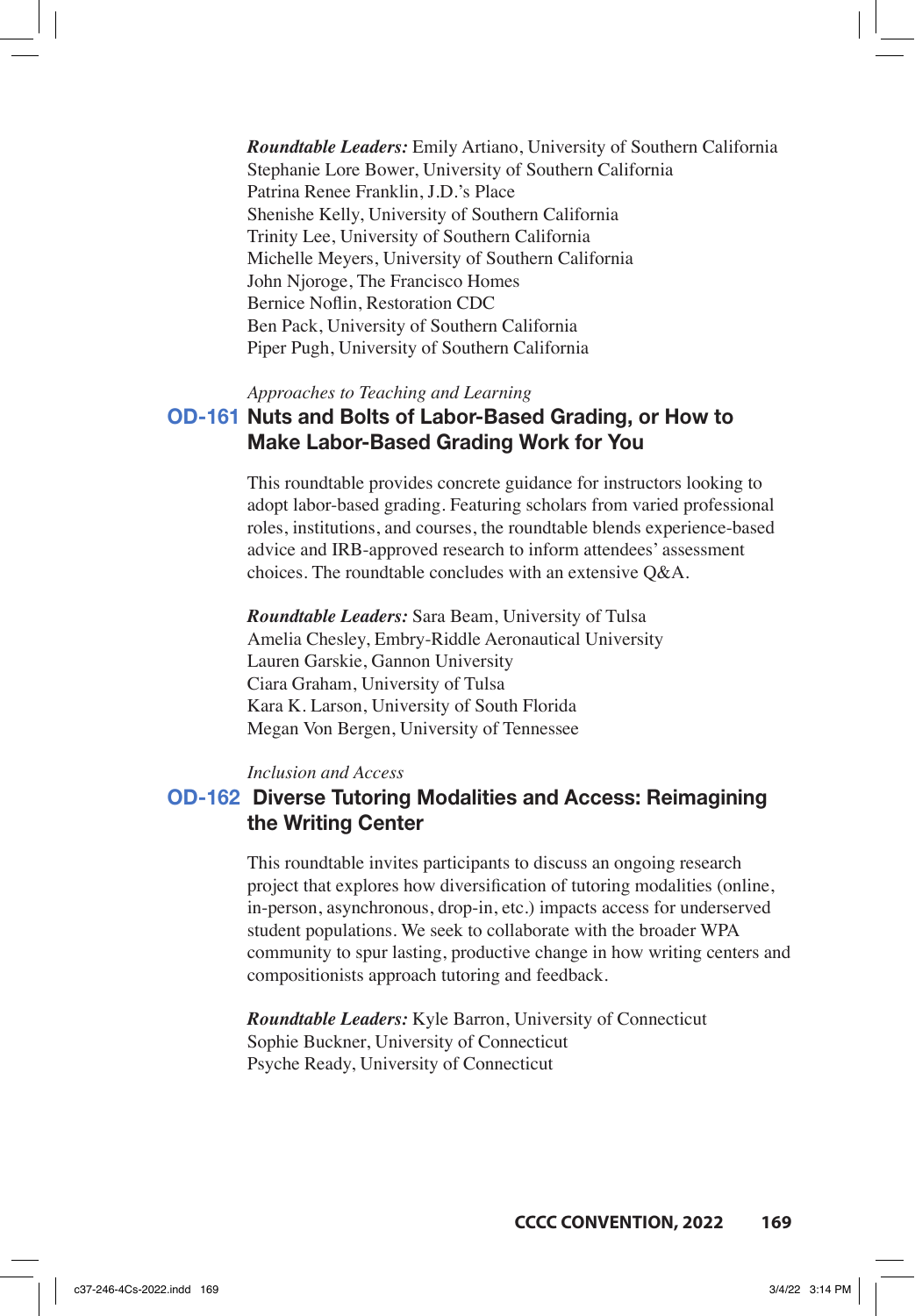# *Institutions: Labor Issues, Professional Lives, and Survival* **OD-163 Equitable Hiring Practices: Promoting Rhetorical Agency in Writing Center Development**

We will examine the student-centering methodology behind our hiring process. We will speak into the ways that our writing center fits into larger social and racial justice reforms and dissect the relationship between university writing centers and diversity, equity, and inclusion work, ultimately reflecting on the most critical factors that helped us to define a more inclusive hiring process.

*Chair and Roundtable Leader:* Tina Iemma, St. John's University *Roundtable Leaders:* Soannie Maldonado, St. John's University Colleen McClintock, St. John's University Jariah McFadden, St. John's University

#### *Approaches to Teaching and Learning*

## **OD-164 Violence in the Work of Composition: The Promises and Perils of Redressing Harm**

A roundtable inviting conversation about the complex ways composition is interwoven with violence as well as the equally complex ways compositionists can recognize and resist violence in our classrooms and writing programs.

*Chair and Respondent:* Kristie Fleckenstein, Florida State University *Speakers:* Lisa Dooley, Illinois State University Scott Gage, Texas A&M University–San Antonio Lynn C. Lewis, Oklahoma State University Trevor Meyer, Northwest Missouri State University Krista Speicher Sarraf, West Virginia Universiy Tom Sura, Hope College

*Community, Civic, and Public Contexts of Writing*

### **OD-165 Pedagogies of Responsibility: Teaching Environmental Justice in Writing and Rhetoric**

*Sponsored by the Environmental Rhetoric and Advocacy Special Interest Group*

Join us to learn how teacher-scholars are using environmental justice issues to connect college writers with local communities and bioregional issues. Our roundtable presenters are classroom practitioners from across the US who will discuss how they employ "pedagogies of responsibility" to engage diverse students in public writing, rhetoric, communication, and environmental studies.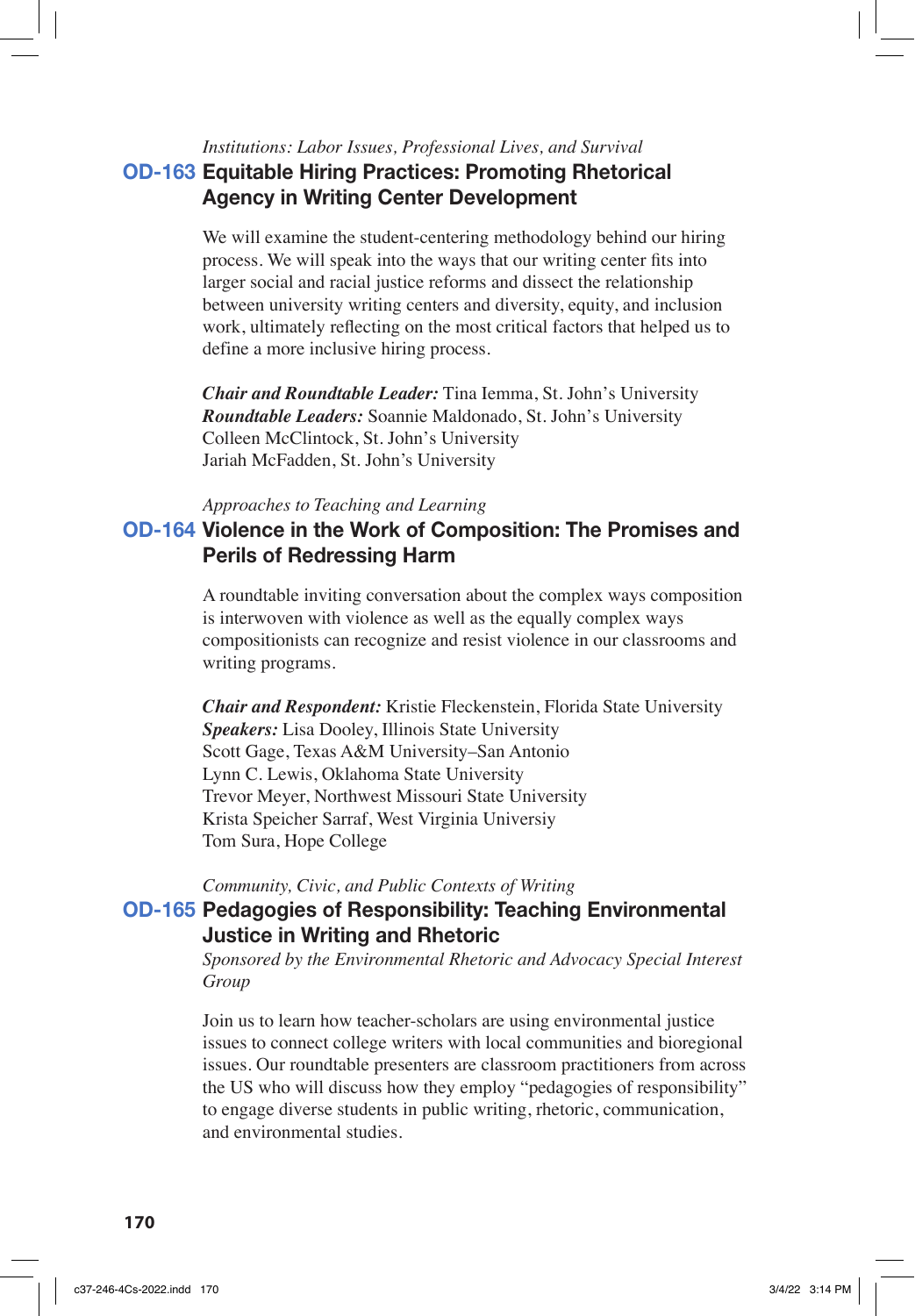*Chairs and Respondents:* Michael Geary, Bristol Community College Emily Murai, University of California, Santa Cruz, "A Multigenre

Approach to Environmental Justice: Engaging Scholarly Sources to Boost Environmental Literacies"

*Roundtable Leaders:* Heather Augustyn, Purdue University Northwest, "Troubled Waters: Connecting Ecocomposition, Ecojustice, and Freshwater Issues"

Yavanna Brownlee, University of Northern Colorado, "Looking to Indigenous Land Management and Repatriation for Examples of Sustainable Environmental Practice in the EcoComposition Classroom"

Elisa Cogbill-Seiders, United States Air Force Academy, "'Environment Is in Here': Rhetorical Listening in the College Composition Classroom"

Justin Everett, University of the Sciences, "Engaging Honors Students in Ecocomposition: Community Activism and the Transition Town Movement"

Tara Hembrough, Southeastern Oklahoma State University, "An Ecocomposition Blog and COVID-19 Factors: A Case Study of Students Discussing COVID-19, Identifying Their Personal Stressors, and Writing about an Important Place to Them"

Mary Le Rouge, Kent State University, "Adapting the In-Class Debate to Promote Student Empathy for Local Populations and Promote Local Environmental Justice in the Classroom"

Bethany Lee, Purdue University Northwest, "Troubled Waters: Connecting Ecocomposition, Ecojustice, and Freshwater Issues"

Russell Mayo, Purdue University Northwest, "Troubled Waters: Connecting Ecocomposition, Ecojustice, and Freshwater Issues"

Lisa Phillips, Texas Tech University, "Teaching Environmental Justice in Writing and Rhetoric"

Yasmin Rioux, Divine Word College, "Increasing Inclusion, Belonging, and Environmental Awareness through Shared Places"

Steffanie Triller-Fry, Purdue University Northwest, "Troubled Waters: Connecting Ecocomposition, Ecojustice, and Freshwater Issues"

*Approaches to Teaching and Learning*

# **OD-166 Multiperspectival Approaches to Researching Multimodality and Transfer**

Seven scholars explore the intersections between multimodal composing and transfer, considering digital media platforms, writing curricula, writing centers, genre, Teaching for Transfer, social advocacy, and research methodologies. After these opening remarks, session leaders and audience members will break into groups to discuss relevant topics in greater detail.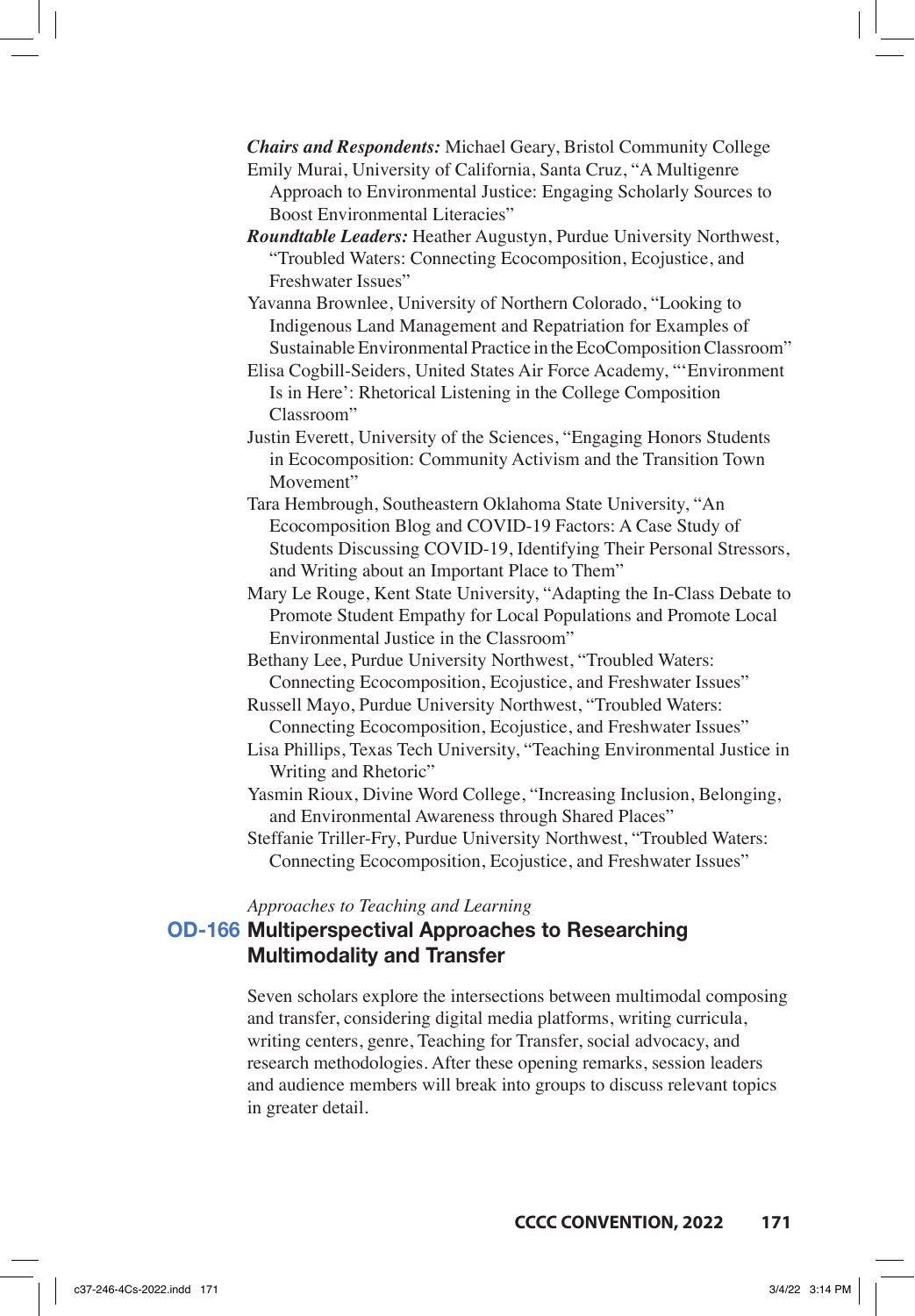*Chair and Respondent:* Ryan P. Shepherd, Ohio University *Speakers:* Kara Poe Alexander, Baylor University Matthew Davis, University of Massachusetts, Boston Jialei Jiang, independent scholar Anna Knutson, University of Victoria Travis Maynard, Elon University Kevin Roozen, University of Central Florida Crystal VanKooten, Oakland University

### *College Writing and Reading*

# **OD-167 Writing at Home, and a Home for Writing: Revisiting and Revitalizing Class Community, Inclusion, and Belonging Strategies in a Pandemic**

As representatives of the first-year writing program at Northern Illinois University, we offer this roundtable to share our strategies, discuss longer-term program changes, and engage in dialogue with audience members about their experiences, with an eye toward capitalizing upon what we can all learn from our experiences over the course of the pandemic and beyond.

*Roundtable Leaders:* Michael Day, Northern Illinois University Marcy Bock Eastley, Northern Illinois University Faye Scott, Northern Illinois University

#### *First-Year Writing*

## **OD-168 Spelling without A–F: Ungrading, Grammar, and the Possibilities of the Sentence**

How do we "teach grammar" in nonnormative way, consistent with the other inclusive, antiracist goals of our first-year writing seminars? This roundtable offers models for teaching syntax and the sentence in ways that not only empower students to navigate conventions steeped in supremacist histories, but empower them to recognize the boundless possibilities of the sentence.

*Roundtable Leaders:* Sarah Allison, Loyola University New Orleans Ahana Ganguly, Pratt Institute Kara Wittman, Pomona College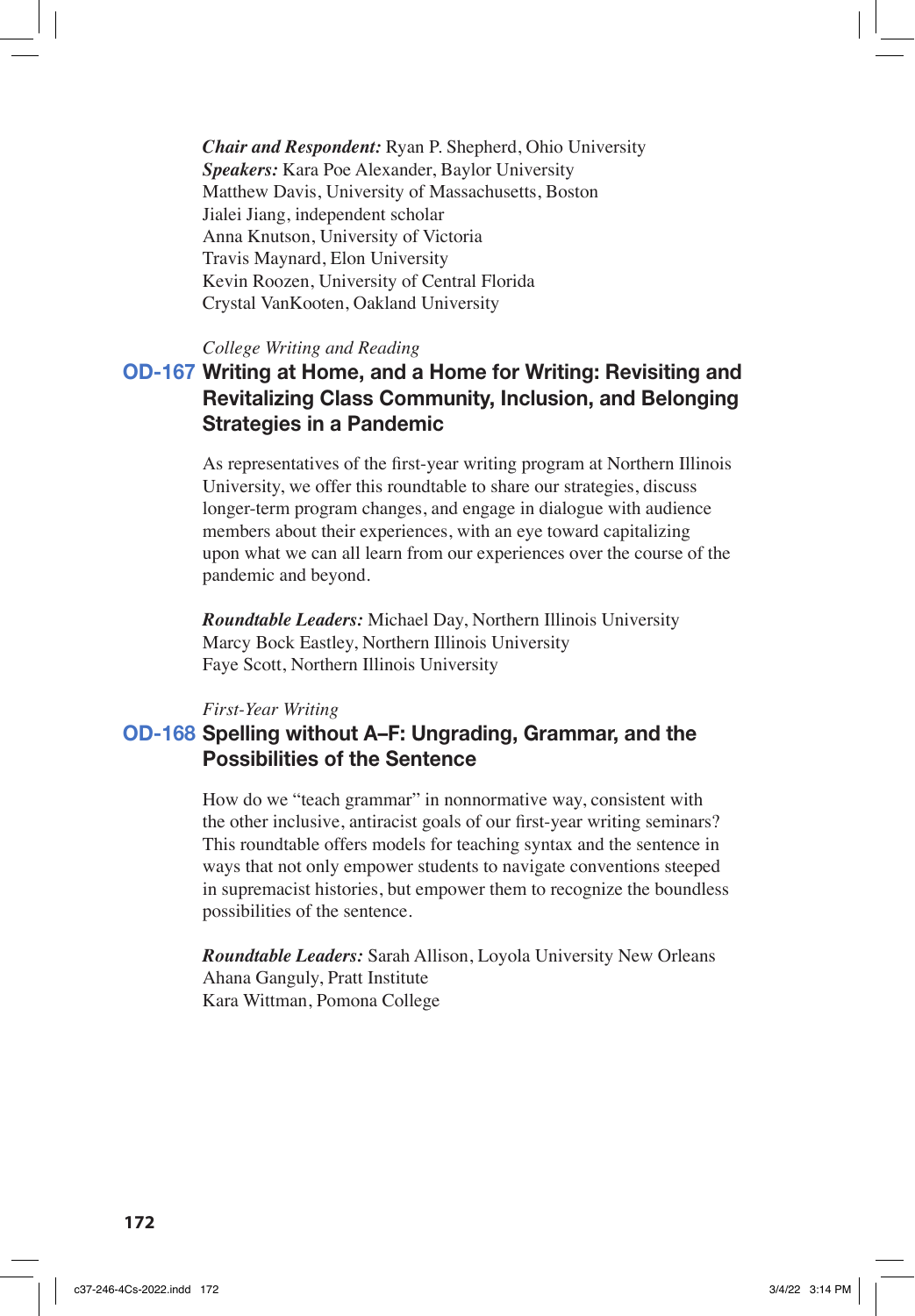### *Antiracism and Social Justice*

# **OD-169 Antiracist and Inclusive Conferencing: Co-Constructing Access, Attending to Power, and Practicing Accountability**

Organizers of the 2021 Watson Conference, on antiracist conferences, reflect on conference commitments and invite discussion about next steps for conferences in our field.

*Chair and Roundtable Leader:* Andrea Olinger, University of Louisville *Respondent:* Michael Benjamin, University of Louisville *Roundtable Leaders:* Caitlin Burns, University of Louisville Alex Way, University of Louisville

#### *First-Year Writing*

# **OD-170 Professionalizing and Preparing Graduate Student Instructors for Two-Year Institutions**

Preparing to teach in two-year institutions requires a training penchant for social justice. We hope to share our experiences creating such training and encourage similar experiences.

- *Roundtable Leaders:* Cassandra Goff, University of Utah, "(Net) working the Ecologies in Local Contexts"
- Lauren Lipski, "Preparing Graduate Students to Teach Reading Methodologies to First-Year Composition Students"
- Alice Lopez-Haute, "Intersectionality of Linguistic Diversity and Students' Lived Realities"
- Sarah Smith, University of Utah, "Equipping Graduate Students with Pedagogical Tools for Teaching Composition at Two-Year Institutions"

*Community, Civic, and Public Contexts of Writing*

# **OD-171 Collaborative Writing for the Public Interest: Teaching Writing to Engineering Students on Wikipedia**

### *Poster Session*

Upper-division engineering students who write Wikipedia articles learn to consider a world-wide audience and how they will choose to exercise their agency and skills in order to share knowledge with the world. They learn to scrutinize sources, examine tone and bias, and consider audience, while working in collaboration with other students and outside editors.

*Speaker:* Helen Choi, USC Viterbi School of Engineering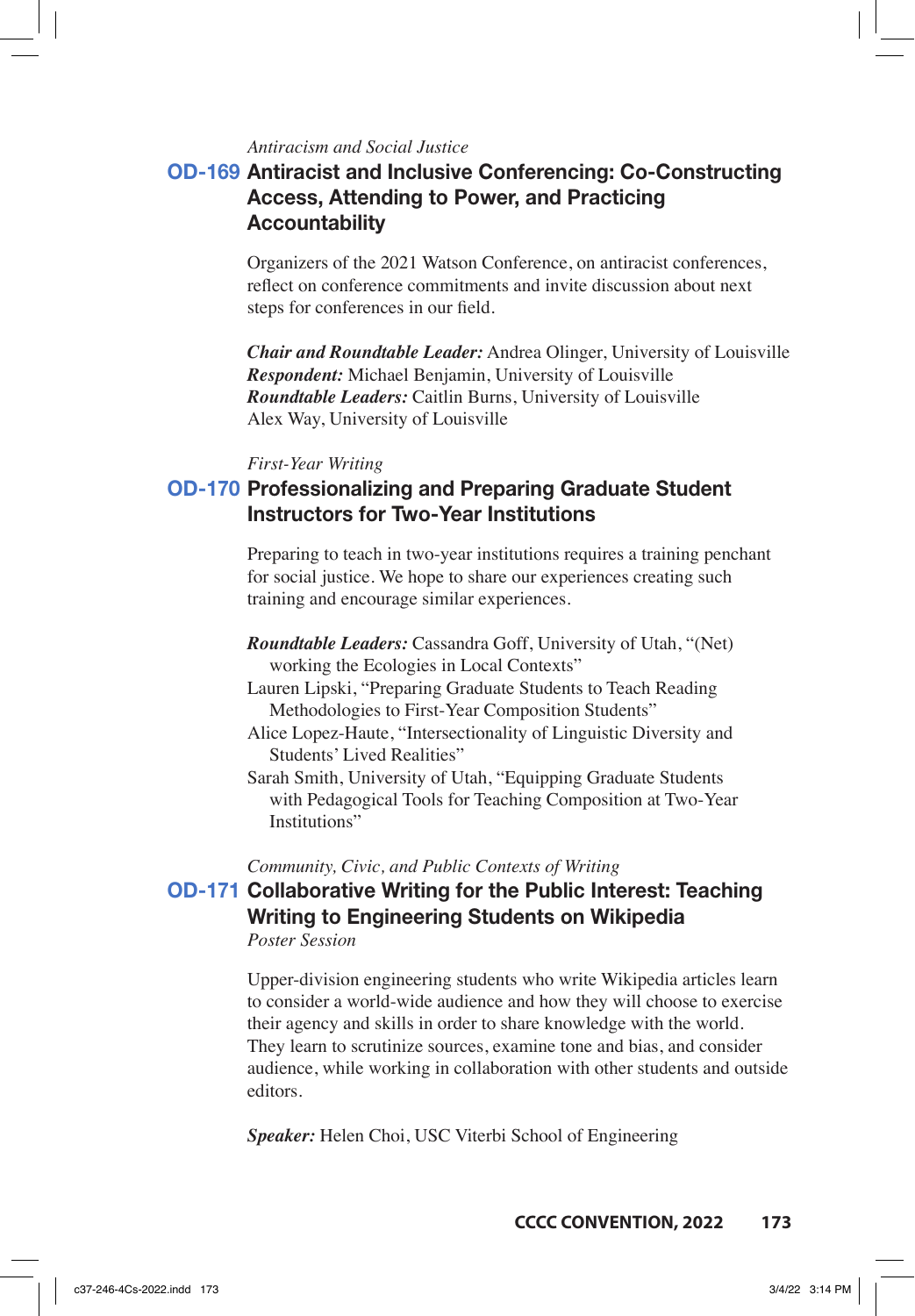### *Approaches to Teaching and Learning*

# **OD-172 Tribally Specific Readings of Indigenous Literature: Putting Channette Romero's Call into Pedagogical Action**

*Poster Session*

The presenter evelops, implements, and reviews the results of a lesson plan specifically designed to fulfill Indigenous scholar Channette Romero's call to action to incorporate tribally specific readings of Indigenous literature in the university classroom.

*Speaker:* Hailey Whetten, Marquette University

#### *Writing Programs*

# **OD-174 Using Empirical Data to Improve Writing Consultant Training**

*Poster Session*

In this poster, I analyze data collected from over 1,600 comments given to students in an online writing center context. The comments helped me decide what type of training I needed to provide for my peer consultants. I make an argument for how empirical data in the writing center can enhance consultant training.

*Speaker:* David Elder, Morningside University

#### *First-Year Writing*

# **OD-175 Fact versus Opinion: Using Social Media as a Gateway to Understand Credible Sources**

*Poster Session*

The pandemic made people question information more than ever before. While we want students to research and write using credible sources, we have to make sure they can engage in determining the credibility of sources that are most common to them. In an effort to be relevant, I redesigned several scaffolded assignments to incorporate new media and help students rethink what is factual information.

*Speaker:* Brianne Sardoni, Dallas College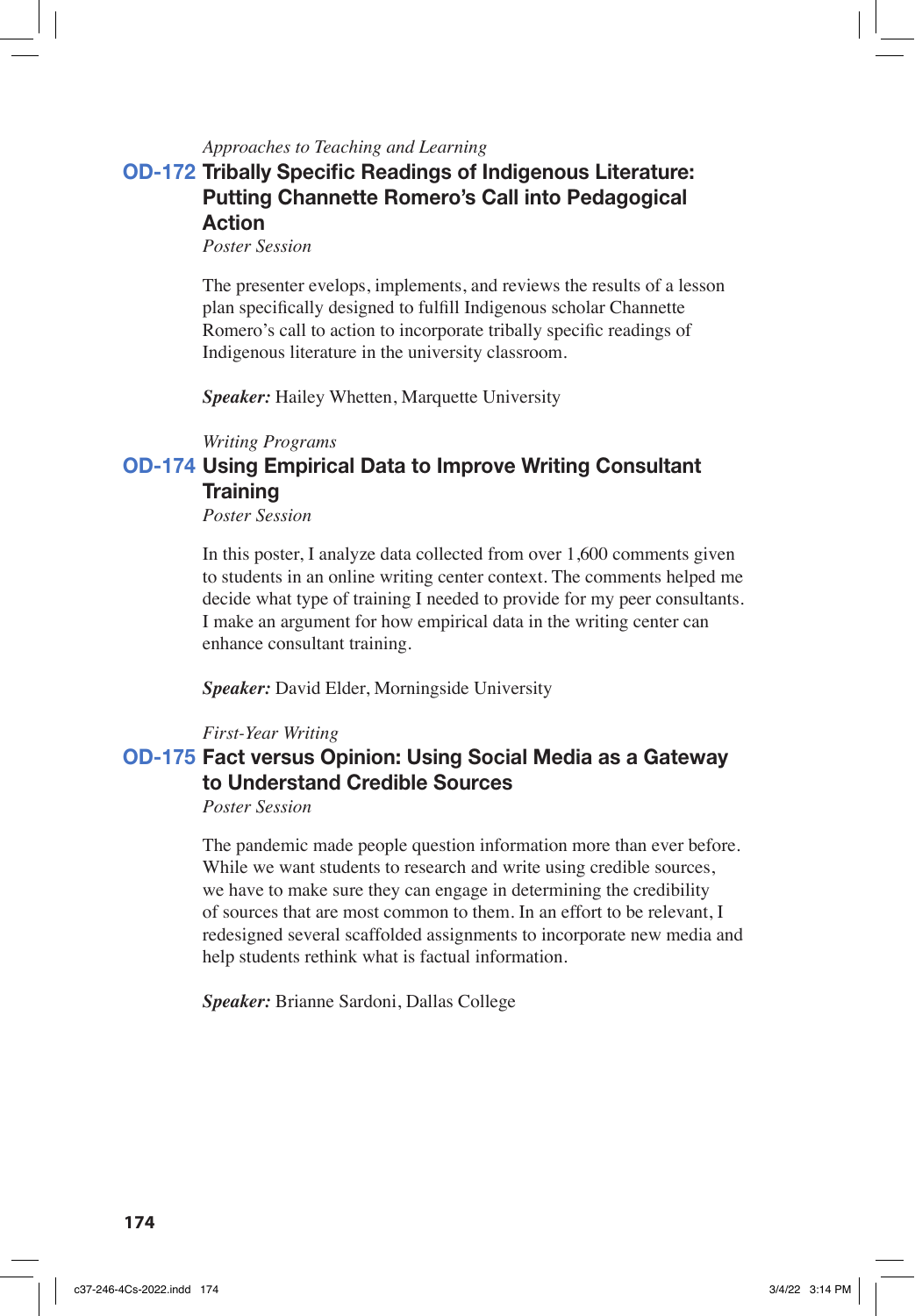# *Community, Civic, and Public Contexts of Writing* **OD-176 Service-Learning in an English Classroom: How Art Affects Community**

*Poster Session*

This poster presentation will demonstrate service-learning projects created over the past four years in my English literature and composition classes at the College of Coastal Georgia, all focusing on how art affects community.

*Speaker:* Emily Boyle, College of Coastal Georgia

*Inclusion and Access*

### **OD-177 Where the Black People At? A Review of the** *College Composition and Communication* **Journal** *Poster Session*

Students and instructors, especially Black students and students of color, must be able to access scholarship within the field that relates to their lived experiences and educational interest. The lack of scholarship in the *College Composition and Communication* journal about Black experiences allows for discussions of access and increased inclusion for marginalized groups.

*Speaker:* Ronada Hewitt, George Mason University

#### *Antiracism and Social Justice*

## **OD-178 Reimagined Assessment: Grading Contracts as Antiracist Writing Pedagogy**

*Poster Session*

This poster presentation discusses the use of grading contracts as an example of antiracist writing pedagogy by focusing on equity through student agency.

*Speaker:* Kayla Bruce, Olivet Nazarene University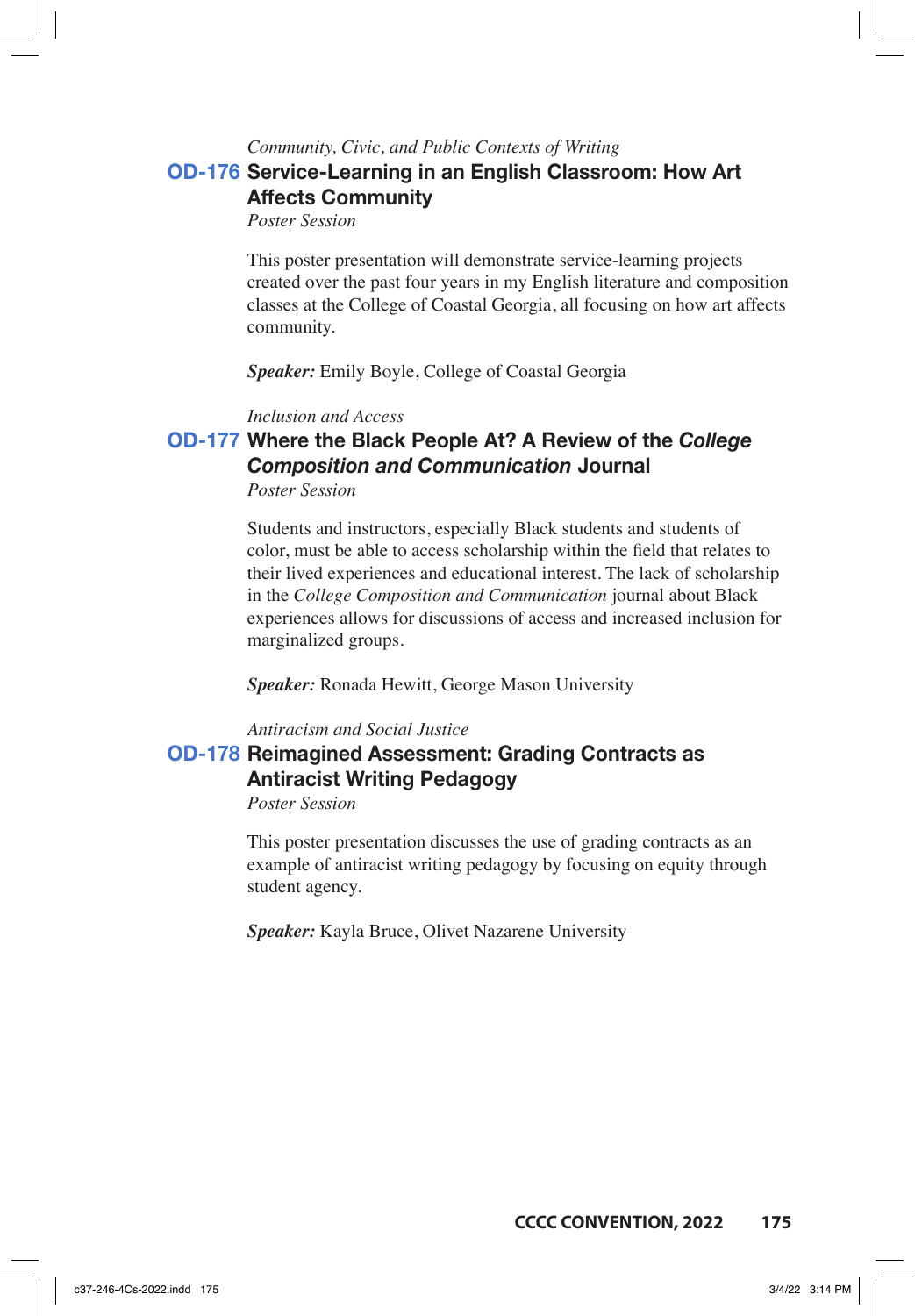# *Professional and Technical Writing* **OD-179 Workplace Writing Experiences of Early Career Professionals during COVID-19**

*Poster Session*

This research explores changing scenes of workplace writing for two early career participants, one at an investment firm and one in a grants office, between 2019 and 2020. Using a coding scheme derived from Kenneth Burke's dramatistic pentad (*A Grammar of Motives*), the researcher presents findings of workplace writing scenes and agents before and during a global pandemic.

*Speaker:* Melissa Bugdal, Salisbury University

*First-Year Writing*

## **OD-180 Transitioning Positionality: Critical Reflection in the Classroom**

*Poster Session*

Critical reflection (CR) in the classroom can be used as both a training tool for teaching assistants (TAs) and as a method of archiving the complex positionality of being both a student and a teacher. This poster offers insight on transforming positionality, provides ways to adapt CR for TA training use, and details how other TAs can complete CRs in order to archive process and progress.

*Speaker:* Jessica Wiggins, James Madison University

#### *First-Year Writing*

# **OD-181 Writing Center Use, Self-Regulation, and Writing Development: A First-Year Writing Assessment**

*Poster Session*

This poster shares research showing a correlation between self-initiated writing center visits and increases in university writing assessment scores between the first and second semester. Case studies present an exception and suggest the need for more attention to supporting multilingual writers' goals. This poster fosters discussion of promoting agency and self-regulation for first-year writers.

*Speaker:* Salena Anderson, Valparaiso University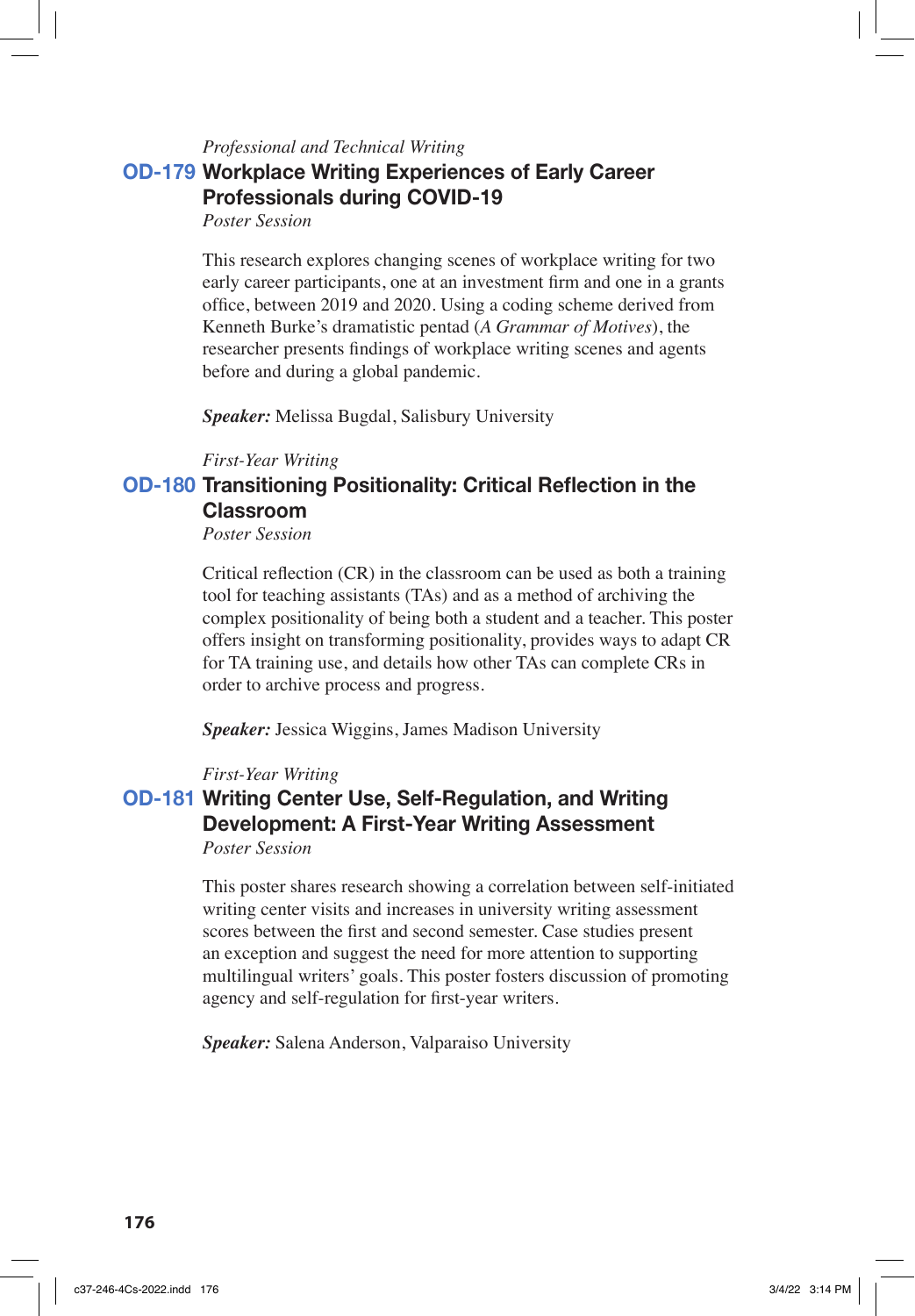*First-Year Writing*

# **OD-182 Private Pathway to Educational Equity: Examining Perceptions of "Underprepared" First-Year Writing Students at the University of New Orleans**

*Poster Session*

COVID accommodations have allowed universities to rapidly lean away from standardized test scores as a single basis for entry denial. At the University of New Orleans this has led to greater educational access for its majority Black population. This study seeks to report on firstyear writing student perceptions of educational equity, "preparedness," community, purpose, and voice.

*Speaker:* Jade Hurter, University New Orleans

#### *Writing Programs*

## **OD-183 Working with Second Language TAs in the Graduate Teaching Practicum**

*Poster Session*

This presentation offers strategies for how WPAs can address the needs of second language TAs in the teaching practicum and offers strategies for doing so using interview data.

*Speaker:* Alyssa Devey, Arizona State University

#### *Approaches to Teaching and Learning*

# **OD-184 Negotiated Learning Spaces: The Ecology of Writing, Feedback, and Revision in a Disability and Writing Course**

*Poster Session*

In this poster presentation, attendees are invited to learn more about the nuanced ways in which college students and their professor in a disability and writing course perceived the tasks and purposes associated with writing, feedback, and revision, and how their perceptions and experiences impacted both learning in the immediate context of the course and beyond while also promoting inclusivity.

*Speaker:* Kelsie Endicott, Salisbury University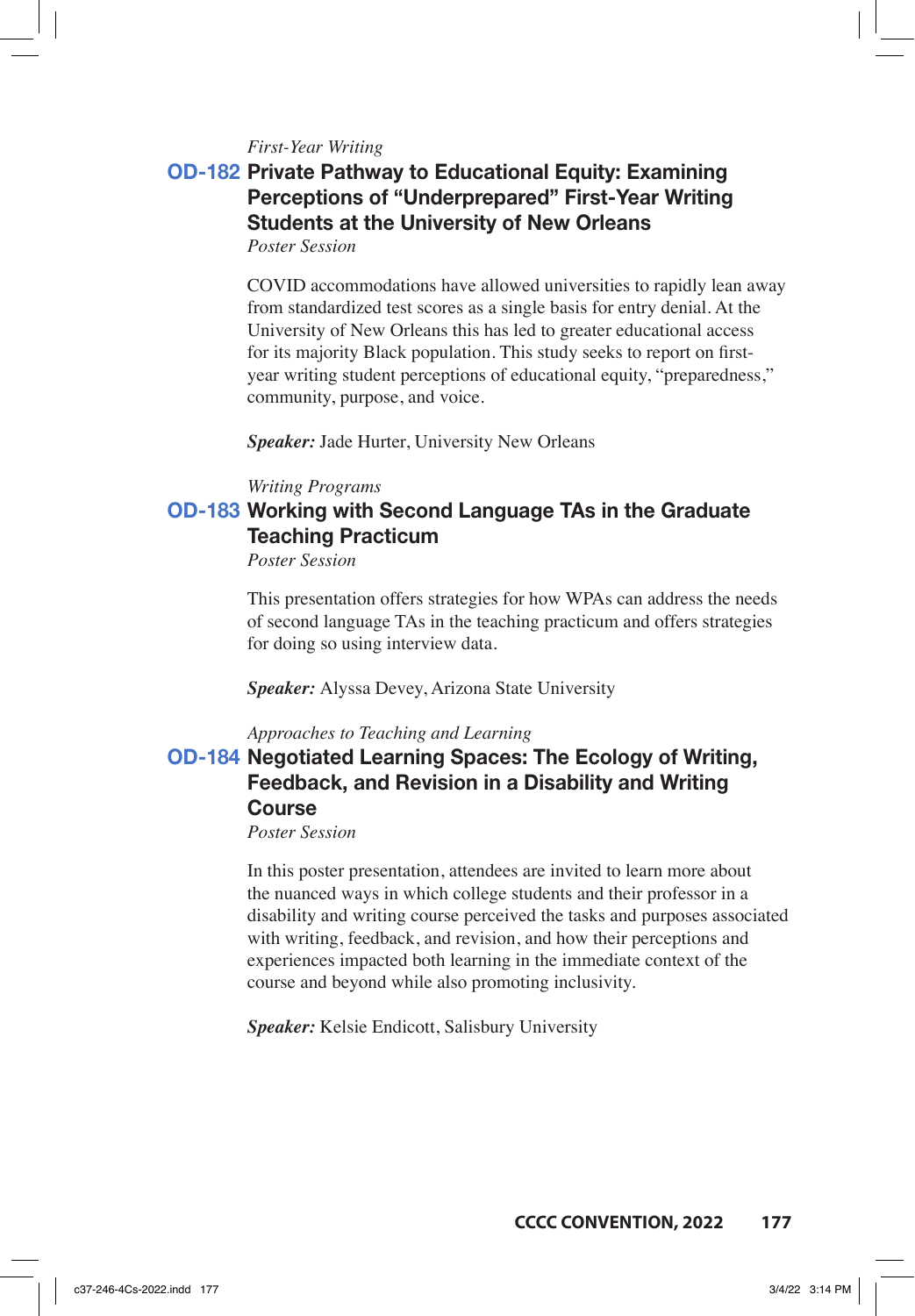### *Approaches to Teaching and Learning*

# **OD-185 Linguistic Equity for Second Language Writers: Considering Students' Rights to Their Own Language in SLW Pedagogy**

*Poster Session*

The adoption of SRTOL policies may enhance SLW instruction and support our English language learners in the writing classroom. I emphasize that all languages are valuable in academia and encourage students to use their full linguistic repertoire to satisfy their writing goals. Through this claim, I aim to lessen the struggles writing instructors have in teaching academic English writing to ELLs.

#### *Speaker:* Anne Silva

#### *College Writing and Reading*

# **OD-186 A Case Study on Teaching Experiences and Practices of Chinese Graduate Assistants of Writing at Four American Institutions**

*Poster Session*

Employing an autoethnographic approach and feminist standpoint theory, this study explores the challenges that four Chinese GTAs of college writing have encountered, their teaching practices, their perceived contributions and gains, and how they think about the professional training and development they have received at their institutions to support and prepare them for teaching college writing.

*Speakers:* Jianfen Chen, Purdue University Yingying Tang, Auburn University Chenxing Xie, North Carolina State University Jiaxin Zhang, Texas Tech University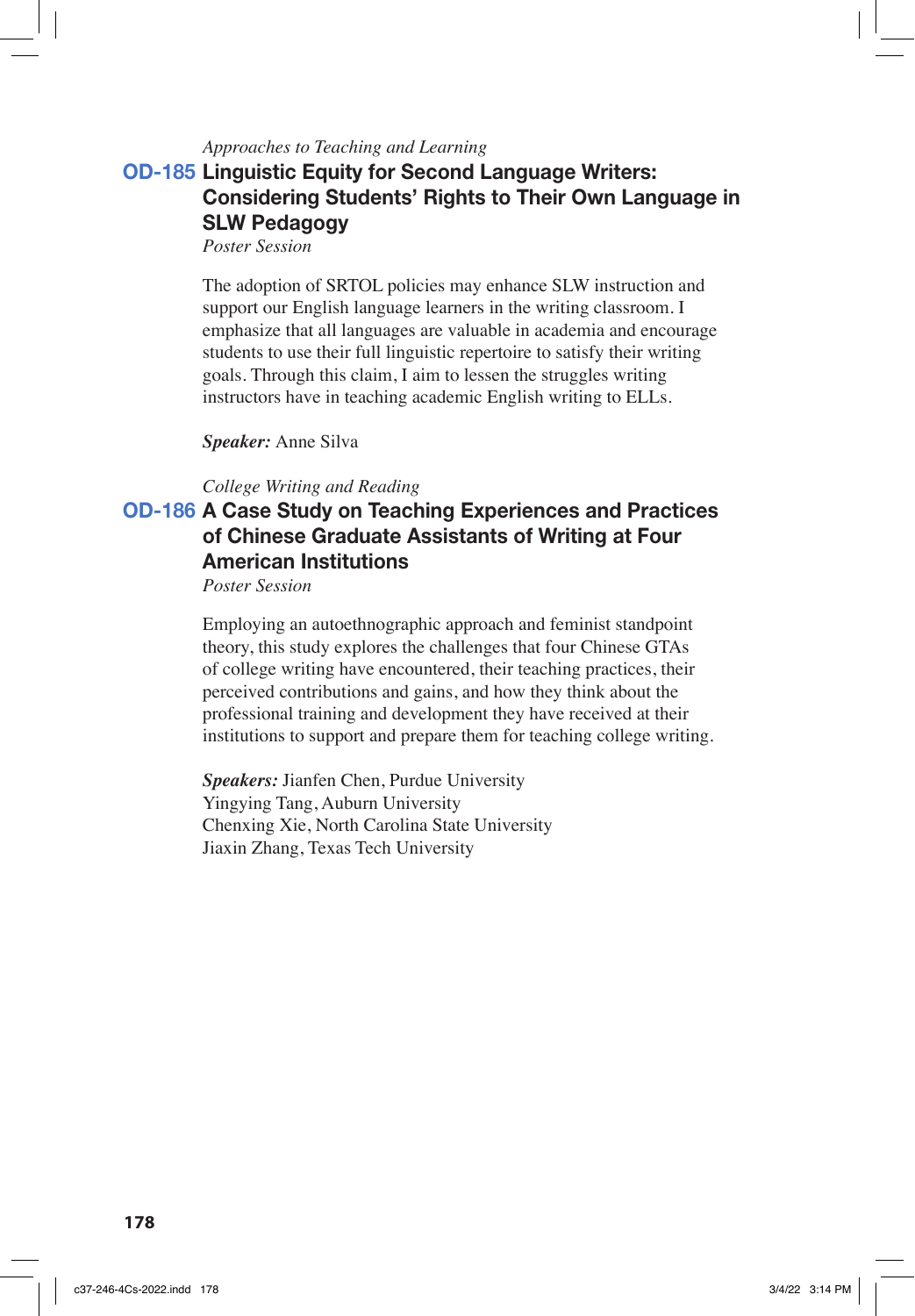*Writing Programs*

## **OD-187 Who Makes Knowledge? Supporting the Continual Learning of TAs in the TA Practicum**

*Poster Session*

This poster reports on the findings of a study of first-year TAs engaged in a teacher research project. Our findings suggest that new TAs who engage in teacher research become the field's knowledge makers and develop a keen understanding of their students, more effective strategies for teaching writing, and a sense of how their findings can impact the writing program in which they teach.

*Speakers:* Emily Robinson, University of Georgia, Athens Christina Saidy, Arizona State University

#### *Professional and Technical Writing*

### **OD-188 Using Universal Design for Learning to Promote Equity in Professional Writing for Business Online** *Poster Session*

This poster shares Universal Design for Learning (UDL) strategies used in the development and teaching of an intensive five-week online professional writing course. If you're asking, "How can I make my online writing class more equitable?", view this poster for teaching and design tips you'll be able to implement immediately.

*Speaker:* Kristina Wilson, DePaul University

#### *Inclusion and Access*

# **OD-189 English Proficiency: The Vulnerable Ontology of English Language Requirements in American Universities**

*Poster Session*

By removing the English proficiency requirement in college applications, universities can decenter the white, colonizing language of Standard Written English (SWE) and increase opportunities for all students to further develop their own languages and communication skills, thereby including and supporting diverse voices instead of assimilating students into SWE.

*Speaker:* Erin Miller, University of Wisconsin-Madison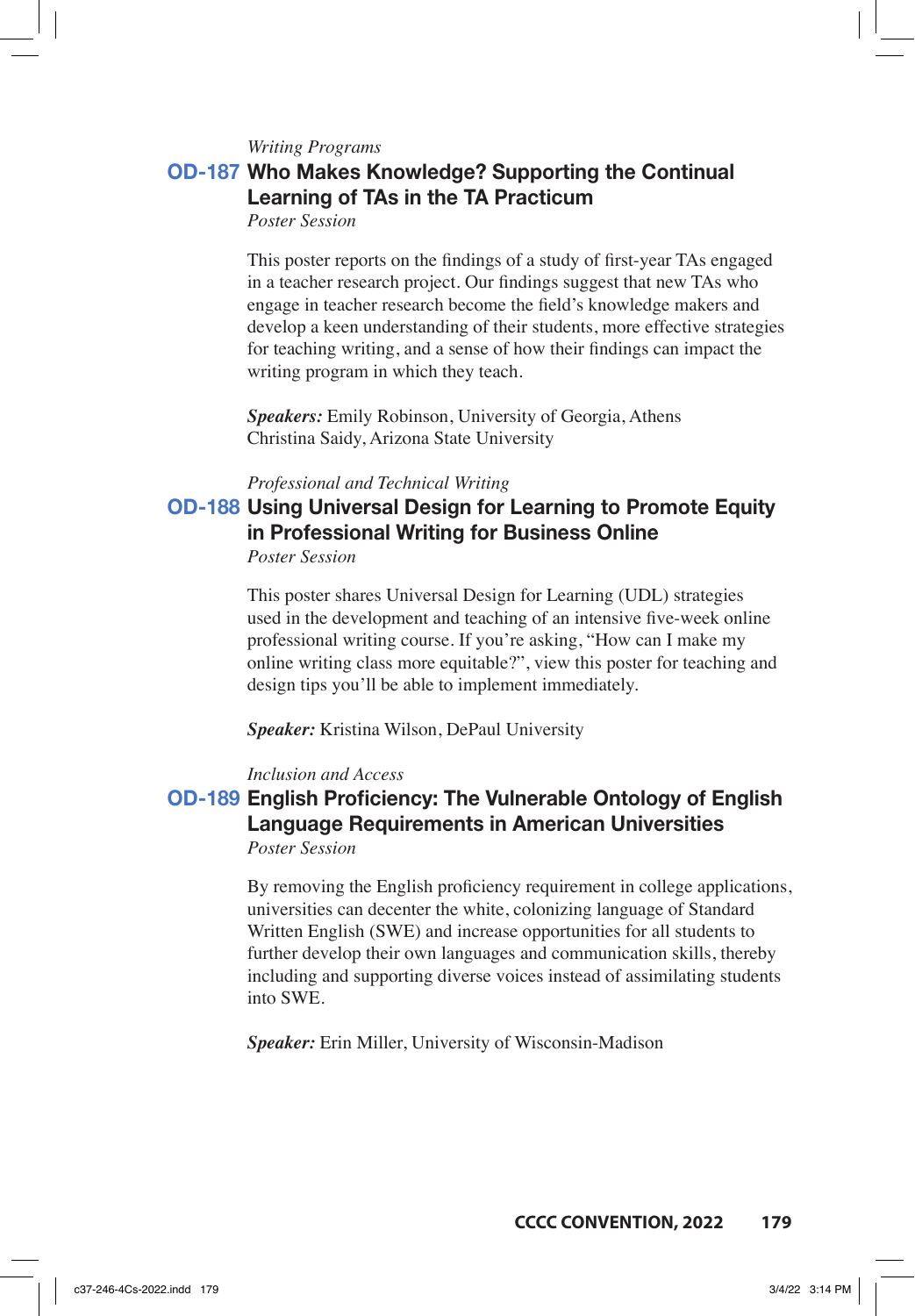#### *First-Year Writing*

## **OD-190 "Antiracist" Reading Practices: Navigating the Affective Dimensions of Failure and Kindness Pedagogies in a First-Year Composition Classroom**

*Poster Session*

The speaker will share the qualitative results of her inquiry into how antiracist reading practices impact first-year composition students' navigation of the affective dimensions of failure and kindness pedagogies at a four-year urban university.

*Speaker:* Debra Siebert, University of Wisconsin-Milwaukee

#### *Language, Literacy, and Culture*

## **OD-192 Be the Timeline: A Live Autoethnography on Race, Identity, and Scholarly Writing**

*Poster Session*

This poster session uses historical and experiential lenses to explore how identities of multicultural students are masked or silenced in scholarly discourse.

*Speakers:* Ulisa Blakely, Northeastern Illinois University Miguel Casimiro, Northeastern Illinois University Keisha Price, Kennedy King College

## *Approaches to Teaching and Learning* **OD-193 Undergraduate Researcher Poster Session**

*Poster Session Sponsored by the CCCC Committee on Undergraduate Reseach*

This annual event showcases the field's premier undergraduate researchers and their projects.

*Chair:* Jessie Moore, Elon University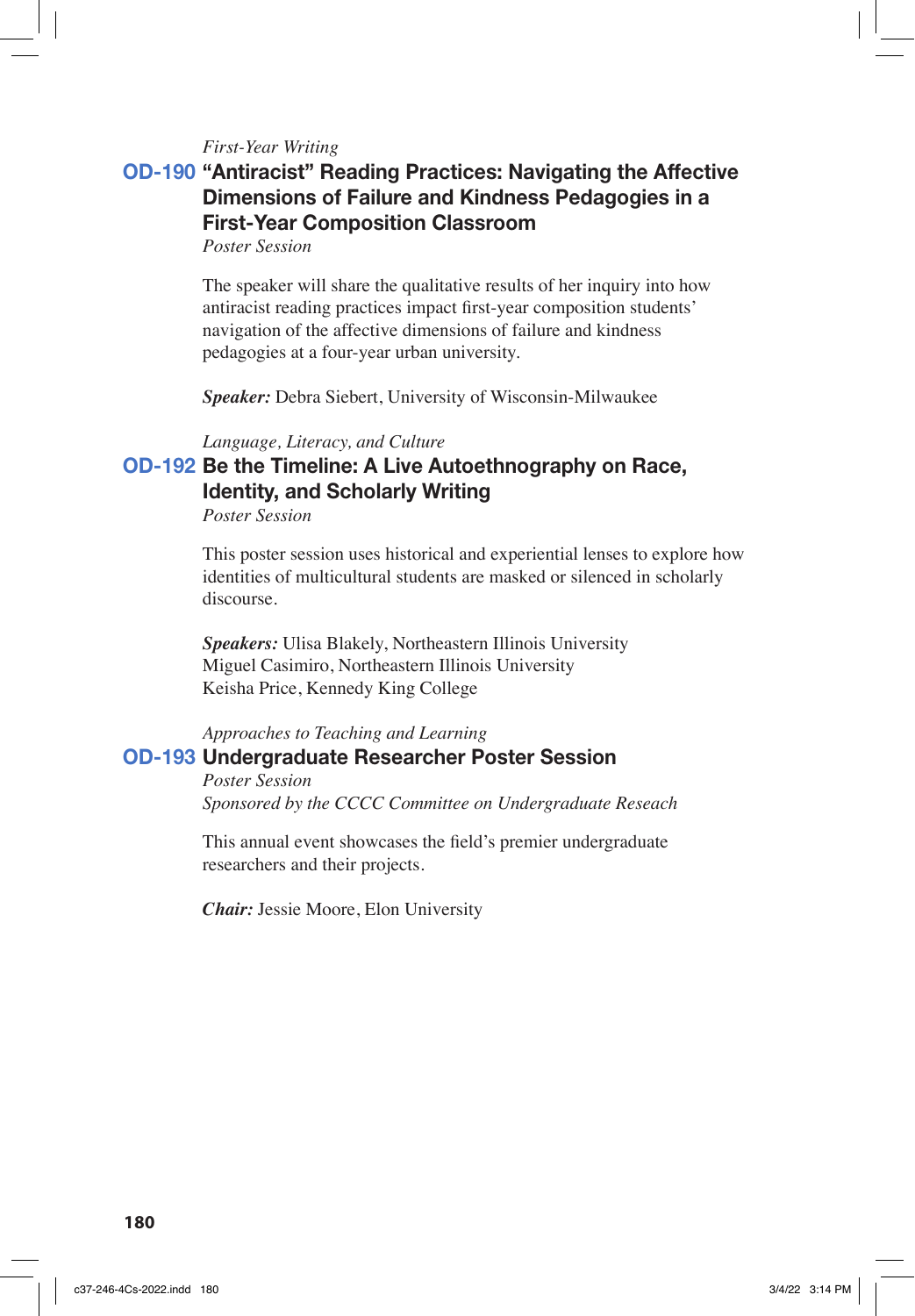#### *Approaches to Teaching and Learning*

## **OD-194 (Re)considering Participatory Cultures in Classrooms with Practicing Teachers**

*Poster Session*

Participatory culture serves as theoretical and methodological framing for understanding participation in practicing teachers' online, asynchronous literacy learning at the graduate level and in their own secondary classrooms as well as in their PD. Analysis is collaborative between course instructor (Speaker 1) and graduate-student/practicingteacher course member (Speaker 2).

*Speakers:* Emily Plummer Catena, Florida State University Kayla Valenica, Florida State University

### *First-Year Writing*

# **OD-195 Writing Transfer in Online First-Year Writing Courses: Student Perceptions and Instructor Practices**

*Poster Session*

This poster features results from a study addressing writing transfer in online first-year writing courses, especially highlighting how students perceived writing, themselves as writers, and the "transferability" of their new knowledge about writing into future contexts after taking their online first-year writing courses.

*Speaker:* Brian Urias, Bowling Green State University

### *College Writing and Reading*

## **OD-196 Toward a Universal Timeline-Based Narrative Model: A Teachable Diagrammatic Exploration of the Ways in Which Narrative Is Constructed and Managed** *Poster Session*

This poster session will showcase a teachable diagrammatic exploration of the ways in which narrative is constructed and managed via a timeline-based narrative model that helps creative writing and composition students understand and control the many intersecting concerns of constructing, controlling, and sustaining a narrative.

*Speaker:* Christa Fraser, University of California, Merced/University of Iowa/International Writing Program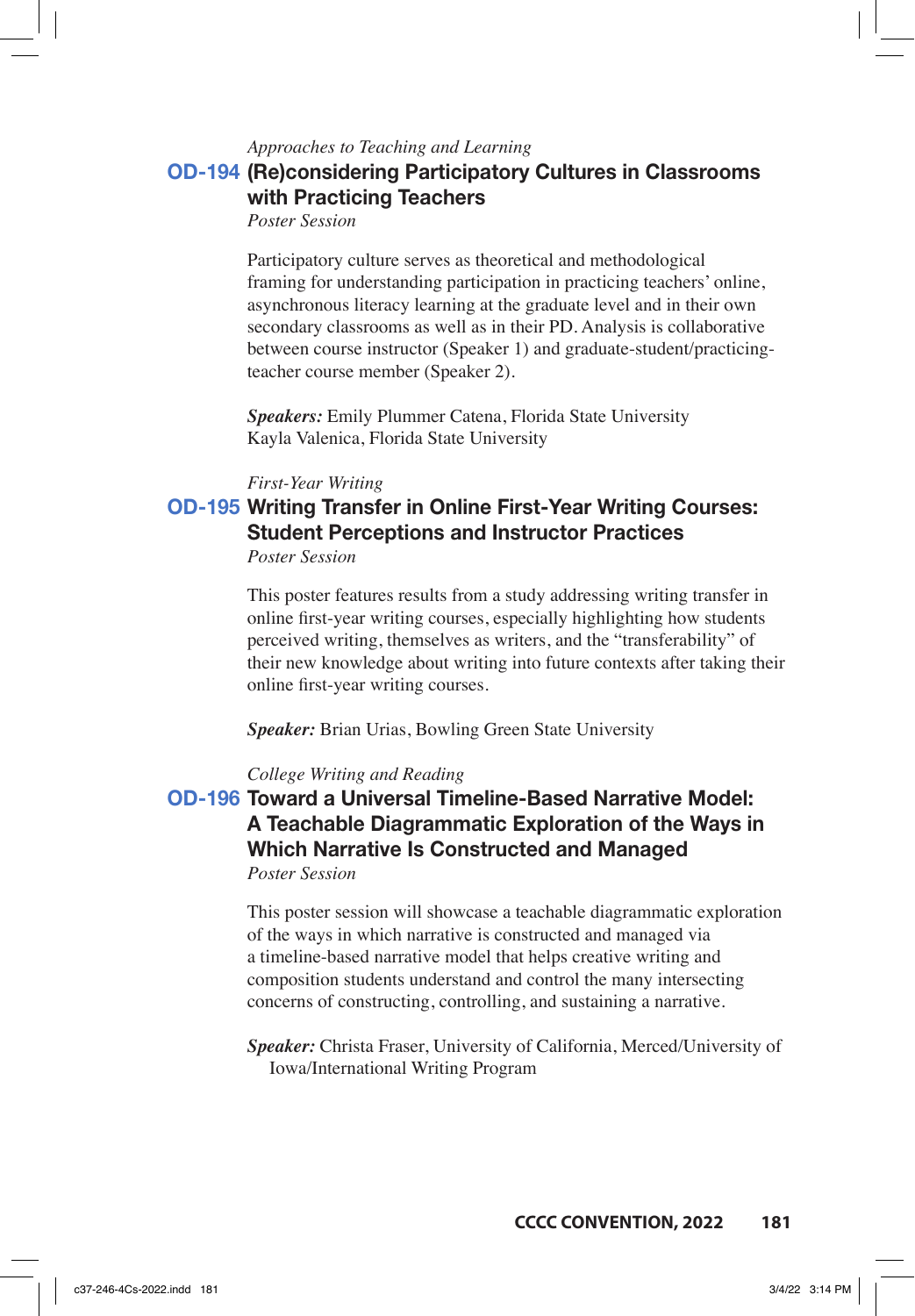### *Inclusion and Access*

## **OD-197 Access Work as Cultural and Intersectional Writing Praxis**

How can compositionists invent accessible instructional spaces and writing that support intersectional inclusion and acceptance? This panel names disability access as a cultural and intersectional practice, surveying a number of locations of writing to offer a snapshot of where anti-ableist work across composition is today and imagines where it must go to assert that all disabled lives matter.

*Chair:* Logan Smilges, Texas Woman's University *Speaker:* Annika Konrad, Dartmouth College

#### *Community, Civic, and Public Contexts of Writing*

## **OD-198 Cultural Exchange and Cultural Appropriation: Decolonizing Intellectual Property**

*Sponsored by the CCCC Standing Group on Intellectual Property*

Cultural appropriation is an important part of the history of copyright and authorship studies, but it has not often been the focus of this research. This panel will discuss examples of cultural appropriation in the context of debate over what is meant by cultural ownership and how policy and pedagogy are impacted when one group's culture may have been appropriated by another.

*Speakers:* Wendy Austin, Wenzou-Kean University Laurie Cubbison, Radford University Kim Gainer, Radford University Clancy Ratliff, University of Louisiana at Lafayette

### *Inclusion and Access*

## **OD-199 Chipping Away at the Ivory Tower: Rhetorical Barriers to Working-Class Inclusion in Higher Education**

*Sponsored by the CCCC Working-Class Culture and Pedagogy Standing Group*

To maintain the promise of "diversity, equity, and linguistic justice" in higher education, the Working-Class Culture and Pedagogy Standing Group seeks to explore the often-overlooked barriers for working-class inclusion and success in higher education that go beyond the inevitable conflict between high costs and limited financial resources.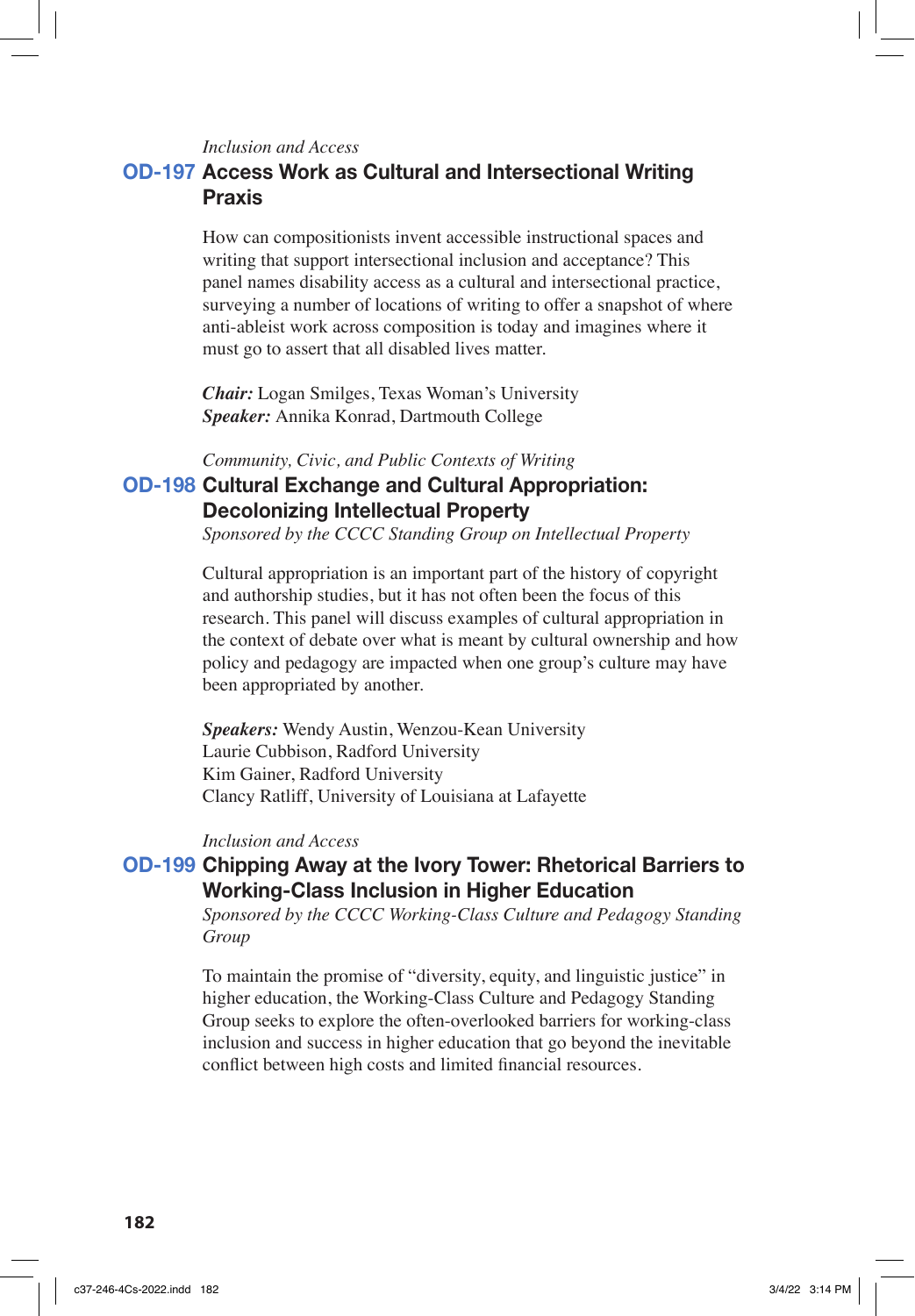*Chair and Respondent:* Nicole Wilson, Texas A&M University *Speakers:* Jennifer Ferrell, Cornell College Jessica McCrary, Georgia State University Nicole McNeal, California State Sacramento/Folsom Lake College Justin G. Whitney, Tennessee State University

#### *Antiracism and Social Justice*

## **OD-200 Learning to Practice What We Preach about Diversity, Equity, and Black Linguistic Justice**

Faculty from independent writing programs will share strategies for enacting linguistic pluralism in general, Black linguistic justice in particular, and antiracist writing assessment. Ideas for professional development work, policy statements related to equity, and classroom readings and assignments will be shared so that participants can get support for their own work toward such goals.

*Speakers:* Cynthia Nahrold, University of Arkansas, Little Rock Sue Pagnac, Central College Jen Talbot, University of Central Arkansas

### *Approaches to Teaching and Learning* **OD-201 Mindfulness in Writing Studies**

*Mindfulness* has become a common keyword in recent composition scholarship. How might spiritual practices cultivate rhetorical being? How might contemplation and meditation occasion and shape our ethical response to the other and the world? And how might mindfulness deepen our students' (and our own) sensitivity to available means of persuasion, response, and engagement?

*Speakers:* Luke Brake, University of Memphis Paul Lynch, Saint Louis University Paula Mathieu, Boston College Alexandria Peary, Salem State University Holland Prior, University of Tennessee Scott Wagar, independent scholar Robert Yagelski, SUNY Albany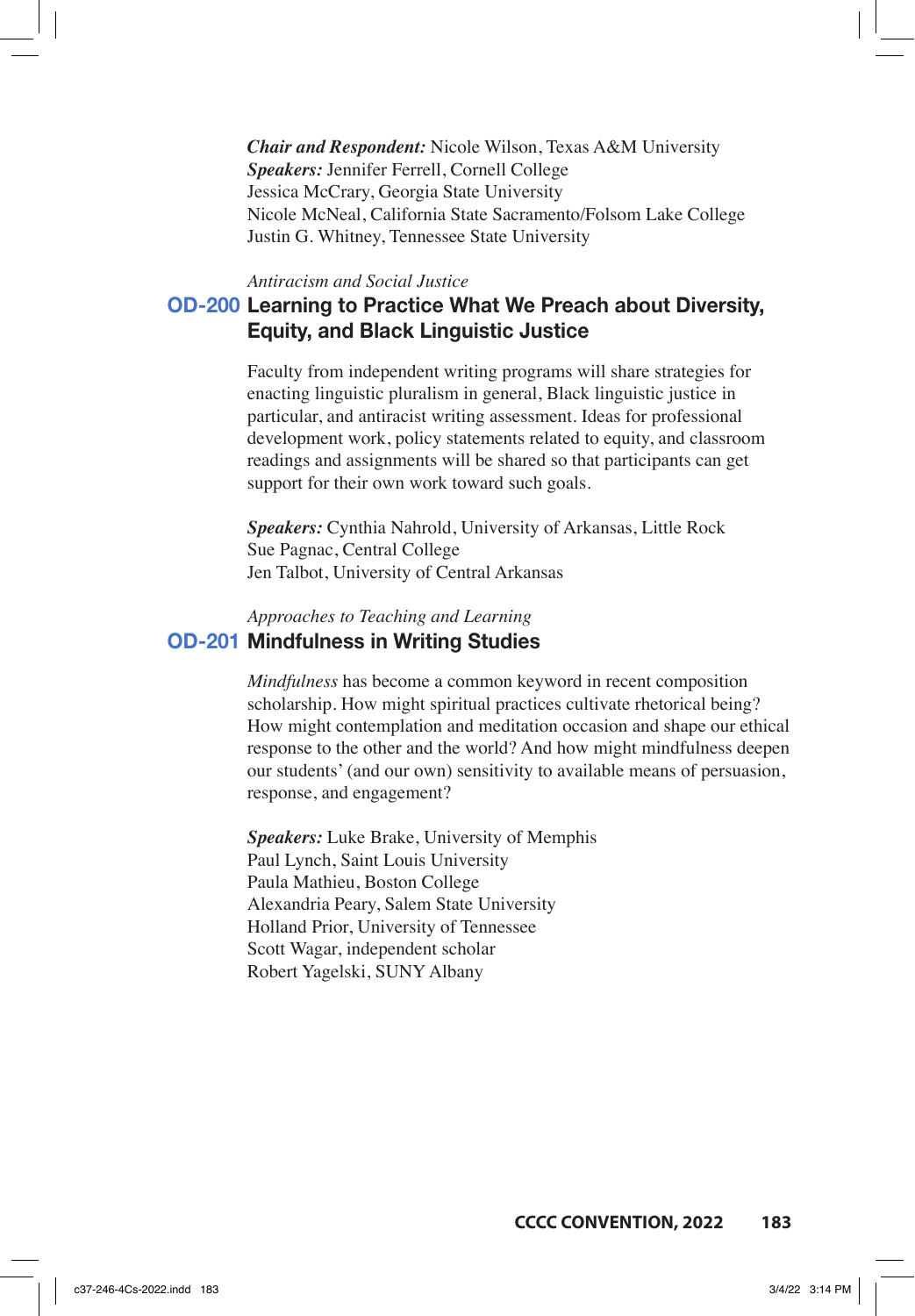## *Approaches to Teaching and Learning* **OD-202 The "Why Are You Here?" of Legal Writing and Rhetoric**

Recognizing the gatekeeping roles and responsibilities of legal writing and rhetoric instructors, this panel examines the WHY, YOU, and HERE of related composition courses. Offering collaborative classroom practices, applying labor-based approaches, and interrogating law's rhetorics and reasonings, panelists consider how we provide all students a sense of belonging in legal discourse communities.

*Chair:* Lindsay Head, St. Thomas University College of Law, "The Bar Is Open"

*Chair and Respondent:* Lisa-Jane Klotz, University of California, Davis *Speakers:* Antonio Elefano, University of Southern California, "May It Please the Court"

Brian Larson, Texas A&M University, "Law's Rhetorics and Reasonings"

#### *Institutions: Labor Issues, Professional Lives, and Survival*

## **OD-203 Competing Exigencies and Realities: The Grad Student Experience**

*Sponsored by the CCCC Graduate Student Standing Group*

Graduate student life is often rife with pressing needs, unspoken requirements, and unreasonable demands that may or may not be in line with the published expectations set forth by the institution. To this effect, panelists will put forth analyses of different graduate instructor positionalities, with special attention given to race, disability, and mothering inside and outside of the classroom.

*Standing Group Chairs and Speakers:* Joanna Chromik, Indiana University

Angela Morris, The University of Memphis, "Who We Are; How They Respond: The Reality Graduate Students Face Daily"

*Speakers:* Millie Hizer, Indiana University, "The Competing Identities of a Teacher-Scholar: Navigating Graduate School as a Neurodivergent Writing Instructor"

Oksana Moroz, Indiana University of Pennsylvania, "Mothering, Dissertating, and Navigating Teaching Challenges during Pandemic"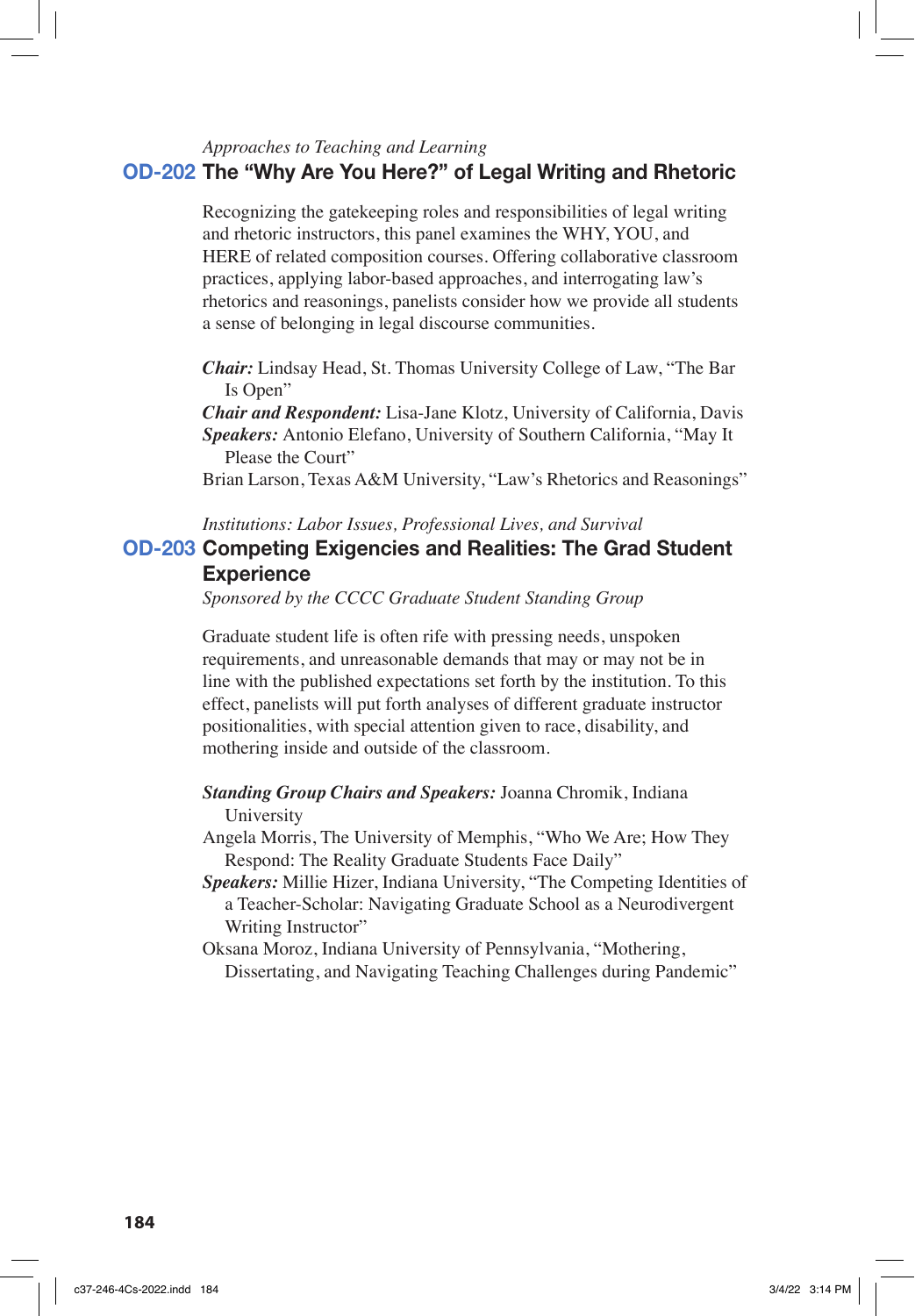#### *Approaches to Teaching and Learning*

## **OD-204 Writing for All Bodies: Promising Uses of Embodied Cognition in Composition**

*Sponsored by the CCCC Standing Group on Cognition and Writing*

This panel will focus on embodied cognition, which was formally defined as a threshold concept in Adler-Kassner and Wardle's *Naming What We Know* in 2016 but deserves more scholarly attention as composition programs work to be more inclusive and supportive of all student writers.

*Speakers:* Allison Ellsworth, Arizona State University Jackie Hoermann-Elliott, Texas Woman's University Laura Miller, George Mason University

#### *Institutions: Labor Issues, Professional Lives, and Survival*

## **OD-205 Tales from the Contingent: The Impact of COVID-19 Pandemic on the Labor Practices of the Neoliberal University**

*Sponsored by the CCCC Labor Caucus*

This panel explores ways exploitation of contingent labor undermines CCCC's commitment "to supporting the agency power, and potential of diverse communicators inside and outside of postsecondary classrooms." Panelists assert that pedagogical practices cannot be equitable when labor practices are not.

*Standing Group Chair:* Anicca Cox, Methodist University *Respondent:* Amy Lynch-Biniek, Kutztown University *Speakers:* Shelagh Patterson, Montclair State University Tina Puntasecca, Michigan State University Stephanie Williams, University of Arkansas-Little Rock/Arkansas State University-Beebe/Excelsior College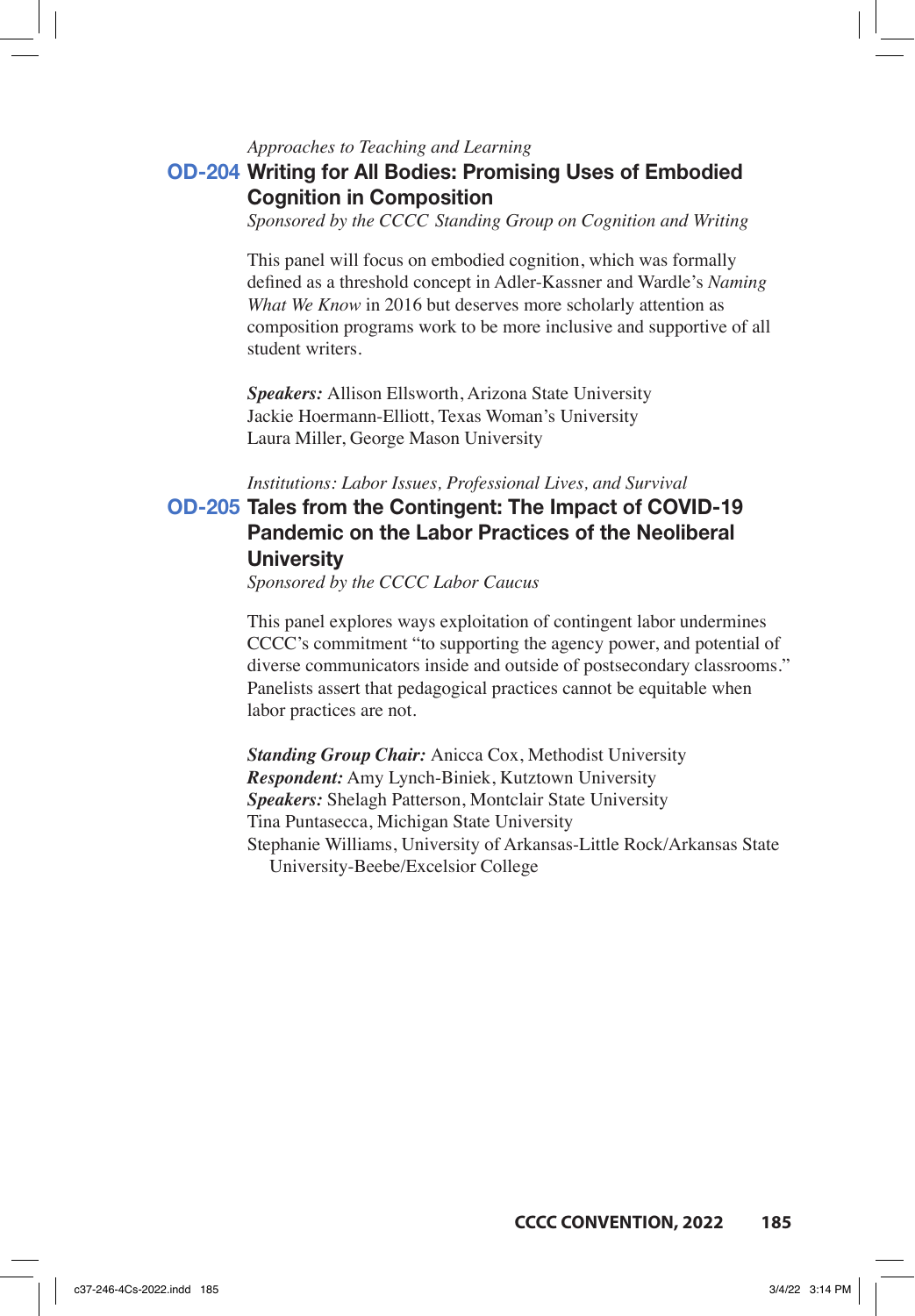#### *Community, Civic, and Public Contexts of Writing*

## **OD-206 Enacting Equity and Inclusion beyond the Provisions of the Ivory Tower**

*Sponsored by the NCTE/CCCC Latinx Caucus*

This panel highlights an array of theories, teaching praxes, and mentorship practices employed by members of the NCTE/CCCC Latinx Caucus.

- *Caucus Chair and Speaker:* Christina Cedillo, University of Houston– Clear Lake
- *Speakers:* Everardo Cuevas, Michigan State University, "Settler Colonial Critique as a Theoretical Underpinning for Practicing Antiracism"
- Raphael Reyes Juarez, The University of Texas at El Paso, "'Your teaching style is different than what I expected!' Teaching English with Experiences Based in Mexican Rurality"
- Bernice Olivas, Salt Lake Community College, "Compassionate Mentoring: A Holistic Approach to Mentoring Graduate Writers"

### *Community, Civic, and Public Contexts of Writing* **OD-207 Encounters with Academic Discourse**

This panel explores how we can teach communication in ways that build inclusion and diversity, focusing on academic discourse while questioning its conventions.

- *Speakers:* Beniamino Peruzzi Castellani, Scuola Normale Superiore/ Scuola Superiore Sant'Anna, "The Opportunity of Diversity: Models, Strategies, and Practices for the Promotion of Cultural and Linguistic Diversity in Education"
- Lynn Reid, Fairleigh Dickinson University, "Writing Program Administration and Threshold Concepts for Basic Writing Studies in an Era of Remediation Reform"
- Alyssa Revels, United States Air Force Academy, "From Airman to Academia: Inviting Prior-Enlisted Cadets Into the Conversation"

#### *Professional and Technical Writing*

### **OD-208 (Multi)Modalities and Design in Upper-Level Courses**

With a focus on modalities, the presenters in this session examine different teaching and mentoring contexts in which technical and professional writing can serve key interventions in student experiences with composition and design projects.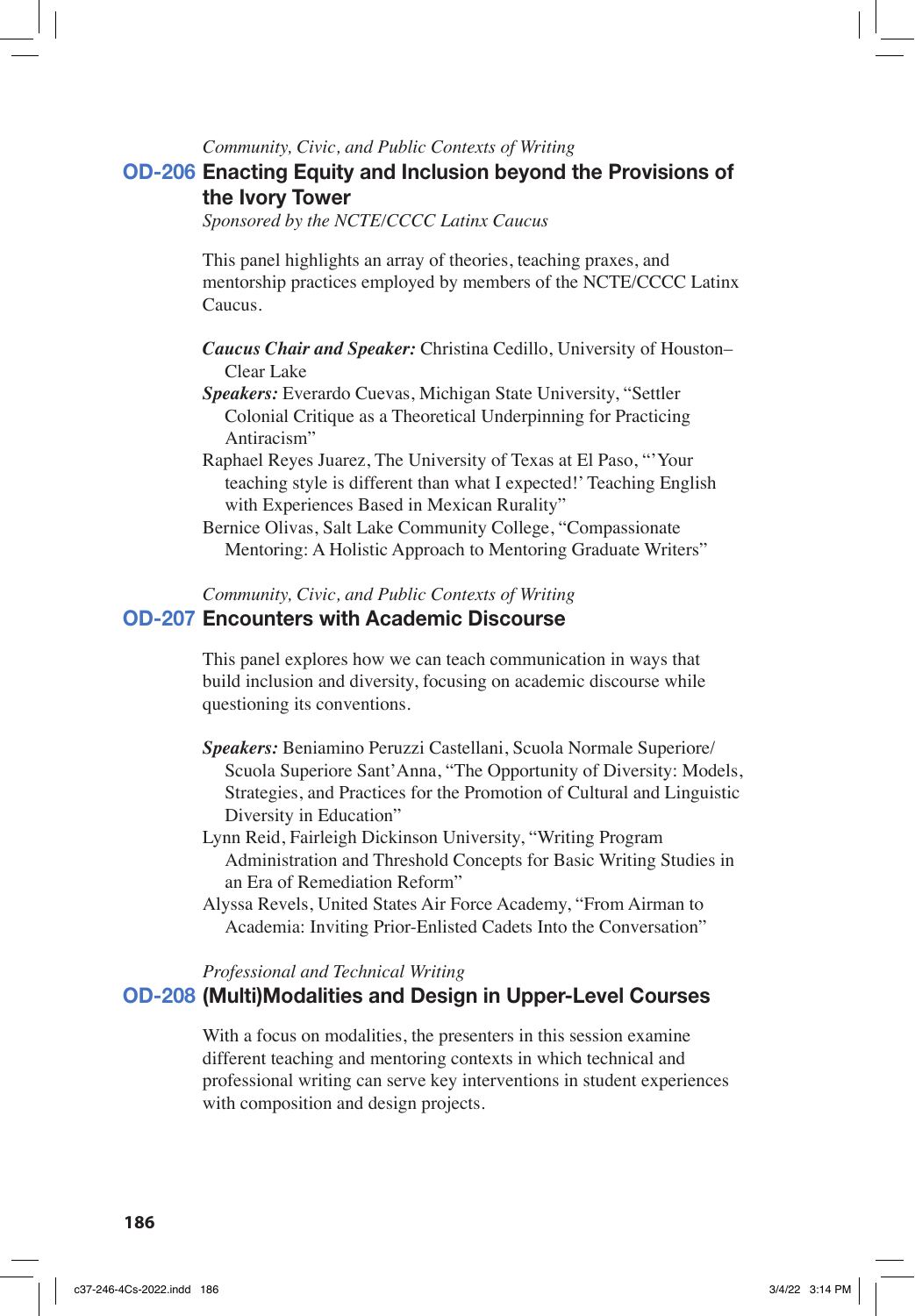- *Speakers:* Luciana Herman, The University of Texas at El Paso, "Social Justice in Teaching Technical Writing: Remoding"
- Shyam Pandey, Purdue University, "STEM Job Market and Transnational Digital Writers' Making of Multimodal Career Portfolio"
- Geoffrey Sauer, Iowa State University, "Why English Departments Must Teach Web Design and Development...Here"

*Language, Literacy and Culture*

### **OD-209 A Student's Right to Decolonial Linguistic Justice**

This panel engages issues of Linguistic Justice, STROL, Decoloniality, and Policing POC language practice.

- *Speakers:* Thir Budhathoki, The University of Arizona, "Promoting Linguistic Justice in FYW with Diverse Readings"
- Matthew Homer, Virginia Tech, "Mo bettah I show you: Multimodal Decolonial Enactments in Composition Pedagogy"

Eduardo Mabilog, The Ohio State University, "How do we stop the policing of PoC in our classrooms? The Paradox in Infantilizing Literacy Experiences while Policing Language"

#### *Professional and Technical Writing*

## **OD-210 Access and Accessibility in Professional Writing Classrooms**

Technical and professional writing practices have centered user design and experience for decades, but often that same focus on user experience has been absent in professional writing pedagogies and students' classroom experiences. Presenters in this session focus on how student experiences can help shape open and accessible professional writing classroom.

- *Speakers:* Michael Black, University of Massachusetts Lowell, "Making Structured Authoring Accessible: Incorporating Open-Source Tools and Lightweight DITA in the Technical Writing Classroom"
- Henry Covey, University of Wisconsin-Madison, "Use & Usability: The User Experience (UX) of Open Educational Resources (OERs) for Professional and Technical Writing (PTW)"
- Veronica Joyner, George Mason University/Howard University, "For Those Who Come Behind: Operationalizing Student Expertise to Improve Higher Education Access"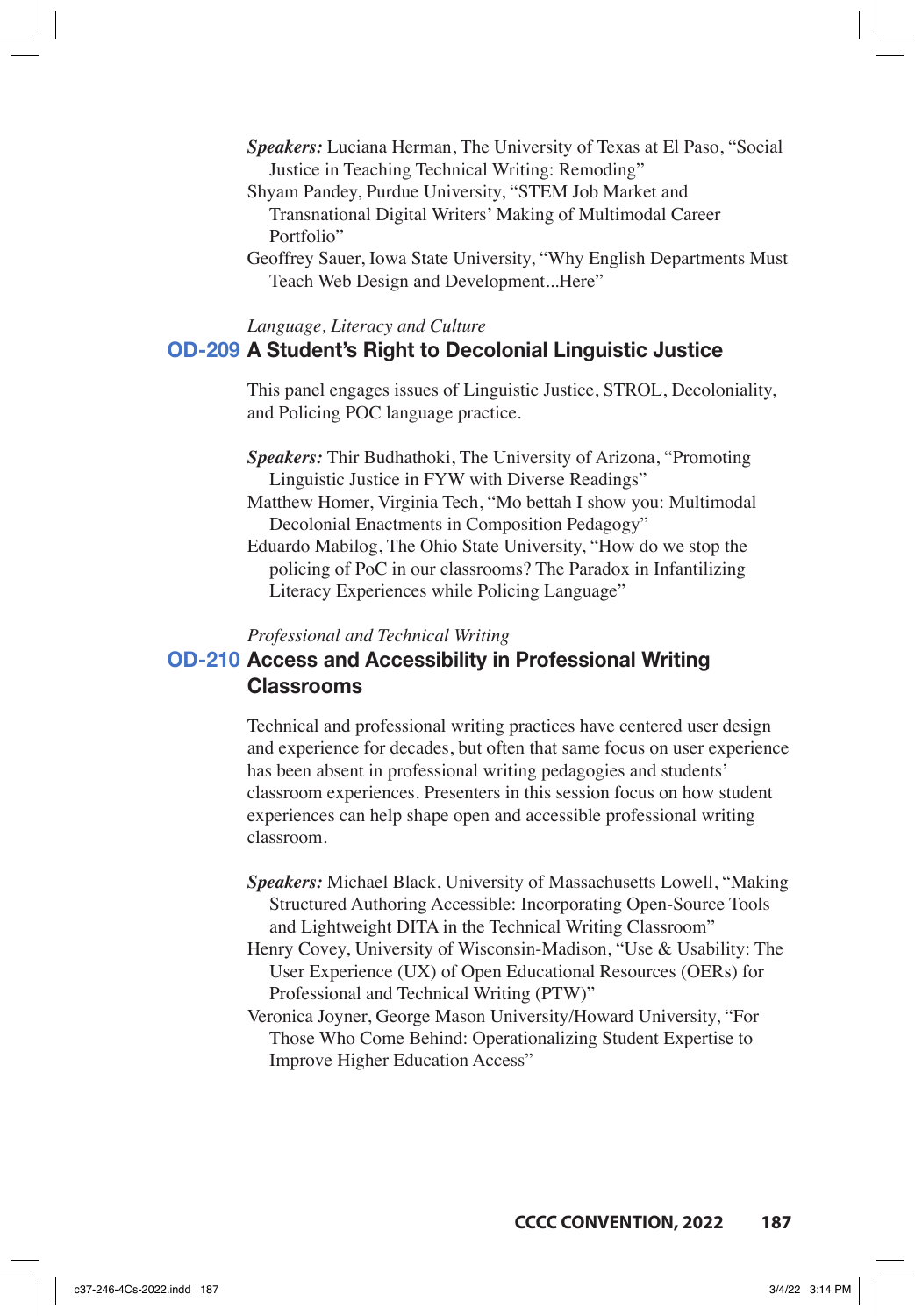#### *Inclusion and Access*

### **OD-211 Access and Community in Online Learning**

As we build sustainable online pedagogy from K–16, this panel considers ways to build and assess accessibility and inclusion in these digital classrooms.

- *Speakers:* Amanda Athon, Governors State University, "Engaging Online Learners in Accessible Digital Spaces"
- Ashley Barry, University of New Hampshire, "Inequities in Digital Literacies and Innovations in Writing Pedagogies during COVID-19 Learning"
- Rachel Roy, University of New Hampshire, "Crip Time during Remote Learning: Creating Accessible Writing Classrooms for the Future"
- Kimberly Thomas, New York University, "Why C.A.R.E. Matters: Building Community through Access, Respect, and Engagement"

#### *Inclusion and Access*

### **OD-212 Accessibility as Curriculum**

Accessibility is not external to the curriculum and pedagogy of the writing classroom, but can instead be the curriculum in practice.

- *Speakers:* Rachel Donegan, Georgia Gwinnett College, "Equitable Foundations, Rhetorical Promises: Teaching Accessibility in the First-Year Writing Classroom"
- Alina Thurman, Georgia State University, "You Are Welcome Here: Promoting Accessibility in the Online Composition Classroom"

*Antiracism and Social Justice*

## **OD-213 Activism and Resistance in Higher Ed: Finding New Ways to Make Change**

Much of the history of writing studies has been centered on resistance, whether pedagogical or ideological, as our faculty lines and student bodies alike have often been framed by higher education as precarious. Presenters in this session look at the recent history of resistance in writing studies and in particular at how differently precarious instructors have found ways to effect change at both the personal and the programmatic levels.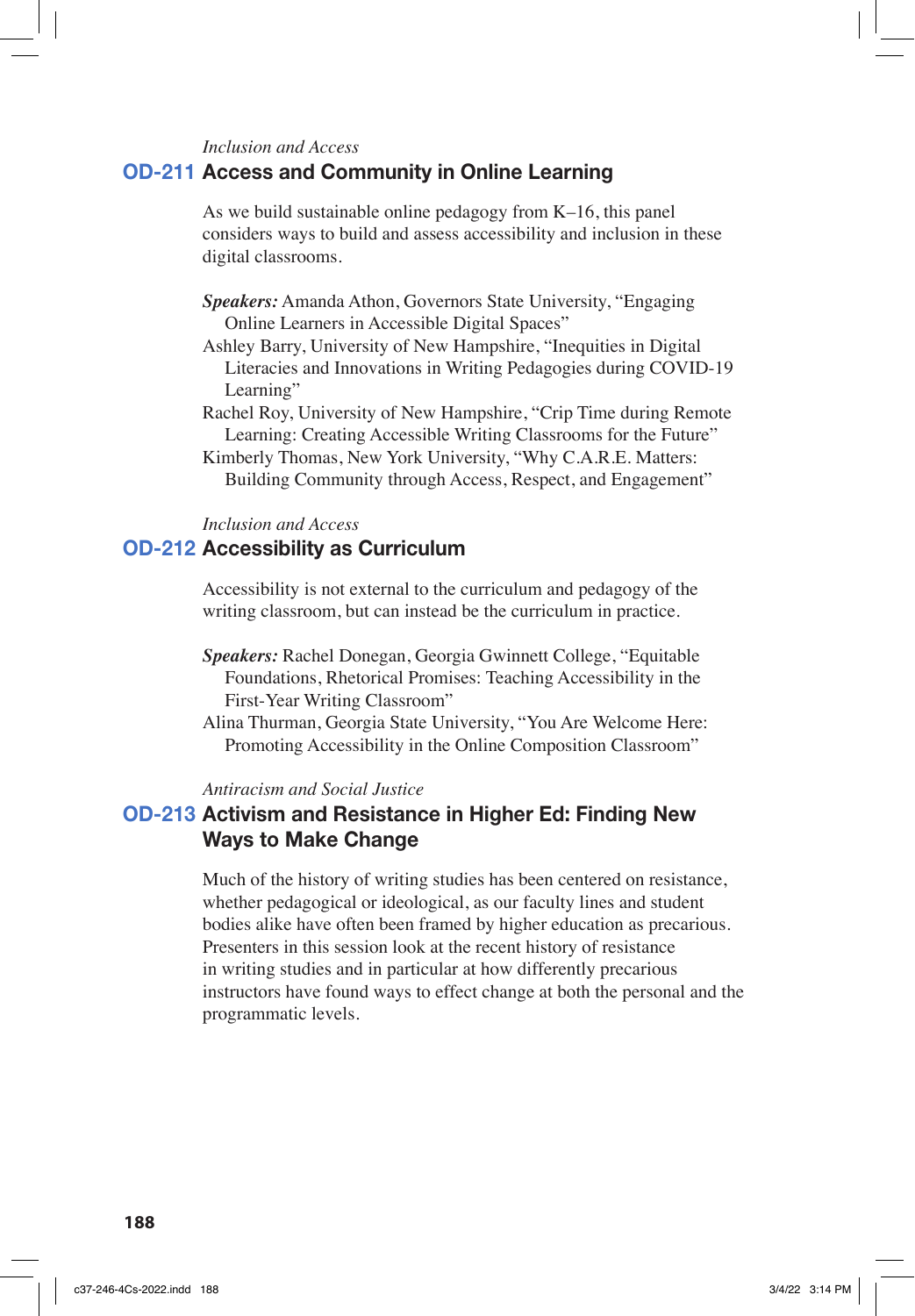- *Speakers:* Mark Brenden, University of Minnesota, "*Composition & Resistance* at 30"
- Sherri Craig, Virginia Tech, "The Waymaking Promise of Black Women in the Academy"
- Talisha Morrison, University of Oklahoma, "The Waymaking Promise of Black Women in the Academy"

*Antiracism and Social Justice*

### **OD-214 Advances in Antiracist Assessment**

Labor-, data-, and community-driven assessment can forward antiracist, socially-just assessments of courses and programs.

- *Speakers:* Alicia Brazeau, College of Wooster, "Labor-Based Programmatic Assessment"
- Joe Cirio, Stockton University, "Grounding Community-Driven Assessment in Frameworks of Rhetorical Memory"
- Mary Stewart, California State University, San Marcos, "Confronting Lip Service: Applying Iterative, Data-Driven, Antiracist Writing Program Assessment to Connect Programmatic Policies with Classroom Practices"
- Amy Woodworth, Rowan University, "Stop Circling the Assessment Wagons: Partnering with Data Specialists to Identify Factors in Inequity and Foster BIPOC Success"

### *Theory and Research Methodologies*

## **OD-215 Advancing Student Research in the Classroom: Archives, Wikis, Feminist Historiography**

Panelists explore ways to incorporate and analyze student research in the classroom using archives, wikis, and feminist historiography.

- *Speakers:* Teresa Contino, Santa Clara University, "Composing Collaborative Recovery Projects with Scalar"
- Amy Lueck, Santa Clara University, "Composing Collaborative Recovery Projects with Scalar"
- Tana Wojczuk, New York University, "Re-discovering the Archive: Material Culture and Localized Learning through Student Research"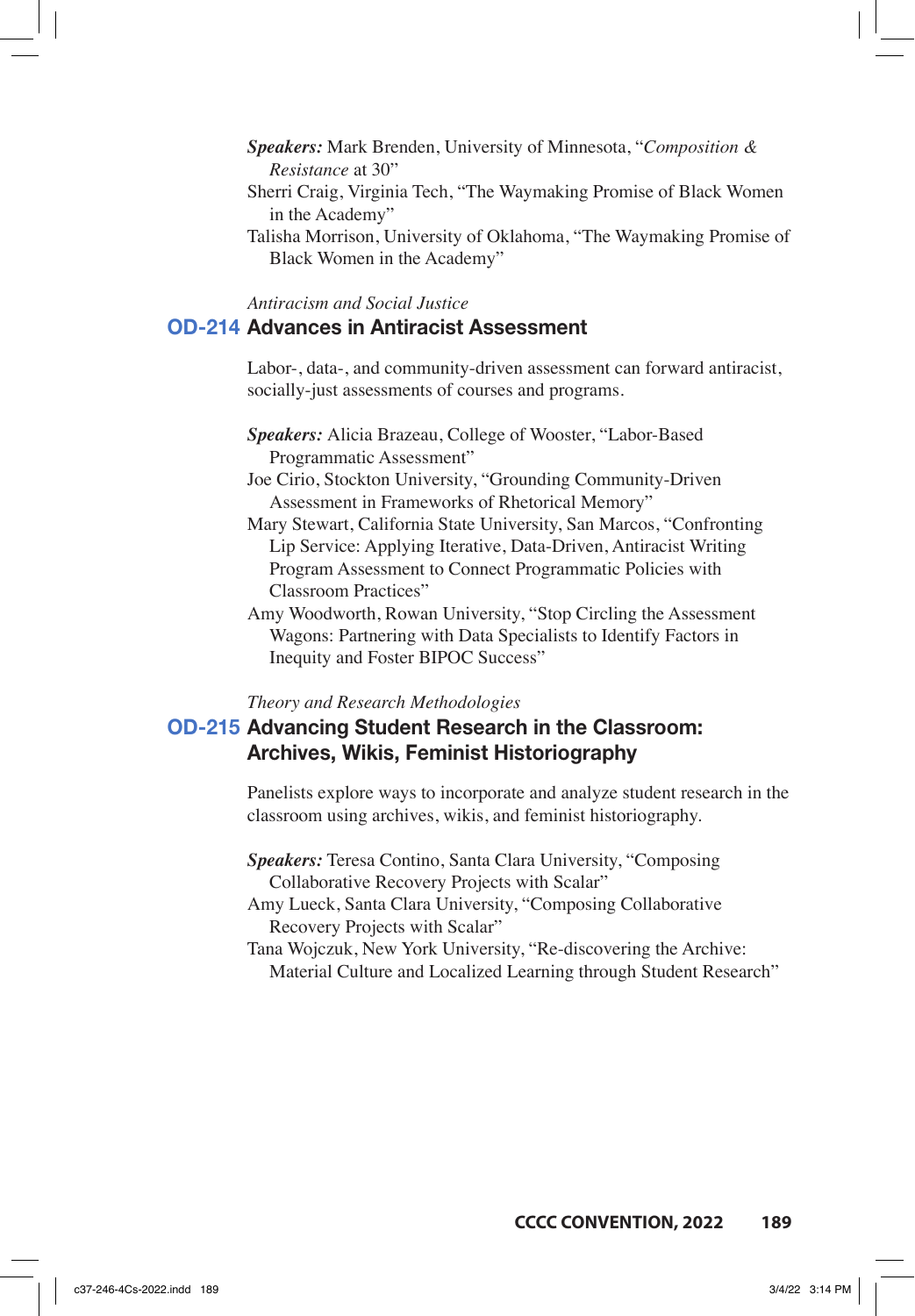#### *Writing Programs*

### **OD-216 Affect and Access in Writing Programs**

Panelists discuss how affect, emotion, and knowledge-making influence students', instructors', and WPAs' experiences and sense of belonging in writing programs.

- *Speakers:* Ruth Book, Rochester Institute of Technology, "Making Ambivalence, Embodiment, and Emotional Labor Visible for WPAs and Writing Instructors"
- Erin Kelly, Rutgers University, "Engaging beyond the Disciplinary Space in Graduate Writing Education"
- Elisa Serrano, Texas State University, "The Red Pen Cuts Deep: How Paper Feedback on Language Affects Identity and Classroom Relations"
- Alicia Williams, Rutges University, "Engaging Beyond the Disciplinary Space in Graduate Writing Education"

*Approaches to Teaching and Learning*

## **OD-217 Alternative Methods of Feedback and Evaluation**

This panel examines pedagogical models for equitable and effective learning that work against traditional practices of feedback and evaluation.

*Speaker:* Merideth Garcia, University of Wisconsin-La Crosse, "Reframing Assessment"

*Antiracism and Social Justice*

## **OD-218 Antiracist Research Models, Methods, and Interrogations**

The panel will offer methodological approaches for exploring white fragility, white supremacist language ideologies, and faculty attitudes towards language and literacy diversity.

- *Speakers:* Hillary Coenen, Midwestern State University, "Calling In White Writing Instructors to Antiracism and Unlearning White Fragility"
- Mariel Krupansky, Wayne State University, "Towards Antiracist Research Methods: Notes from a Pilot Study on Faculty Attitudes towards Language and Literacy Diversity across the Disciplines"

Andrew Moos, University of Michigan, "Participatory Research with White-Identifying Writing Instructors: Interrogating the White Supremacist Language Ideologies of First-Year Composition"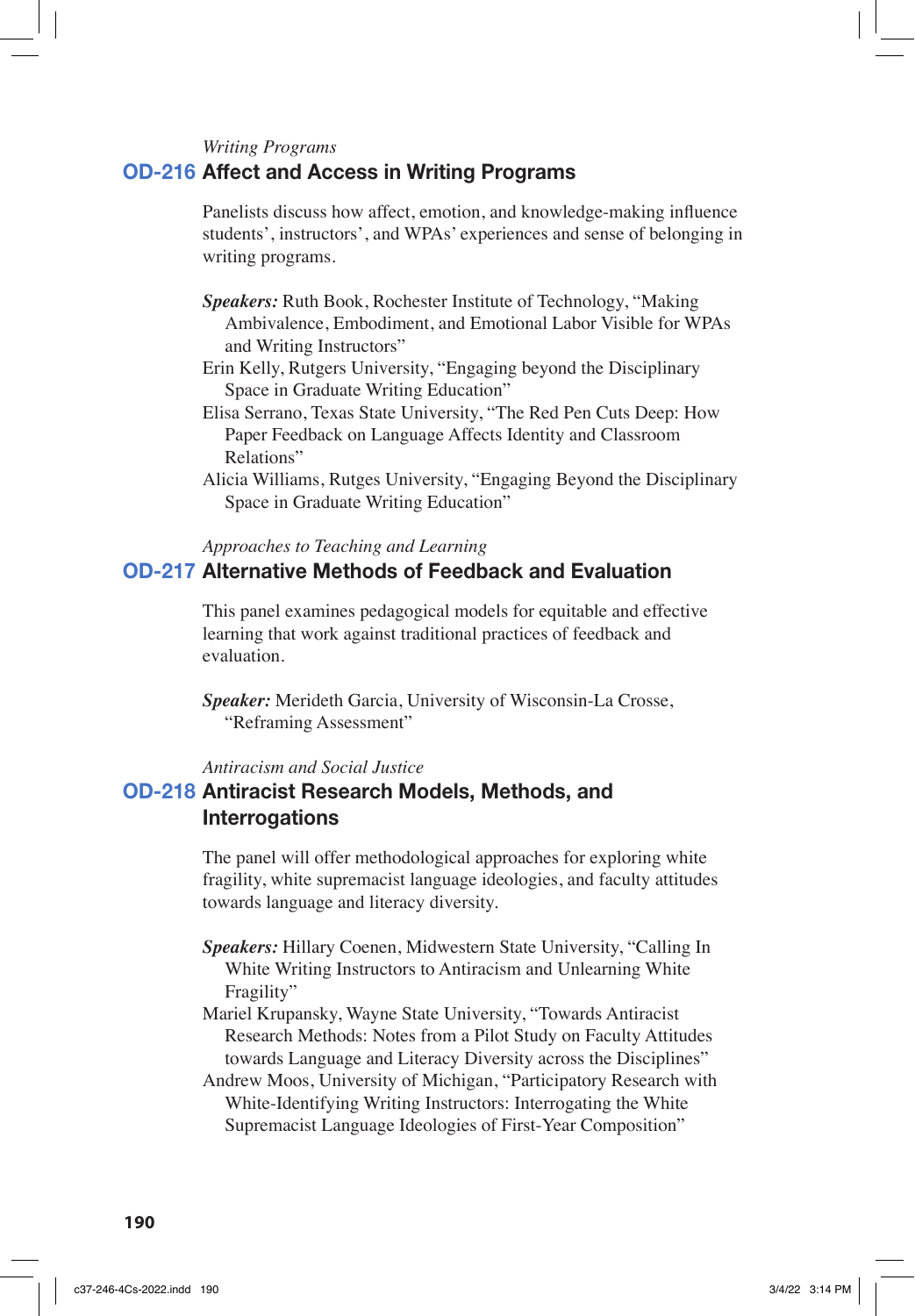- Kendon Smith, University of Michigan, "Textbook Grammar: Recognizing and Subverting the Language Choices That Perpetuate Linguistic Injustice"
- Clay Walker, Wayne State University, "Towards Antiracist Research Methods: Notes from a Pilot Study on Faculty Attitudes towards Language and Literacy Diversity across the Disciplines"

#### *Community, Civic, and Public Contexts of Writing*

## **OD-219 Archives, Student Writing, and Students' Experiences in the Archives**

Contributing to the "archival turn" and increased attention to student writing in non-traditional settings, this panel investigates how students enrolled in religious settings experience a "loosening of resentment," archival records of post WWII student travel writing shape selfdiscovery, archives of students self-imaginings of professional futures reflect empowered institutional structures.

- *Speakers:* Ashley Pendleton, University of Missouri–Kansas City, "From 'I Want' to 'I Am Going To': Patricia Stevens Modeling Agency as a Feminist Literacy Sponsor for Girls"
- Jens Lloyd, Drew University, "'The Return to a Peaceful Curriculum': Student Travel Writing in The Drew Acorn, 1946–1955"

*Antiracism and Social Justice*

## **OD-220 Black Language, Leveraging Linguistic Agency and SRTOL**

This panel will share strategies for using a linguistic pluralism framework to build student based research projects and social just oriented pedagogies.

- *Speakers:* Anne Charity-Hudley, Stanford University, "The Creation of the Students' Right to Their Own Writing Website"
- William Donohue, Lincoln University, "Language, Identity, Antiracism: Students' Perspectives"
- Hannah Franz, Jack Kent Cooke Foundation, "The Creation of the Students' Right to Their Own Writing Website"
- Michelle Grue, University of California, Santa Barbara, "The Creation of the Students' Right to Their Own Writing Website"
- Sierra Johnson, College of William & Mary, "The Creation of the Students' Right to Their Own Writing Website"
- Angela Rowell, San Francisco State University, "The Creation of the Students' Right to Their Own Writing Website"
- Marie-Emmanuelle Tano, Stanford University, "The Creation of the Students' Right to Their Own Writing Website"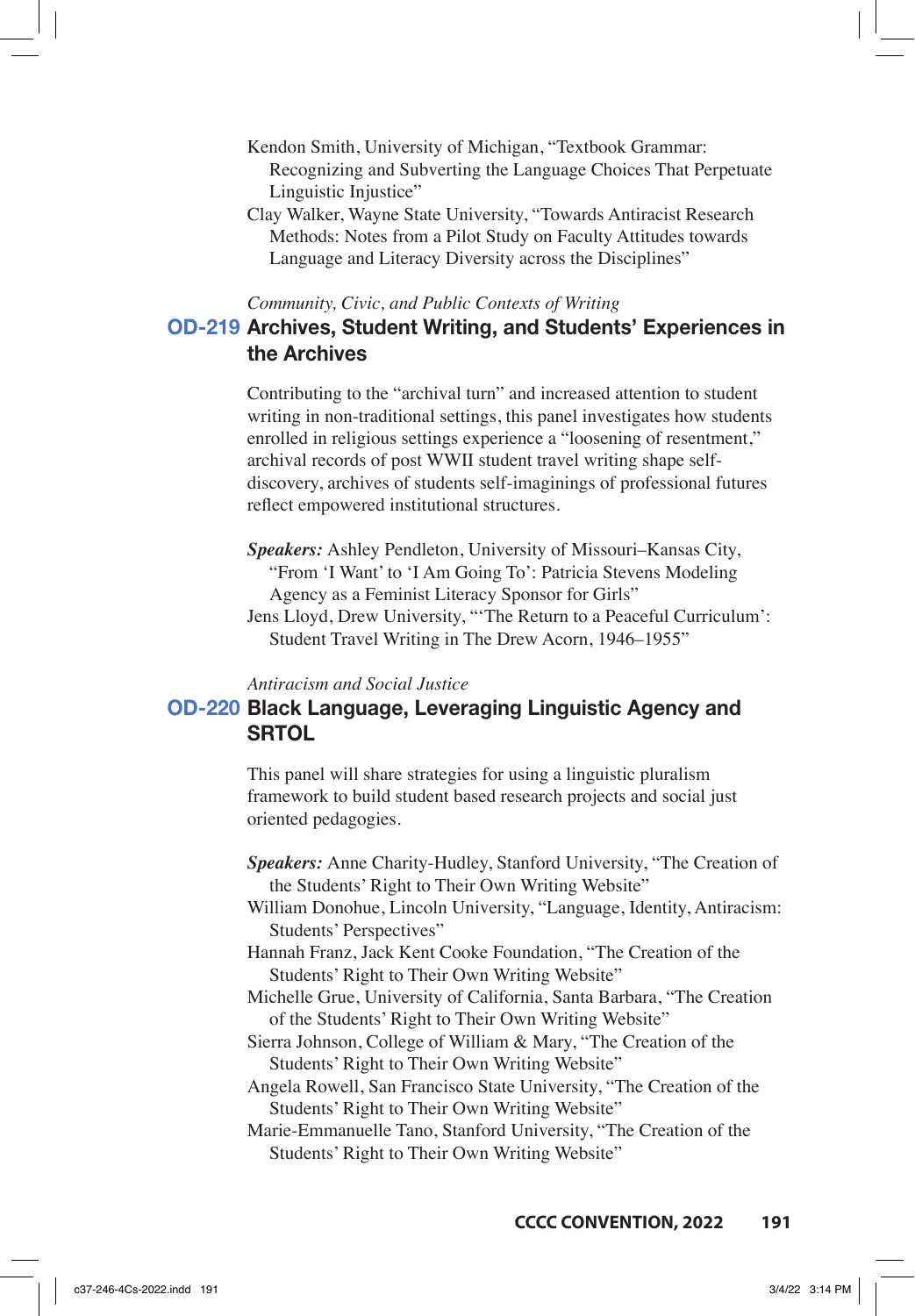#### *Language, Literacy, and Culture*

### **OD-221 Black Women's Rhetoric and Composition**

This panel examines the expressive rhetorical practices and theoretical contributions of women of color in the public sphere and demonstrates pedagogical approaches for centering Black women's rhetoric as a theme of analysis in the composition classroom.

*Speaker:* Kylie Stocker, Tiffin University, "Celebrating Black Women through Research, Writing, and Rhetoric"

### *Information Literacy and Technology*

## **OD-222 Bringing Technologies of Composing to the Foreground**

Panelists share findings from their inquiries into how technologies of composing, new or newly applied, are shaping instruction and practice in postsecondary writing classrooms.

*Speakers:* Stephen Quigley, University of Pittsburgh, "Basic Coding" Kathryn Warrender-Hill, University of Connecticut, "The Realities of the Cyberwriter: How Students Use Technology to Compose Across Modes"

## *Approaches to Teaching and Learning* **OD-223 Building Inclusive Learning Communities**

This panel will present innovative ideas for facilitating inclusive learning spaces through mentorship, student-faculty partnerships, workshops, and peer-led writing groups.

- *Speakers:* Maria Bergstrom, Michigan Technological University, "Competitive Google Doc Poetry and Other Adventures: Recruiting Students into the Humanities through Virtual and In-Person Writing Workshops"
- Christine Boehr, University of Cincinnati, "Inclusive Mentorship: Writing in Feminist-Relational Spaces in and outside the Academy"
- Mia Zendejas Rivera, Pepperdine University, "Putting the Buzzwords to Work: Student-Faculty Partnerships for Diversifying Courses"
- Heather Thomson-Bunn, "Putting the Buzzwords to Work: Student-Faculty Partnerships for Diversifying Courses"
- Kate Woodford, Michigan Technological University, "Competitive Google Doc Poetry and Other Adventures: Recruiting Students into the Humanities through Virtual and In-Person Writing Workshops"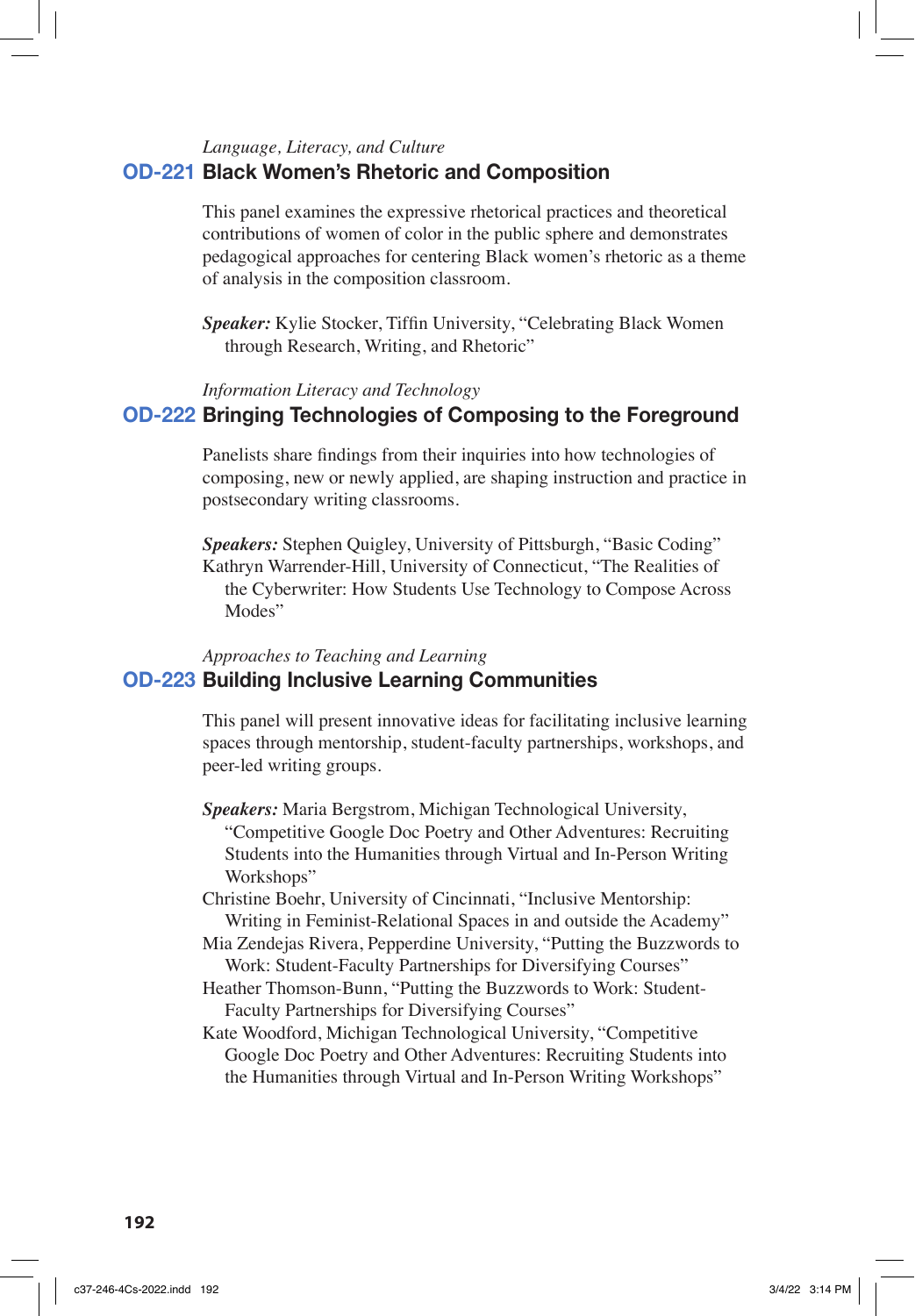*Inclusion and Access*

### **OD-224 Building Support and Inclusion Across the Curriculum**

This panel explores cross-curricular academic spaces (such as livinglearning communities and writing centers), asking how we can build on established practices to become more accessible and more useful to a range of students.

- *Speakers:* Paul Beehler, Universtiy of California, Riverside, "Bridging the Gap: The Case for Implementing Equity-Minded Academic and Mentoring Support Services for Foster Youth within University Writing Programs"
- Sam Carpenter, Duke University, "Meet Them Where They Are or Make the Meeting Mandatory? Incentivized Writing Center Visits as Social Justice Work"
- Alicia Clark-Barnes, University of New Hampshire, "First-Year Students and Writing Support: Learning from Student Choices"
- Aaron Colton, Duke University, "Meet Them Where They Are or Make the Meeting Mandatory? Incentivized Writing Center Visits as Social Justice Work"
- Rory Moore, University of California, Riverside, "Bridging the Gap: The Case for Implementing Equity-Minded Academic and Mentoring Support Services for Foster Youth within University Writing Programs"
- Eliana Schonberg, Duke University, "Meet Them Where They Are or Make the Meeting Mandatory? Incentivized Writing Center Visits as Social Justice Work"
- Dana Thomann, University of Iowa, "Using the Power of Our Discipline to Commit to First-Generation College Students' Retention"

### *Information Literacy and Technology*

## **OD-225 Capitalizing on the Affordances and Threats of Technologies for Teaching Writing**

Through an examination of picturebooks, a blogging site, and a machine learning program for creating high-quality original essays, this panel will discuss the affordances as well as novel threats of technologies for teaching college writing.

- *Speakers:* Alexander Landfair, New York University, "Machine Learning and the Undergraduate Essay: GPT-3's Matriculation on College Campuses"
- Gabrielle Stecher, University of Georgia, "Picture Books in the First-Year Writing Classroom: Multimodality, Accessibility, Diversity"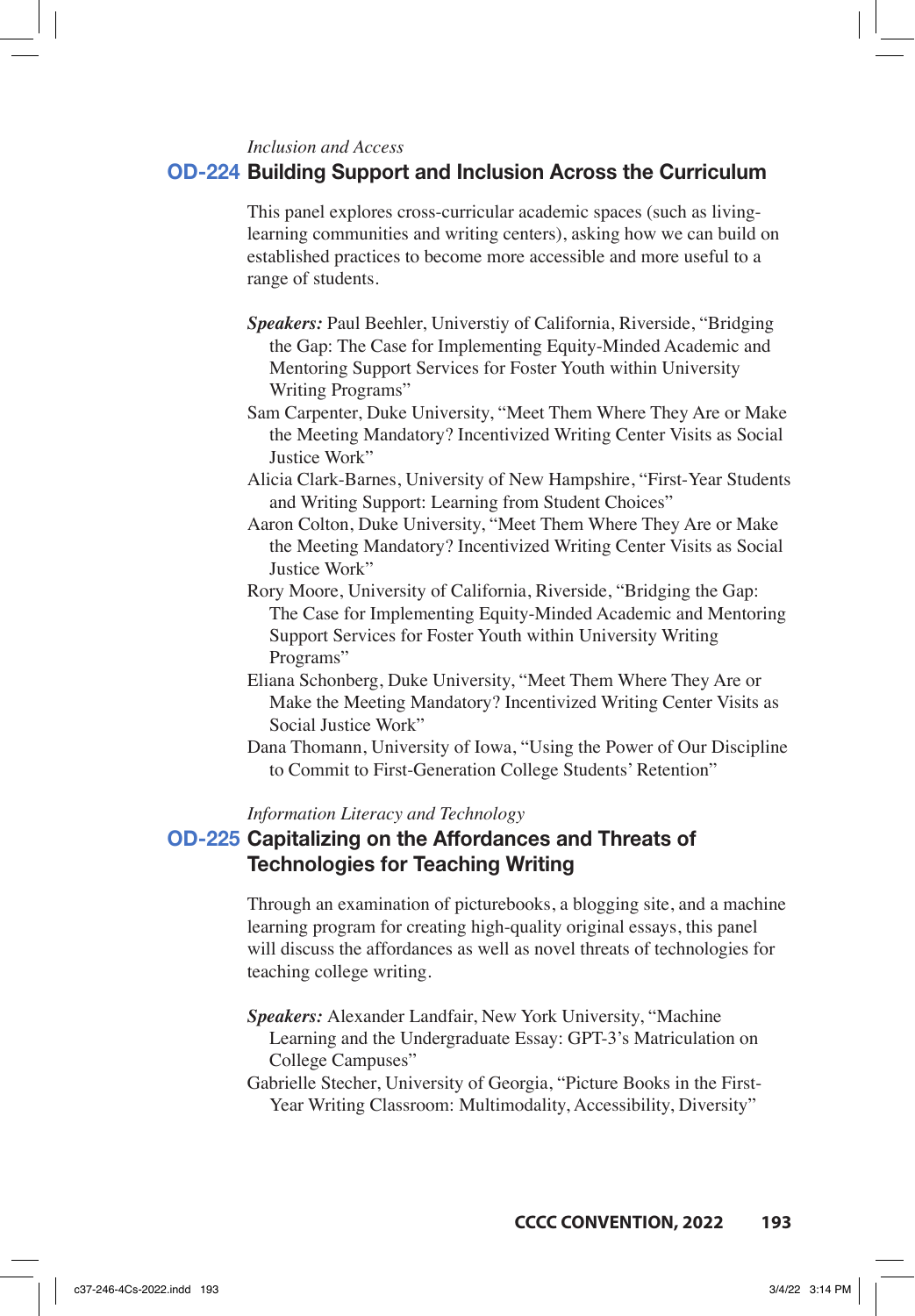#### *First-Year Writing*

## **OD-226 Carrying Forward Pandemic Lessons on Self-Care and Empathy in First-Year Writing**

Effective care for self and other became central concerns in the teaching of college composition during the pandemic. Panelists discuss how self-care and empathy might figure in post-pandemic writing instruction, beginning with approaches to elicit from students what they most need to access the benefits of learning in community.

- *Speakers:* Elizabeth Angeli, Marquette University, "Writing across the Patient Care Continuum: How to Integrate Writing Education into Workplace-based Healthcare Training"
- Danielle Donelson, Pfeiffer University, "Harnessing COVID Lessons: Shifting Approaches to Mental Health Wellness and Self Care as Issues of Accessibility within the First Year Writing Classroom"
- Olivia Imirie, Salisbury University, "Wrestling with Writing Anxiety: Pedagogical Interventions That Work and Why"

*First-Year Writing*

### **OD-227 Centering Student Writers in Project-Based Learning**

Panelists describe designs and implementation of project-based learning initiatives in several settings, including first-year composition classrooms and an undergraduate research symposium. Initiatives at HBCUs are featured.

- *Speakers:* Alicia Hatcher, East Carolina University, "Project-Based Learning and Undergraduate Conferences: Effectively Connecting Experiential Knowledge and Scholarship for the HBCU Undergraduate Student"
- Margaret Holloway, Clark Atlanta University, "The 1619 Project Class: Teaching a Themed First-Year Writing Course at an HBCU"

Deborah Oesch-Minor, Indiana University-Purdue University, Indianpolis, "Project-Based Learning in First-Year Writing Classes: Exploring Rhetorical Context through Familiar Genres, Student-Directed Projects, and ePortfolios"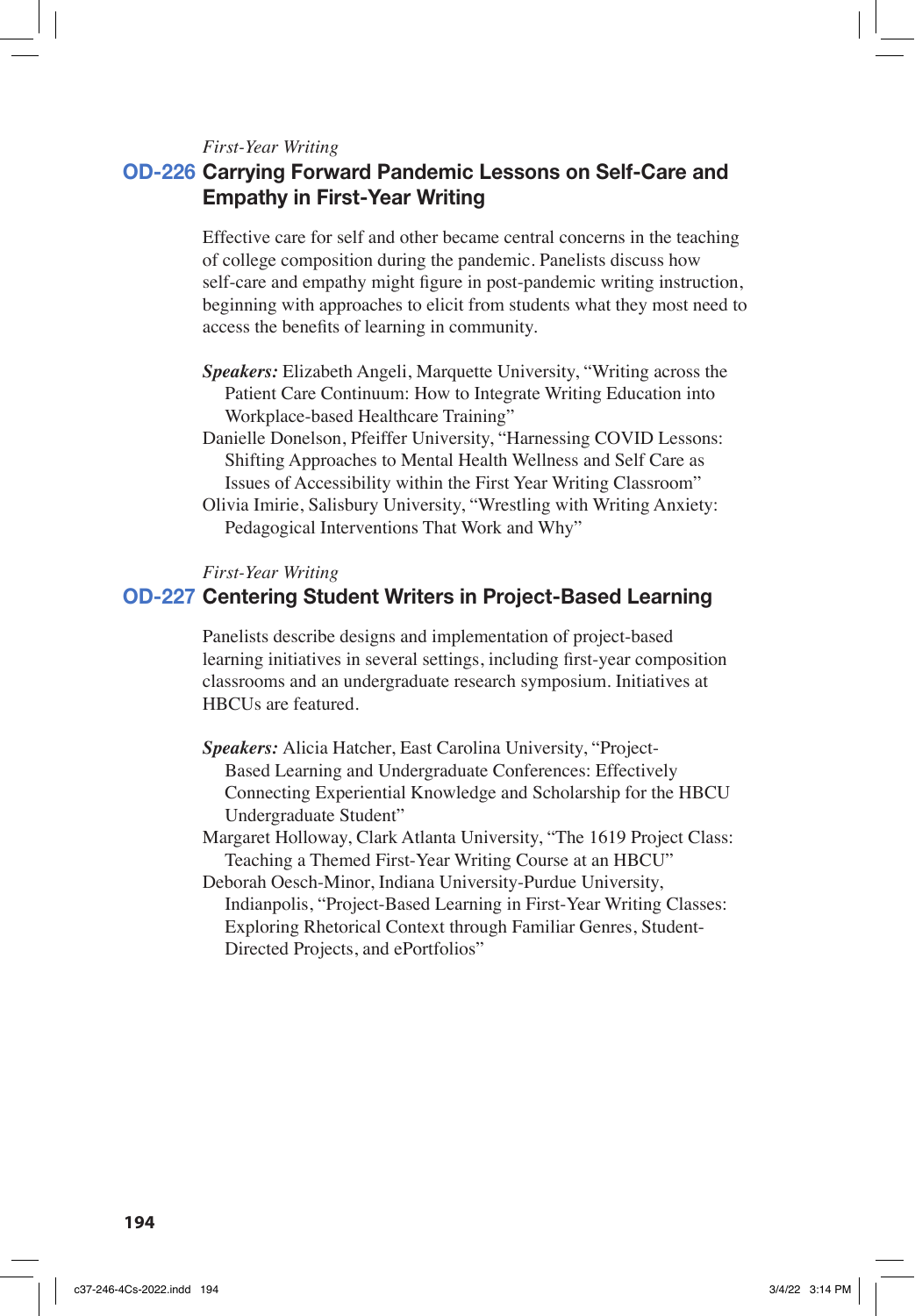*Writing Programs*

## **OD-228 Centering Students in Conversations about Composition's Institutional Homes**

College composition has many institutional homes. Panelists note that the professional tendency to focus on these homes as abstractions diverts attention from actual students and what they need, wherever they are situated, to succeed as writers.

- *Speakers:* Christine Denecker, The University of Findlay, "Waiting for Our Invite: Dual Enrollment's Search for a Seat at the Table"
- Ian Golding, University of Cincinnati, Blue Ash, "Seeing the Workplace Constellation: A Cultural Rhetorics Approach to Career Preparation at the Two-Year College"
- Casie Moreland, Willamette Education Service District, "Waiting for Our Invite: Dual Enrollment's Search for a Seat at the Table"

### *College Writing and Reading*

## **OD-229 Challenging Literacy Deficit Frameworks with Cultural Rhetorics**

Focusing on international, immigrant, and refugee writers, these panelists identify community knowledges and community texts as a resource for challenging a deficit model of literacy.

- *Speakers:* Megan Boyewtt, University of Louisville, "Standing Under Community Wealth Discourses: Using a Cultural Community Wealth Lens to Shift Literacy Program Structures"
- Halle Neiderman, American University of Beirut, "'But, Miss, the Lebanese are Hopeless': Using Community Listening and Multimodal Composing to Combat Linguistic and Cultural Gatekeeping in Beirut, Lebanon"
- Marwa Mehio, American University of Beirut, "'But, Miss, the Lebanese are Hopeless': Using Community Listening and Multimodal Composing to Combat Linguistic and Cultural Gatekeeping in Beirut, Lebanon"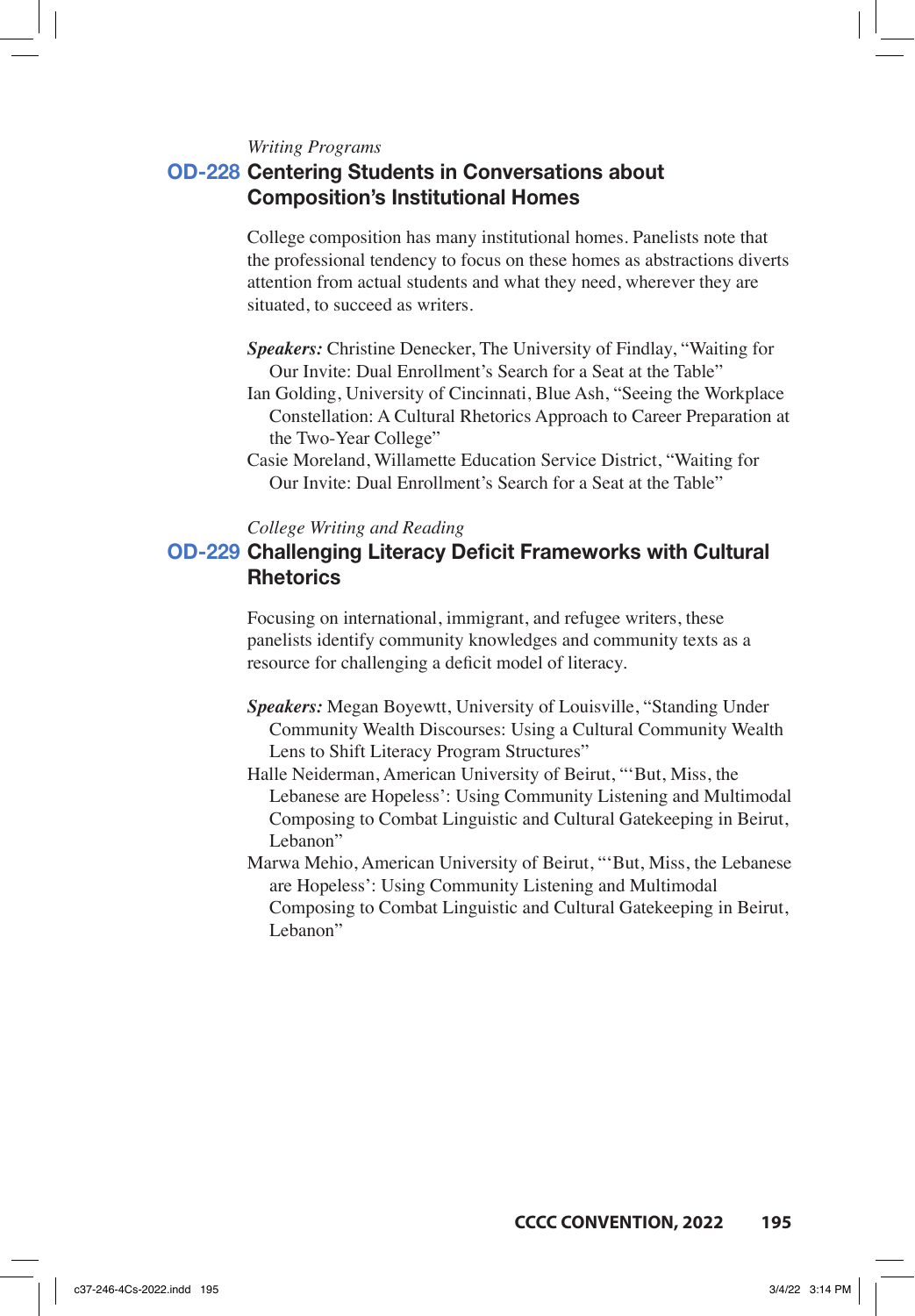### *Approaches to Teaching and Learning*

## **OD-230 Challenging Texts, Challenging Practices: Using Visual and Aural Assignments to Disrupt Hegemonic Practices**

What value do visual and aural assignments hold for students and instructors looking to understand, confront, and disrupt hegemonic literacy practices? This panel examines the value of critical visual vigilance, multimodal assignments, and immersive pedagogy in breaking down barriers and creating more inclusive classrooms.

- *Speakers:* Patricia Dunn, Stony Brook University, "Student-Drawn, Juxtaposed Visual Representations to Promote Access, Engagement, and Inclusion"
- Kristie Fleckenstein, Florida State University, "Si(gh)ting Peril: Visual Technologies, White Privilege, and the Composition Classroom"

Nathan Wagner, University of North Georgia, "Writing How They Know: The Student Benefits of Risk-Taking and Immersive Pedagogy"

*Creative Writing and Publishing*

## **OD-231 Community and Identity in Creative Writing**

On this panel, new approaches to composition instruction (incorporating genres typically taught in creative writing workshops) complement an argument for pairing creative writing instruction with a tool (rhetorical grammar) borrowed from composition pedagogy, all in service of building community and identity.

- *Speakers:* Reema Albilehi, King Saud bin Abdulaziz University for Health Sciences, "Moving beyond Segregation: Saudi First-Year College Students' EFL Poetry Writing on Women Empowerment and Gender Equality"
- Mohammed Alzahrani, King Saud bin Abdulaziz University for Health Sciences, "Moving Beyond Segregation: Saudi First-Year College Students' EFL Poetry Writing on Women Empowerment and Gender Equality"
- Joseph Salvatore, The New School, "Tools, Not Rules: Rhetorical Grammar as Meaning-making Tool in the Creative Writing Classroom"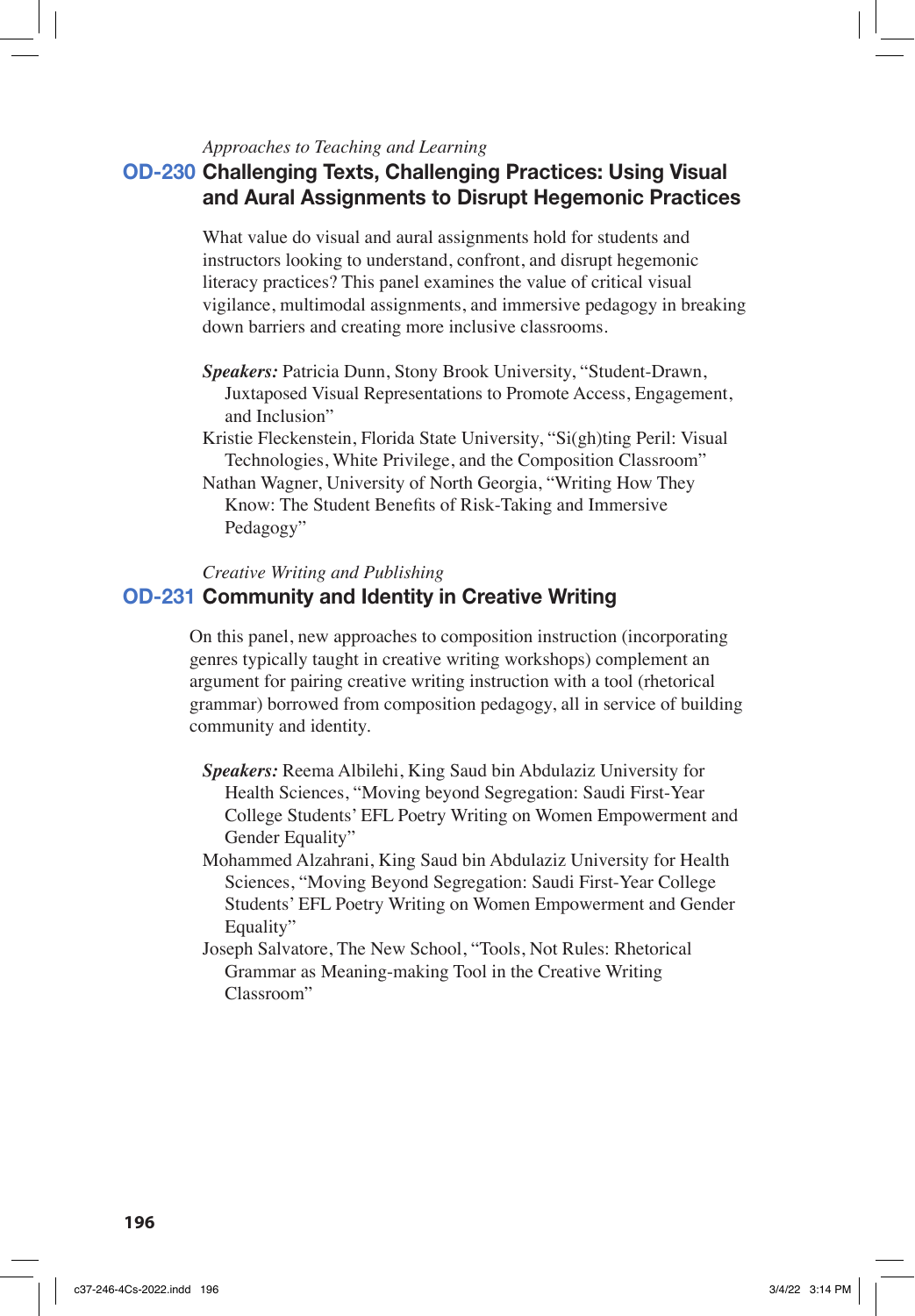### *Antiracism and Social Justice*

### **OD-232 Community Engagement and Engaging in Community**

The presentations in this panel describe assignments and approaches for involving students in their communities with social justice awareness and aims.

- *Speakers:* Anthony Fulton, Prince George's Community College, "'Let's Just Go There Right Now': Mister Rogers and the Messy Neighborhood of Writing Thresholds"
- Lauren Fusilier, University of Louisville, "Mapping Restorative Justice: Commemorating Non-Dominant Communities through Multimodal Composing"
- Maria Maier, University of Texas at El Paso, "Positioning Students as Allies for Social Change through Community Engagement Projects" Jonathan Nehls, University of Texas at El Paso, "Positioning Students as

Allies for Social Change through Community Engagement Projects"

*Community, Civic, and Public Contexts of Writing*

### **OD-233 Composing in a Time of Trauma, Death, and Pandemic**

This session explores new approaches to writing instruction through an examination of trauma-informed teaching at a community college, an ethical curriculum that engages with the topic of death, and a study examining teacher artifacts crafted and circulated during the first ten weeks of the COVID-19 health crisis.

- *Speakers:* Melissa Ames, Eastern Illinois University, "Emotion as a Pedagogical Resource in Writing Classroom: Learning from Instructional Practices during the COVID-19 Health Crisis"
- Jimmy Butts, Louisiana State University, "WAD Curriculum: Teaching Students to Write the Unwritable"
- Lindsay Simpson, Des Moines Area Community College, "Trauma-Informed Teaching: Practicing Compassion and Social Justice in the Community College Writing Classroom"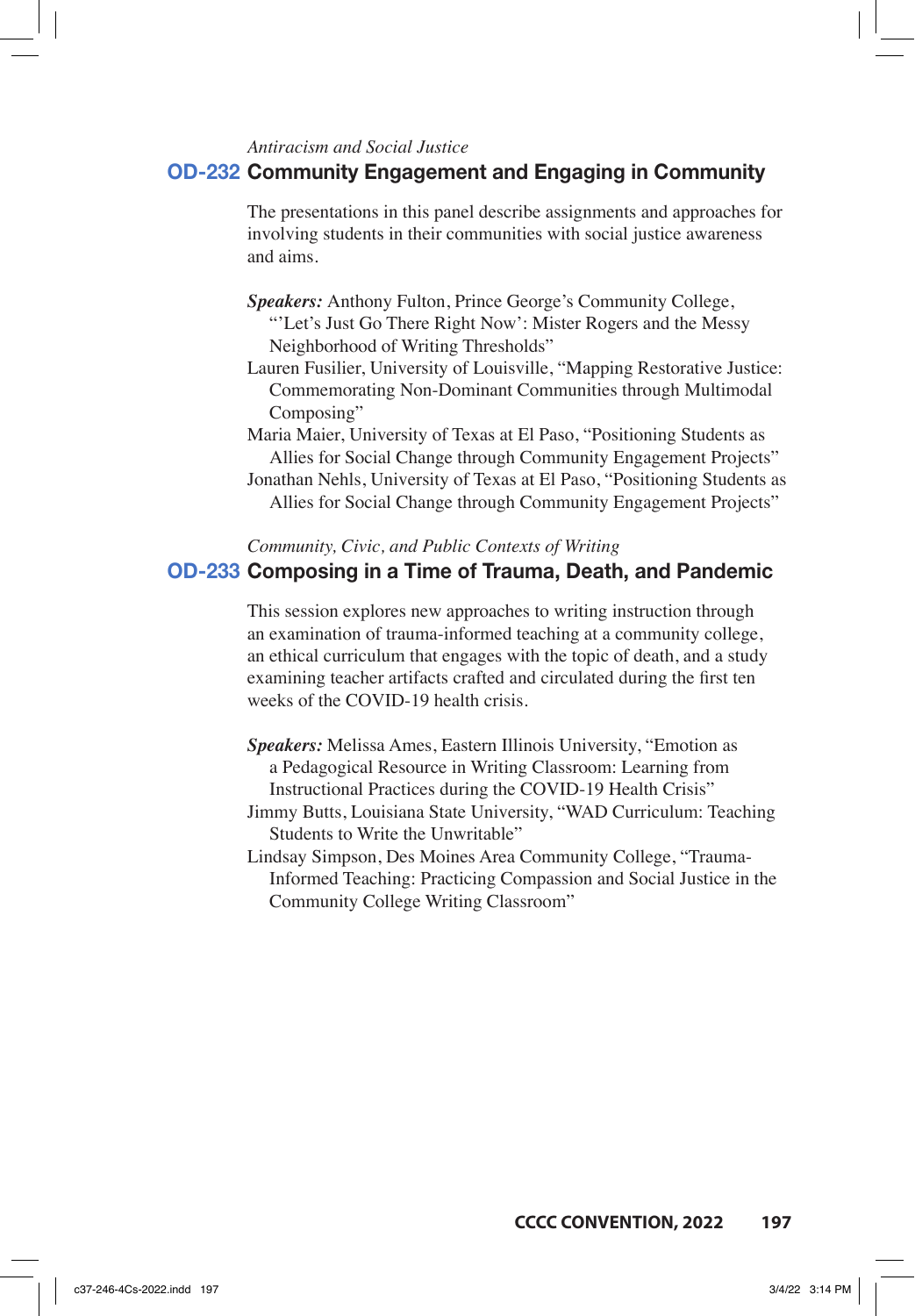### *Antiracism and Social Justice*

### **OD-234 Composition, Literacy Narratives, and Carcerality**

This panel examines writing as a space for examining border crossing strategies, prison abolitionist epistemologies, and pedagogical failures and possibilities of teaching the literacy narrative to BIPOC students.

- *Speakers:* Timothy Barnett, Northeastern Illinois University, "Currently and Formerly Incarcerated Writers Negotiating for Change"
- Maggie Shelledy, University of Texas Rio Grande Valley, "Decarcerating Composition"
- Soha Youssef, Thomas Jefferson University, ""Does It Have to Be a Sad Story?" Why the Literacy Narrative Is Failing BIPOC Students and How to Learn from That Failure"

#### *Language, Literacy, and Culture*

## **OD-235 Considering the Product of Multiplied Literacies**

Panelists investigate the implications of our field's embrace of multiliteracies, asking critical questions about hierarchy, privilege, and the domain—both conceptual and material—of composing.

*Speaker:* Kristine Blair, Duquesne University, "Diversifying Digital Writing Research: Triangulating the Multimodal, the Multivocal, and the Multilingual"

### *Writing Programs*

### **OD-236 Contending with Assessment**

Starting from different premises, the presenters on this panel offer arguments for altering how writing teachers approach the assessment of student writing: it is abusive and must be made more compassionate; it is opaque and must be made more legible; it is vague and must be made more precise.

- *Speakers:* Megan Kane, Temple University, "Leveraging Computational Tools to Support First-Year Writing Assessment Practices"
- James Miller, University of Wisconsin-Whitewater, "Instrumentalizing Inclusion, Standardizing Diversity: The Power of Metrics in First-Year Composition"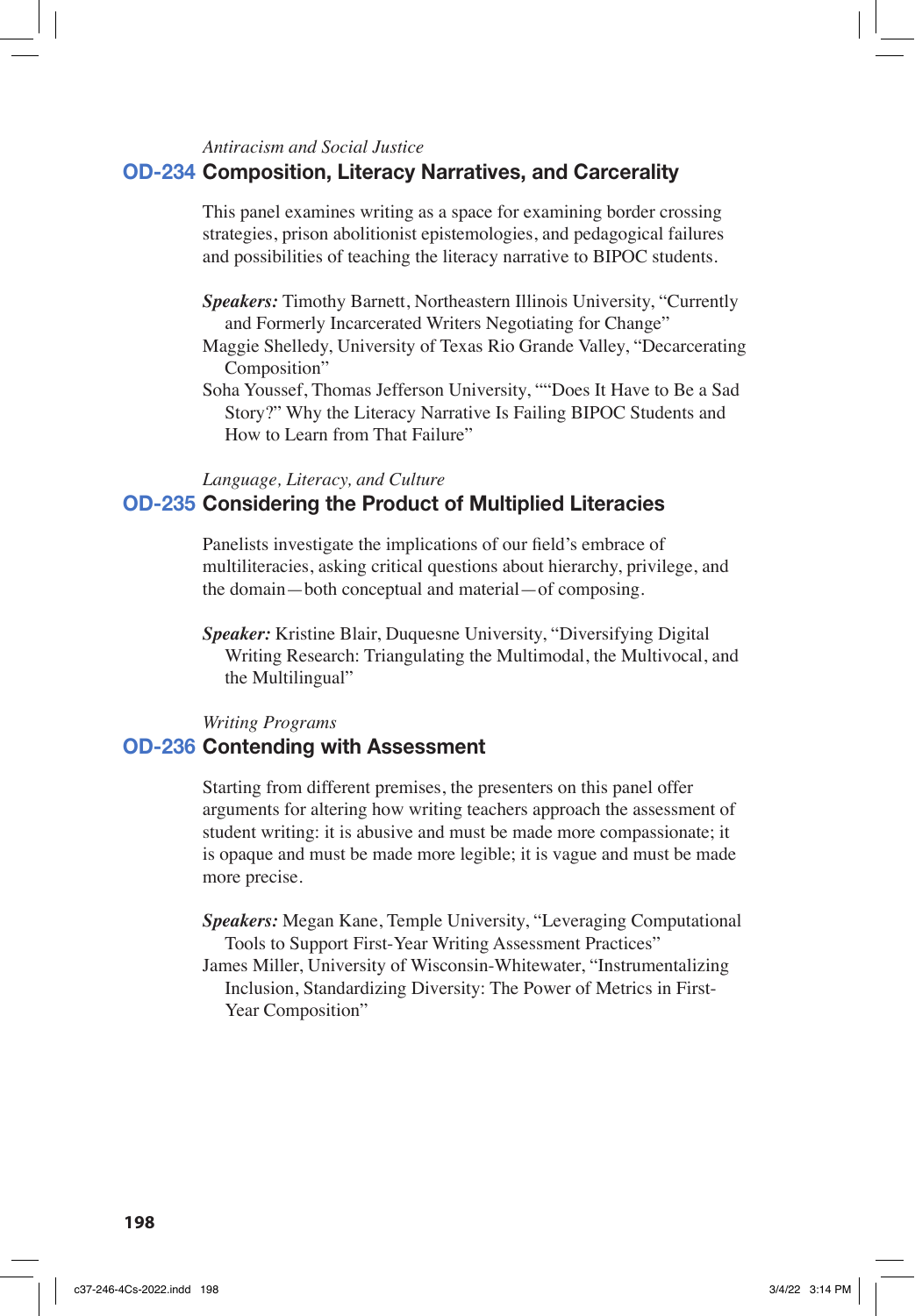### *Language, Literacy, and Culture*

## **OD-237 Crossing Institutional and (Inter)National Borders and Boundaries: Literacies for Languaging and Writing**

This panel engages topics of writing centers, literacy practice, regional and international language practice.

- *Speakers:* Brooke Boling, University of Cincinnati, "Appalachian Contrariness: Literacy and Equity for Rural Students in Higher Education"
- Steve Fraiberg, Michigan State University, "Cultivating Translingual Dispositions: Tracing the Transliteracies of a First-Year Bolivian Student"
- Katherine Frankel, University of Cincinnati, "Appalachian Contrariness: Literacy and Equity for Rural Students in Higher Education"
- Caroline Jennings, Purdue University, "Methods and Metaphors of Ear Training in Language Learning: Facilitating Cherokee Voices in Peer Review"

### *Institutions: Labor Issues, Professional Lives, and Survival*

## **OD-238 Cultivating Connections in FYC and WAC Professional Development**

FYC and WAC WPAs discuss ways of connecting faculty through network leadership, collaborative curriculum development, and rhetorical engagement amongst instructors.

- *Speakers:* Bhushan Aryal, Delaware State University, "Writing Program Administration at HBCUs: Negotiating Mainstream Textbooks, Traditionally Trained Instructors, and Antiracist Composition Programs"
- Bethany Mannon, Appalachian State University, "Assessing Online Writing Instruction to Move from Crisis to Sustainability"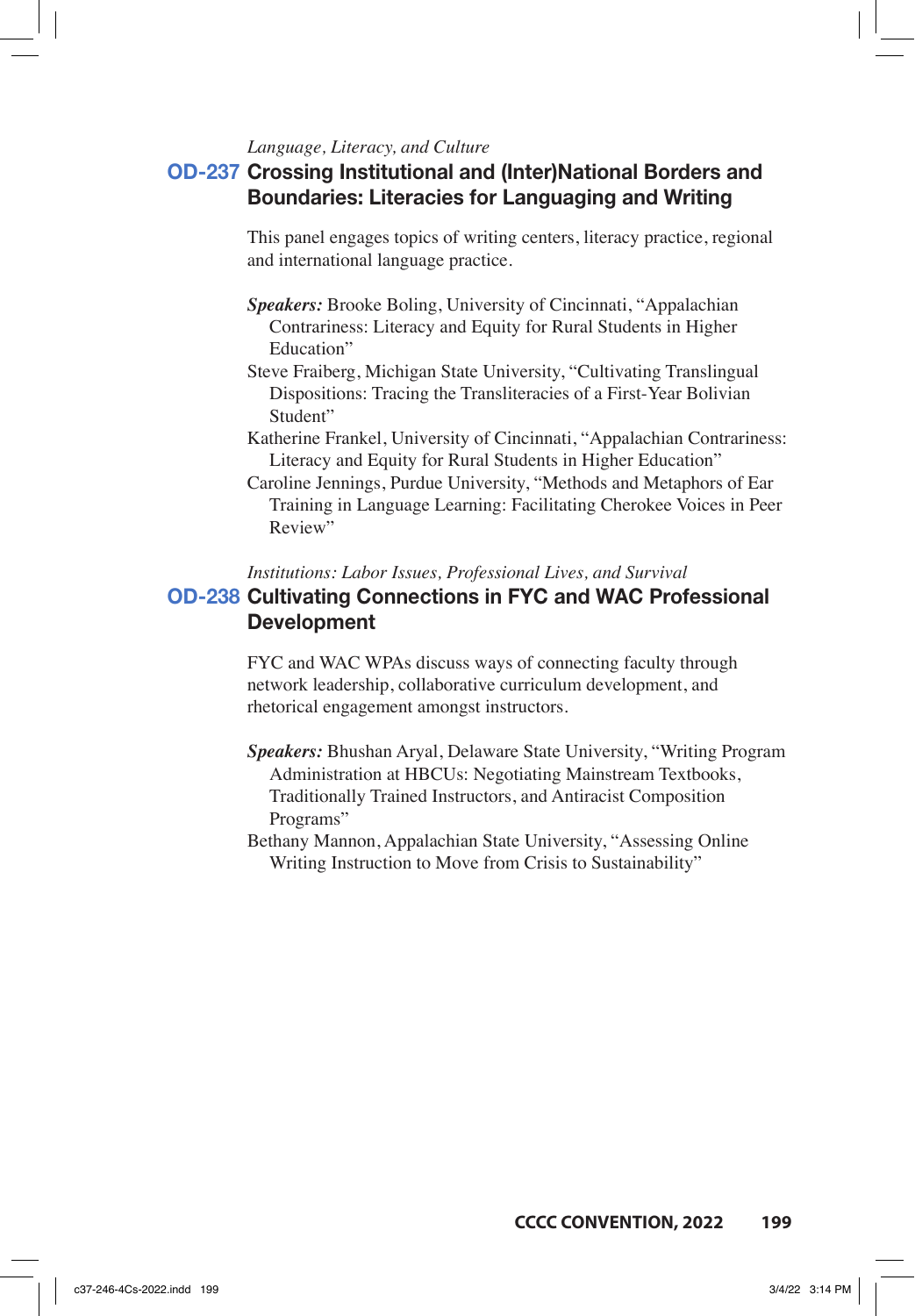#### *Inclusion and Access*

## **OD-239 Designing Peer Review, Reflective Writing, and ePortfolios for Inclusion and Metacognition**

While the metacognitive value of peer review, reflective writing, and ePortfolios is well-established, presenters in this session update and extend our understanding of their possibilities, both by documenting and analyzing the outcomes of specific activities and recognizing the possibilities for these practices as conscious acts of inclusion.

- *Speakers:* Dominique Bourg Hacker, University of Wisconsin-Madison, "Feedback Filtering: Empowering Student Writers for the Uncertainty of Workplace Feedback"
- Melanie Hoftyzer, University of Wisconsin-Madison, "Feedback Filtering: Empowering Student Writers for the Uncertainty of Workplace Feedback"
- Daniel Kenzie, North Dakota State University, "Reflective Writing in a Pharmacy Co-Curriculum"
- Sofia Tarabrina, University of New Mexico, "Peer Review Modes in a Technical Writing Class: Which One to Choose to Achieve Inclusivity?"
- Scott Wible, University of Maryland, College Park, "Composing a Vision for One's Life Work: Framing ePortfolio Assignments in the Gen Ed Professional Writing Course"

## *Information Literacy and Technology* **OD-240 Digital Pedagogies in Professional Writing Classes**

Presenters in this panel make the case for functional digital literacies in PW courses and demonstrate how creating assignments around editing in online publication spaces like Wikipedia can provide 21st-century students with important publishing skills.

- *Speakers:* Jacob Craig, College of Charleston, "Badging the Functional Digital Literacies of Writing Majors"
- Sara West, San José State University, "Toward Skills-Based Editing: Using Wikipedia for Copyediting Practice"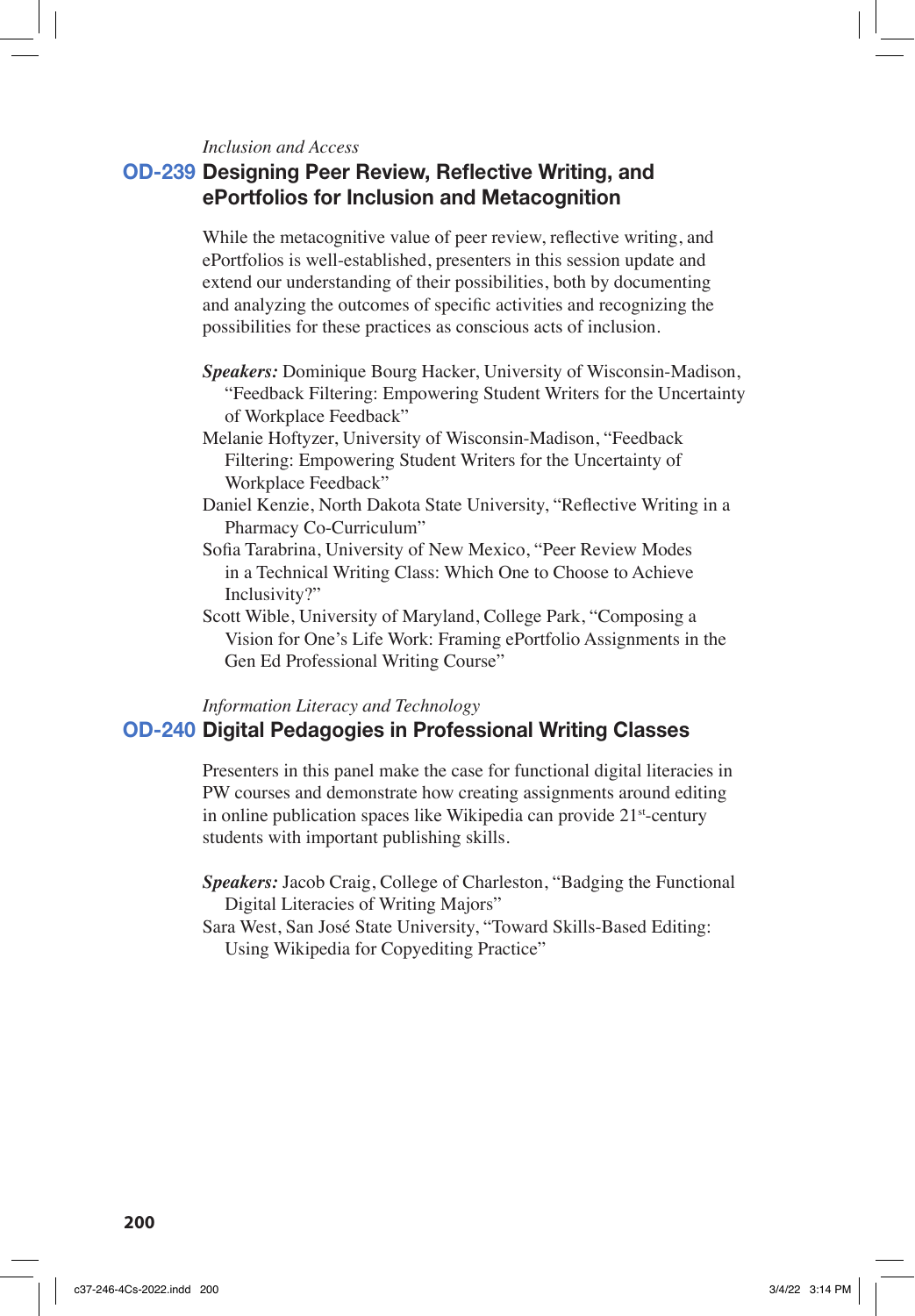## *Information Literacy and Technology* **OD-241 Digital Pedagogy in Uncertain Times**

Panelists consider targeted approaches to digital pedagogy in a time of complicated pandemics and politics.

- *Speakers:* Ian Barnard, Chapman University, "The Promises and Perils of Pandemic Pedagogy and the (Further) Erosion of Student-Centered Teaching and Learning"
- Anthony Box, University of Houston, "Meme Potential: Using Internet Memes to Talk About Sentences, Structure, and Relationships in the Writing Classroom"
- Tara Moore, Elizabethtown College, "Flipping Composition Instruction to Increase Flexibility and Delight: Pandemic Teaching Discoveries"

### *College Writing and Reading*

## **OD-242 Developing a Multicultural Reader for First-Year Writing Courses: A Backward Design Approach**

This presentation features the redesign of a piloted multicultural reader which serves to cultivate intercultural competence in diverse domestic and international first-year writing students. Writing pedagogues are offered a practical model of material development that produces pedagogically aligned, culturally inclusive, experiential learningdirected, and growth-oriented reading materials.

*Speaker:* Phuong Tran, Purdue University

#### *Writing Programs*

### **OD-243 Empathy and Rhetorical Action in Composition**

This panel centers culturally responsive approaches for framing empathy as a tool for in class writing instruction and and writing center pedagogy.

*Speakers:* Lauren Esposito, Marywood University, "Empathy, Connection, and Composition: Teaching Writing with Applied Improvisation"

Sheri Henderson, King's University College at Western University, "Empathy in Action: Culturally Responsive Pedagogy at the Writing Centre"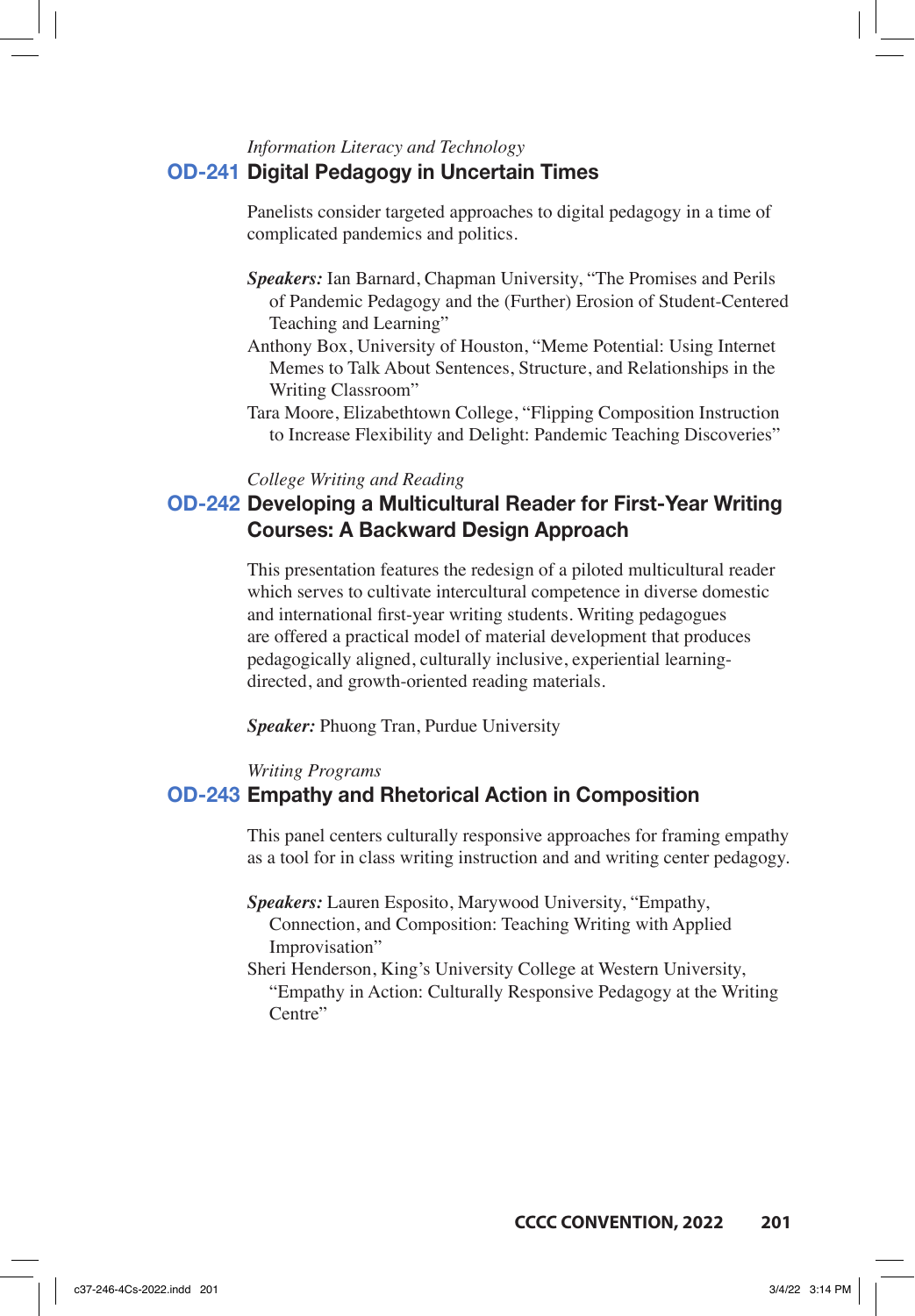### *College Writing and Reading*

### **OD-244 Engaging Culture in the Composition Classroom**

This panel describes assignments and curricula that engage food, fashion, and cross-cultural inquiries within and beyond the classroom, including conversations about students' positionalities and representations of race, gender, and class.

- *Speakers:* Nicklas Haglund, Champlain College, "Cross-Border Writing and Cultural Inquiry: Connecting Québec and Michigan College Classrooms through Collaborative Digital Composition Practices"
- Kim Lacey, Saginaw Valley State University, "Cultural Cuisine and Courageous Conversations"
- Sara Kelm, Auburn University at Montgomery, "You Are What You Eat: Teaching Positionality through Food Inquiry"
- Michael Lockett, Michigan State University, "Cross-Border Writing and Cultural Inquiry: Connecting Québec and Michigan College Classrooms through Collaborative Digital Composition Practices"
- Rachel McCabe, La Salle University, "Unpacking Clothing: Writing about Fashion's Rhetorical Relationship to Identity"

#### *Writing Programs*

## **OD-245 Engaging Multilingual Learners in Sophisticated Writing Pedagogy**

Panels describe ways to strengthen writing pedagogy to support multilingual learners and build on their abilities.

- *Speakers:* Timothy Buchanan, University of Nevada Las Vegas, "Committing to Diverse Student Needs in Writing Center Tutor Training: Working with Multilingual, Gen 1.5, Disabled, and Neurodiverse Writers"
- Brianne Taormina, Nevada State College, "Committing to Diverse Student Needs in Writing Center Tutor Training: Working with Multilingual, Gen 1.5, Disabled, and Neurodiverse Writers"
- Erin Zimmerman, University of Nevada Las Vegas, "Committing to Diverse Student Needs in Writing Center Tutor Training: Working with Multilingual, Gen 1.5, Disabled, and Neurodiverse Writers"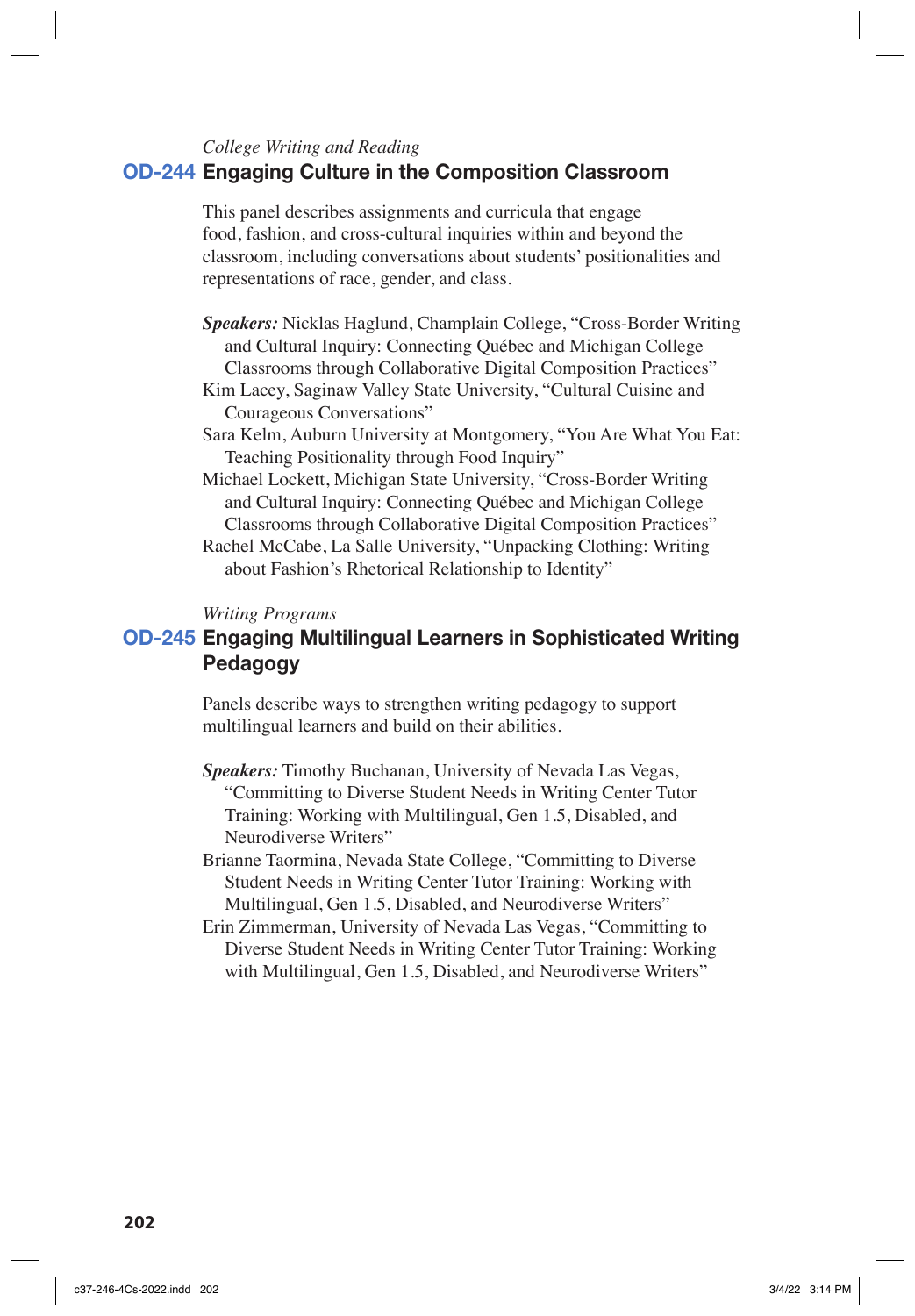*First-Year Writing*

### **OD-246 Engaging Pedagogies for First-Year Writing**

This panel provides the audience with information designed to help them structure their courses to best support students. Two presenters describe classroom approaches that can support critical thinking and invite trust and collaboration. The other presenters describe frameworks and pedagogies that can increase students' grammatical and rhetorical awareness as well as their awareness of the relationship between design and equity.

- *Speakers:* Jeannie Im, New York University, "Envisioning Design Justice in First-Year Writing"
- Michael Laudenbach, Carnegie Mellon University, "Corpus-Based Approaches to Genre and Critical Language Awareness"
- Nitya Pandey, Florida State University, "Balancing Diverse Voices, Perspectives, and Positionalities: Response As a Conversation Framework in FYC Classrooms
- Roz Roseboro, Northern Michigan University, "Building Critical Thinking Competence in First-Year Composition"

*College Writing and Reading*

## **OD-247 Revising Labor in Labor-Based Grading Contracts for Intersectional Assessment Agendas: Results from Two Courses**

Studying students enrolled two online composition courses, this presentation reports on the effects of a labor-based grading contract designed to better account for "neurodivergent conceptions of time, effort, and presence" by removing behavioral standards, including requirements for attendance and on-time submission. Results are reported by race and ability independently and in intersection.

*Speaker:* Mathew Gomes, Santa Clara University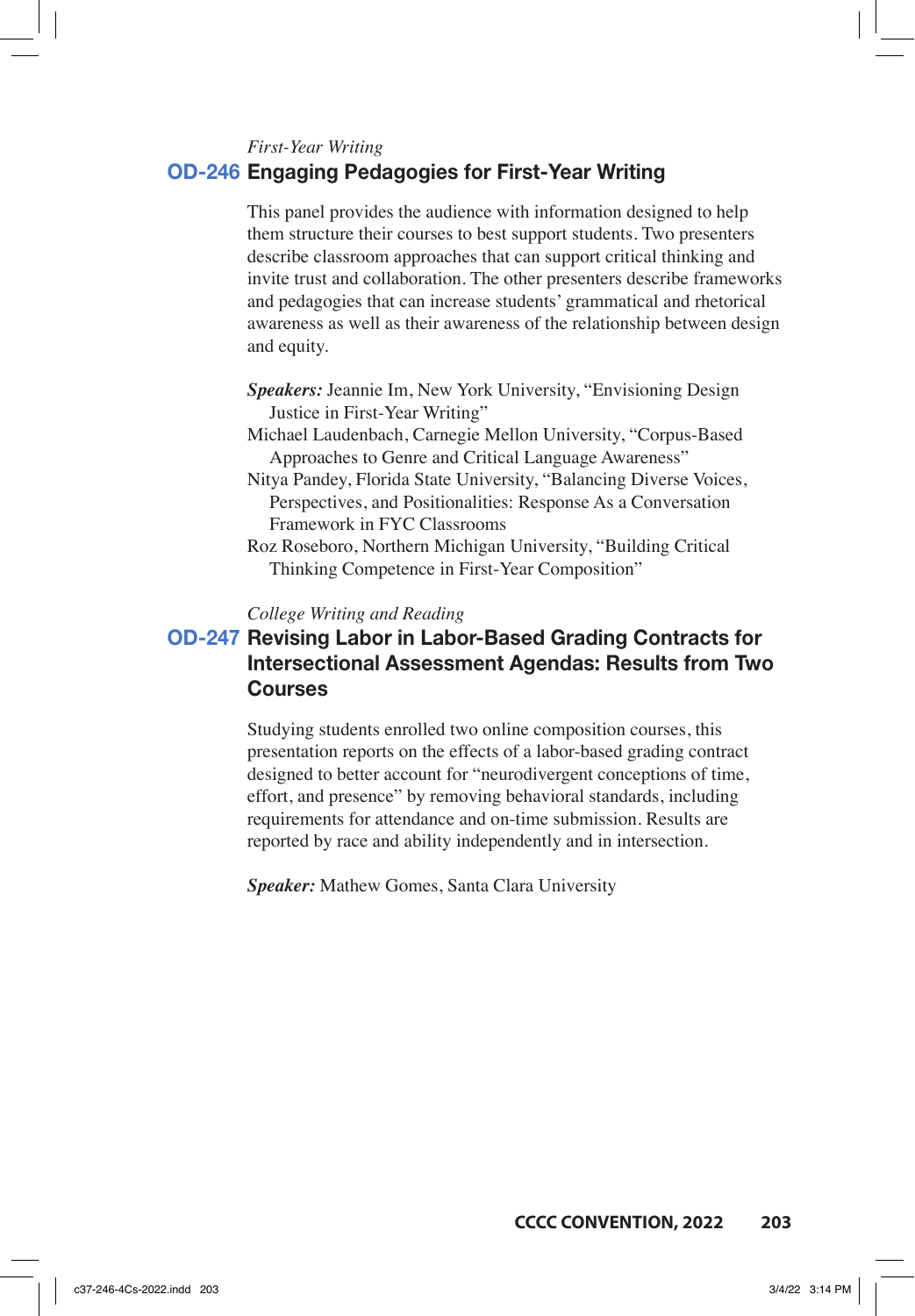## *Approaches to Teaching and Learning* **OD-248 Equitable Assessment**

A re-assessment of assessment through lenses including intersectionality, neurodivergence, and Indigenization.

- *Speakers:* Charissa Che, Queensborough Community College, "Mind the (Linguistic) Gap: Toward More Equitable 'ESL' Writing Placement in Community Colleges"
- Keith Harms, University of the Fraser Valley, "On the Use of Portfolio Assessment for Indigenization at a Small, Western Canadian University"
- Ilknur Sancak- Marusa, West Chester University of Pennsylvania, "Directed Self-Placement: Transferring Power Away from the Factors of Privilege to Welcome New Spaces of Inclusion to Empower Student Agency"
- Rachel Stroup, University of Maryland, "Losing Our (Habits of) Mind: Interrogating Implications of Neurotypical Thinking in Cognitive Writing Research"

### *Approaches to Teaching and Learning*

## **OD-249 Everyday Practices: Interrogating Grading, Syllabi Design, and Assignment Construction**

This panel investigates the seemingly mundane and commonplace aspects of our teaching, interrogating the assumptions that shape how we grade, design syllabi, and construct writing assignments.

- *Speakers:* Susanmarie Harrington, University of Vermont, "Assignment Design for Equity: The TILT Framework's Effect on Instructors and Students"
- Luke Thominet, Florida International University, "The Design of Grading: An Analysis of Writing Instructors' Process for Creating Grading Systems"
- Julie Watts, University of Wisconsin-Stout, "Analyzing Access: Power and the Dominant Discourses of the Course Syllabus"

#### *Writing Programs*

## **OD-250 Examining What Counts in Writing Programs: How Labor Practices and Contexts Impact Our Work**

Writing program administrators and department chairs are often challenged to maintain disciplinary values when our programs are increasingly framed by capitalist logics of accountability and labor. With careful attention to the contexts of work, presenter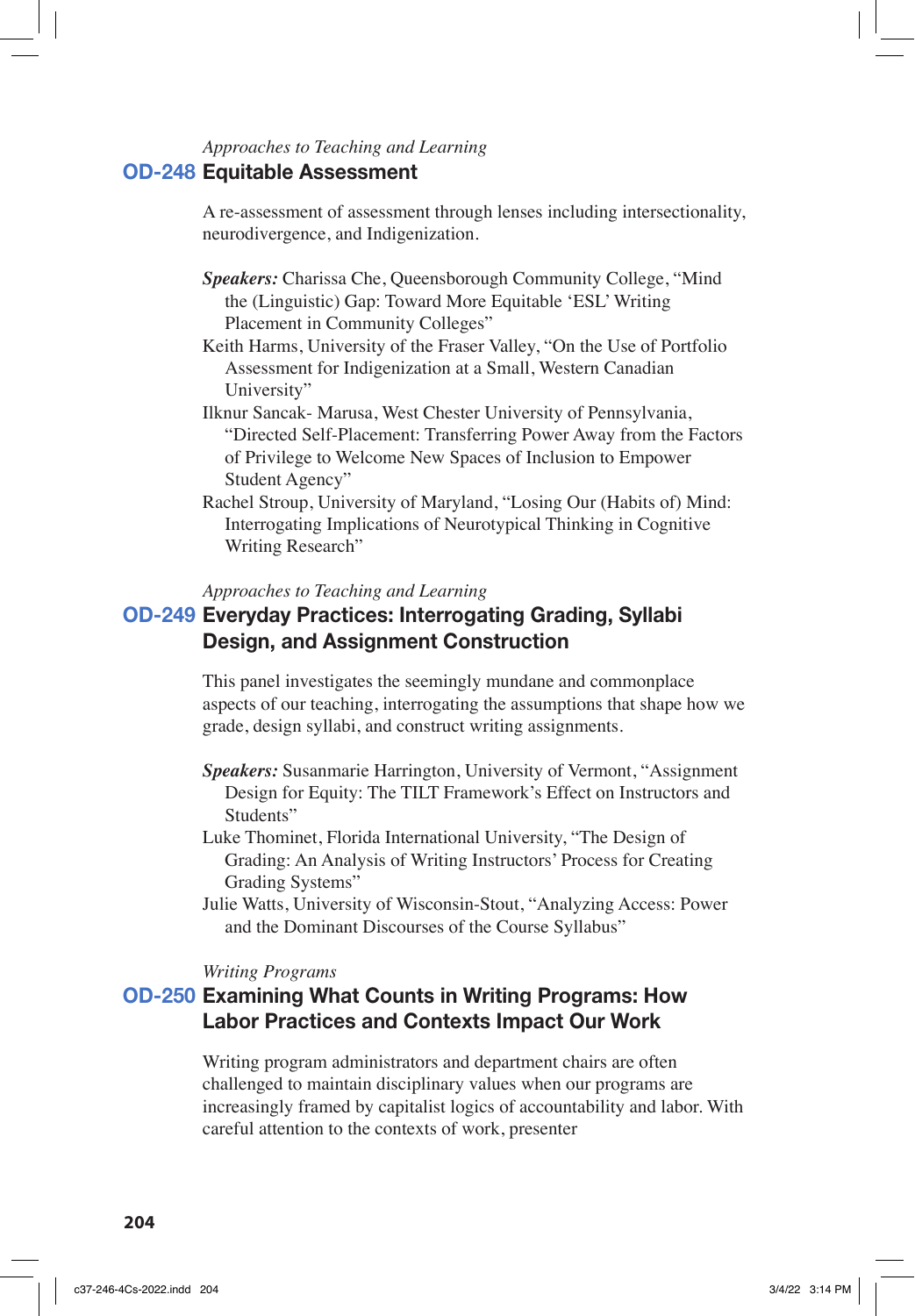- *Speakers:* Rory Lukins, University of Southern California, "Grading Contracts, Instructional Labor, and Institutional Change: Considering Instructor Experience of Grading Contracts in a Programmatic Setting"
- Suzie Null, Fort Lewis College, "Cruel and Usual: The Psychological Financial Impact of Student Evaluation of Teaching among Female Faculty and BIPOC Faculty"
- Leah Pate, University of Southern California, "Grading Contracts, Instructional Labor, and Institutional Change: Considering Instructor Experience of Grading Contracts in a Programmatic Setting"
- Pegeen Reichert Powell, Columbia College Chicago, "Doing What Counts: Administrative Work in an Audit Culture"
- Mary Lourdes Silva, Ithaca College, "Cruel and Usual: The Psychological Financial Impact of Student Evaluation of Teaching among Female Faculty and BIPOC Faculty"

#### *Professional and Technical Writing*

## **OD-251 Expanding Our View: Reconsidering Citation, Program Identity, Composing Processes**

Answering this year's call of "Why are we here?," this panel responds by investigating 'Where have we come from?' in three distinct ways: by examining citation practices in major field journals, the way MA programs redefine themselves and the discipline through their websites, and a disciplinary return to empirical studies.

*Speakers:* Will Chesher, Miami University of Ohio

#### *Writing Programs*

### **OD-252 Exploring Instructor Agency and Autonomy**

In this panel, presenters examine the different ways that instructors often have to navigate their professional identities and roles as part of the complex social and political worlds of college writing programs.

- *Speakers:* Kimberly Bain, Florida Atlantic University, "The Power of No and the Navigation the Inevitable Flexibilities of the Adjunct Writing Instructor"
- Jonathan Udelson, Shenandoah University, "Middle Men, Netherworlds, and Something Like People: Constructing Teacherly Identities as Disciplinary and Professional Outsiders"
- Christina Usler, University of Northern Colorado, "What Do We Talk About When We Talk About Composition Instructors?"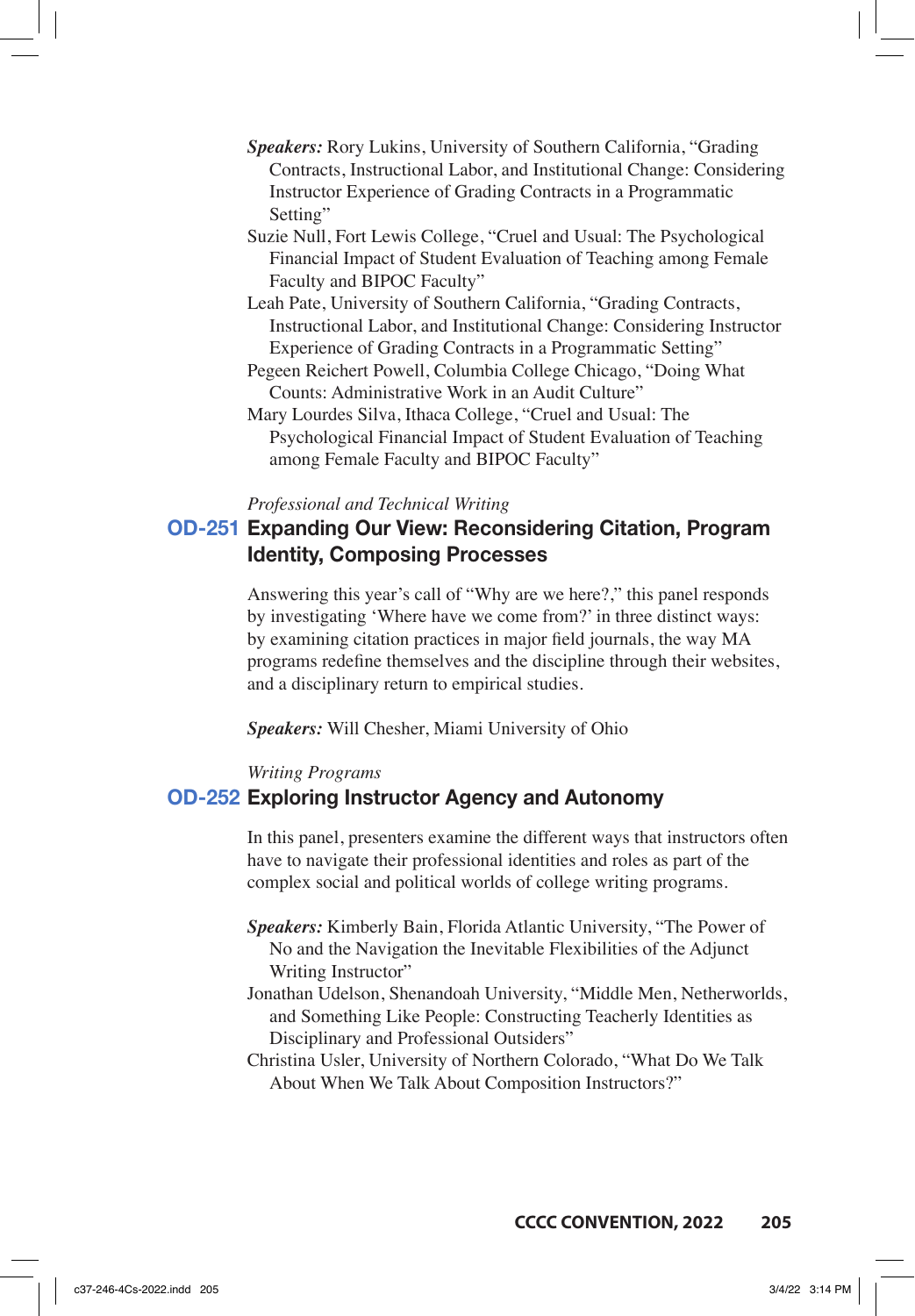#### *First-Year Writing*

## **OD-253 Feminist Approaches to First-Year Writing, Medical Rhetorics, Research Methods, and Ontology**

This panel complicates and enriches feminist theories of composing, historiography, research efficacy, and subjectivity through examinations of classroom management strategies for resisting harassment, refugee medical encounters, identity and inclusion in composing practices, and historical recovery methods.

*Speakers:* Nicolette Bragg, University of Delaware, "Writing against Solitude: Feminist Theories of Subjectivity and First-Year Writing?" Renee Drouin, Norwich University, "'You Had Not Expected This': Introducing and Normalizing Anti-Harassment Strategies in the Research Methods Classroom"

#### *Language, Literacy, and Culture*

## **OD-254 Global Voices in the Composition Classroom: Language, Culture, and Change**

This session provides three approaches to engaging with international students and global voices in the composition classroom, providing insights into the role of English language instruction in Algeria, presenting on research into international students' perceptions of peer review in Spain, and examining how students in rural Pennsylvania respond to international voices in the composition classroom.

*Speakers:* Jeff Dories, Florida Institute of Technology, "Introducing Non-Western Voices into the Composition Classroom"

Fatiha Gussabi, Bechar University, "The Impact of Social Justice Protests on the Acquisition of Foreign Languages: English and French Competition in Algeria"

### *Professional and Technical Writing* **OD-255 Health Discourse as Common Ground for Composing**

Panelists position health discourse as an intersection at which writing students can encounter and explore numeracy, literacy, and consciousness.

*Speakers:* Alexis Piper, University of Wisconsin-Whitewater, "Thrive, Listen, and Write in Nature: Three Innovative Approaches and Three Writing Assignments to Increase Access and Equity, Even in the Hierarchy of Higher Ed"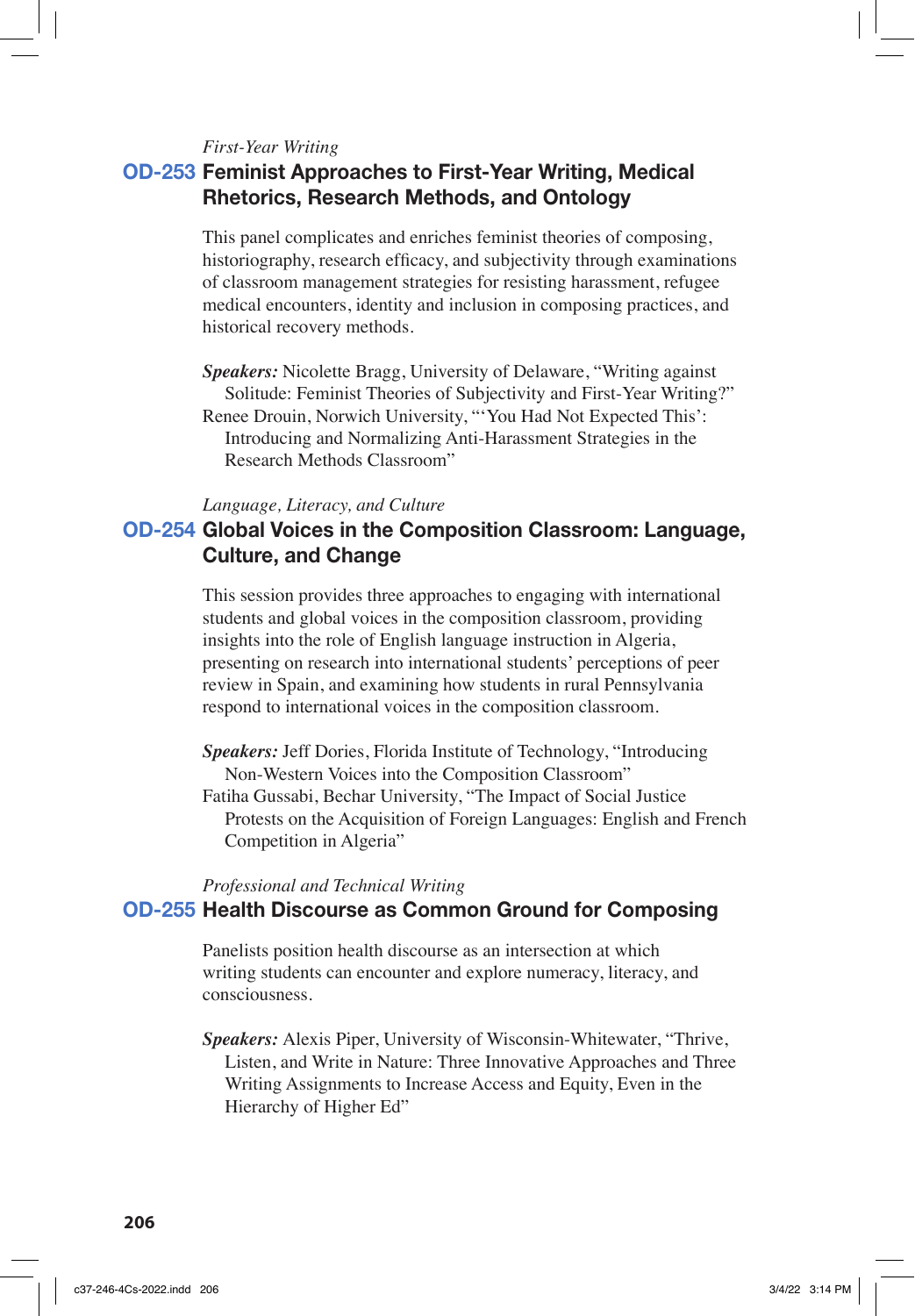- Amanda Pratt, UW-Madison, "Psychedelic Experience-Driven Shifts in Consciousness around Health Ideologies and Literacies: Applications for Teaching Critical Information-Seeking Practices"
- Amber Simpson, Auburn University, "Mētis, Rhetorical Genre Studies, and Feminist Rhetorical Practices: An Approach to First-Year Composition"
- Emi Stuemke, University of Wisconsin-Stout, "On the Boundaries of Literacy and Numeracy: Fighting for Students' Right of Entry to Medical Discourse"

### *First-Year Writing*

### **OD-256 Helping Students Thrive in First Year Writing**

This panel describes pedagogical approaches for increasing access and equality for non-traditional and minoritized students.

*Speaker:* Suresh Lohani, The University of Texas at El Paso, "Smartphones as Agencies to Foster Equity and Linguistic Justice in First-Year Composition: A Research Analysis of South Asian Students at a US University"

#### *Information Literacy and Technology*

## **OD-257 How Technologies Make Meaning across Modes of Composing**

Panelists demonstrate that whether viewed as accessories, channels, containers, or vehicles, the technologies that bear on contemporary composing deserve our scrutiny for their potential to make (and constrain) meaning in ways that can escape authorial in

- *Speakers:* Mashaela Farris, Weber State University, "Demenstruators, Menstrual Products, and Métis: An Embodied Rhetoric of Wearable Technologies"
- Sohui Lee, CSU Channel Islands, "Asynchronous Tutoring Using VoiceThread Feedback: Exploring the Equity of Integrating Multimodal Communication in Asynchronous Tutoring"
- Abigail Michelini, CSU Channel Islands. "Asynchronous Tutoring Using VoiceThread Feedback: Exploring the Equity of Integrating Multimodal Communication in Asynchronous Tutoring"
- Mary Newbegin, Lehigh University, "Digital Literacies to Support the Writing Process: Pedagogical Significance of e-Portfolios"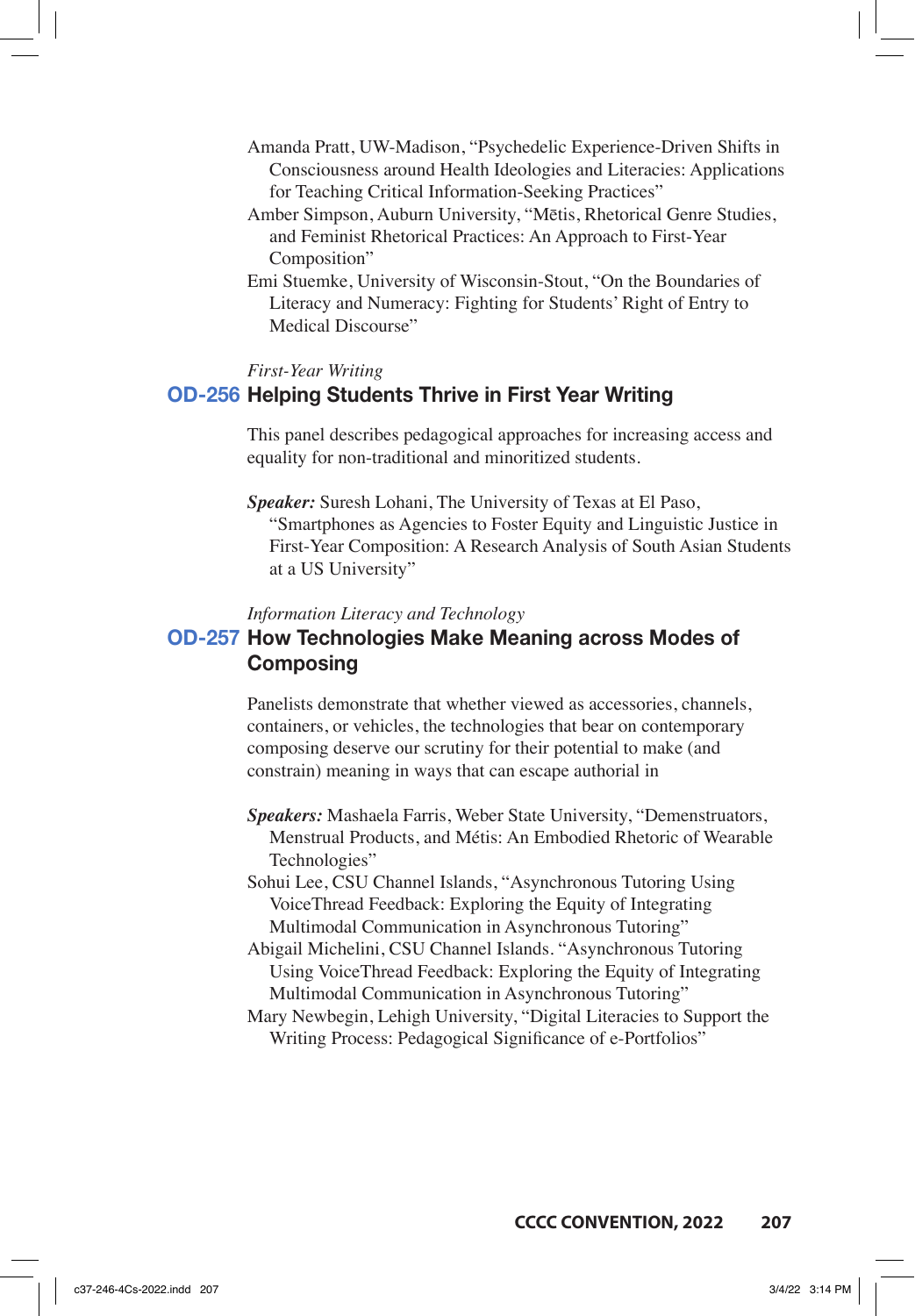### *Antiracism and Social Justice*

## **OD-258 How/Who Will We Manage? Intersections of Race, Class, and Labor Justice in Writing Programs and Writing Centers**

Despite a long history in writing studies that critiques our "managerial unconscious," writing programs/centers often struggle to frame management work outside of capitalist frameworks. Presenters in this panel push past critiques forward in order to demonstrate how issues particular to race and class have to be part of our larger conversations around labor and management in writing studies.

*Speaker:* James Daniel, University of Washington, "Management Fever: Racial Capitalism and Class Difference in the Writing Program"

### *First-Year Writing*

## **OD-259 Imagining, Enacting, and Enlarging Community in First-Year Writing**

The idea of community as related to literacy is examined critically by teacher-scholars who recognize the need to challenge institutional assumptions about the rich variety of linguistic experience twenty-first century students bring to the college writing classroom.

- *Speakers:* Lauren Coldiron, Old Dominion University, "Why We Should Be Teaching FYC Students Biomythography as a Genre: A Rethinking of the Traditional Literacy Narrative"
- Tracy Iftikar, "Towards Linguistic Justice: Imagined Communities in First-Year Composition Pedagogy"
- Jagadish Paudel, The University of Texas at El Paso, "Enacting Social Justice Through Assignments in a Multilingual First-Year Writing Class"

#### *Inclusion and Access*

## **OD-260 Inclusion and Belonging: Addressing Equity in Placement Practices, Syllabi, Curricula, and Language**

This panel describes multiple ways of addressing equity and student inclusion in writing classes—from requiring writing labs for all students and revising syllabus language to centering BIPOC students' experiences.

*Speakers:* Kelly Blewett, Indiana University East, "Learning from Black Students' Experiences in a Predominantly White Writing Classroom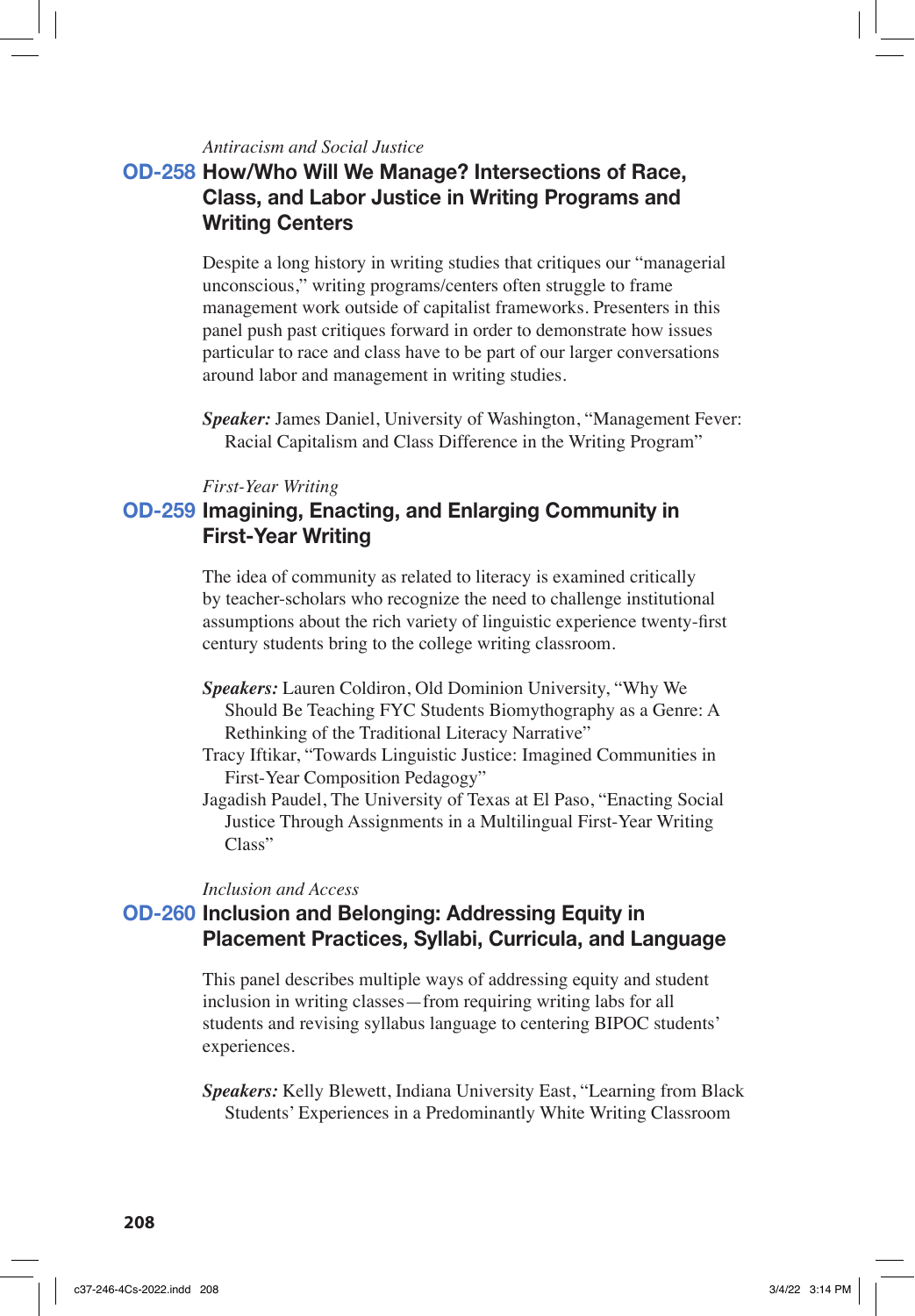- Karen Kaiser Lee, Saint Xavier University, "All First-Year Students Take the Writing Lab: Inclusionary Placement in the Wake of COVID-19"
- Robert Mellin, Saint Xavier University, "All First-Year Students Take the Writing Lab: Inclusionary Placement in the Wake of COVID-19"
- Cheryl Price-McKell, Arizona State University, "Scripting and Casting the Successful Student: Syllabi as Rhetorical Acts of Student Construction and Gatekeeping"
- Robin Snead, "When 'You're Accepted' Doesn't Seem Like a Welcome: Constellations of Writing, Race, and Belonging in a Bridge Program Composition Course at a NASNTI Institution"

#### *Inclusion and Access*

### **OD-261 Inclusion as Ongoing Practice**

This panel will critically explore discourses of inclusion, diversity, and antiracism as forms of labor and social capital. Emphasis is on studies of specific initiatives that engage broader disciplinary questions.

- *Speakers:* Michael Faris, Texas Tech University, "The Inaugural 'Summer Teachers of English Program': A Department's Attempt to Recruit Graduate Students of Color"
- Lily Howard-Hill, University of South Carolina, "Composition in a Minor(ity) Key: Diversity, Access, and Inclusion in Writing Studies Programs"
- Aisha Wilson-Carter, Hofstra University, "How Can Administrators, Faculty, and Students Who Research and Serve Traditionally Marginalized Student Populations Get Institutions to 'Say Less' and Ante Up?"

### *Inclusion and Access*

## **OD-262 Inclusion, Justice, and Ethics in Professional Development**

This panel focuses on professional development (largely but not exclusively for graduate students) in forms that directly engage issues of social justice and ethics: fostering inclusion in online graduate programs; construing job market preparation in social justice terms; and understanding the rhetorical work of Research Positionality Statements.

- *Speakers:* Rachael Jordan, California State University Channel Islands, "Inclusive Doctoral Education: Social Engagement in Online Doctoral Cohorts"
- Hannah Stevens, Utah State University, "Articulating the Rhetorical Situation of Positionality Statements: A Move toward More Critically Reflective Research Methods"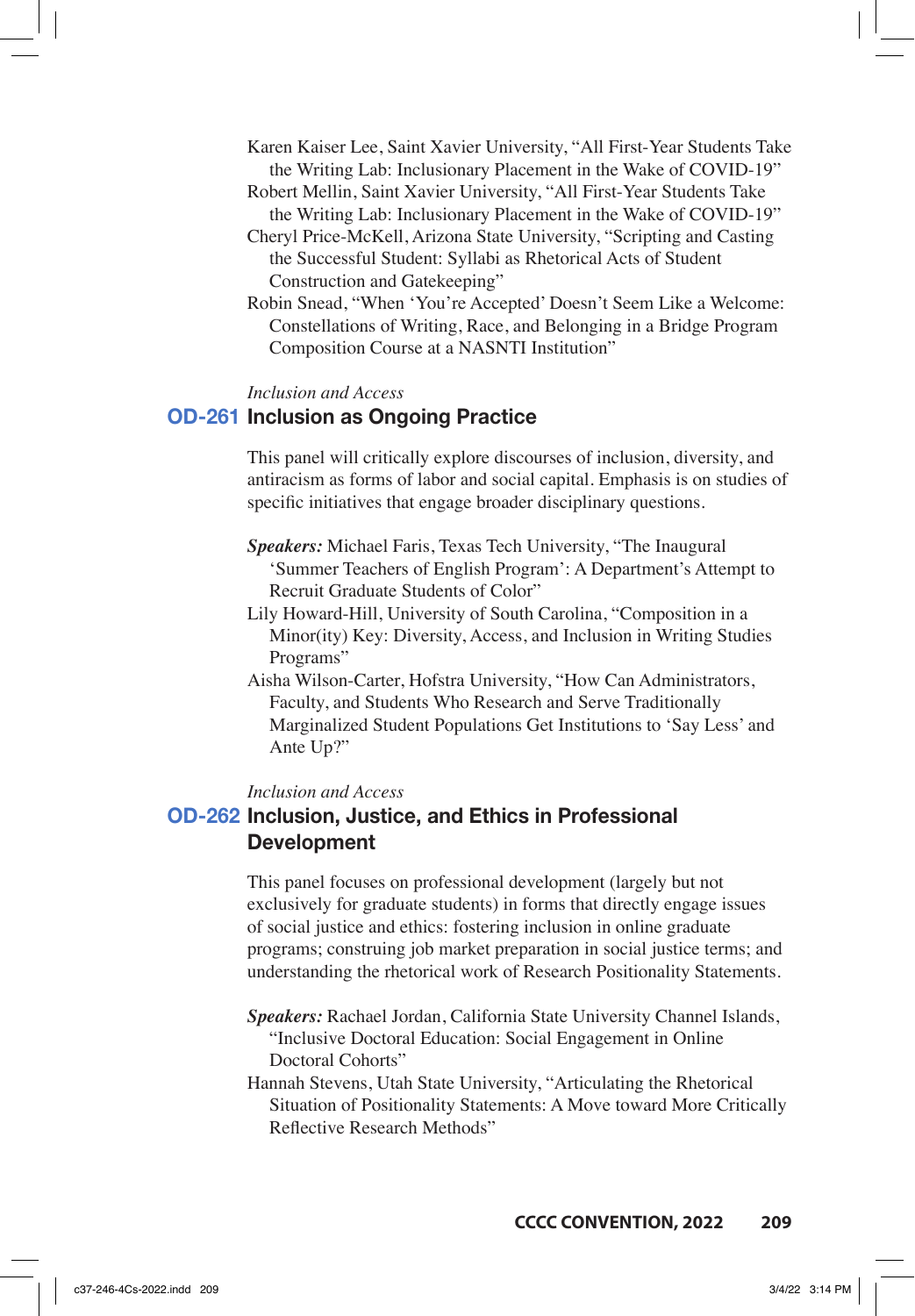#### *Inclusion and Access*

### **OD-263 Inclusive Research Methodologies & New Knowledges**

This panel offers perspectives on using accessible and inclusive research methods to uncover new forms of knowledge.

*Speaker:* Lea Colchado, University of Houston, "Autohistoria-teoría as Method and Genre for Chicanas' Traumatic Narratives: Chicana Epistemology within Writing and Composition Studies"

#### *Inclusion and Access*

### **OD-264 Inclusive, Embodied Classrooms**

This panel offers specific approaches to what are usually broadly labeled diversity issues—focusing on questions that engage fatphobia, whiteness, agency for Black and Latinx college writers, and queer theory.

- *Speakers:* Ray Rosas, Penn State University, "Black and Latinx College Writers Claim Writerly Agency: Questions of Access in Predominately White Institutions"
- Andrew Wright, Wayne State University, "Teaching the Queer World: Intersectional Student Identities and Inclusive Strategies"

### *Language, Literacy, and Culture*

## **OD-265 Indigenous Epistemologies and Classroom Composition**

The panel examines indigenous knowledge, critical ignorance, and testimonios as critical multiperspectivism and counter hegemonic pedagogical practice.

- *Speakers:* Raquel DeLeon, Texas Tech University, "Living Testimonios: How Latinx Graduate Students Persist and Enact Social Justice within Higher Education"
- Jacquelyne Kibler, University of Arizona, "On Faking a Burke-asm: Allyship as Critical Ignorance"
- Charise Pimentel, Texas State University, "Empowering Latinx Composition Students: Recognizing their Lenguage y Cultura en la Clase de Escritura (Language and Culture in the Writing Classroom)"
- Octavio Pimentel, Texas State University, "Empowering Latinx Composition Students: Recognizing their Lenguage y Cultura en la Clase de Escritura (Language and Culture in the Writing Classroom)"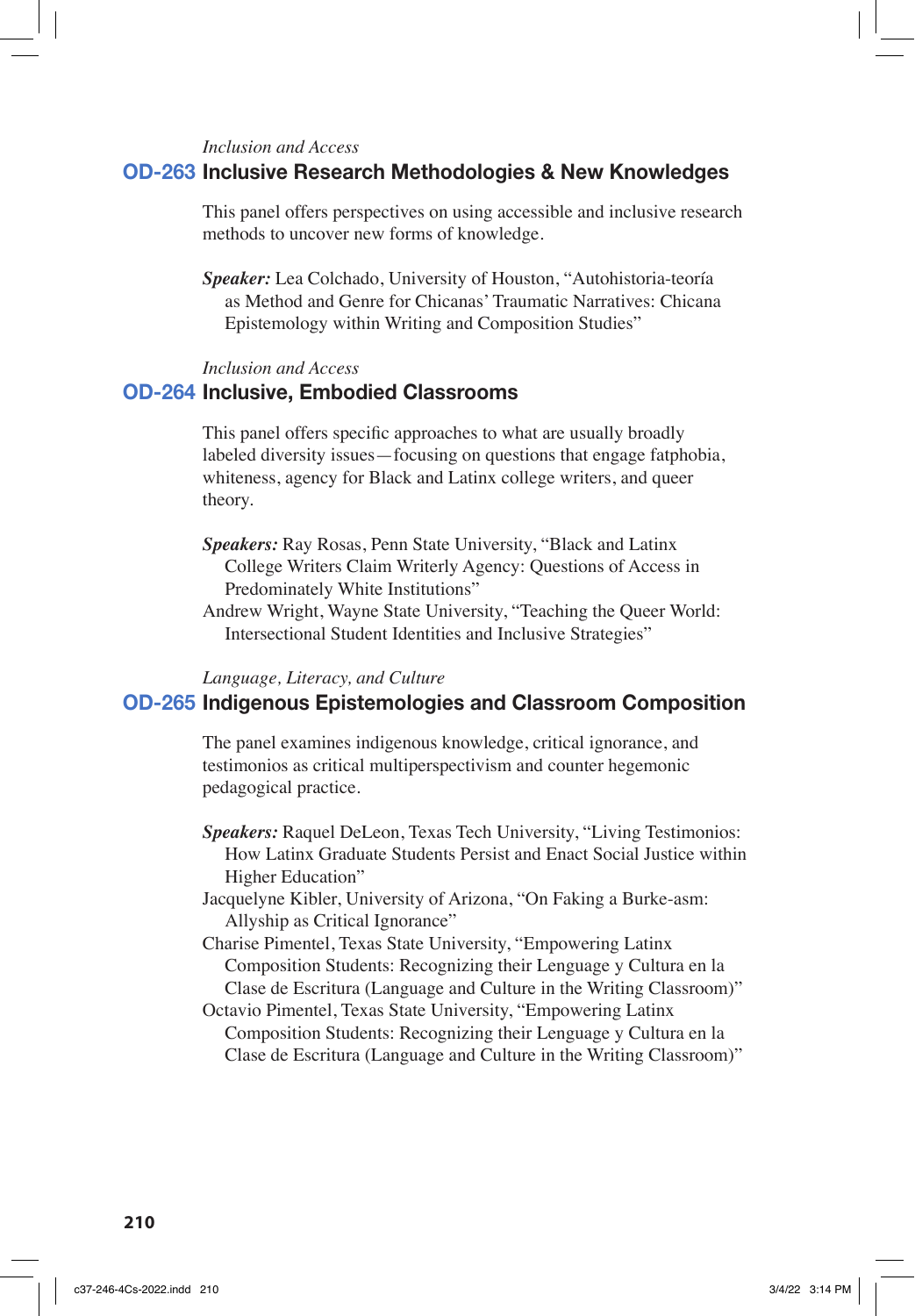## *Approaches to Teaching and Learning* **OD-266 Individual Learning Plans and Labor-Based Grading**

This panel describes approaches to inclusive, antiracist grading practices that give students authority over what and how they learn. Presenters will consider the relationship between labor-based grading, multimodality, and holistic academic advising approaches and will describe individual learning plans as an assessment practice.

- *Speakers:* Meaghan Fritz, Northwestern University, "Arbiters of Their Fates: Individual Learning Plans and the Equitable Assessment of Writing"
- Matthew Hitchcock, Northeastern University, "Writing the Whole Student: Tracing the Intersections between Holistic Academic Advising, Labor Based Grading, and the Writing Classroom"
- Vee Lawson, Michigan State University, "A Space to Create Together: Multimodal Pedagogy and Antiracist, Labor-based Assessment in the FYW Classroom"

#### *Professional and Technical Writing*

## **OD-267 Integrating Social Justice Pedagogies in Technical and Professional Writing Courses**

Presentations in this session invoke different metaphors for integrating antiracist/diverse-equitable/inclusive pedagogies (revitalizing, recentering) as ways of understanding the possibilities for socially justice interventions. Featuring examples from a range of courses and assignments, attendees will see ways to go beyond simply tacking on a diversity project.

- *Speakers:* Richard Branscomb, Carnegie Mellon University, "Paradox as a Resource: Vitalizing Antiracist Pedagogy for 'Professional' Writing"
- Shuwen Li, University of Michigan, "Beyond 'Standard' English: Implementing an Intercultural Communication Project to Promote Diversity, Equity, and Inclusion in a Technical Communication Course"
- Mindy Myers, Ferris State University, "Centering Technical and Professional Communication around Diversity, Equity, and Justice: A Case Study Approach"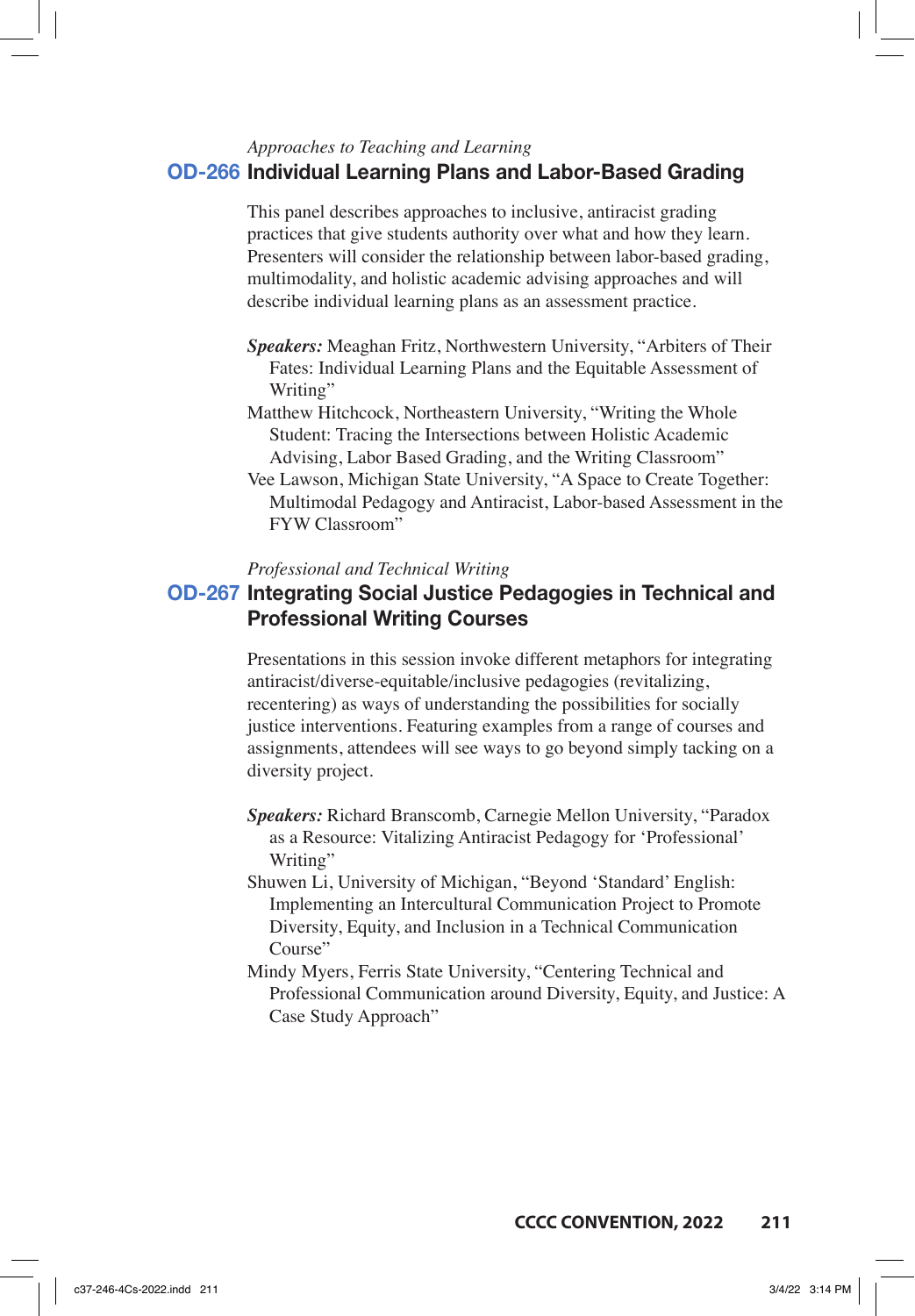## *Institutions: Labor Issues, Professional Lives, and Survival* **OD-268 Invitational Practices of the Profession**

Focusing on a diverse range of settings (including professional journals, job ads, and mission statements), this panel explores rhetorics of access as expressed in calls for participation in academic spaces.

- *Speakers:* Felicita Arzu Carmichael, Oakland University, "'Are You Authorized to Work in the United States?' How Academic Job Descriptions Attract and Repel International Scholar Job Seekers"
- N. Claire Jackson, College of the Holy Cross, "Articulating Our Commitments: Conceptions of Diversity, Inclusion, and Access in Mission Statements and Writing Program Websites"
- Zakery Muñoz, Syracuse University, "'The Manuscript Should Bear No Identification of the Author': Examining Submission Practices as Rhetorics of Invitation"
- Emily Pifer, Syracuse University, "'The Manuscript Should Bear No Identification of the Author': Examining Submission Practices as Rhetorics of Invitation"
- Josephine Walwema, University of Washington, Seattle, "'Are You Authorized to Work in the United States?' How Academic Job Descriptions Attract and Repel International Scholar Job Seekers"
- Heidi Williams, Tennessee State University, "'I Ain't Doin' No SpEd': An Analysis of the Titles of Disability Support Services at Historically Black Colleges and Universities"

## *Institutions: Labor Issues, Professional Lives, and Survival* **OD-269 Journaling to Make Sense of Teaching and Learning**

Panelists explore how journaling is of value to both students and teachers of writing. Journaling can support student membership in learning communities new to them, and teachers can benefit from using journals to reflect on their efforts to make learning communities inviting and inclusive.

- *Speakers:* Shawn Bowers, Queens University of Charlotte, "Close Reflection: Journaling as an Equity Practice to Keep Us Honest"
- Heidi Griffin, Queens University of Charlotte, "Close Reflection: Journaling as an Equity Practice to Keep Us Honest"
- Dan Metzger, Northeastern University, Journaling on the Transition to College: Interrupting Institutional Power and Fostering Student Agency in the First-Year Writing Classroom"
- Jeff Naftzinger, Sacred Heart University, "A Time Use Diary Assignment for FYC: Student Research as an Answer to 'Why am I here?'"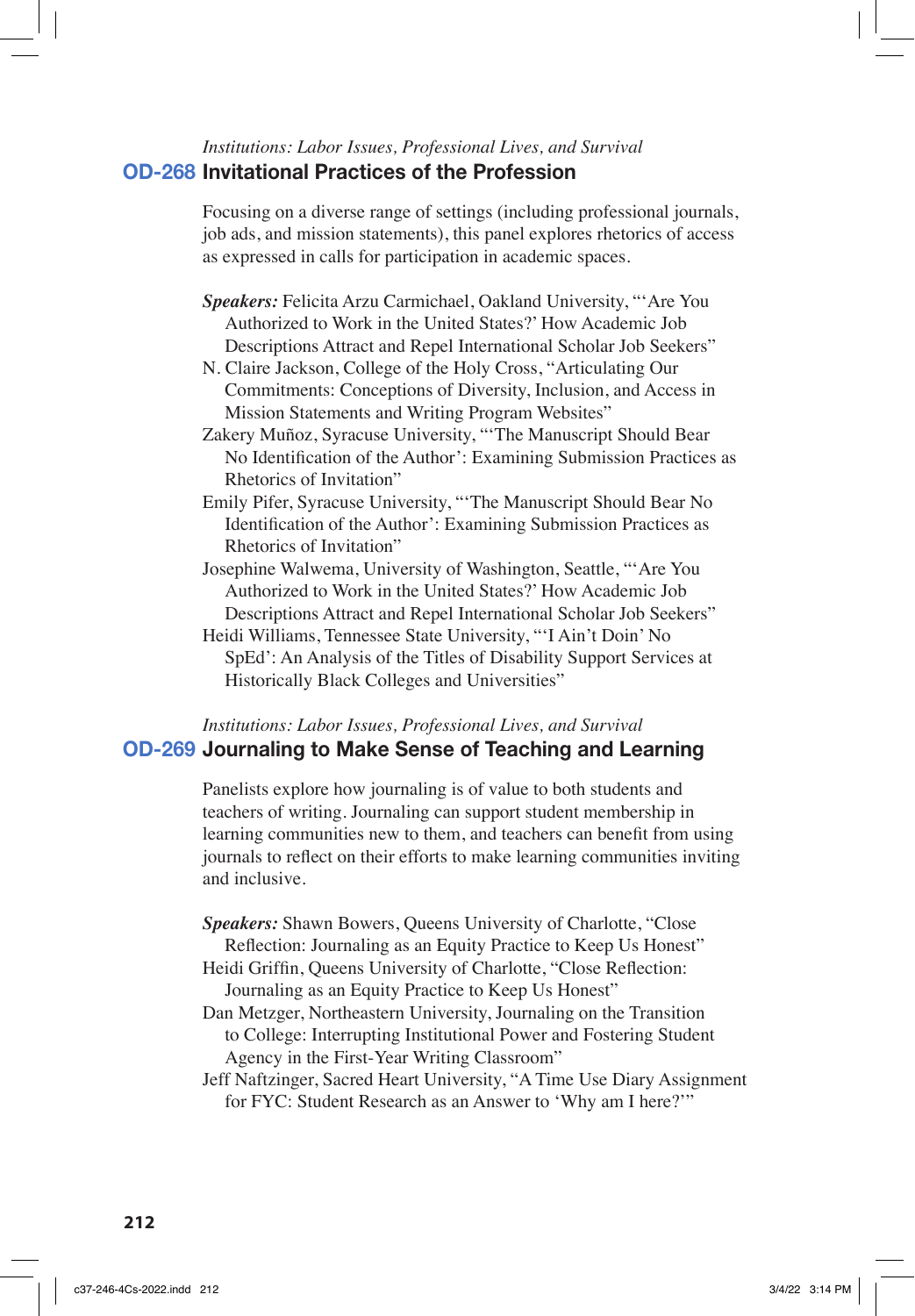## *Institutions: Labor Issues, Professional Lives, and Survival* **OD-270 Labor, Innovation, and Promise in Faculty Professional Development**

This panel investigates approaches to faculty professional development, revealing what happens when we assume an intentional approach to developing and revising teaching materials, when we recognize the intersection between faculty and student labor, and

*Speaker:* Brandie Bohney, Bowling Green State University, "Material World: Professional Development through Revision of Instructional Documents"

#### *Writing Program*

## **OD-271 Let's Talk about Change: Reflections on Writing Program Innovations**

Changes abound in writing programs, and these panelists discuss their efforts to revise course materials, integrate DEI frameworks, and reconceptualize reflective practice.

- *Speakers:* Trent Kays, Augusta University, "Attitudes and Directions on Diversity, Equity, and Inclusion in Writing Program Administration: Results from a Pilot Study"
- Erick Piller, Nicholls State University, "Writing Program Administration and the Adoption of Open (and Other Freely Available) Educational Resources: Agency, Labor, Consistency, and Cost"
- Margaret Willard-Traub, University of Michigan-Dearborn, "ReconceivingReflection"

### *Antiracism and Social Justice*

## **OD-272 Leveraging Critical Race Studies and Fostering Antiracist Writing Spaces**

This panel will explore how learners use language and literacy to cultivate social justice oriented agency and advocate for their learning within and beyond traditional academic environments.

- *Speakers:* Steffen Guenzel, University of Central Florida, "Lessons Learned from the Covid-19 Pandemic: How Technology Changed Access to Higher Education in Florida Prisons"
- Ashton Ray, University of Alabama, "Celebrating the Voices of Rural Black Students: Creating Antiracist Writing Environments"

Bryan Trabold, Suffolk University, "Critical Race Theory and Conservative Misrepresentation of Martin Luther King, Jr."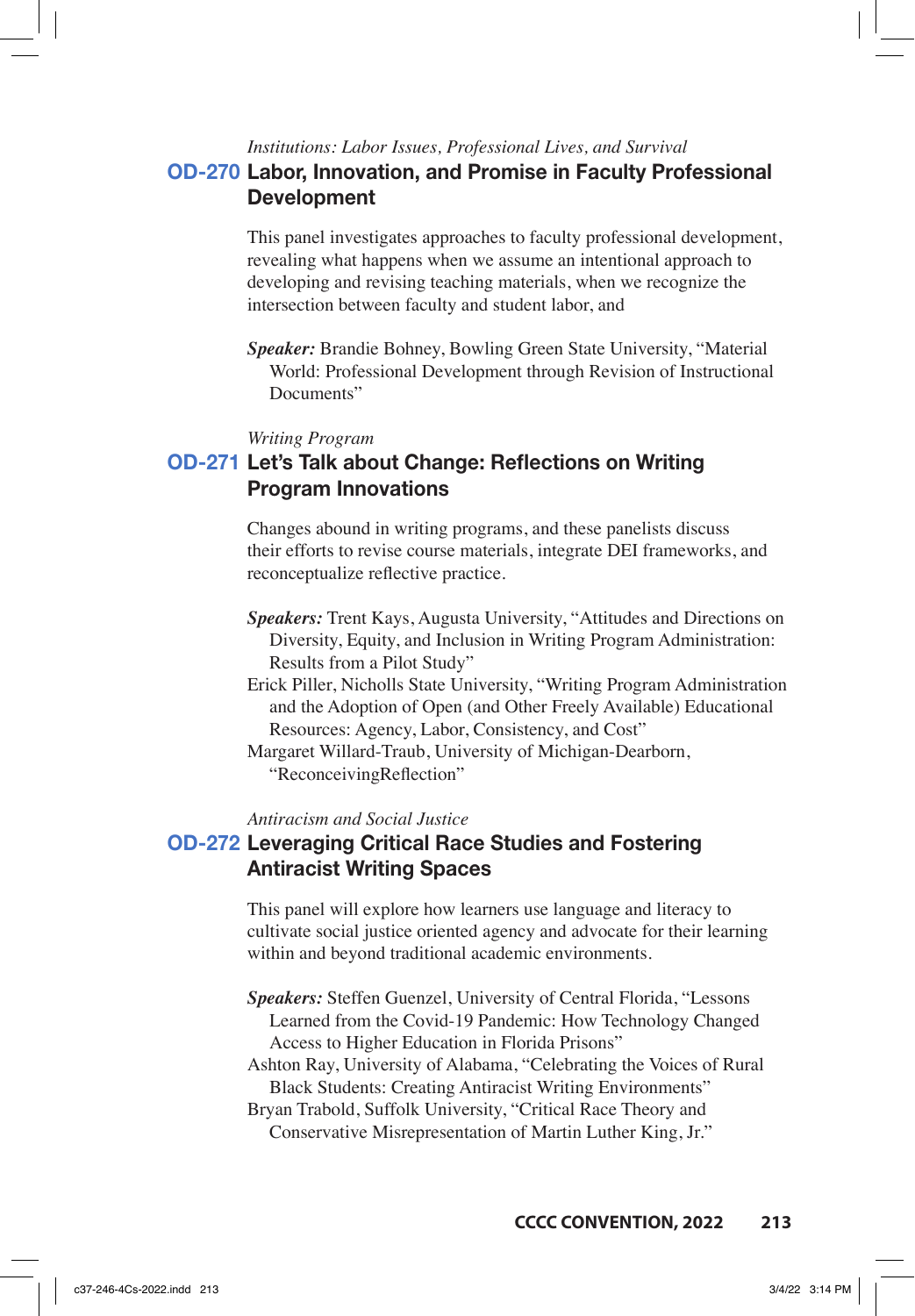## *Language, Literacy, and Culture*

## **OD-273 Linguistic and Communicative Justice**

This panel suggests ways to build on past work about linguistic justice to consider new arenas such as fluency, access, and labor.

- *Speakers:* Janine Butler, Rochester Institute of Technology, "The Creation of Inclusive Sonic Composition Spaces: How Students Access and Compose with Voices in Videos"
- Mike Edwards, Washington State University, "Racial Capitalism and the Labor Theory of Value in Composition Pedagogy"
- Alex Sibo, Pennsylvania State University, "Stuttering, Linguistic Justice, and the Writing Classroom"

### *Language, Literacy, and Culture*

## **OD-274 Linguistic Justice: Changing What We and Our Students Value**

Human presence leaves digital traces that writers may approach as subjects of rhetorical inquiry.

*Speakers:* Kristen Hill, Tuskegee University, "Centering Audience to Decenter 'Correctness' in the First-Year Writing Class"

- Samantha Looker-Koenigs, University of Wisconsin-Oshkosh, "Cultivating Linguistic Knowledge and Empathy in First-Year Writing"
- James Seitz, University of Virginia, "A Path to Linguistic Justice: Exploratory Writing in the First-Year Course"

Antiracism and Social Justice

## **OD-275 Looking to Community Activism as a Model for Justice-Informed Writing Instruction**

Panelists look to examples of community activism as possible models that might help compositionists answer the question of how our writing classrooms might adopt a socially just praxis.

*Speakers:* Jessica Batychenko, University of Pittsburgh, "'The Real True Facts': Locating Literacy in Narratives of Public Memory"

- Megan Faver Hartline, University of Tennessee-Chattanooga, "Antiracist Coalition-Building: The Role of Community in Learning How to Make Change"
- Eric Rodriguez, Portland State University, "Palante!: The Young Lords and Community Writing for Collective Change"

Emily Smith, Georgia Institute of Technology, "Community Writing and Mutual Aid"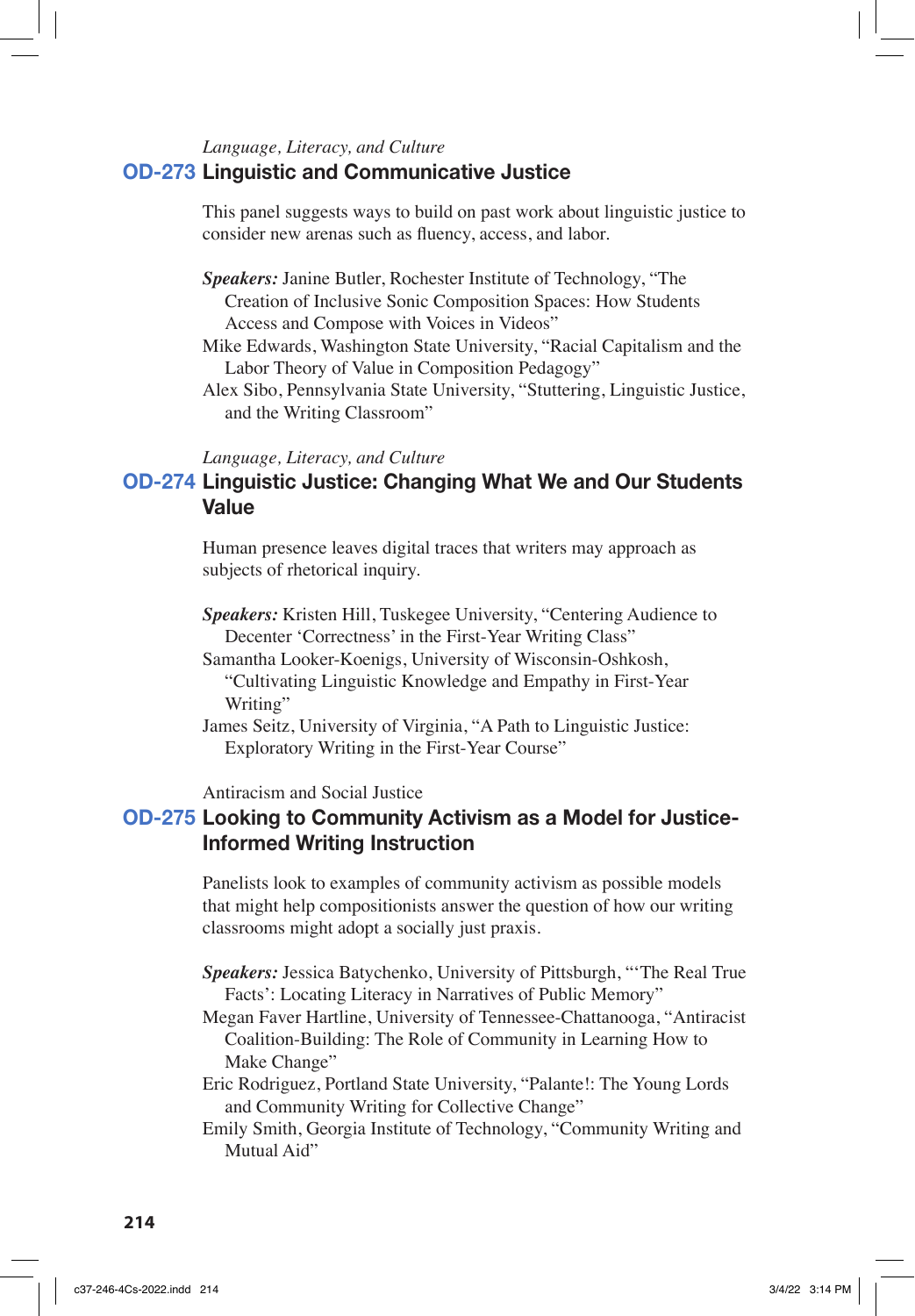Laura Tetreault, University at Albany SUNY, "Antiracist Coalition-Building: The Role of Community in Learning How to Make Change"

## *Language, Literacy, and Culture* **OD-276 Making Good on Our Demands for Linguistic Justice**

Changing the linguistic landscapes of our campuses often starts with being critical of our own professional language choices and professional language policies. Presenters in this session begin by critiquing WPA-L languaging practices and then turn to the ways that writing studies professionals frame and enact language policies and procedures around linguistic justice on campuses.

- *Speakers:* Tara Coleman, City University of New York/LaGCC, "Beyond Celebrating Language Diversity: The Radical Hope of Linguistic Justice on Campus"
- Marissa DuBois, University of Central Florida, "Let's Thrive, Not Survive: How Socially Attuned Mentoring Practices Can Increase Student Agency and Decrease Assimilation"
- Mallory Henderson, University of Central Florida, "Let's Thrive, Not Survive: How Socially Attuned Mentoring Practices Can Increase Student Agency and Decrease Assimilation"
- Mellisa Huffman, Angelo State University, "Stepping Out of the Parlor and Onto the Shared Road Before Us: Reseeing 25 Years of WPA-L Languaging through the Lens of Nonviolent Communication"
- Maria Jerskey, City University of New York/LaGCC, "Beyond Celebrating Language Diversity: The Radical Hope of Linguistic Justice on Campus"
- Cheri Lemieux Spiegel, Northern Virginia Community College, "Stepping Out of the Parlor and Onto the Shared Road Before Us: Reseeing 25 Years of WPA-L Languaging through the Lens of Nonviolent Communication"

*Writing Programs*

# **OD-277 Making Space with Rhetorical Literacies—In the Institution and Beyond**

This panel engages topics of institutional writing, rhetoric literacies, and maker literacies.

*Speakers:* Estee Beck, University of California Merced, "At the Intersection of a Dissertation and a Dissertation Chair's Graduate Writing Course: How DF Commenting Changed a Teaching Practice" Shereen Inayatulla, York College CUNY, "Sans Papiers: Census Rhetorics and the Right Not To Be Counted"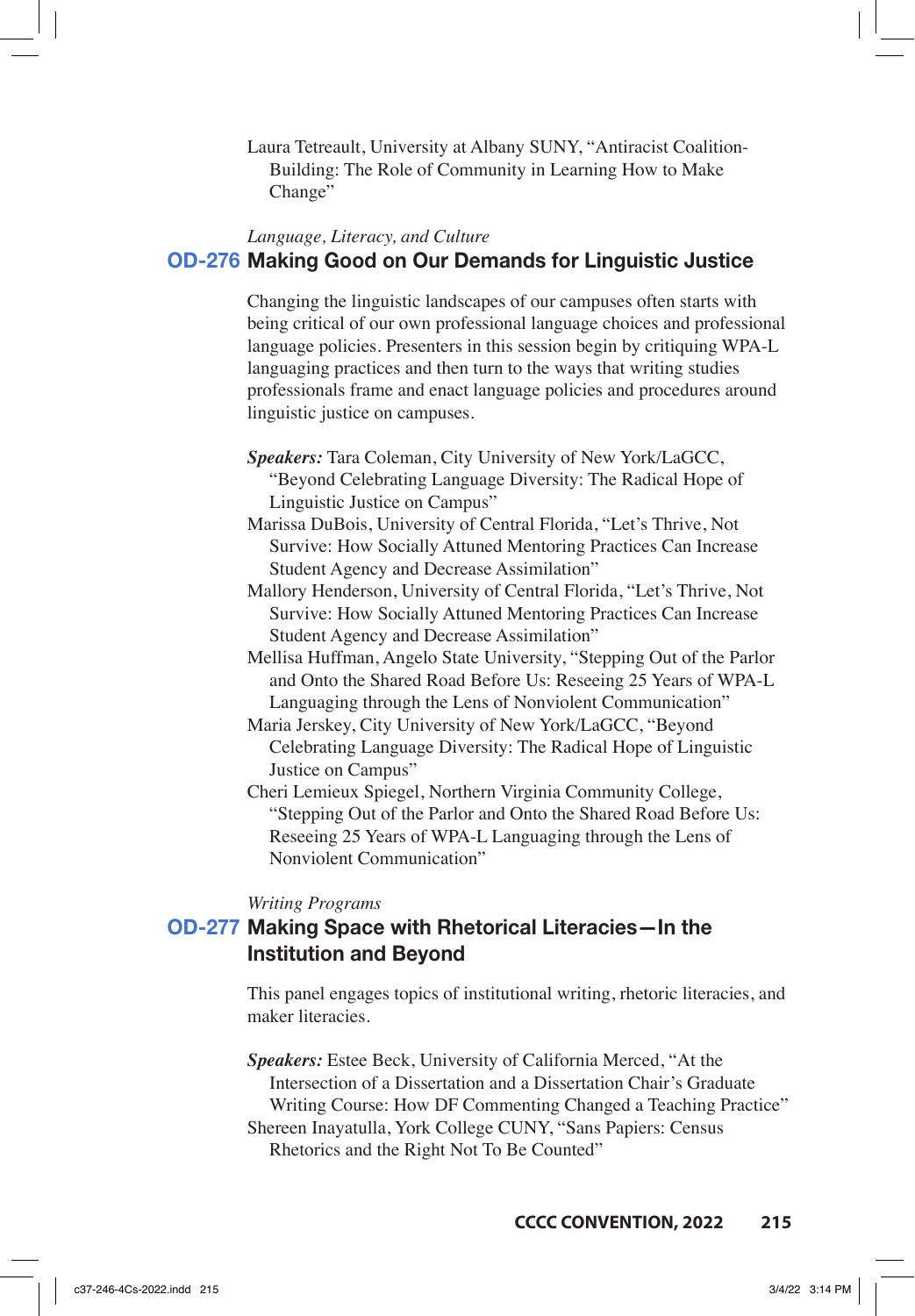Michael MacDonald, University of Michigan-Dearborn, "Sans Papiers: Census Rhetorics and the Right Not to Be Counted"

Christina Montgomery, University of Texas at Dallas, "At the Intersection of a Dissertation and a Dissertation Chair's Graduate Writing Course: How DF Commenting Changed a Teaching Practice"

Christine Olding, Trine University, "Don't Put That on Your CV: Religious Inequity in Rhetoric and Composition Scholarship"

*Writing Programs* 

# **OD-278 Making Spaces for Teaching Writing Amidst the COVID-19 Pandemic**

This panel will make spaces for teaching writing during the COVID-19 pandemic by, first, presenting empirical studies on how the pandemic has shaped students' writing practice and more broadly their educational, emotional, and social lives and, second, introducing a social presence theory to foster student engagement in the online classroom.

- *Speakers:* Chitralekha Duttagupta, Utah Valley University, "Ongoing Impact of the COVID-19 Pandemic on Students in Three Writing Courses of the Literacies and Composition Department at Utah Valley University"
- Sheri Henderson, King's University College At Western University, "Empathy in Action: Social Presence Theory in Writing Classes"
- Virginia Robson, University of Pittsburgh, "Empathy in Action: Social Presence Theory in Writing Classes"

#### *Histories of Rhetoric*

### **OD-279 Managing Digital Tracings of Presence, Then and Now**

Human presence leaves digital traces that writers may approach as subjects of rhetorical inquiry.

- *Speakers:* Thomas Lawson, University of Pittsburgh, "Metastable Networks or: Preliminary Steps toward Confronting Infrastructural Violence"
- Courtney Rivard, University of North Carolina, Chapel Hill, "Digital Methods in Feminist Rhetorical Historiography: Analyzing Race, Gender, and Representation in the Southern Life Histories Project" Andrew Virtue, Western Carolina University, "Humanistic

Infrastructures: The Need to Rethink Technological Applications in Migration Management"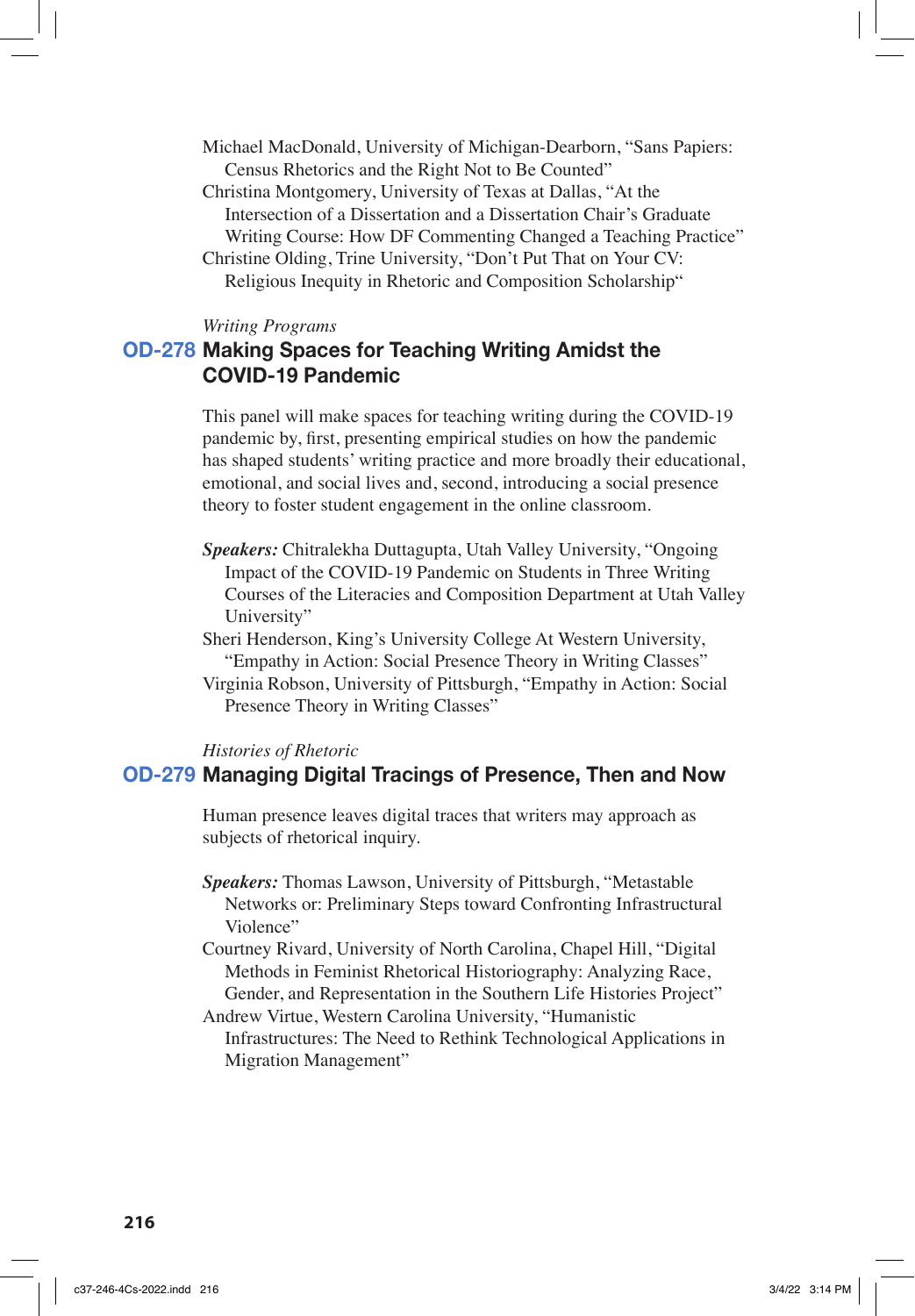### *Language, Literacy, and Culture*

# **OD-280 Mapping New Languaging Terrain: Language Pedagogy in an Era of Global Uncertainty**

This panel engages issues of L2, translingual pedagogy, multilingual writing, virtual classrooms/pedagogy.

- *Speakers:* Joshua Belknap, City University of New York, "Promoting Translanguaging in the Virtual Composition Classroom"
- Elizabeth Blomstedt, University of Southern California, "L2 Students Writing about (Multilingual) Writing: Translingual Pedagogical Approaches to Examining and Challenging White Language Supremacy"
- Vanessa Guida, Columbia University, "Promoting Translanguaging in the Virtual Composition Classroom"

### *Writing Programs*

## **OD-281 Material Culture, Affordability, and Access**

How do we use material culture to make place, space, and access within writing classrooms and programs?

- *Speaker:* Carrie Dickison, Wichita State University, "Rethinking the Reader: One WPA's Journey Developing an Alternative Educational Resource for FYW"
- Mason Pellegrini, Purdue University, "The Real Price of That Shrimp Cocktail: Why Academic Textbooks Cost So Much and Ways Forward with Open Access"

*Language, Literacy, and Culture*

## **OD-282 Metaphors for Teachers and Student**

This panel problematizes student identity tropes that exist at the intersection of language attitudes and international student writer identity.

- *Speakers:* Maxine Krenzel, CUNY Graduate Center, "Building Community beyond Disciplinarity: The Trans-Historic Practice of Writing Instruction and the Teacher Memoir"
- Kristin Raymond, Bentley University, "Unraveling the Narrative of the Ideal International University Student"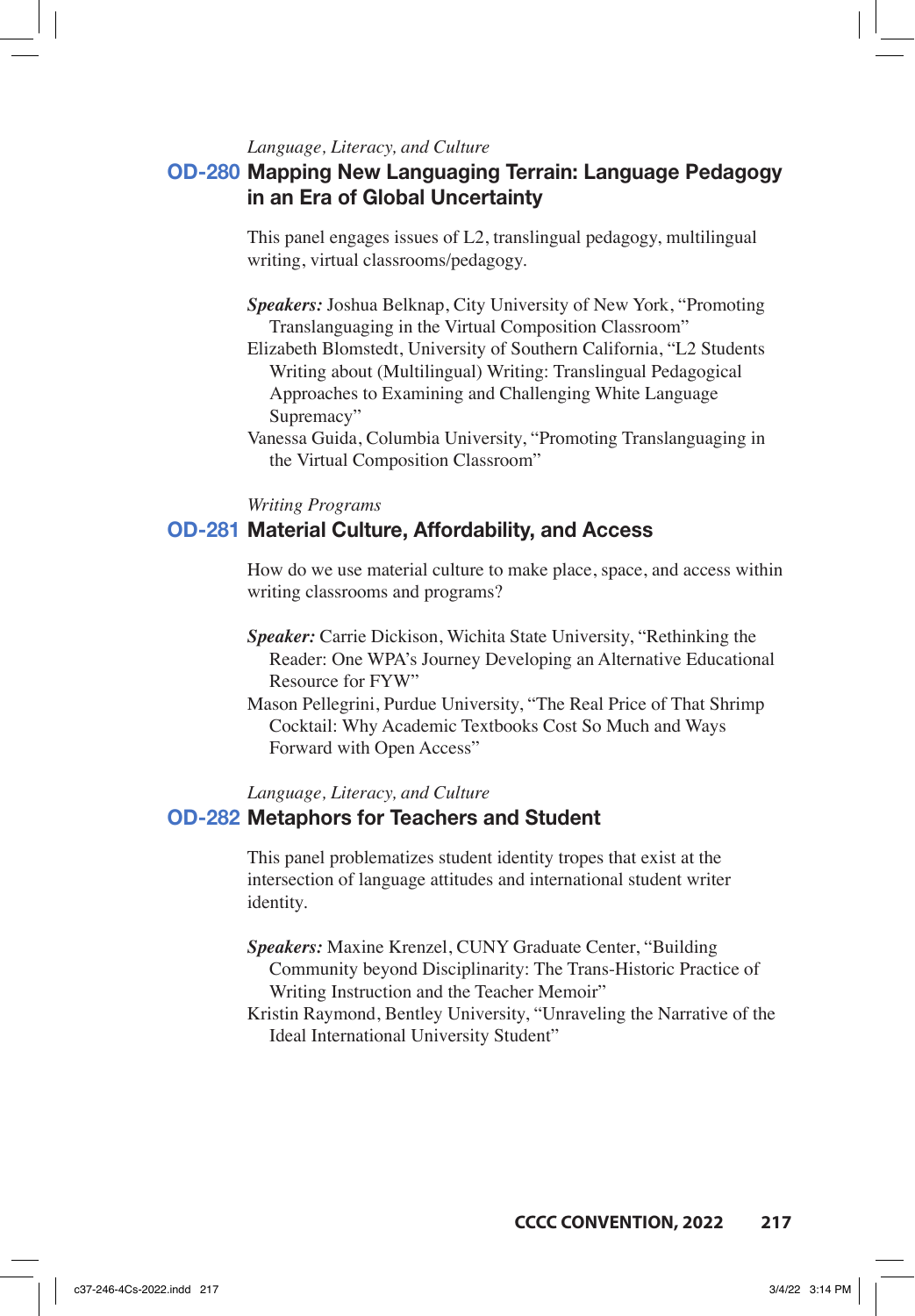## *Inclusion and Access* **OD-283 Multimodality and Inclusivity**

This panel describes multimodal practices, assignments, and experiences that work toward inclusivity, including centering counterstories and using multimodality as a tool for engagement, reform, and agency.

*Speakers:* Ashok Bhusal, The University of Texas at El Paso, "Understanding Culture, Race, and Multilingualism in Implementing Multimodal Projects in First-Year Composition"

Olivia Evans, Cornell University, "Composing Counter-Archives through Multimodal Documentary Practice"

Brennan Thomas, Saint Francis University, "Student-Authored Multimodal Texts as Tools for Social Engagement and Reform"

#### *Writing Programs*

## **OD-284 Multiple Visions for the Work of Writing Centers**

Using theory, pedagogy, historical inquiry, and programmatic descriptions, these presentations represent multiple visions of writing centers' missions, values, and practices.

- *Speakers:* Larysa Bobrova, Miami University, "Building Multilingual Student Writers' Self-Editing Skills: Pedagogical Tools and Strategies for Writing Center Consultants"
- Megan Keaton, Pfeiffer University, "Metaphorically Speaking: A Historical Trace of Writing Center Metaphors and the Stories They Do (Not) Represent"
- Tina Matuchniak, California State University, Long Beach, "Empathy: A Pedagogical Imperative in the Antiracist Writing Center"

Maurika Smutherman, Winston-Salem State University, "Multimodality in the HBCU Writing Center: Communicating for the Future"

#### *Inclusion and Access*

# **OD-285 New Approaches to Writing Center Tutor Training: Improving Equity and Access**

Writing center tutors can be trained to develop consulting practices that promote access and equity for students with diverse backgrounds, identities, and needs.

*Speakers:* Logan Clem, Miami University of Ohio, "Tutoring for Transfer with Asynchronous Motivational Scaffolding"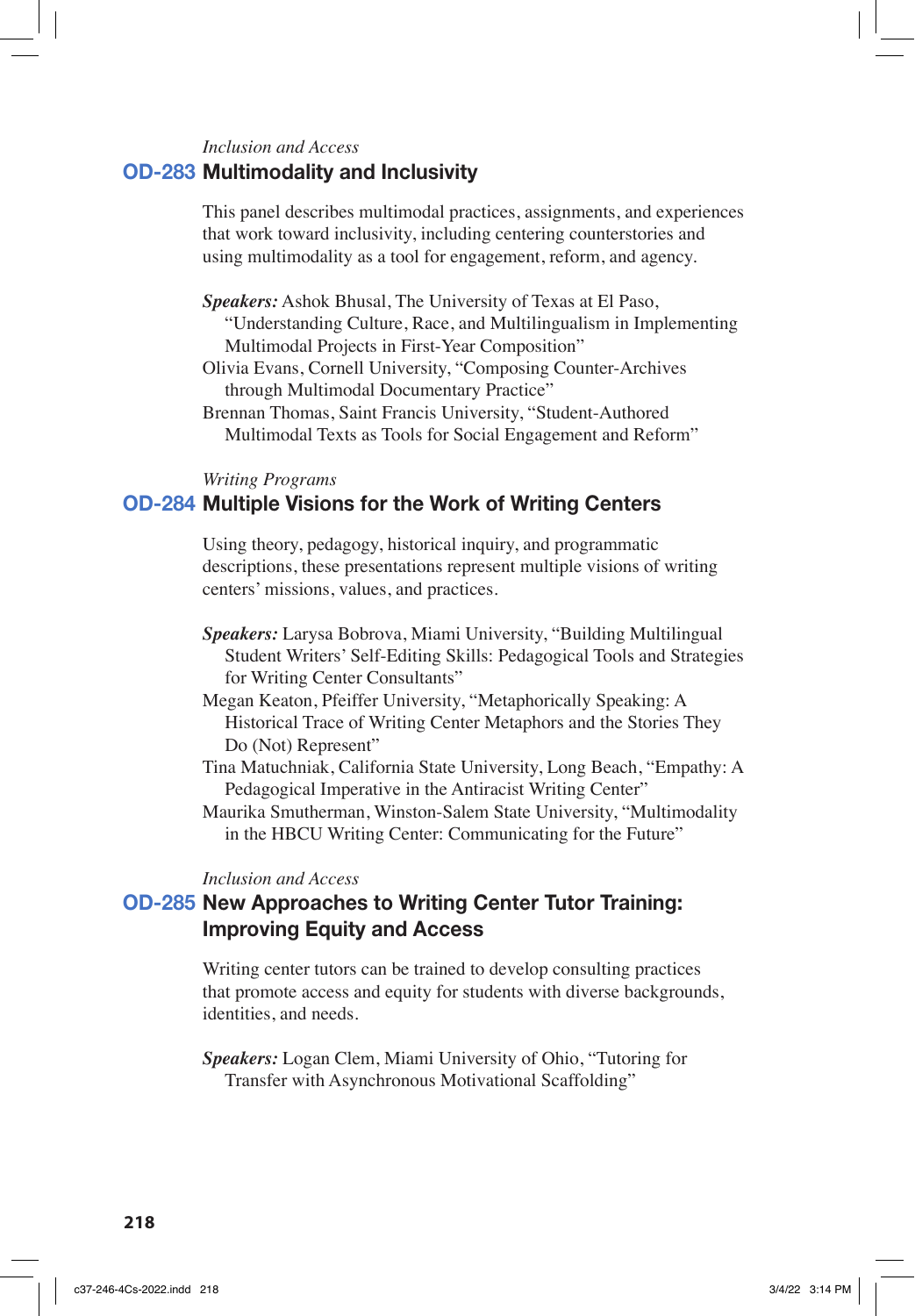- Sarah Fischer, Indiana University, "Towards a More Equitable Writing Center: Rethinking Commonplace Tutoring Strategies for Working with Multilingual Writers"
- Martha Russell, Old Dominion University, "Writing Tutor Education: Approaches to Equitable Theories and Practices"

# *Approaches to Teaching and Learning* **OD-286 New Considerations When Teaching for Transfer**

This panel describes an assemblage pedagogy and the role of feedback and metacognition in the transfer of knowledge. The presenters consider transfer for non-traditional students, international students, and writing students more broadly.

- *Speakers:* Misa Lucyshyn, Columbia University, "Knowledge Transfer in Non-Traditional Students' 'Reverse Commute' into Academic Discourse"
- Travis Maynard, Elon University, "Writing across Inter-Texts: An Assemblage-Based Approach to Transfer"
- Gilberto Pereira, Arizona Stete University, "The Impact of L2 Writing Feedback on Transfer of Genre Knowledge"

*First-Year Writing*

## **OD-287 Of Critical Choices and Actionable Pedagogies**

Panelists focus on the persistence of practices that limit full participation in higher education generally and college composition specifically. They advocate choices of writing assignments and instructional materials meant to engage students in acts of composing that are designed to change institutions.

*Speakers:* Melanie Gagich, Cleveland State University, "Opening Up: Two FYW Assignments that Invite Students to Write Their Right Way"

Jennifer Gray, College of Coastal Georgia, "Aren't We Past the Modes?: Gatekeeping and Mode-Based Mentalities in FYW"

- Mary McGinnis, College of Coastal Georgia, "Aren't We Past the Modes?: Gatekeeping and Mode-Based Mentalities in FYW"
- Sarah Morris, West Virginia University, "Dismantling an Anthem: Charismatic Text in the Composition Classroom"

Emily Zickel, Cleveland State University, "Opening Up: Two FYW Assignments that Invite Students to Write Their Right Way"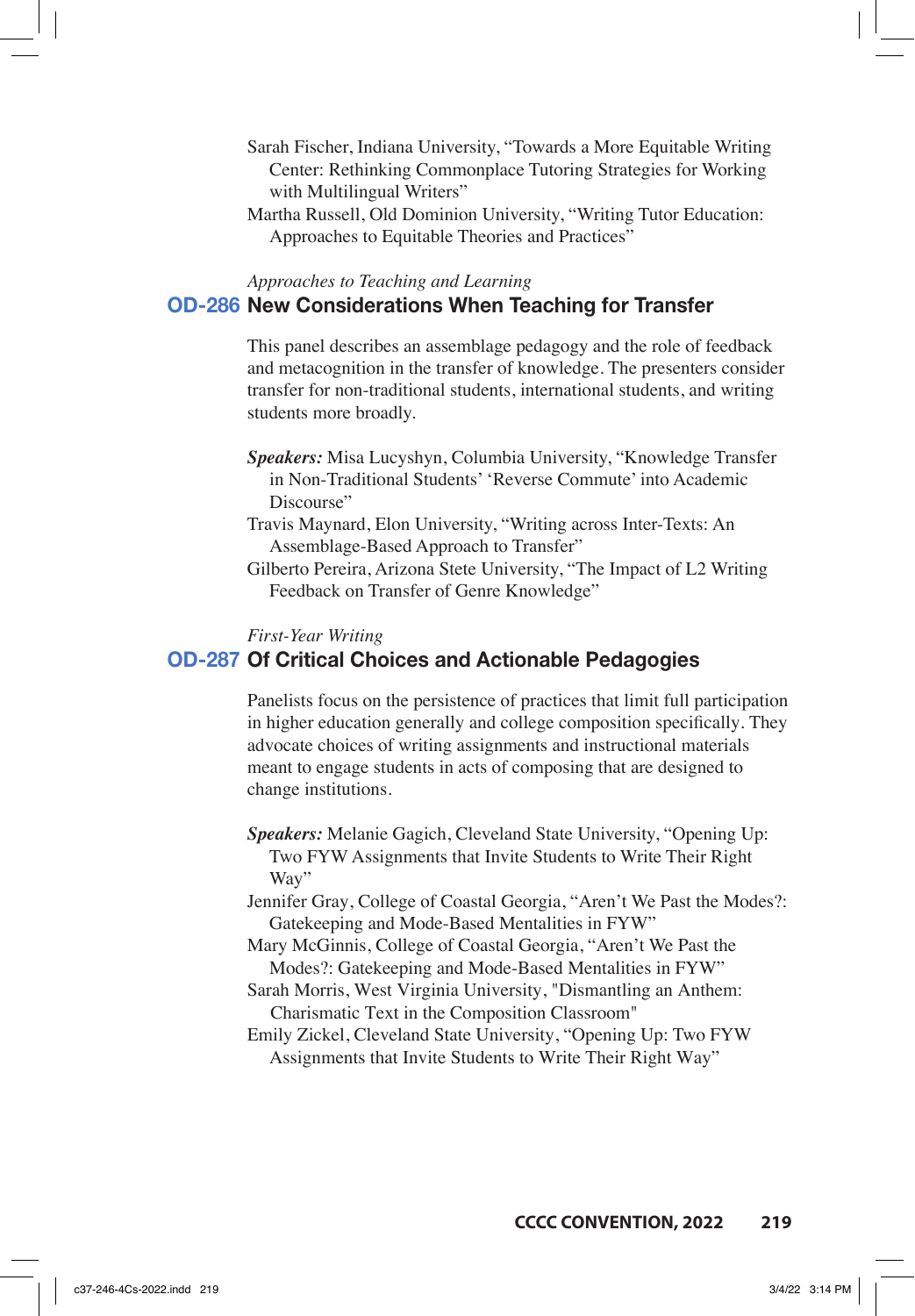## *Approaches to Teaching and Learning* **OD-288 Rethinking Peer Review**

Peer reviewing has long been a staple in college composition pedagogy. Whether it is an activity that can support collaboration and respect linguistic diversity is a matter that the presenters on this panel address in their reports of current research.

- *Speakers:* Daniel Buhrman, University of Nebraska-Omaha, "Reflective Dialogic Exchange: Promoting Collaboration and Agency in First-Year Writing Peer Review"
- Jennifer Cunningham, Kent State University, "Linguistic Diversity and Social Presence: A Qualitative Study of Online Peer Review Workshops"
- Titcha Kedsri Ho, SUNY Albany, "Dissent without Discord: A Study of Linguistic Diversity in Collaboration among First-Year Composition Students and the Inclusive Promise of Peer Review"
- Reymond Levy, Florida International University, "Dissent without Discord: A Study of Linguistic Diversity in Collaboration among First-Year Composition Students and the Inclusive Promise of Peer Review"
- Natalie Stillman-Webb, University of Utah, "Linguistic Diversity and Social Presence: A Qualitative Study of Online Peer Review Workshops"

# **OD-289 Opening up Places through Literacy Education**

The panelists will examine ideologies of place and introduce strategies for enhancing students' awareness of place-related ideologies and practices and their access to higher education through writing assignments.

*Speakers:* Anna Bogen, The Ohio State University, "Resisting the 'Bus of Shame': Challenging the Literal Displacement of Basic Writers" Lydia Saravia, DePaul University Sabrina Anfossi Kareem, Instituto Health Sciences Career Academy, "K-12/Higher Education Collaboration: Rhetoric and Literacy Instruction"

Aaron Ritzenberg, Columbia University, "Teaching Progressive Citizenship in the Writing Classrooms of Conservative Institutions"

Lydia Saravia, DePaul University, "K-12/Higher Education Collaboration: Rhetoric and Literacy Instruction"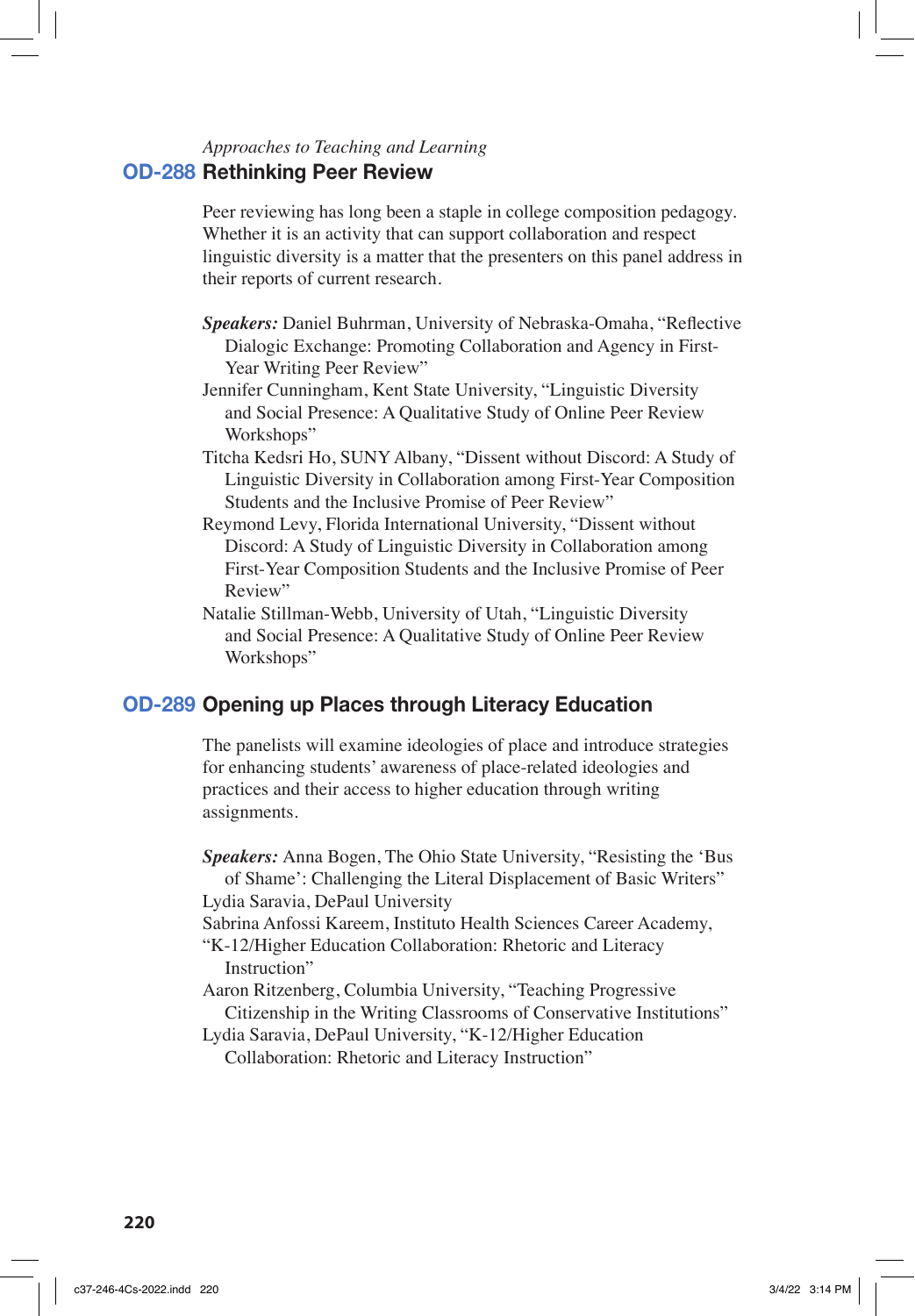## *Information Literacy and Technology* **OD-290 Pedagogical Approaches for Enhancing ePortfolios**

The panelists describe four ways to enhance ePortfolios by connecting them to other key pedagogical approaches.

*Speakers:* Genesis Altamirano, Bloomfield College, "Co-Designing ePortfolios to Facilitate Students Writing Their Own Stories"

Nora McCook, Bloomfield College, "Co-Designing ePortfolios to Facilitate Students Writing Their Own Stories"

Katie Martin, DePaul University, "How to Assign High-Impact ePortfolios"

Emily Jo Schwaller, The University of Arizona, "Are ePortfolios Inclusive Spaces? Focusing on DEI Efforts in ePortfolio Pedagogy"

*Antiracism and Social Justice*

# **D-291 Pedagogical Lessons about Social Justice from Popular Culture**

The following panelists prove that compositionists can learn a lot about inclusive teaching practices from the most surprising pockets of popular culture.

- *Speakers:* Ashley Beardsley, University of Oklahoma, "'Teach Me Something': How #bakeclub Uses Food and Instagram to Create Inclusive Spaces"
- Kristin Ravel, Rockford University, "Toward a Community Care-Centered Assessment Model: Opportunities in the LGBTQ+ Community-Based Learning Rhetoric Class"
- Colleen Wilkowski, Chandler-Gilbert Community College, "Folk Pedagogy: Writing for Social Change in the Composition Classroom"

*Language, Literacy, and Culture*

## **OD-292 Pedagogies**

This panel examines feminism, counter story, and multimodal composition as approaches for scaffolding cross culture dialogues in the writing classroom.

- *Speakers:* Melissa Forbes, Gettysburg College, "Multimodal Writing as Equity Work"
- Danielle Koepke, University of Wisconsin-Milwaukee, "Feminist Killjoys in Pursuit of Social Justice: Building Toolkits for Sustainable and Equitable Classroom Practices"

Nadya Pittendrigh, University of Houston-Victoria, "Extending the Antiracist Promise of Counter-Story through Restorative Justice"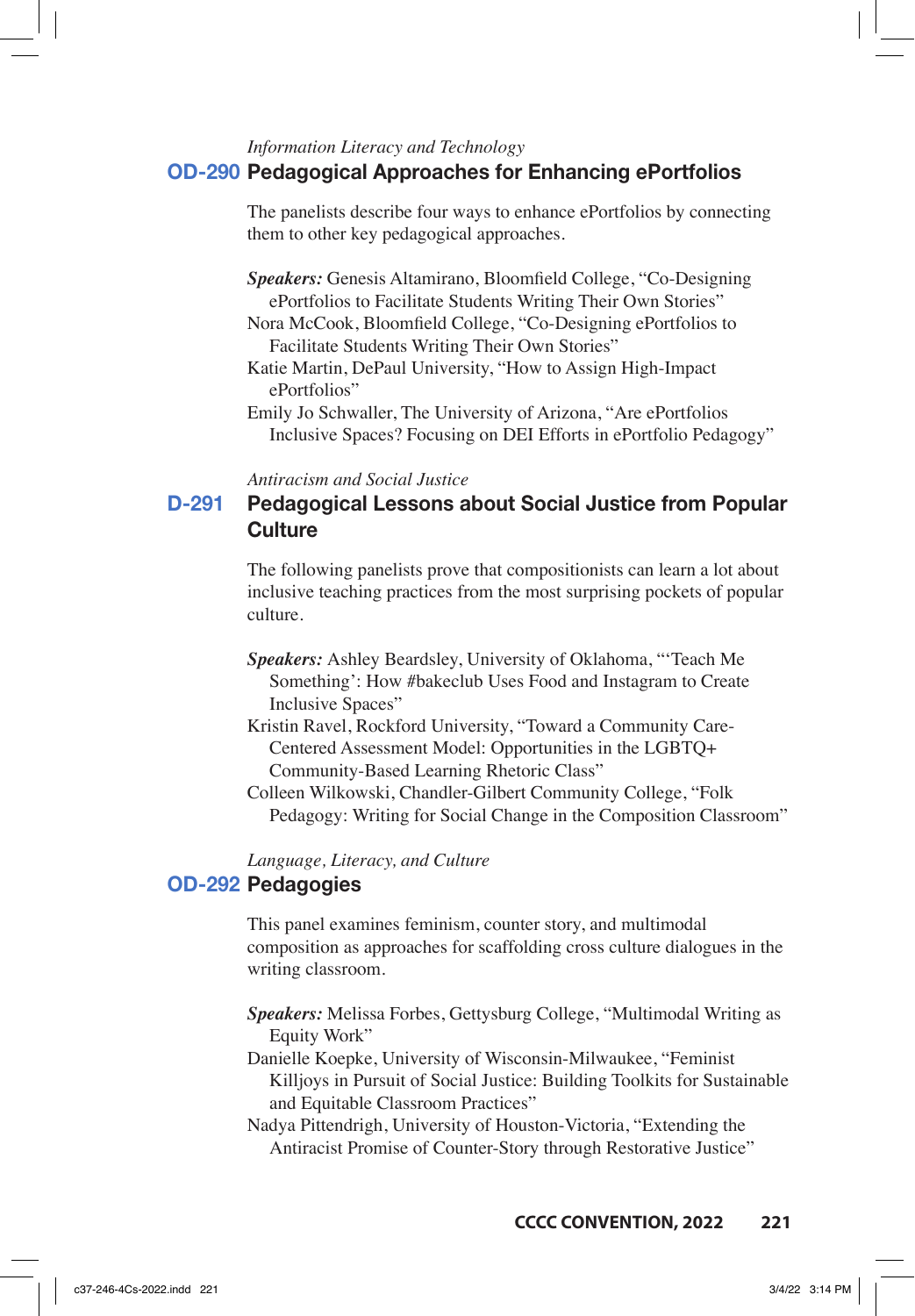### *Professional and Technical Writing*

# **OD-293 Personal and Professional Identities in Professional Writing**

Technical writers are required to navigate complex professional spaces where personal and professional identities often clash. In this panel, presenters explore the intersections among narrative theories, social and linguistic justice, and individual agency to discuss methods interrogating personal and professional identities in workplace settings.

*Speakers:* Cody Januszko, Carnegie Mellon University, "White Coats and Closets: Identity Formation in Queer Medical Professionals"

Zarah Moeggenberg, Metropolitan State University, "Rhetoric, Technical Communication, and Nursing: A Social Justice Imperative"

Nora Rivera, Chapman University, "'Not a Horizontal Dialogue': Indigenous Interpreters and Linguistic Justice in Technical Communication"

#### *Professional and Technical Writing*

# **OD-294 Producing Diversity and Justice in Technical and Professional Communication**

Presenters describe a variety of approaches to building diverse/ just communicative practices, ranging from podcasts to posters to makerspaces, and offering both concrete and theoretical perspectives on the work.

- *Speakers:* Brad Herzog, Saginaw Valley State University, "Podcasting and Community Engagement: Building Common Ground for Shared Action"
- Johndan Johnson-Eilola, Clarkson University, "Makerspaces, Assemblage, Technical Communication"
- Stuart Selber, Penn State, "Makerspaces, Assemblage, Technical Communication"

#### *Writing Programs*

# **OD-295 Prospects for Online Writing Instruction after the Pandemic Lockdown**

The turn to online writing instruction during the pandemic lockdown illuminated barriers to access and elicited strategies for getting around them. Two panelists ask how might these lessons serve us—and our students—now? And, with more students online now, two panelists ask what challenges to ethical authorship must we address?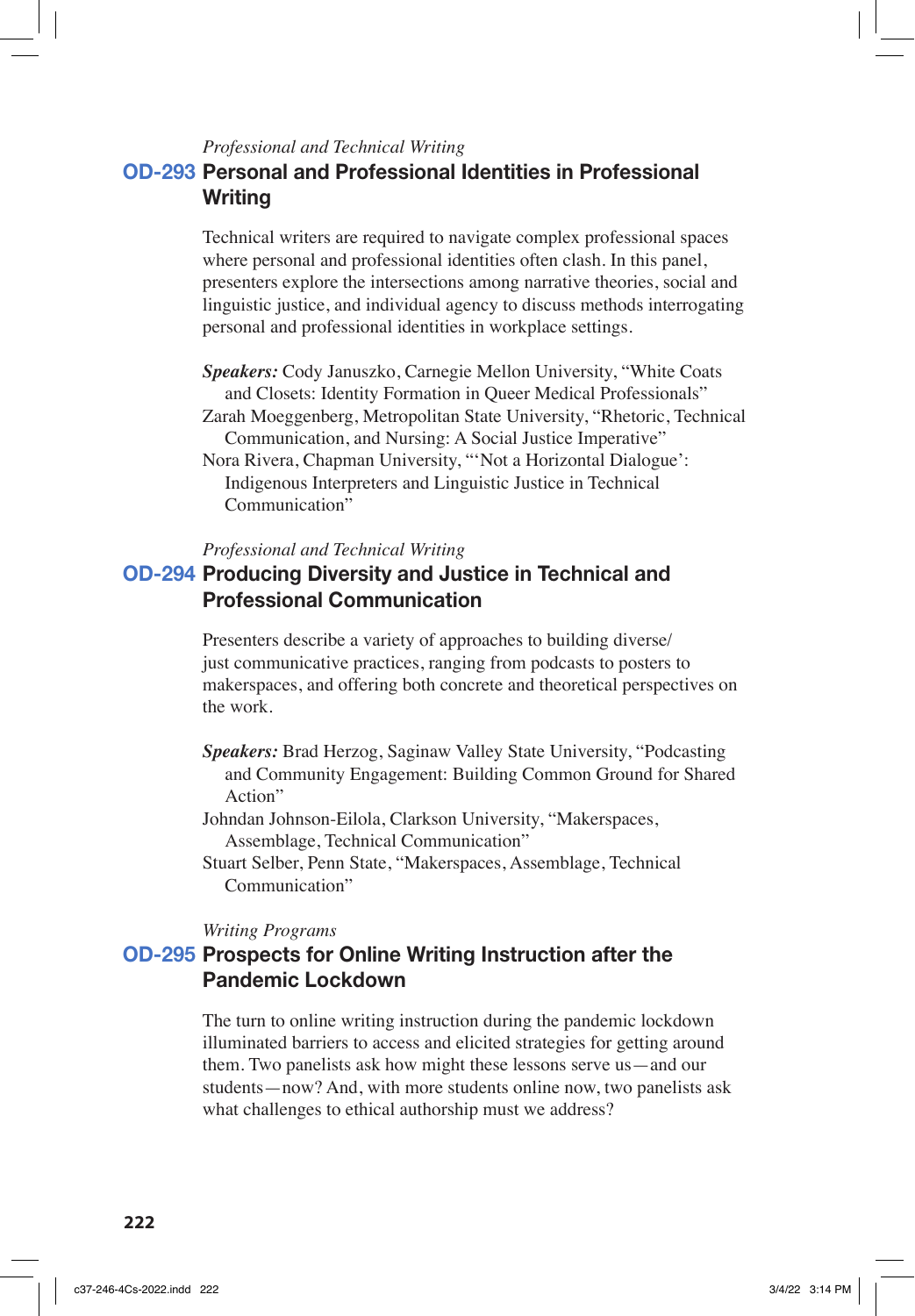- *Speakers:* Nina Conrad, University of Arizona, "'The Essay Writing Service for Students Who Can't Even': How Contract Cheating Providers Target Vulnerable Students"
- Alexander Evans, Cincinnati State Technical and Community College, "Only Out of Necessity: The Future of Online Developmental First-Year Writing Courses in Post-Pandemic Society"

# *Approaches to Teaching and Learning*

# **OD-296 Public Memory**

The panel demonstrates how historical memory, narrative inquiry, and vernacular language worldviews can be used creating discursive classroom spaces, centering public memory as a source of knowledge making.

- *Speakers:* Tom Do, University of Arizona, "Left Untranslated: Maintaining Bonds through Memory and Heritage Language as Forms of Resistance against Linguistic Racism in English Only Policies"
- Angel Evans, The Ohio State University, "And We Will Laugh Deeply: Black Language and the Work of Healing"
- Anne Wheeler, Springfield College, "Tubbies' or Cesspools? Making Space for Celebratory Remembering of Pre-AIDS Gay Life"

#### *College Writing and Reading*

# **OD-297 Questioning the Design of Things Visible and Invisible: How Algorithms, Access, and Graphics Shape Student Writing**

Challenging the premise that information is innocent, each panelist examines how the design of information affects its delivery, and how teaching analysis of such design and delivery can enhance critical awareness in student writing.

- *Speakers:* Jason Godfrey, University of Michigan, "How Does Information Privilege Define First-Year Writing?"
- Rachael Sullivan, Saint Joseph's University, "Interrogating Corporate Design as a Gatekeeper of 'Good Design' in Our Multimodal Assignments"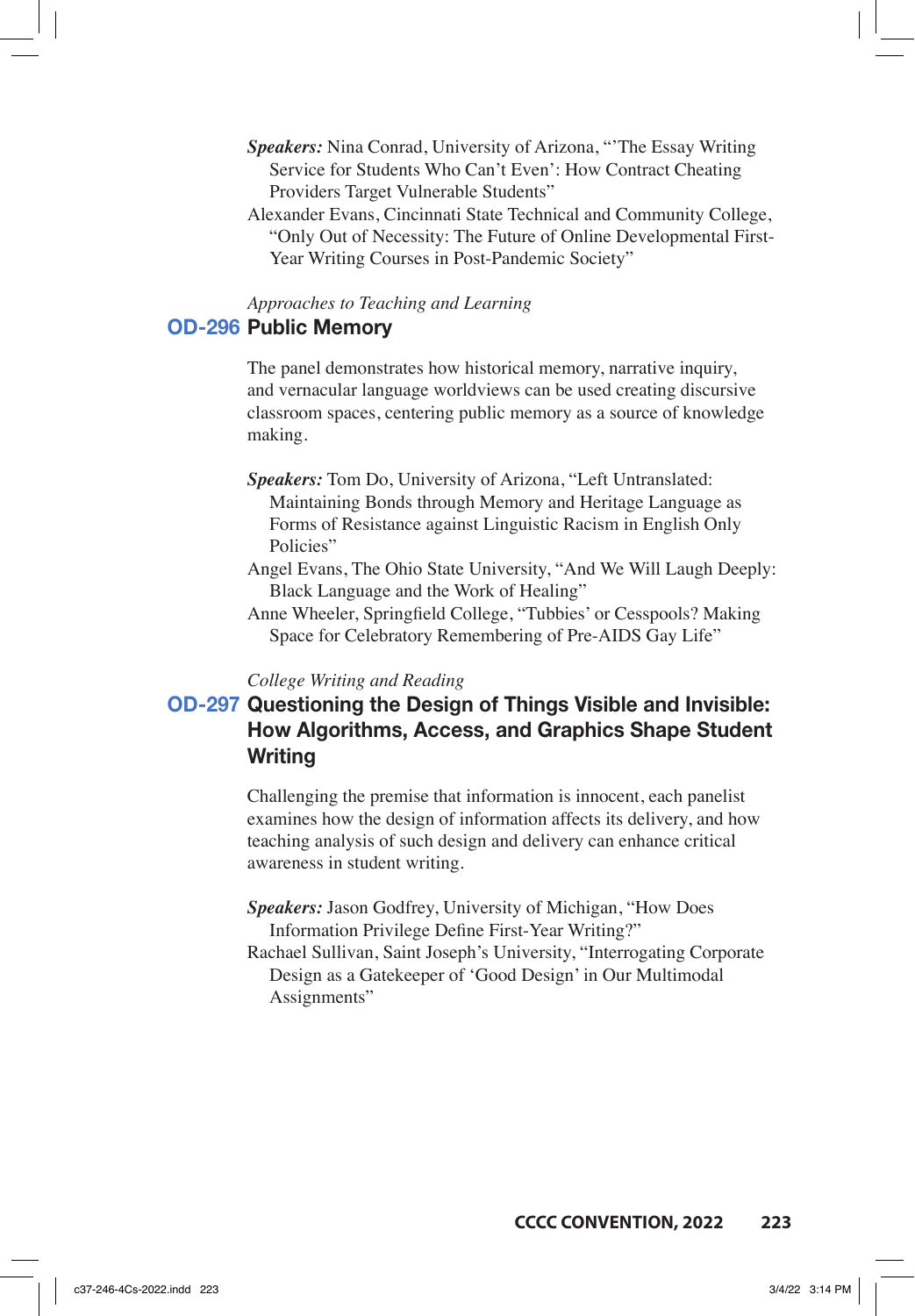### *College Writing and Reading*

# **OD-298 Reading and then Reading Again: Rhetorical Intertextuality, Literacy Narratives, and Framing the Text**

This panel engages issues of literacy narratives, rhetorical intertextuality, and lenses for rereading texts.

- *Speakers:* Janet Eldred, University of Kentucky, "Rereading Literacy Narratives"
- Rebecca Moore Howard, Syracuse University, "Rhetorical Intertextuality: When Equity and Ethics Clash"
- Lynn Ishikawa, DePauw University, "'That Voice of English in My Ear': Literacy Biographies of Three Chinese University Students"
- Peter Mortensen, University of Illinois at Urbana-Champaign, "Rereading Literacy Narratives"

Steven Shoop, Salisbury University, "Composition through a Different Lens: Using Film and Film Studies to Promote Access and Inclusion in the Writing Classroom"

### *Approaches to Teaching and Learning*

# **OD-299 Reciprocity, Empathy, Compassion, and Participatory Hospitality: Toward a Pedagogy of Care**

The panelists describe pedagogical approaches that can be used to more carefully attend to students' affective experiences and improve both life and learning outcomes.

- *Speakers:* Kelly Bradbury, Colorado State University, "Learning to Listen/Listening to Learn: Rhetorical Empathy as an Inclusive Response Strategy"
- Destiny Brugman, Miami University of Ohio, "Pedagogies of Reciprocity: Compassionate Teaching Practices and Risk Taking in the Writing Classroom"
- Megan Knight, University of Iowa, "'The Revolution Is in the Details': Building Compassionate Classrooms through Pedagogical Praxis"
- Erin Schaefer, Indiana University Northwest, "Moving from Self-Management to Self/Society Care"
- Aly Welker, Colorado State University, "Learning to Listen/Listening to Learn: Rhetorical Empathy as an Inclusive Response Strategy"

#### *Writing Programs*

# **OD-300 Reimagining Graduate Students' Professional Development in Composition Programs**

Panelists discuss changes to graduate student teaching practica to account for online instruction, antiracism, and research methods.

**224**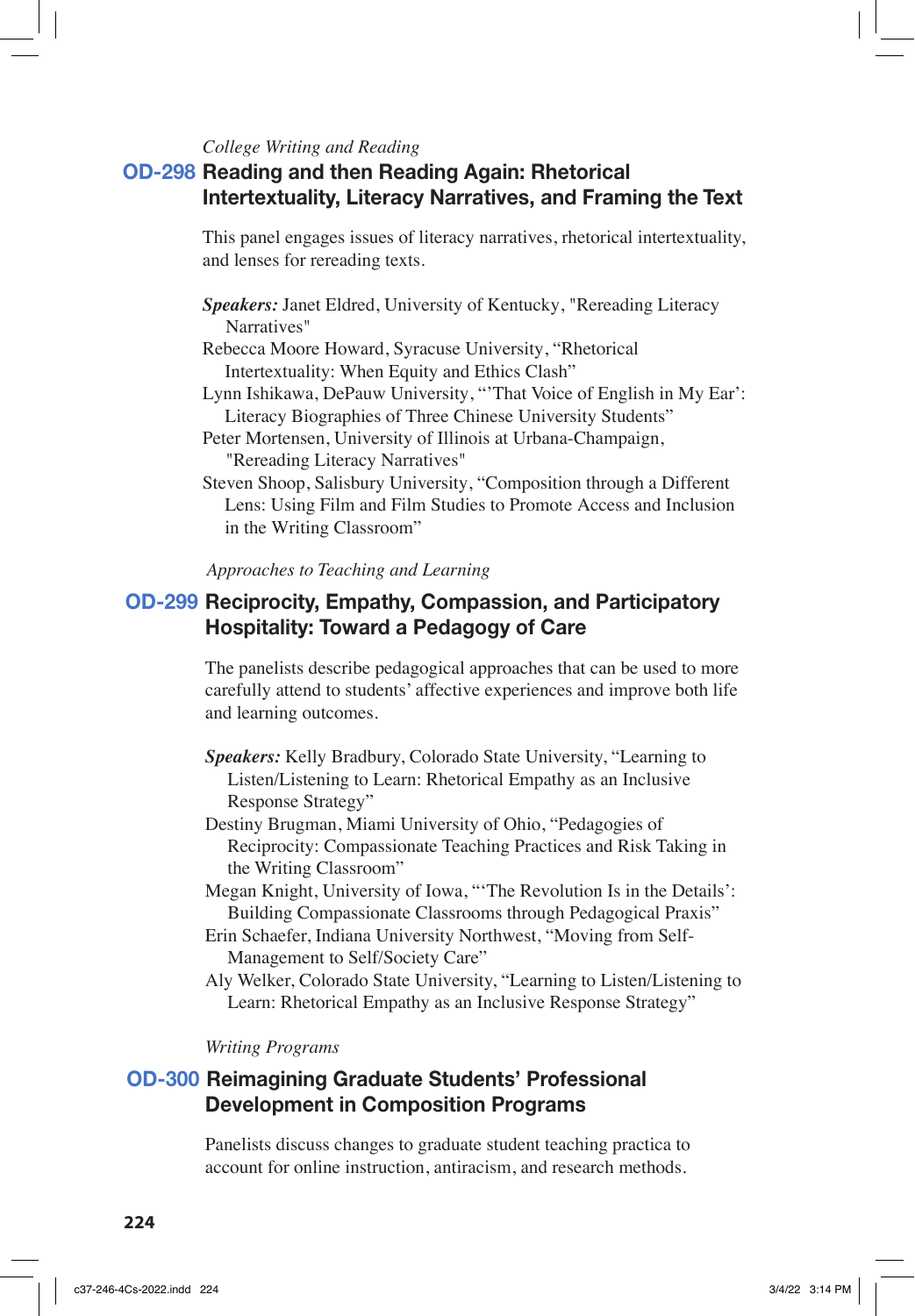- *Speakers:* Sarah Carter, Georgia State University, "Investigating the Lack of Inclusion of Research Methods in Teacher Training within Writing Programs across the Country"
- Kaitlin Clinnin, University of Nevada Las Vegas, "Designing an Antiracist Teaching Practicum for Graduate Students"
- Kirsti Cole, Minnesota State University, "Equity and Access in Graduate Education: Teaching Graduate Students to Teach Online"
- Maria Conti Maravillas, Youngstown State University, "'A Stronger Teacher Because I Tutored First': Graduate Teaching Assistants' Experiences with Online Teaching and Tutoring"

### *Theory and Research Methodologies*

### **OD-301 Researching Communication in Practice**

Engaging a range of methodologies, this panel offers four studies of the nuances of communication in diverse and embodied contexts.

- *Speakers:* Jay Arns, University of Cincinnati, "Living and Working in Crip Time: Neurodiversity, Universal Design, and the Post-Covid Composition Classroom"
- Julie Gerdes, Virginia Tech, "'We don't have the time or money': Examining Inclusion in Public Health Organizations"
- Steven Krause, Eastern Michigan University, "When 'You' Cannot be 'Here': What Shifting Teaching Online Teaches Us about Access, Diversity, Inclusion, and Opportunity"
- Rachel Larrowe, "Why Are You (Still) Here? Flippin' the Script on Madness and Mentorship"
- Erin Workman, DePaul University, "Why Are You (Still) Here? Flippin' the Script on Madness and Mentorship"

#### *Antiracism and Social Justice*

### **OD-302 Responses to Institutional Responses to Antiracism**

These panels examine how well-meaning institutional responses to racism can co-opt and derail antiracism movements and what can be done in response.

- *Speakers:* Axel Gonzalez, independent scholar, "More than Just Reading Brown People: How 'Decolonization' Gets Defanged in Practice and What It Truly Implies in Theory"
- Cynthia Nearman, Guilford College, "Troubling Whiteness Along the Social Justice Turn: Transforming Technical Communication at a Small Liberal Arts College"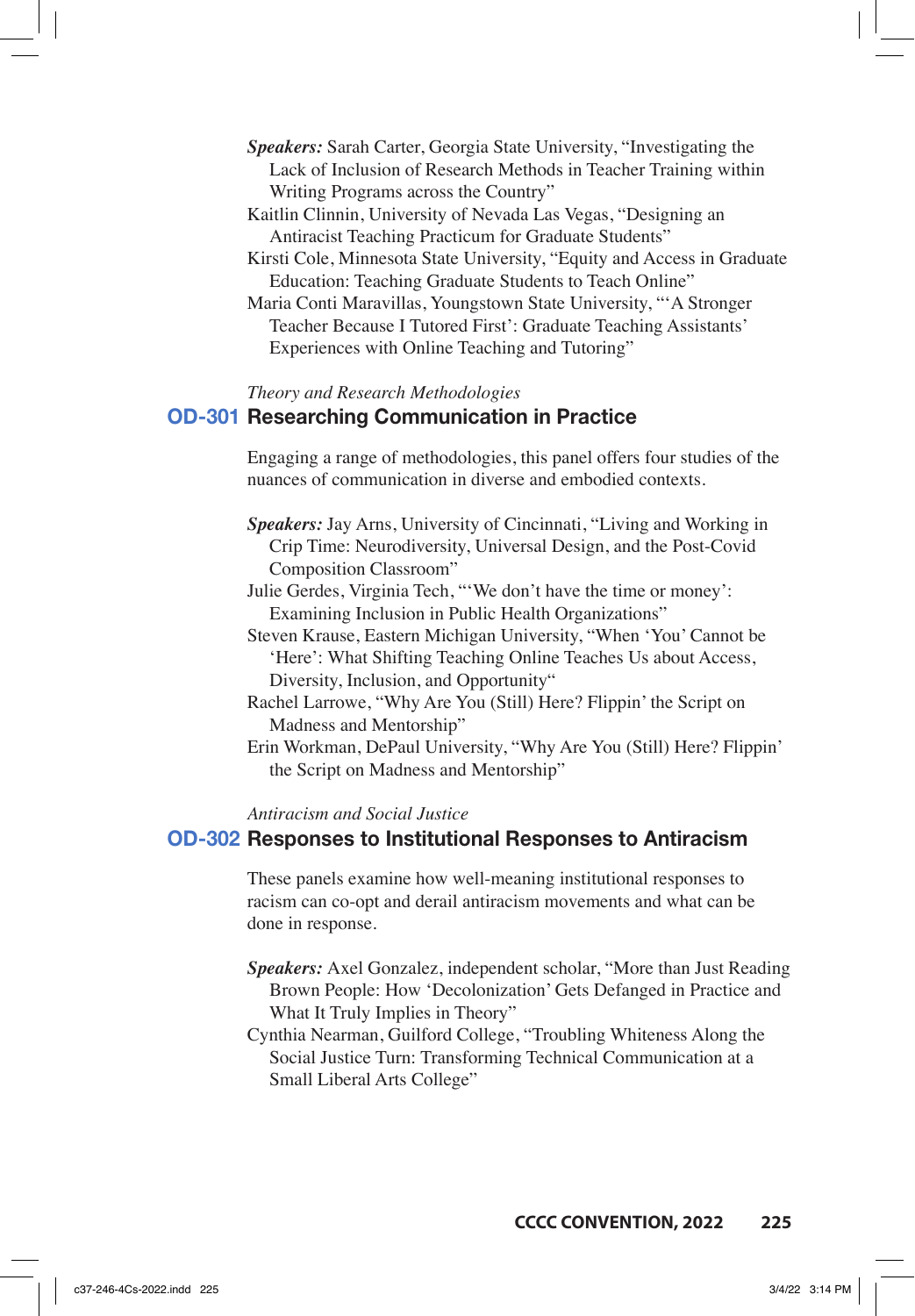### *Professional and Technical Writing*

# **OD-303 Bold (but also skilled) Editing Needed!: Stalled Wikipedia Articles and the Teaching of Applied Comprehensive Editing**

This paper analyzes writing tutor handbooks in conjunction with affect theory. By locating the gendered body in the writing center, this study reveals how writing pedagogy can mobilize embodiment rhetoric and affective response as productive tools to fortify existing practices of inclusive pedagogy, challenge academic writing's alienating effect on certain bodies, and empower the student writer.

*Speaker:* Joshua DiCaglio, Texas A&M University

#### *Histories of Rhetoric*

## **OD-304 Revising and Recentering Rhetoric's Histories**

Following important revisionist historiography, this panel recovers the rhetorical practices of Black women preachers, compositionist and Black Panther George Mason Murray, and Chicago labor activist and orator Lucy Parsons while also refocusing attention on the important influences of the elocutionary movement on multimodality.

- *Speakers:* Cona Marshall, University of Rochester, "Ain't I a Preacher?: Black Women's Preaching Rhetoric"
- Liane Malinowski, University of North Texas, "Where's Lucy Parsons in Histories of Rhetoric?"
- Nkenna Onwuzuruoha, University of Utah, "Mapping Our Legacy: George Mason Murray Black Power Compositionist"
- Lauren Whitehead, Miami University of Ohio, "Where's Lucy Parsons in Histories of Rhetoric?"

### *Theory and Research Methodologies*

# **OD-305 Revisiting Disciplinary Methods: Ethnodrama, Autoethnography, Sound, and Affect**

Members of this panel continue the work of expanding our research and methodological theories by exploring playwriting processes among LGBTQ+ youth, excavating writing frameworks from scholarly narratives, mapping and mining pedagogical soundscapes across the field, and identifying genres and spaces to position affect within our writing and research processes.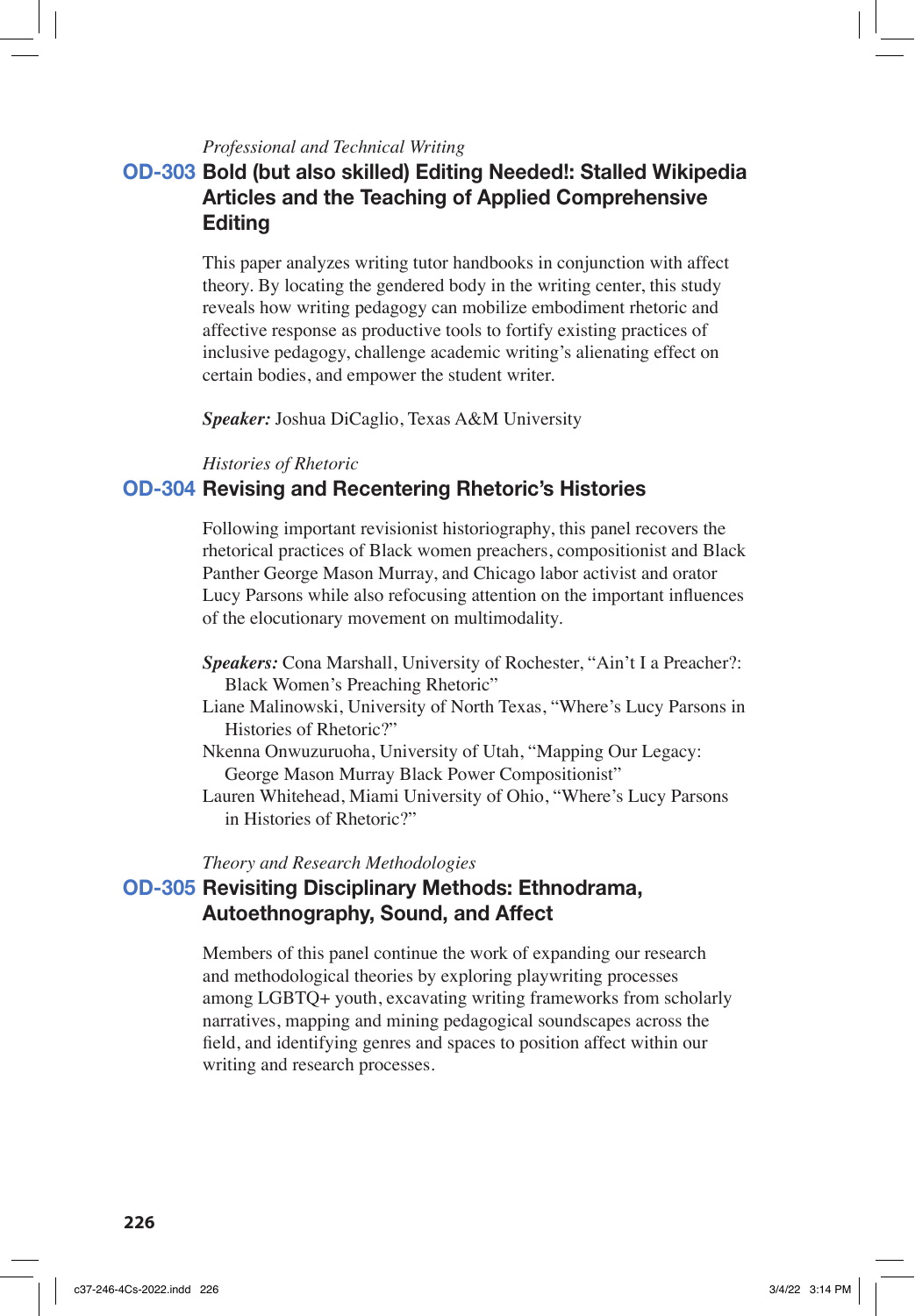- *Speakers:* Danielle Nicole DeVoss, Michigan State University, "Institutionally Mapping Sound"
- Daniel Krack, Penn State Fayette, The Eberly Campus, "Ethnodrama: An Arts-Based Methodology for Amplifying Marginalized Voices"
- Eileen Lagman, University of Wisconsin-Madison, "Revisiting 'Writing as Method': Exploring Approaches to Affect and Research Writing"

#### *Information Literacy and Technology*

# **OD-306 Rhetorical Theory in Writing for STEM: Empathy, Design Justice, Stasis**

Highlighting the social relations that STEM disciplines sometimes elide, presenters in this session pose an array of theoretical approaches to humanizing STEM rhetoric in order to build inclusion, resist systems of domination, and improve research/design/persuasion in engineering programs.

- *Speakers:* Richard House, Rose-Hulman Institute of Technology, "Hard Times for Soft Skills: Writing, Empathy, and STEM Problem-Solving"
- Suzanne Lane, MIT, "Stasis Theory as a Multifunctional Rhetorical Framework for Engineering Communication"
- Bibhushana Poudyal, The University of Texas, El Paso, "Rethinking Theories and Praxes of Technical and Professional Communication with Diverse Communities through Design Justice Frameworks"
- Sarah Summers, Rose-Hulman Institute of Technology, "Hard Times for Soft Skills: Writing, Empathy, and STEM Problem-Solving"

#### *Writing Programs*

# **OD-307 Searching for Inclusive Assessment Practices in Teaching Writing**

This panel explores inclusive assessment practices by studying faculty's definitions of risk-taking in writing, understanding the causes of divergent writer development, and experimenting with new ways of assessing writing.

*Speakers:* David Eubanks, Furman University, "Divergent Writer Development"

- Meghan Hancock, Marshall University, "From 'Defiance' to 'Hybridity': How Faculty Define Risk-Taking in Writing
- Matthew Macomber, Murray State University, "Why Does Everything Have to Be Written Down? Analyzing Literature and Writing Orally"

Sara Vanovac, Furman University, "Divergent Writer Development"

Tianzhi Zhang, University of Pittsburgh, "How Feedback on Writing Quality and Feedback on Revision Practices Shape the Writing of College-level ELLs"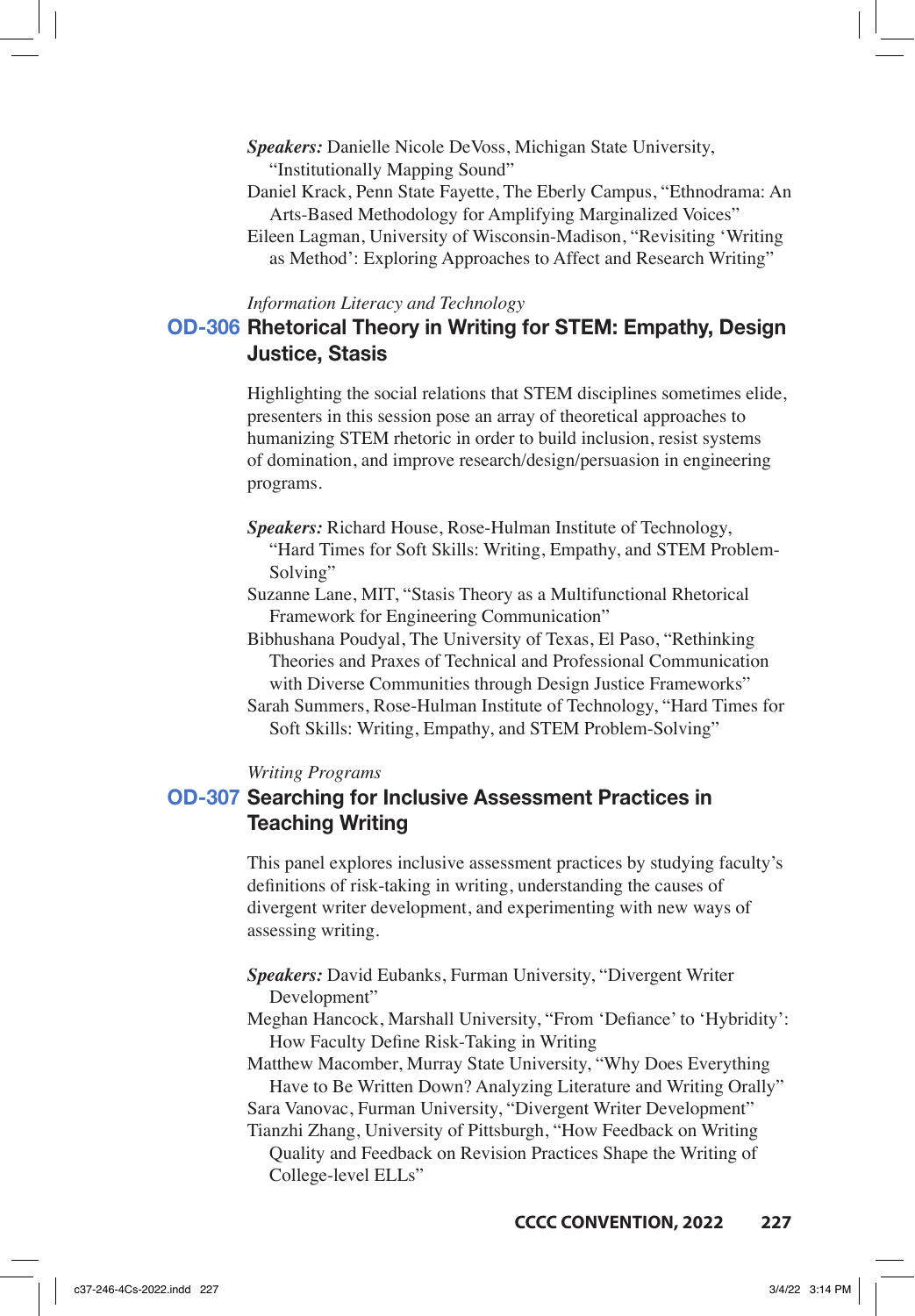#### *Inclusion and Access*

# **OD-308 Selecting and Scaffolding Reading for Inclusion, Access, and Relevance**

After examining current practices in teaching reading in the writing classroom through the frameworks of inclusion, access, and relevance, the panel will introduce strategies for selecting and scaffolding reading.

- *Speakers:* Minkyung Choi, Bronx Community College CUNY, "The Impact of a Scaffolded Reading Instruction Model on Engaged Writing"
- Daniel Keller, The Ohio State University, "Access or Alienation: Questioning Reading Pedagogies"
- Bradley Smith, Governors State University, "What to Consider When Assigning Reading"

## *Community, Civic, and Public Contexts of Writing* **OD-309 Service Learning in the Service of Justice**

Panelists examine how compositionists might work with community partners to build sustainable, justice-centered partnerships with community organizations.

- *Speakers:* Julia Garrett, Northeastern University, "Food Justice Pedagogies: Engaging Community Knowledges and Student Activism"
- Glenn Hutchinson, "Revising My Writing Syllabus with Student Organizers"
- Charisse Iglesias, University of Arizona, "Layers of Infrastructure: Reciprocity to Promote Intercultural Competency through Service Learning"
- Sean Kamperman, Valparaiso University, "From Collaboration to Interdependence: Labor-Based Team Grading as an Anti-Ableist Intervention in Community-Engaged Writing Classrooms"

# *Community, Civic, and Public Contexts of Writing*

## **OD-310 Social Identity, Self-Building, and Teaching Writing**

Writing pedagogy shapes how students interact with the world and how they invent themselves for the task.

*Speakers:* Robin Garabedian, University of Massachusetts Amherst, "Taylor and (Resistance to) Alienation: Academic Writing in the Age of Neoliberalism"

Patrick Love, Monmouth University, "The 'Here' of Online Learning: Social Pedagogy in Online Writing Classes"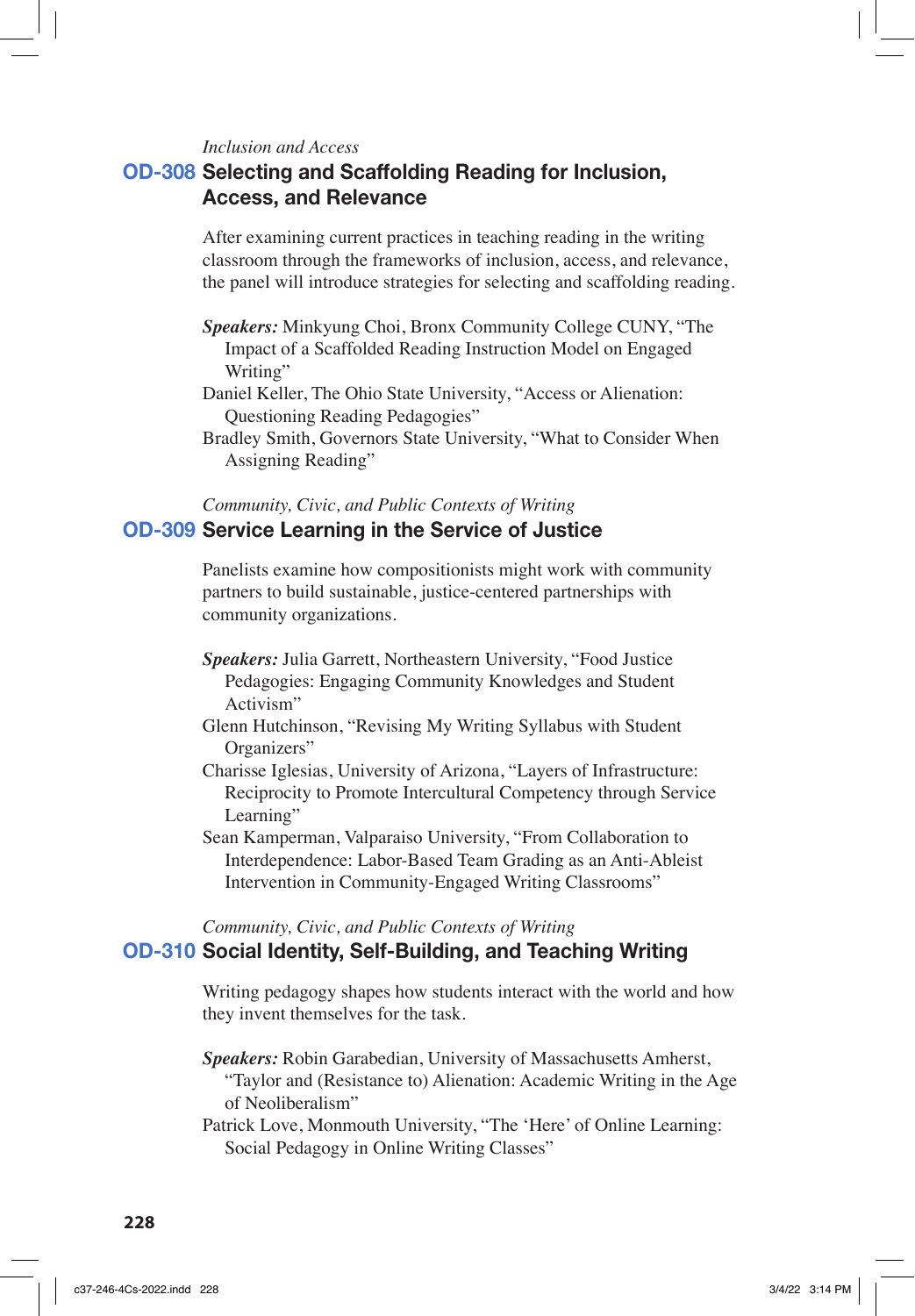Nick Van Kley, Dartmouth College, "Undergraduate Digital Portfolios and Rhetorics of Self"

# *Antiracism and Social Justice* **OD-311 Social Justice Pedagogies**

This panel will explore a range of inquiry based, problem posing writing projects that are social justice oriented and promotes student engagement and community building as methods for cultivating spaces for solving social justice problems.

*Speakers:* Johnny Calavitta-dos Santos, Red Rocks College, "A Social Justice Model for Project-Based Learning for the 21st Century" Megan Friess, Chapman University, "Fanfiction as Community Space" Alexander Lev-Da-Silva, University of La Verne, "A Social Justice Model for Project-Based Learning for the 21st Century" Karen Tellez-Trujillo, Cal Poly Pomona, "The Advocacy Project: Because Traditional Research Papers Don't Move, Shake, or Flip"

Sybil White, Queensborough Community College, "Creating an Academic Space Devoted to Examining Racism and Social Injustice on a National and Global Level: A Research Project"

#### *Inclusion and Access*

### **OD-312 Stories of Negotiating Access**

Grounded in lived experience, this panel offers stories and cases from students and instructors as they negotiate for access to higher education in diverse contexts.

- *Speakers:* Neal Liu, University of Illinois at Urbana-Champaign, "Queer World-Making: Autobiographical Account of Inter-trans-national Citizen"
- Jason McCormick, University of Nebraska, Lincoln/Southeast Community College, "Disability, Disclosure, and Accommodations in Grad School"

John Raucci, Frostburg State University, "The Promises and Perils of Disclosure: Composing Mental Health and Neurodiversity"

Kristen Starkowski, Harvard College Writing Program, "Inside the Hidden Curriculum: Practical Approaches to Promoting First-Generation Student Success in the First-Year Writing Classroom"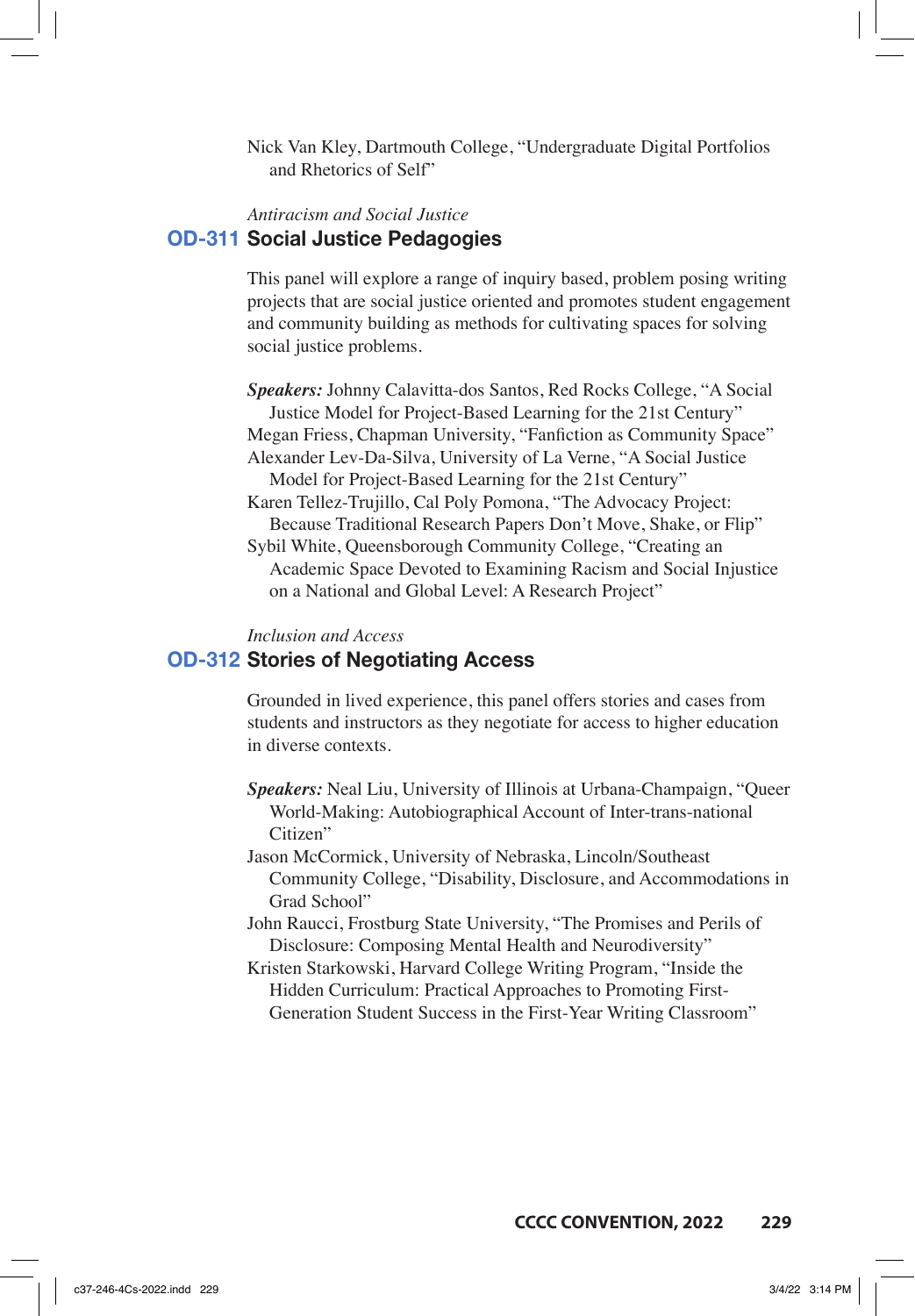### *Professional and Technical Writing*

# **OD-313 Taking Justice-Informed Writing Praxis to Technical Spaces**

Challenging the notion that compositionists' reach begins and ends in humanities-related fields, the following panelists make the case for why a justice-informed writing curriculum is critical for technical spaces/ workplaces.

- *Speakers:* Sara M. Dye, Baylor University, "A New Kind of Service-Learning: Preparing for the Think Tank, the Research Institute, and the Halls of Congress"
- Leonard Grant III, Syracuse University, "Building a Community Trauma Response Team: Using Nominal Group Technique as Infrastructure for Coalitional Technical Communication"
- Daniel Libertz, Baruch College CUNY, "Using Data Feminism For Quantitative Writing toward Social Justice"

*Approaches to Teaching and Learning*

## **OD-314 Teacher Preparation, Philosophies, and Transitions**

- This panel describes research findings on teacher preparation and their commitment to antiracist writing pedagogy as well as instructors' transitions into new institutions and contexts, such as online teaching. Presenters offer recommendations for supporting instructors and their professional development.
- *Speakers:* Christine Garcia, Eastern Connecticut State University-Willimantic, "Bridging the Gap between Autohistoria-Teoria and Writing Program Administration: A Conversation on Bringing Theory and Practice Together"
- Keira Hambrick, The Ohio State University, "Teaching Philosophy Statements as Windows into Culturally Relevant Pedagogy"
- Mary PlymaleLarlee, University of Maine, "Supporting Consequential Transitions in Adjunct Faculty"

*College Writing and Reading*

### **OD-315 Teaching Intersectionality in the Writing Classroom**

This panel will explore the ways in which intersectionality can be used as a heuristic to teach writing and critical thinking strategies across a range of composition courses.

*Speaker:* Daphne Thompson, Johnson & Wales University Charlotte, "Invite and Include: An Intersectionality Activity that Elicits Empathy for Diversity, Equity, and Inclusion"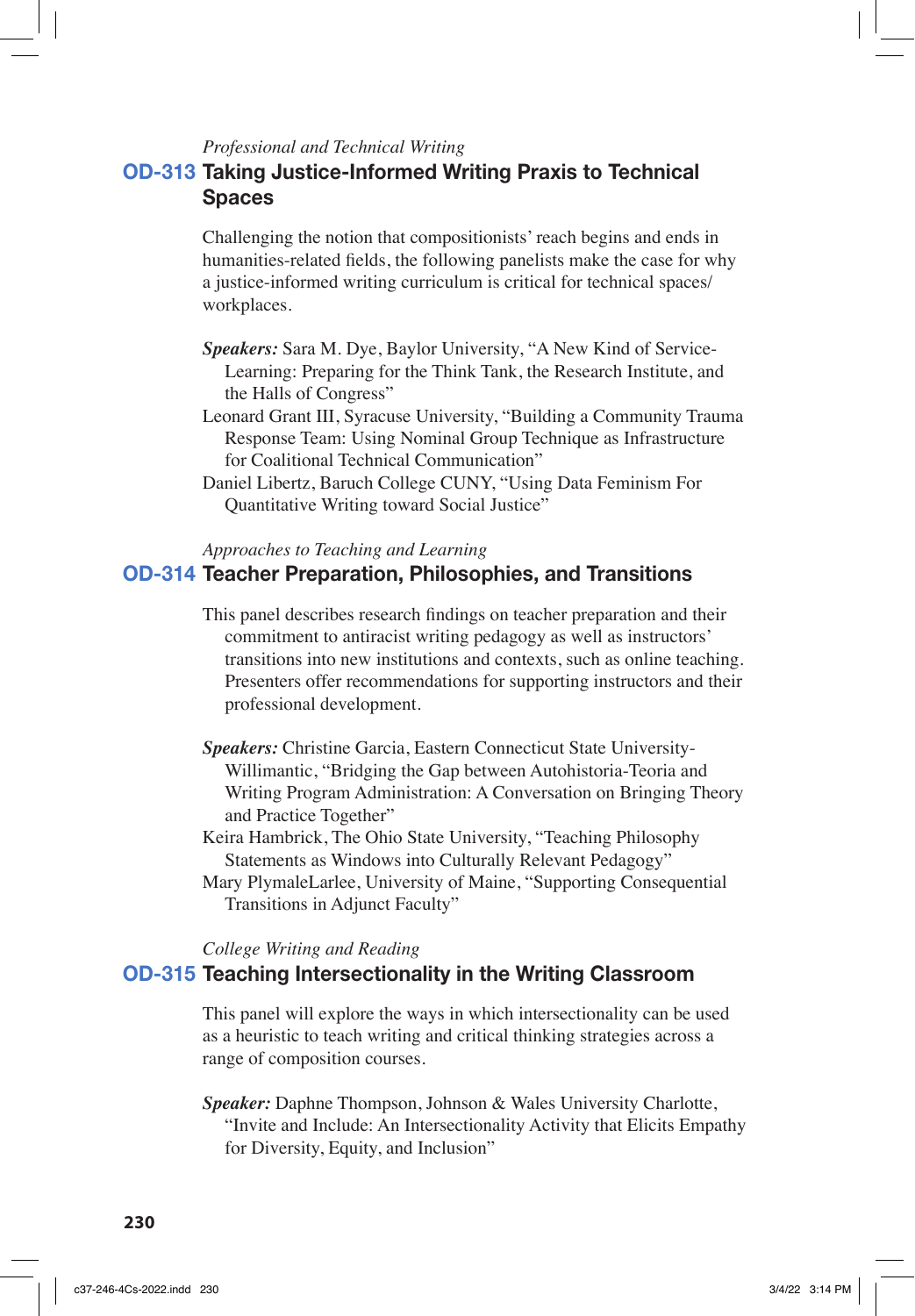#### *Writing Programs*

### **OD-316 Teaching Writing that Voices Dissent**

Through a variety of critical lenses, the presenters on this panel share visions of undergraduate writing curriculum and pedagogy that encourage students to be critical of established structures of institutional power.

- *Speakers:* Misty Fuller, Louisiana State University, "Cruising Failure: Thoughts towards a Queer First-Year Writing Syllabus"
- Joyce Inman, University of Southern Mississippi, "The Aims and the Means of Social Justice in a Statewide Study of First-Year Writing"
- Jeanetta Mohlke-Hill, Michigan State University, "Writing on Public Spaces: The Critical Pedagogy of Protest Graffiti"
- Rebecca Powell, "The Aims and the Means of Social Justice in a Statewide Study of First-Year Writing"
- Sheryl Ruszkiewicz, Oakland University, "Dare You to Move: How to Enact Equity, Inclusion, and Linguistic Justice Practices in the First-Year Writing Classroom"

#### *Language, Literacy, and Culture*

# **OD-317 The Borderlands of Decoloniality: Writing, Literacies, and Languaging Inside and Outside the Institution**

This panel engages issues of decoloniality, borderlands and immigrant language and literacy, writing programs, writing centers, community learning, and ESL programs.

- *Speakers:* Marina Ellis, University of Maryland, College Park, "Tutors' and Spanish-Speaking Tutees' Dispositions toward Literacy and How Those Dispositions Effect Their Experiences in the Writing Center"
- Tabitha Espina, Northeastern University, "Poemapping the Composition (Dis)Course on Guåhan"
- Su Yin Khor, Pennsylvania State University, "Immigrant Women's Experiences in Community-Based Adult ESL Programs: Making Connections and Fighting Isolation during a Pandemic"

#### *Antiracism and Social Justice*

# **OD-318 The Ethos of Teaching, Teacher Identity, and How We Facilitate Social Justice Pedagogy**

The panel examines teacher ethos as a point of view for facilitating conversations about antiracist texts, and utilizing theories and practices that foster equity and social justice.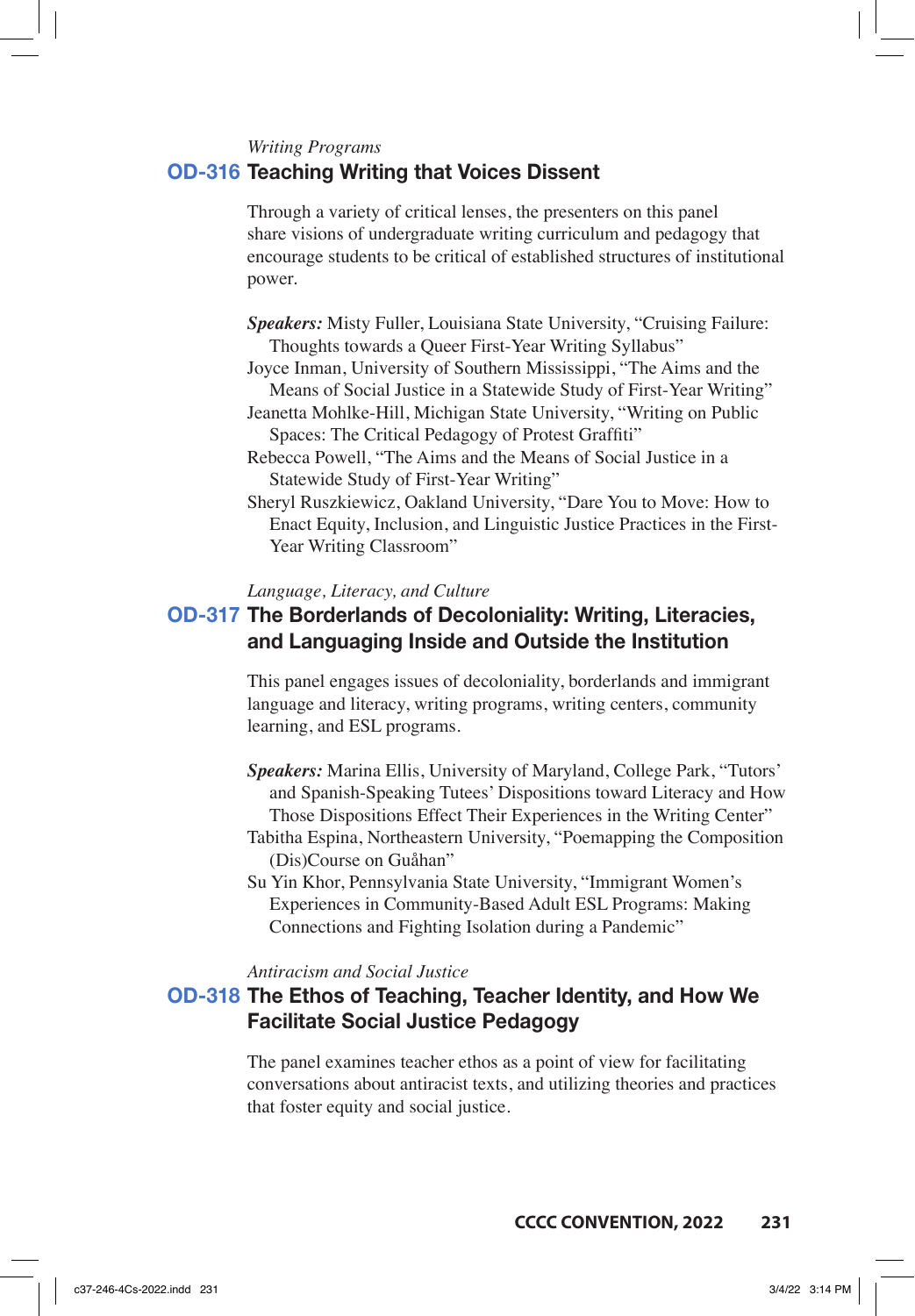*Speakers:* Bryan Lutz, Ohio Northern University, "Ethos and Standpoint: Locations and Paths to Responsibly Teach about Rhetoric, Race, and Authority"

#### *First-Year Writing*

### **OD-319 The Place of Rhetoric in First-Year Writing**

Observing that Western rhetoric remains central to the enterprise of writing instruction in the US, presenters on this panel mount arguments for decentering that tradition: by looking to ancient rhetoric in China, by lifting up imaginative thinking unimpeded by rhetoric, by shifting rhetorical practice from writing to reading.

- *Speakers:* Jonathan Adams, Virginia Tech, "Ghost Valley Pedagogy: Escaping the Legacy of Aristotle in the Composition Classroom"
- Matthew Hill, University of Denver, "Lusorhetorics: Analog Games as Writing Pedagogy"
- Michelle Sprouse, University of Michigan, "From Social Annotation to Reflection: Connecting Rhetorical Reading and Writing in First-Year Composition"

#### *Writing Programs*

# **OD-320 The Textbooks We Need: Centering Linguistic and Social Justice in Professional Writing Textbooks**

Presenters in this panel look at their recent programmatic and courselevel attempts to select or create professional writing textbooks that speak to the central work of linguistic and social justice in technical and professional writing courses.

*Speakers:* Megan Busch, Charleston Southern University, "Textbook Interventions: A Study and a Call for a Focus on Language Variation in Current Business and Professional Writing Textbooks"

Brigitte Mussack, University of Minnesota, "Toward a Culturally Responsive, Ethically Responsible Technical Communication Textbook: Centering Social Justice and Reflecting on Collaborative Labor"

Melika Nouri, Arizona State University, "Layered Literacies Framework: A Guide for Assessing and Selecting Technical Communication Textbooks with an Integrated Approach to Literacies"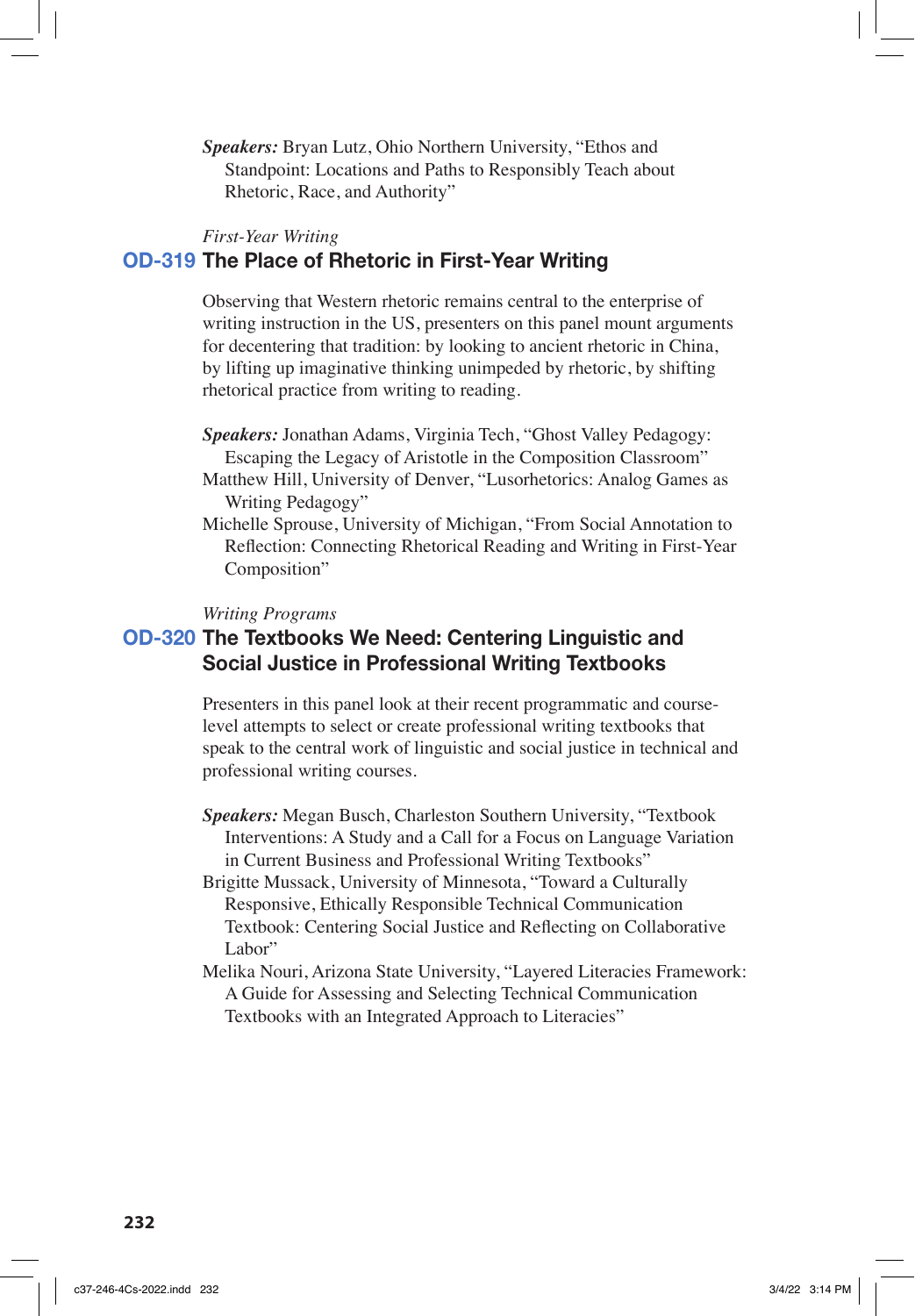*Writing Programs*

# **OD-321 The Work of Writing Instruction and Writing Program Administration**

Panelists discuss challenges posed for administrators and instructors laboring in writing programs, including FYC and dual enrollment.

- *Speakers:* Morgan Hanson, University of Southern Indiana, "Double the Standards, Double the Labor: Uncovering Dual-Enrollment Writing Instructors' Labor Negotiations"
- Galen Gorelangton, University of Nevada, Reno, "Building Effective Arguments about Writing Class Size: Advancing Equity across Institutions"
- Todd Ruecker, University of Nevada, Reno, "Building Effective Arguments about Writing Class Size: Advancing Equity across Institutions"

### *Writing Programs*

# **OD-322 Writing and the Pandemic: The Rhetoric of Masks, Memes, and Assessment**

With attention to some of the broad and still, yet, unaccounted for impacts of the COVID-19 pandemic, panelists use methods of circulation, feminist rhetoric, and assessment to unearth contemporary writing and rhetorical practices in social media, day-to-day dress, and student compositions about social justice.

- *Speakers:* Lauren Connolly, Lewis-Clark State College, "We Are All Niqabis Now: The Gendered Rhetoric of Facial Masks"
- Andrea Scott, Pitzer College, "Students' Rights to Their Own Language in Research Design: A Student-Led Approach to Studying 'How We Write Now' in the Pandemic"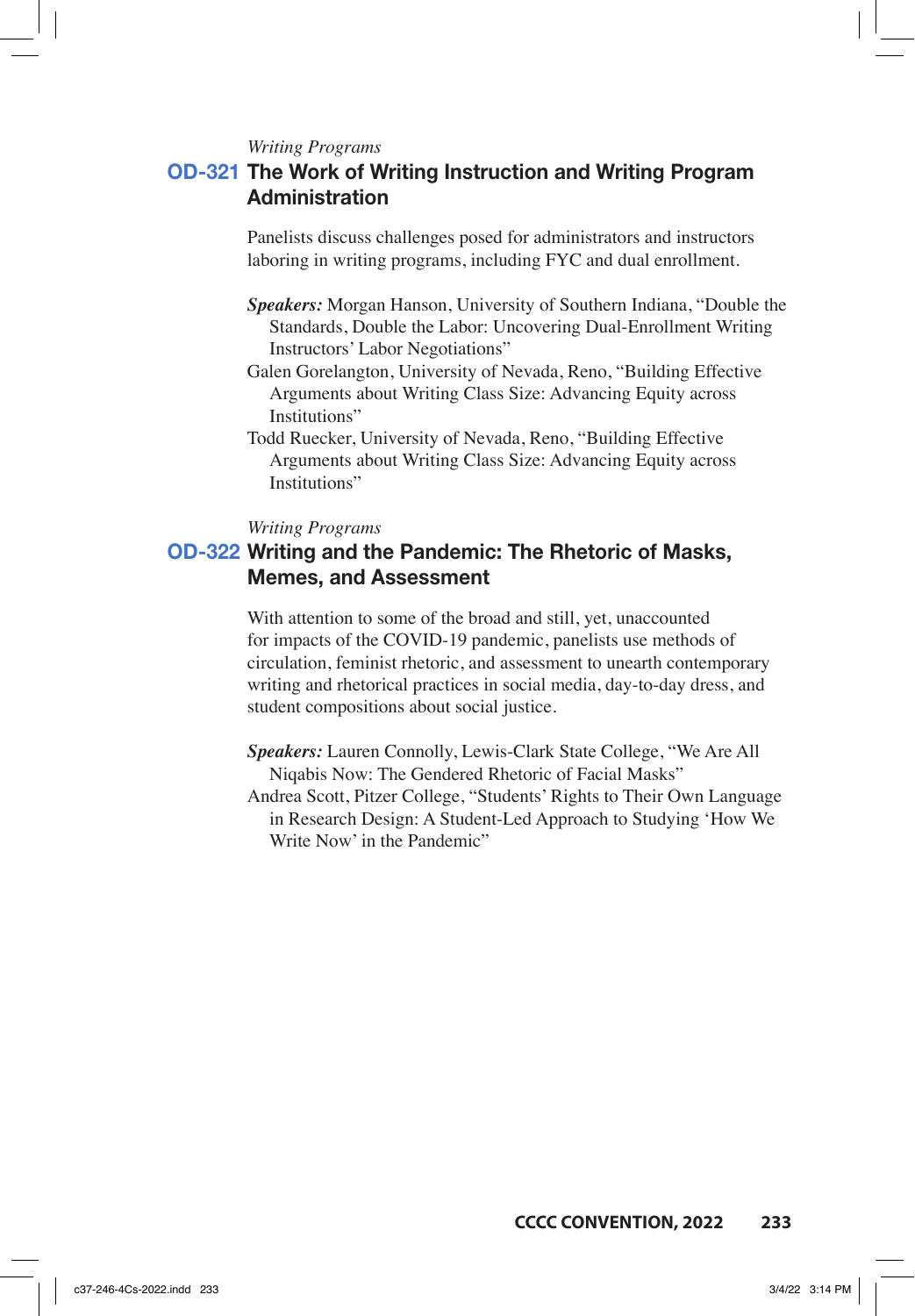#### *Antiracism and Social Justice*

### **OD-323 Writing Assessment and Whiteness**

This panel demonstrates approaches for building antiracist principles through assessment praxis and labor-based grading at public two- and four-year higher education institutions.

*Speakers:* Ann Dean, University of Massachusetts, Lowell, "What Data Can and Can't Tell Us about Racial Equity in a Writing Program" Ellen Barton, Wayne State University, "Implicit Bias?: Effects of

Grammatical or Surface-Level Errors in a Large-Scale FYW Assessment"

- Bernardo Feliciano, University of Massachusetts, Lowell, "What Data Can and Can't Tell Us about Racial Equity in a Writing Program"
- Sandie Friedman, George Washington University, "Supporting First Ventures in Labor-Based Grading"
- Jeff Pruchnic, Wayne State University, "Implicit Bias?: Effects of Grammatical or Surface-Level Errors in a Large-Scale FYW Assessment"
- Sarah Stetson, University of Massachusetts Amherst, "Organizing for Justice in Basic Writing: Learning from Teachers Who Imagine and Practice Socially Just Assessment in Their Basic Writing Courses"

#### *College Writing and Reading*

## **OD-324 Writing Assignment Research and Pedago**

This panel focuses on four writing assignments. Two assignments, a positionality memo, and the personal narrative assignment, offer opportunities for students to critically reflect on their identities and experiences; the other two assignments, the research paper and the literacy narrative, can serve in the transition from high school to college writing.

- *Speakers:* William FitzGerald, Rutgers University-Camden, "'What We Learned in High School": The Research Paper that Students Bring to College"
- Eric Grunwald, Massachusetts Institute of Technology, "'Charged Freewriting': Releasing L2 Students Into Fluency While Guiding them toward Self-Examination"
- Paige Hermansen, Westfield State University, "Literacy Narratives as a Transitional Tool: A Case Study in a Dual-Enrollment Composition Course"
- Ashley Newby, University of California Los Anglees, "Positionality in a Post-Pandemic World"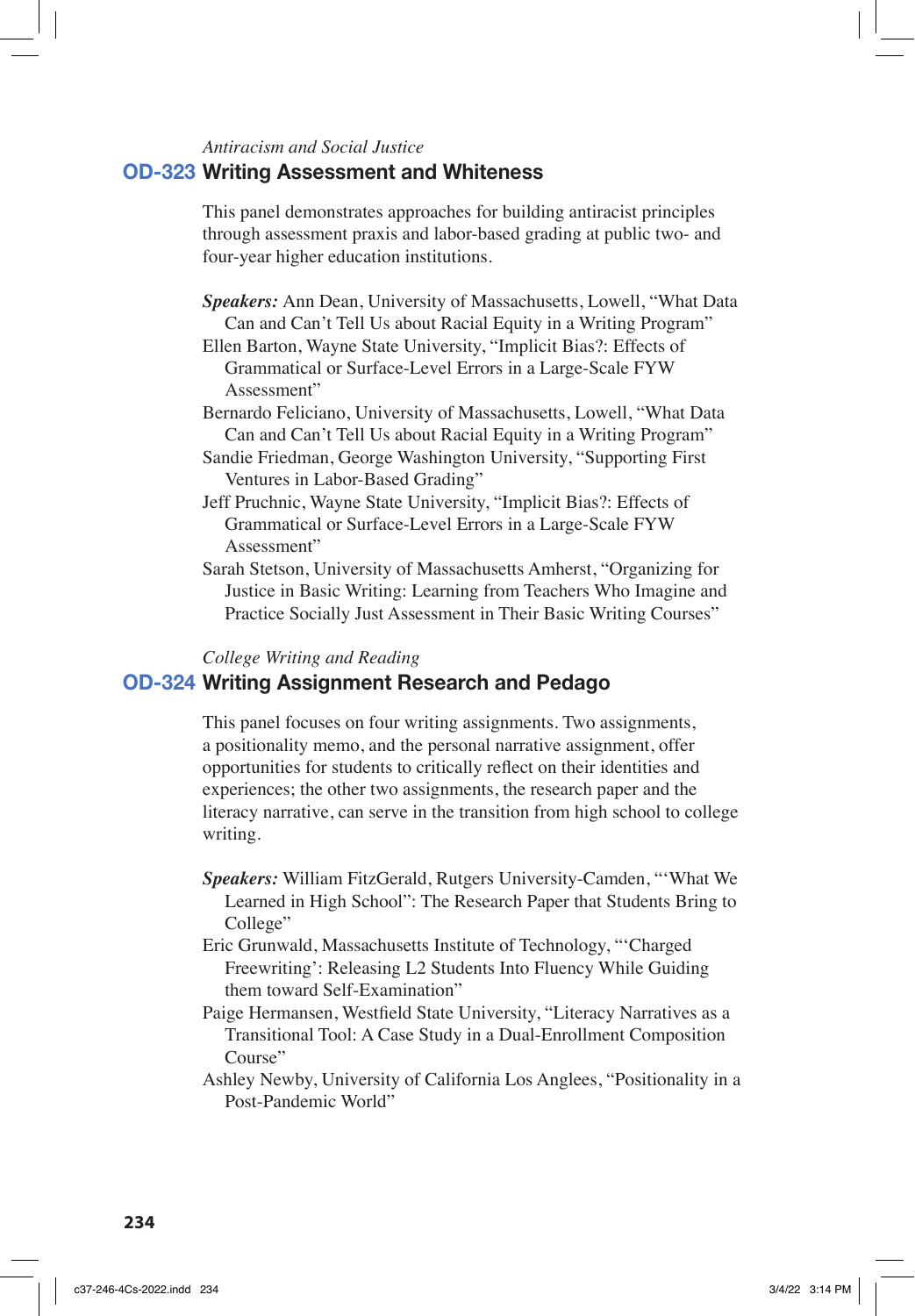#### *Writing Programs*

### **OD-325 Writing Center Pedagogies in the Center and Beyond**

This panel investigates ways to adapt writing center pedagogies to support students in new ways in the writing center as well as in other learning domains.

- *Speakers:* Kelle Alden, University of Tennessee at Martin, "A Productive Response: Combining Writing Center Studies and Creative Writing Studies in a Workshop Setting"
- Tereza Kramer, Saint Mary's College of California, Mindfulness in the Writing Center: How imbuing our everyday work with reflective practice impacts writers in the moment and ourselves far beyond college"
- Avasha Rambiritch, University of Pretoria, "Humour in Writing Centre Consultations"
- Rachel Telljohn, Saint Mary's College of California, "Mindfulness in the Writing Center: How imbuing our everyday work with reflective practice impacts writers in the moment and ourselves far beyond college"
- Sara Wilder, University of Maryland, "Communities or Contact Zones? Student Emotion and Sense of Belonging in Writing Center-Sponsored Writing Groups"

#### *Writing Programs*

### **OD-326 Writing Centers as Sites of In/Justice**

The following panelists look to contemporary and historical examples of how writing centers have become sites of in/justice.

*Speakers:* Ross Atkinson, Colorado State University, "'Your Story Is Important. No Experience Necessary': The Transformative Journey of Charlie Mike, a Community-Based Veterans Writing Workshop" James Purdy, Duquesne University, "Collaborative Dialogue: Community Engagement and the University Writing Center"

#### *Antiracism and Social Justice*

# **OD-327 Writing Transfer, Mapping Writing Ecologies and Antiracist Pedagogies**

This panel will explore ways that antiracist pedagogy can be used to interrogate normative pedagogies of literacy learning, and demonstrates how to effectively map equitable, social justice oriented writing ecologies.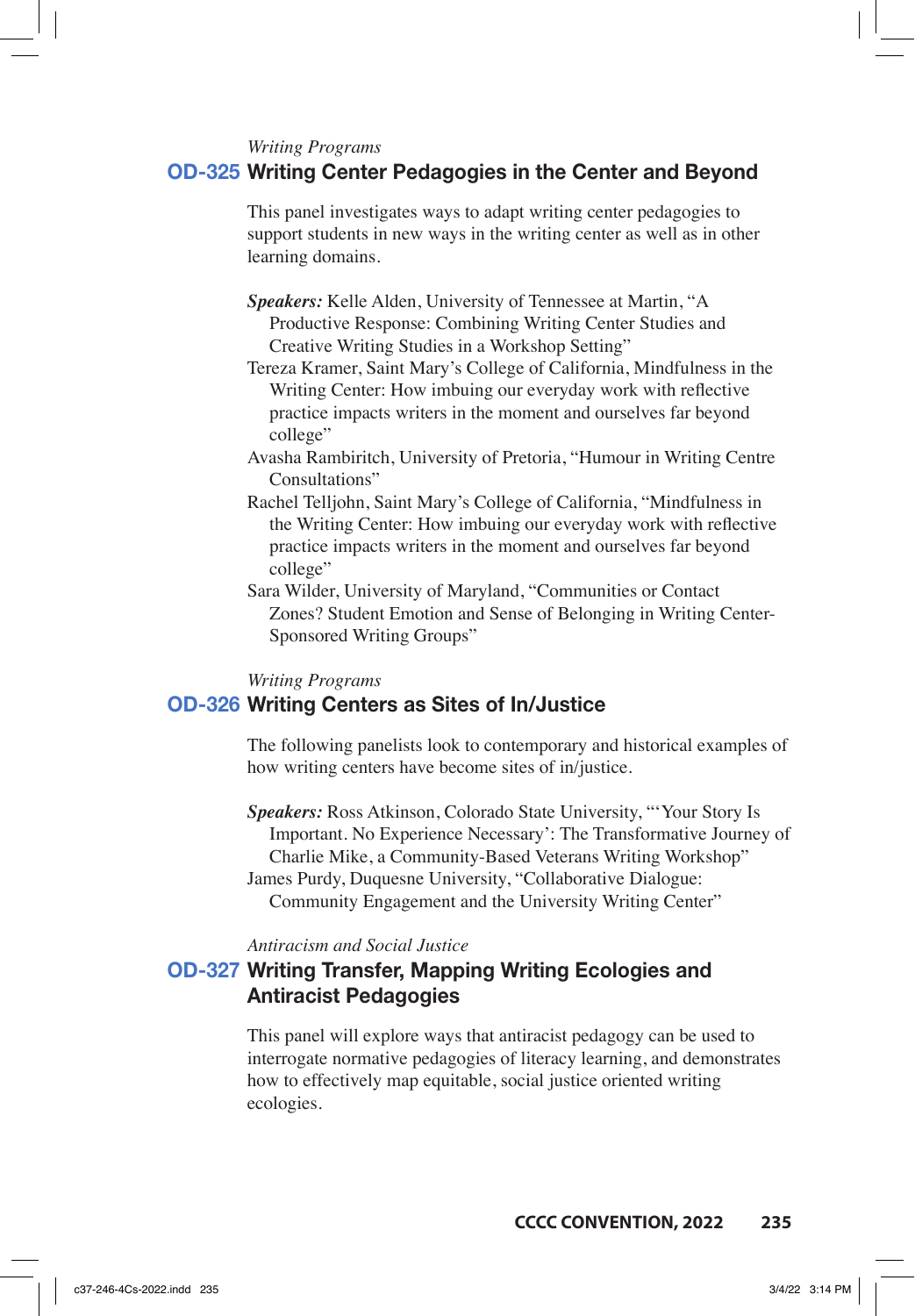- *Speakers:* Brian Cope, Whatcom Community College, "Mapping Our Theoretical Frame—Connecting Antiracist Assessment Ecologies with Teaching for Transfer to Promote Inclusive Spaces for BIPOC Student Writers"
- Miriam Jaffe, Rutgers University, "Integrated Literacy Instruction as Antiracist Pedagogy in Graduate Schools"
- Nisha Shanmugaraj, Carnegie Mellon University, "Accounting for Asian American Racial Trauma in Antiracist Pedagogy"
- Lisa Tremain, Humboldt State University, "Radical Frameworks for Writing Transfer: Epistemological Justice in the Writing Classroom"

### *Writing Programs*

## **OD-328 Writing Programs**

Workshop leaders will explore how writing programs implement diversity, equity, and inclusion initiatives through their pedagogical missions and teaching practices. This workshop will also examine how DEI initiatives are experienced by students.

*Speakers:* Charlotte Asmuth, University of Louisville, "Challenging Rubrics of Whiteness"

- Jeanette Lehn, University of Pittsburgh, "Imagining Utopias: How WPAs Set Conditions for Social Justice within Pre-existing Systems"
- Belinda Walzer, Appalachian State University, "Exposing the Limits of DEI: Institutional Language, Local Practice, and Linguistic Justice"

Bret Zawilski, Maynooth University, "Exposing the Limits of DEI: Institutional Language, Local Practice, and Linguistic Justice"

#### *Histories of Rhetoric*

# **OD-329 National Archives of Composition and Rhetoric Special Interest Group**

The goal of this SIG is to introduce scholars to a new vision for the National Archives of Composition and Rhetoric and to learn from these scholars about their own archival work and interests. As the NACR transitions into 21st century archival practices, the input of scholars from across different sub-fields and areas of interest is critical to a reenvisioning of the NACR and to its future.

*Special Interest Group Chair:* Katherine Tirabassi *Speakers:* Cinthia Gannett, Fairfield University Robert Schwegler, University of Rhode Island